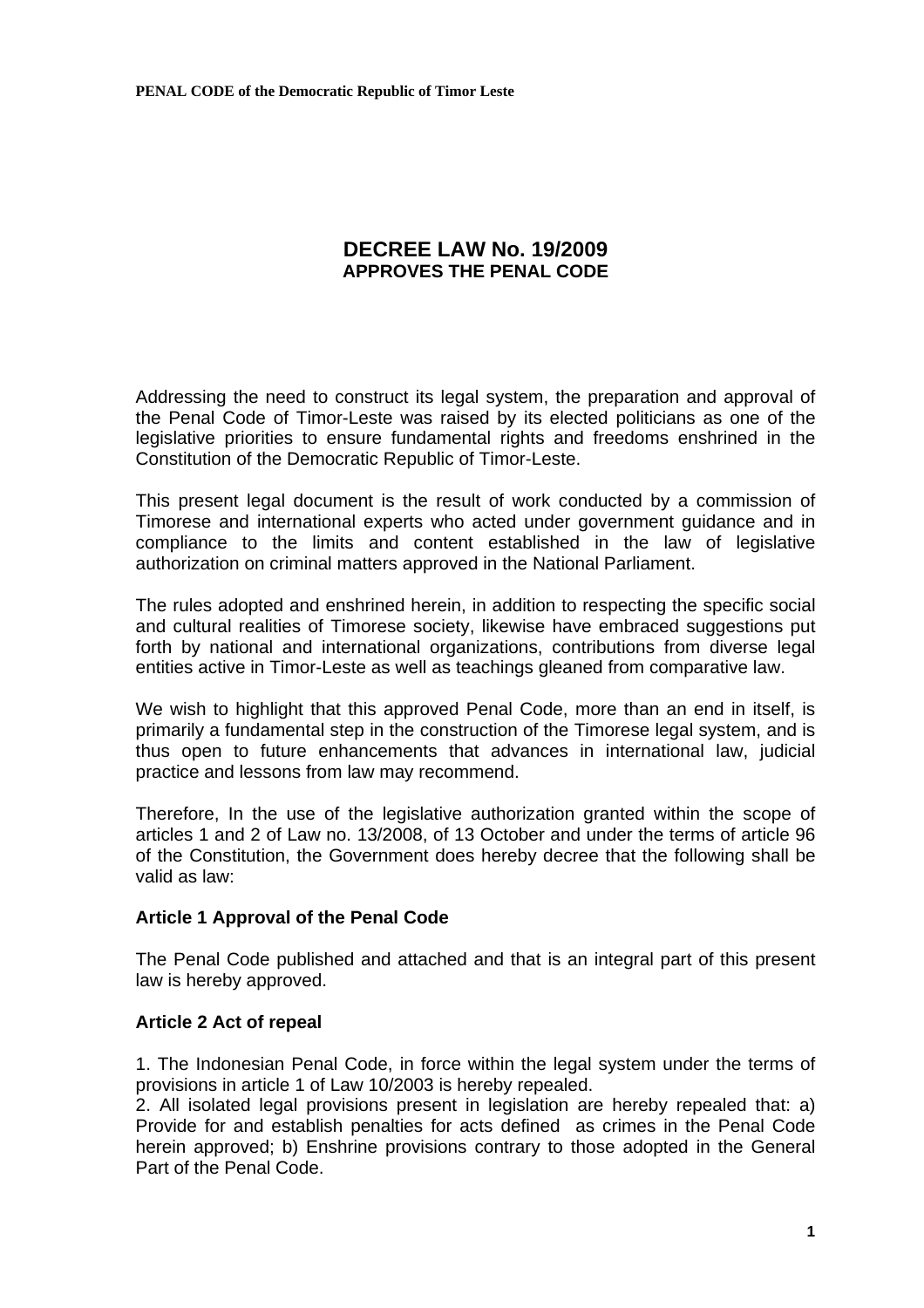# **Article 3 Entry into force**

The present law and Penal Code shall enter into force on the 60th day after publication of the same. Approved by the Council of Ministers on March 18, 2009

Prime Minister,

\_\_\_\_\_\_\_\_\_\_\_\_\_\_\_\_\_\_\_\_\_\_\_\_\_\_\_\_ (Kay Rala Xanana Gusmão)

\_\_\_\_\_\_\_\_\_\_\_\_\_\_\_\_\_\_\_\_\_\_\_\_\_\_\_

Minister of Justice,

(Lúcia M. B. F. Lobato)

Promulgated on

To be published.

President of the Republic,

\_\_\_\_\_\_\_\_\_\_\_\_\_\_\_\_\_\_\_\_\_\_\_\_\_\_\_\_\_\_\_\_

(José Ramos Horta)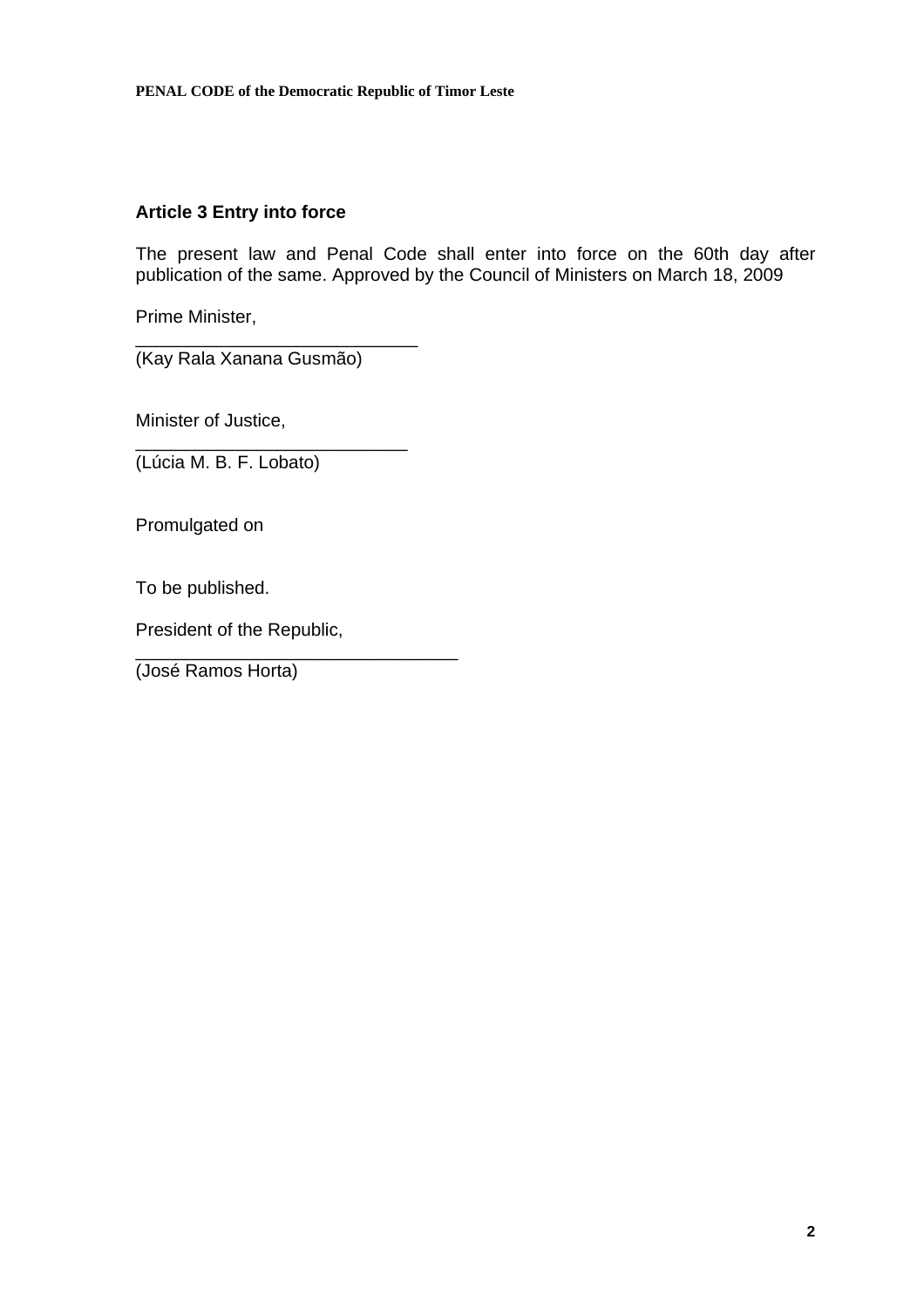# **ANNEX**

### **PENAL CODE**

I - The restoration of independence and approval of the Constitution of the Democratic Republic of Timor-Leste in 2002 resulted in the need for the country to adopt its own legal system, one that is modern and enshrines fundamental rights as described in constitutional precepts and reflecting the social reality of the country. It was necessary to maintain the Indonesian Penal Code in force to provide the State with a valid criminal law, although the same proved to be inadequate to the new reality of the country and in many cases, called for legal remedies contrary to the new constitutional principles adopted.

As the Timorese people have their own specificities and identity, there was a compelling need to prepare its own Penal Code, with its own intrinsic philosophy based on principles and values inherent to modern societies and that addresses current requirements faced by the country.

A commission of Timorese and international experts was established by the 1st Constitutional Government, which proceeded to prepare a Draft Law for the Penal Code, which, even though the Law of Legislative Authorization on penal matters was approved, was unable to promulgate the former before the end of its legislative term.

 In early 2008, with a new executive, a new proposal for a Law of legislative authorization was presented to the National Parliament for approving the Penal Code and work to review the draft law of the Penal Code was restarted, the same having undergone amendments and been subject to broad public discussion. After approval of the legislative authorization, it fell to the Council of Ministers of the IV Constitutional Government to approve the Penal Code.

II - The General Part constitutes Book I of the Penal Code, and integrates the fundamental principles of criminal law enshrined in the Constitution of the Democratic Republic of Timor-Leste, with international conventions, treaties and agreements adopted by the Timorese domestic legal system.

As this code is based on the Democratic Rule of Law, in the General Part enshrines the principle of human dignity, respect for individual freedoms of each citizen and the responsibility of the State to intervene only when unsupportable harm to legal interests fundamental to life in society is observed. In such events, the State assumes the right to mete punishment and the social duty to reintegrate the offender into society. Equally the reflections of the Rule of Law are the principles of legality, culpability and humanity. The enshrinement of the principle of legality, as the fundamental principle of Criminal Law, provided for in article 31 of the Constitution, determines that any act or omission may only be considered a crime and punished as such, when and if provided for in law. Adherence to this principle results in disallowing any use of analogy when qualifying a crime, so that the Court cannot qualify any specific act as a crime, nor define danger to self and others or determine a penalty or security measure by applying an analogous interpretation of rules contained in the Penal Code.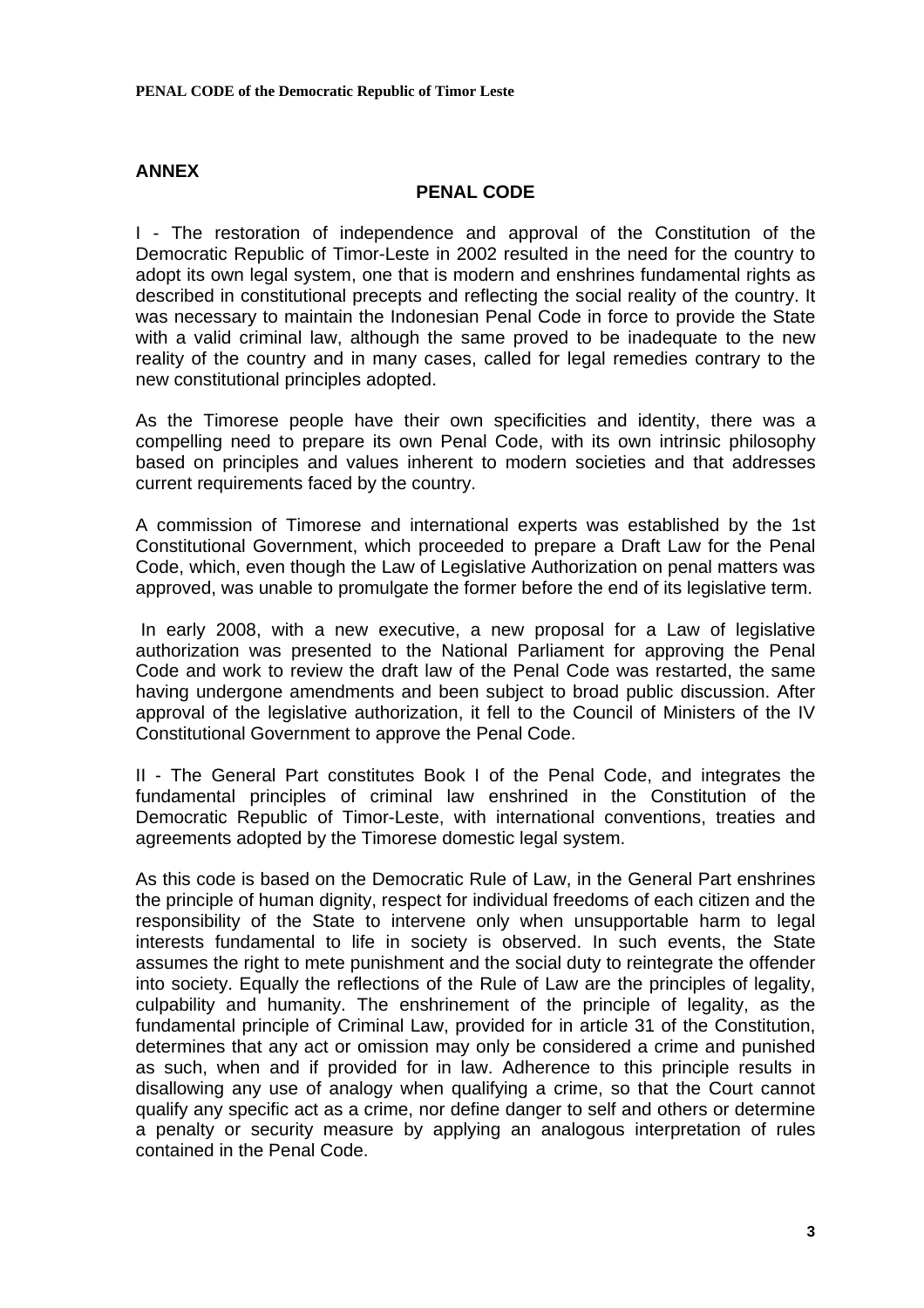The principle of non-retroactivity of criminal law forbids retroactive application of criminal law, except in cases where the same is concretely demonstrated to be more lenient to the accused. This is also correlated with the principle of legality.

The principle of humanity, in turn, enshrined in articles 29 and 32 of the Constitution, is the guiding principle upon which is based the prohibition against applying the death penalty as well as ordering penalties or security measures of a perpetual nature or of unlimited or indefinite duration.

The guiding principles for selecting the rules that form this present Code are those of need, proportionality and suitability, and form the foundation for applying each penalty or security measure. The aim is always the protection of legal interests essential to life in society and the social reintegration of the offender.

The principle of culpability has been followed, as an assumption for applying penalties, ensuring that there can be no penalty without guilt (*nulla poena sine culpa*). This principle places a form of limitation on the power of the State, insofar as the measure of punishment can never exceed the measure of guilt. The principle of guilt or culpability is also reflected in the treatment given to errors regarding unlawfulness, providing exemption from criminal liability due to age or if any psychological disturbance is confirmed, which diminishes criminal liability of the perpetrator due to lack of culpability.

With regards to legal consequences of punishable acts, observe that penalties are always executed as a teaching or re-socializing tool, with different means of applying sanctions presented in the Code that do not involve institutionalization.

Whenever either a liberty-depriving or non-liberty depriving penalty is alternatively applicable, the court must give preference to the non-liberty depriving penalty, whenever this adequately and sufficiently fulfils the purpose of the punishment and meets the requirements for reproving and preventing crime (article 62).

Therefore alternative penalties are given pre-eminence, particularly in situations of petty or less serious crimes. Specifically, penalties such as fines and community service have been enshrined as means to best ensure intended social reintegration of the offender.

Penalties of fines are set in days, thus enabling them to better adapt to the guilt of the perpetrator and his or her economic and financial conditions, varying the amount set for each day of fine according to the economic and financial status of the convict and his or her personal expenses.

On the other hand, different rules for converting fines into days of imprisonment are established in the event of failure to pay fines, in order to differentiate penalties of fines that are the primary penalty from fines that are substitution for imprisonment. Regarding community service as a sanction not involving institutional confinement, the Code took care to clarify and systematize certain fundamental aspects of this option, leaving its further development and concrete application to an autonomous law.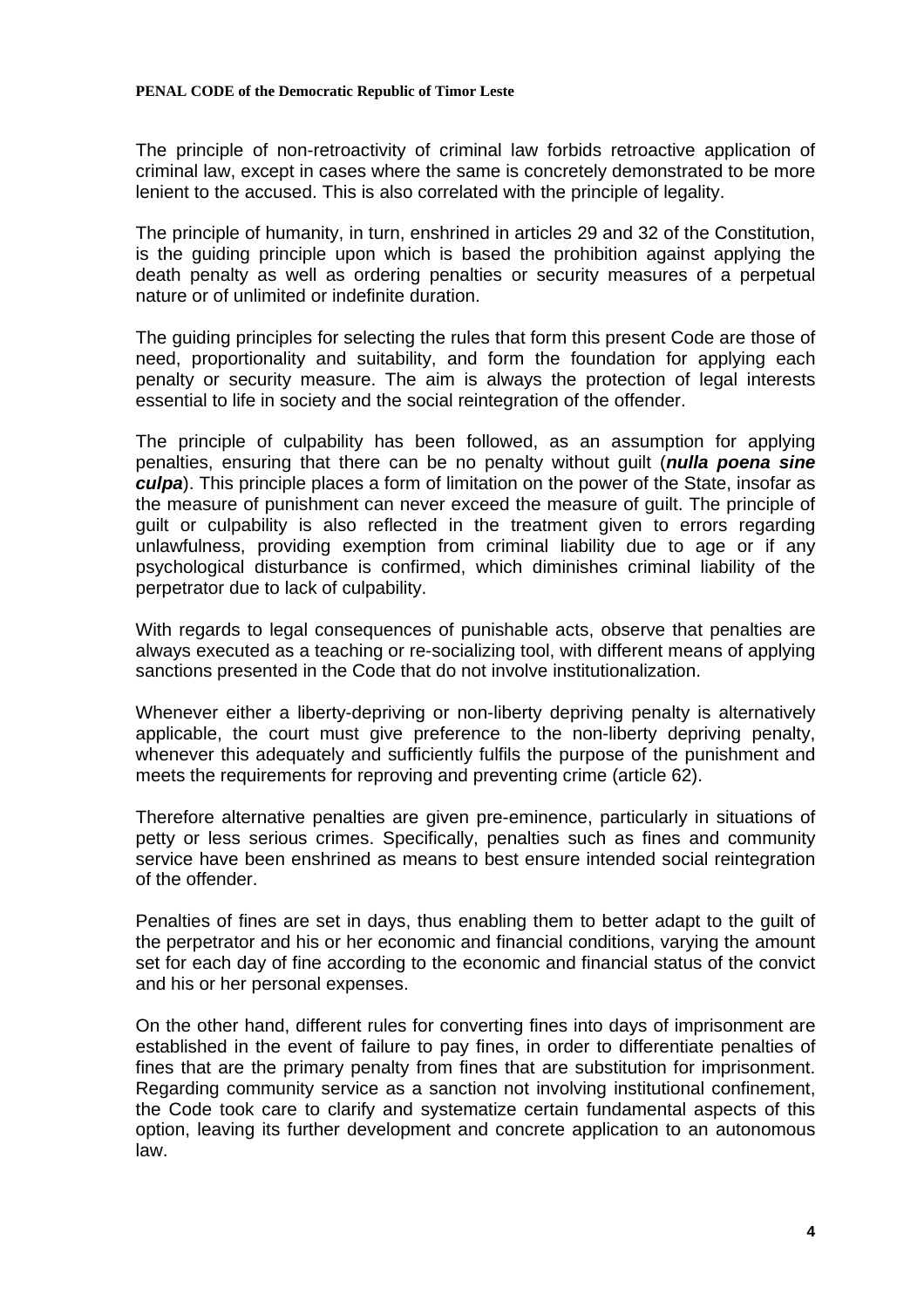#### **PENAL CODE of the Democratic Republic of Timor Leste**

The penalty of imprisonment then should only be applied when the others have shown themselves to be inadequate to fulfil the objectives of preventing and reproving crime. Minimum and maximum duration of the penalties of imprisonment have been established from between 30 days and 25 years, with the possibility of extending the maximum limit to 30 years in cases specifically provided for in law.

Corollary to social reintegration of offenders is the provision of suspending execution of a prison sentence, applicable in cases where the concrete measure of the punishment does not exceed 3 years and no outstanding need for prevention of future crimes disallows it. Suspension of execution of a prison sentence may be conditioned to performance of certain duties or rules of conduct or subject to monitoring by reintegration services.

Security measures of limited duration have been adopted for those exempt from criminal liability by reason of mental disorder, particularly internment measures, whenever danger to self and others warrants. Life sentences are not permitted, and security measures must be terminated whenever the danger to self and others that legitimated them ends, allowing, in the case of foreigners, that said orders may be substituted by deportation from the country.

The Penal Code, in its defense of values and legal interests essential to life in society, has distinguished crimes of a public nature, which must be warded by the State, from those less serious crimes, which depend upon the exercise of the right to file complaint by the bearer of the right, pursuant to provisions already adopted in criminal procedural legislation. Whenever the exercise of the right to file complaint is provided in the description of the legal definition of the crime in the Special Part of the Penal Code, the same are considered as semi-public crimes.

With regards to extinguishment of criminal liability and the effects thereof, the General Part of the Code sets statutes of limitations for criminal prosecution, penalties, security measures and accessory penalties, as well as defines situations where suspension may be warranted. Nevertheless, the decision was made to have no statute of limitation for criminal prosecution and related penalties when dealing with war crimes, crimes against peace or crimes against humanity and freedom.

Lastly, the Code provides for other cases leading to extinguishment of liability, such as death of the perpetrator, amnesty or pardon.

III - It is acknowledged that the Special Part of Penal Codes is the part that causes the greatest impact on public opinion, insofar as it selects certain assets, interests and values that a given society and a certain time in history deem to warrant protection under criminal law, thus, raising the same to the category of criminal legal interests. In the specific case of the Penal Code of Timor-Leste, the legislature sought to base the articles adopted herein on options that the Constitution had already previously enshrined as being the collective will of Timorese society.

The systematization adopted in this Part is an affirmation of the moment in history of the country and reflects the fundamental interests and values that have constructed this fledgling nation. It is therefore no surprise that the first title of this book respectively addresses protection of peace, humanity and freedom as cornerstone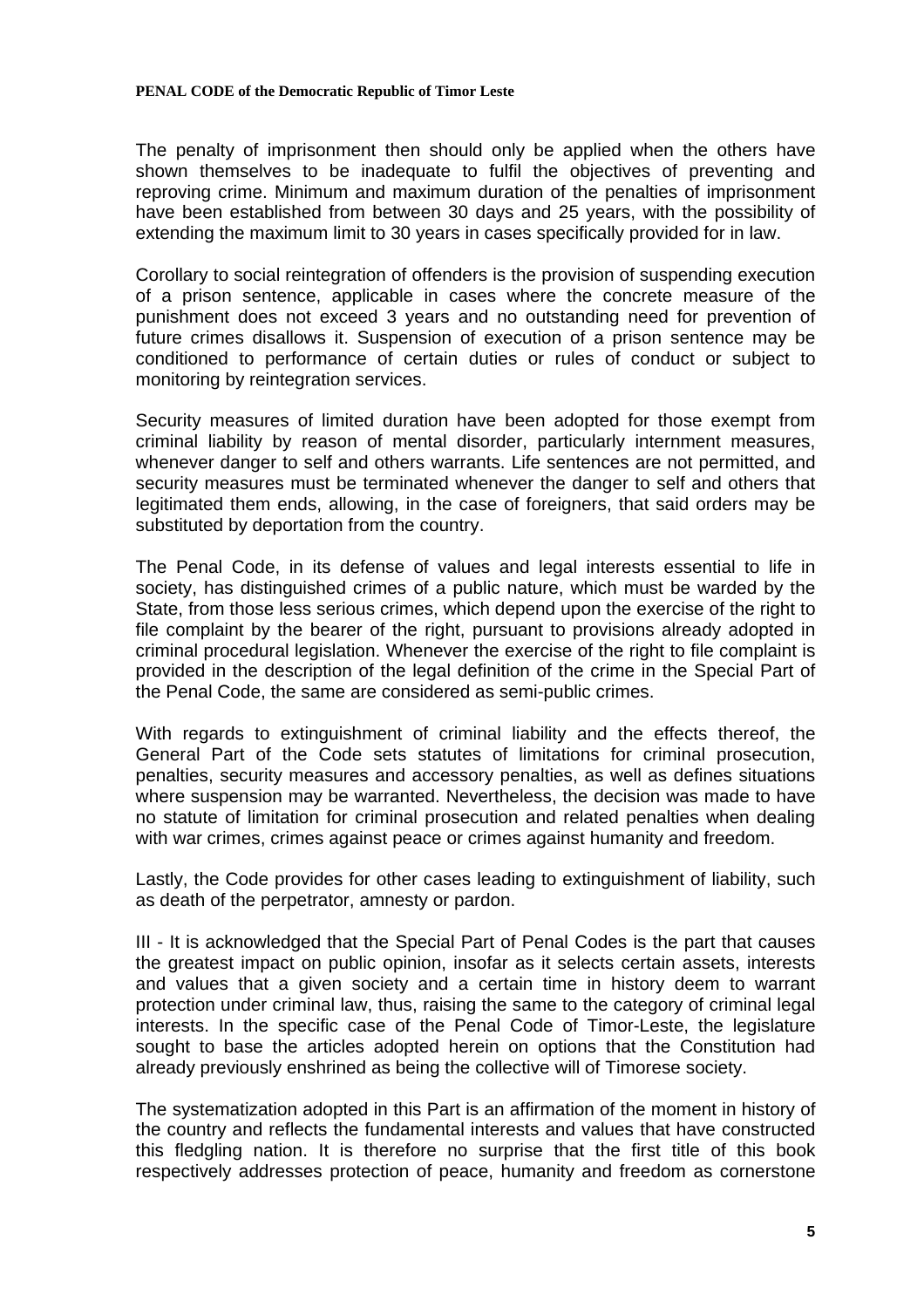values in a democratic society, regarding the hierarchy of values described in the Fundamental Law whilst also addressing international obligations assumed by the country when it subscribed to and ratified the Statute of the International Criminal Court.

Title II describes crimes against individuals, providing special protection to eminently personal legal interests, particularly protection of life, physical integrity, personal freedom, sexual freedom and protection of privacy.

Voluntary termination of pregnancy is described as a punishable crime under the terms of provisions in article 145 of this Code.

This title in general and particularly in the provisions on crimes against physical integrity, special relevance is given to the introduction of crimes of mistreatment of minors and spouses, fundamental provisions to the affirmation of the rule of law and protection of human rights in Timorese society.

Equally highlighted is the qualification of the practice of slavery and human trafficking as a criminal offense, fruit of the humanist concept that guided the preparation of this Code.

Title III describes crimes against life in democratic society, highlighting crimes against public order, state security and life in society, as well as electoral crimes and crimes against public authority.

This Title in general, and within the scope of crimes against life in society, include provisions for specific definitions of crimes against the environment, a reflection of the increasing concern by society in preserving natural resources and protecting the environment, punishing unsustainably harmful practices involving fauna, flora and natural habitats.

Protection of assets is addressed in Title IV of this Book, where a system of standards is constructed upon the legal definition of the most common crimes found in diverse laws, such as larceny, theft, robbery, abuse of trust and property damage. These crimes are legally defined as being either simple or aggravated, weighing circumstances such as value, nature of the item taken, ways and means of commission, whether violence was present, and other circumstances that could significantly increase the guilt or unlawfulness of the perpetrator.

Crimes of obstruction of justice and crimes committed in performance of public office are listed in Titles V and VI where punishment for falsity in procedural acts, forms of obstruction of justice, failure to perform and to deny justice are provided for, as are others, such as bribery, malfeasance of magistrates or public servants and attorneys and public defenders.

Other acts of assisting offenders within the domain of justice are criminalized, as are classic crimes of defamatory false information, simulation of crime and failure to report crime.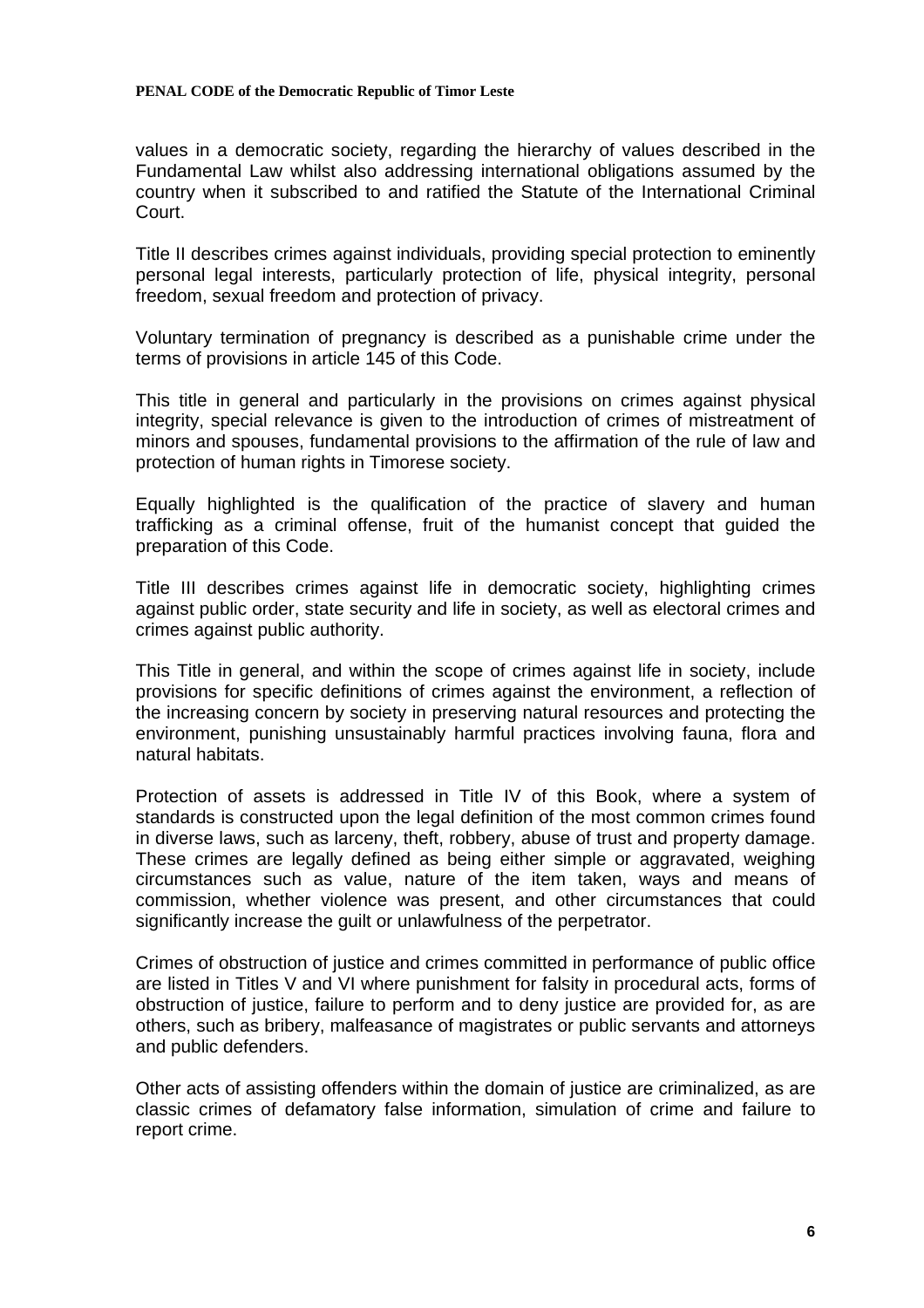#### **PENAL CODE of the Democratic Republic of Timor Leste**

Within the general performance of public duties, the Code criminalizes conduct by public officials who commit crimes of corruption, embezzlement, abuse of power or public force or unlawful involvement in public affairs by anyone holding public office. This Penal Code broadens the concept of public official to include other analogous situations such as officials of international organizations, foreign public officials performing activities in the country or any person called to perform or participate in an activity included in public administrative or juridical office.

Title VII provides a legal definition of crimes of forgery of documents, technical reports, currency and stamps or franks, weights and measures, office stamps, currency plates and paper, describing the respective penalties according to the nature, evidentiary or trust value or public use or disposal of the forged objects, providing for seizure and forfeiture and loss of objects used for said purpose.

Lastly, Title VIII defines crimes against the economy, providing for criminalization of money laundering, following the most recent doctrine on criminalization of antieconomic activities, tax fraud and smuggling and evasion of duties, regarding customs or border issues. The Code maintains criminal punishment for disobedience of requisition of assets ordered by the Government as well as behavior likely to disturb, harm or hinder performance of certain public acts such as public competitive exams, tenders or court auctions.

Throughout this Code, there is an attempt to strike a balance between the abstract criminal framework, addressing the type of crime and its severity, with the hierarchy of legal interests protected by each article and the maximum limits established for prison sentences.

Another factor characterizing the legislative alternatives chosen in the Penal Code is the differentiated treatment given to more serious crimes, where, generally speaking, the only penalty provided is a prison sentence.

As a rule, for less serious crimes, on the other hand, the definition of the crime usually enables the court, according to the circumstances, to decide on either the alternative of imprisonment or penalty of fine, enshrining as criminal guidance policy the acknowledgment of a fine as an autonomous penalty and not complementary to the main penalty.

The approval of this present Code provides the Timorese State with yet another modern and adequate legal instrument to provide criminal law services of the highest quality whilst respecting fundamental rights of its citizens, obliging magistrates, public defenders, attorneys, court officers and other legal actors who make these legal instruments the tools of their daily work to engage in ongoing education, strengthening the national legal system and the Democratic Rule of Law.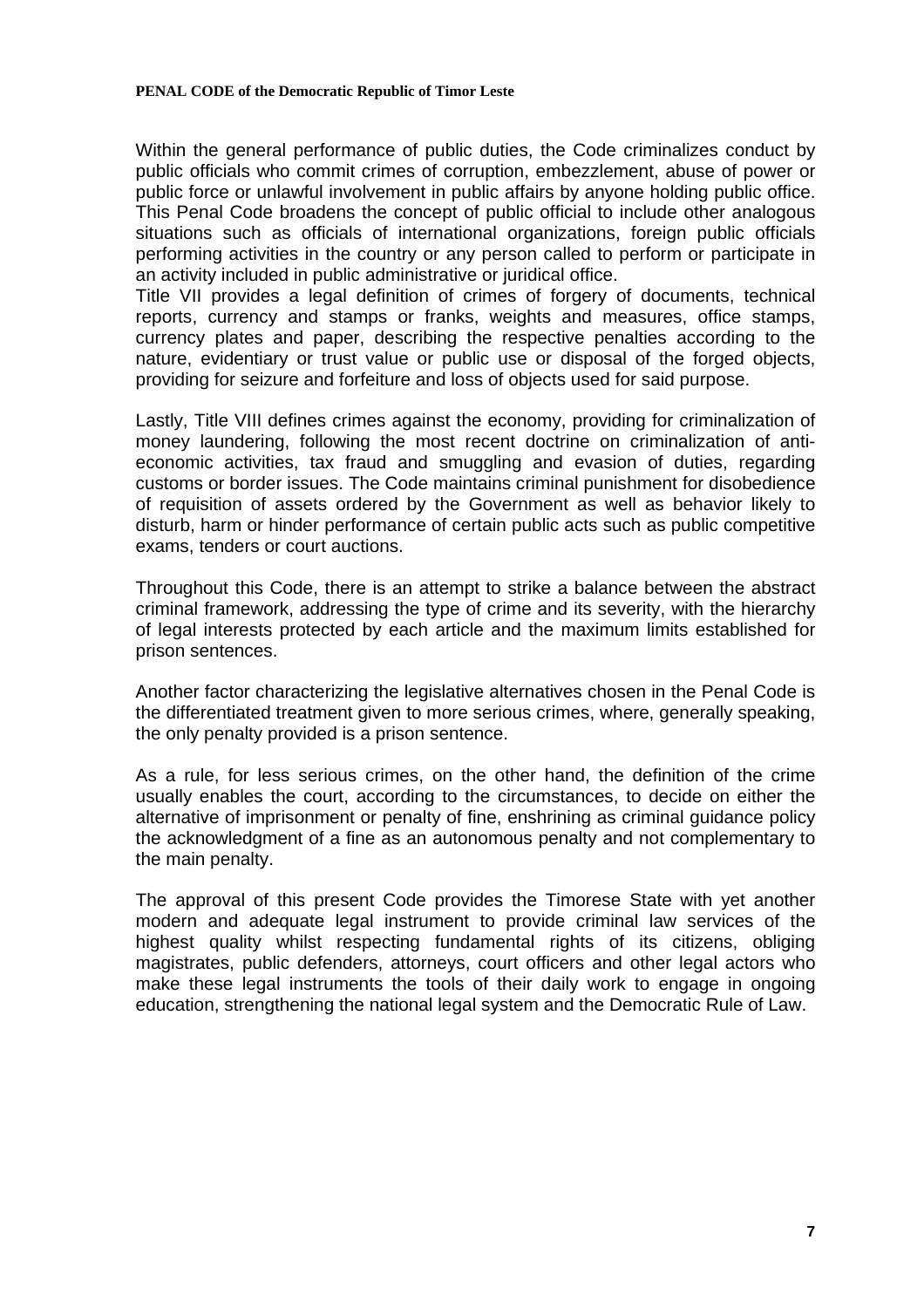# **BOOK I GENERAL PART TITLE I APPLICATION OF CRIMINAL LAW SINGLE CHAPTER GENERAL PRINCIPLES**

# **Article 1. Principle of legality**

1. No act or omission may be qualified as crime unless it was defined as such by law before it was committed, with the respective punishment described.

2. Security measures may only be applied to cases of danger to self and others, with the conditions thereof previously determined by law.

# **Article 2. Prohibition of analogy**

No act or omission may be qualified as a crime, in defining danger to self and others or in determining the corresponding legal consequences, through the use of analogy.

# **Article 3. Applicability of criminal law over time**

1. No person may be punished for an act defined as a crime at the time of its commission if a subsequent law no longer considers it as such.

2. In such a case, if a decision convicting the person has already been rendered, execution of said decision and its penal effects shall cease, even when the decision rendered is final.

3. The law subsequent to the commission of the crime shall apply to previous conduct whenever the same proves to be more lenient to the perpetrator and, in the case of a final decision, if any benefit may still be obtained.

# **Article 4. Exceptional or temporary law**

Exceptional or temporary law shall remain applicable to acts committed while such law was in force, even though its duration has expired or its determinant circumstances have ceased.

### **Article 5. Time of commission of the act**

An act is considered as committed at the time of the act or omission, regardless of the time when the typical result occurs.

# **Article 6. Place of commission of the act**

An act is considered to have been committed in the place where, by any means, the action or omission occurred, wholly or in part, as well in wherever the typical result has or should have been caused.

# **Article 7. Principle of territorial applicability**

Except as otherwise provided in international treaties and conventions, and regardless of the nationality of the perpetrator Timorese criminal law is applicable to crimes committed in the territory of Timor-Leste and aboard vessels and aircraft with Timorese registration or under Timorese flag.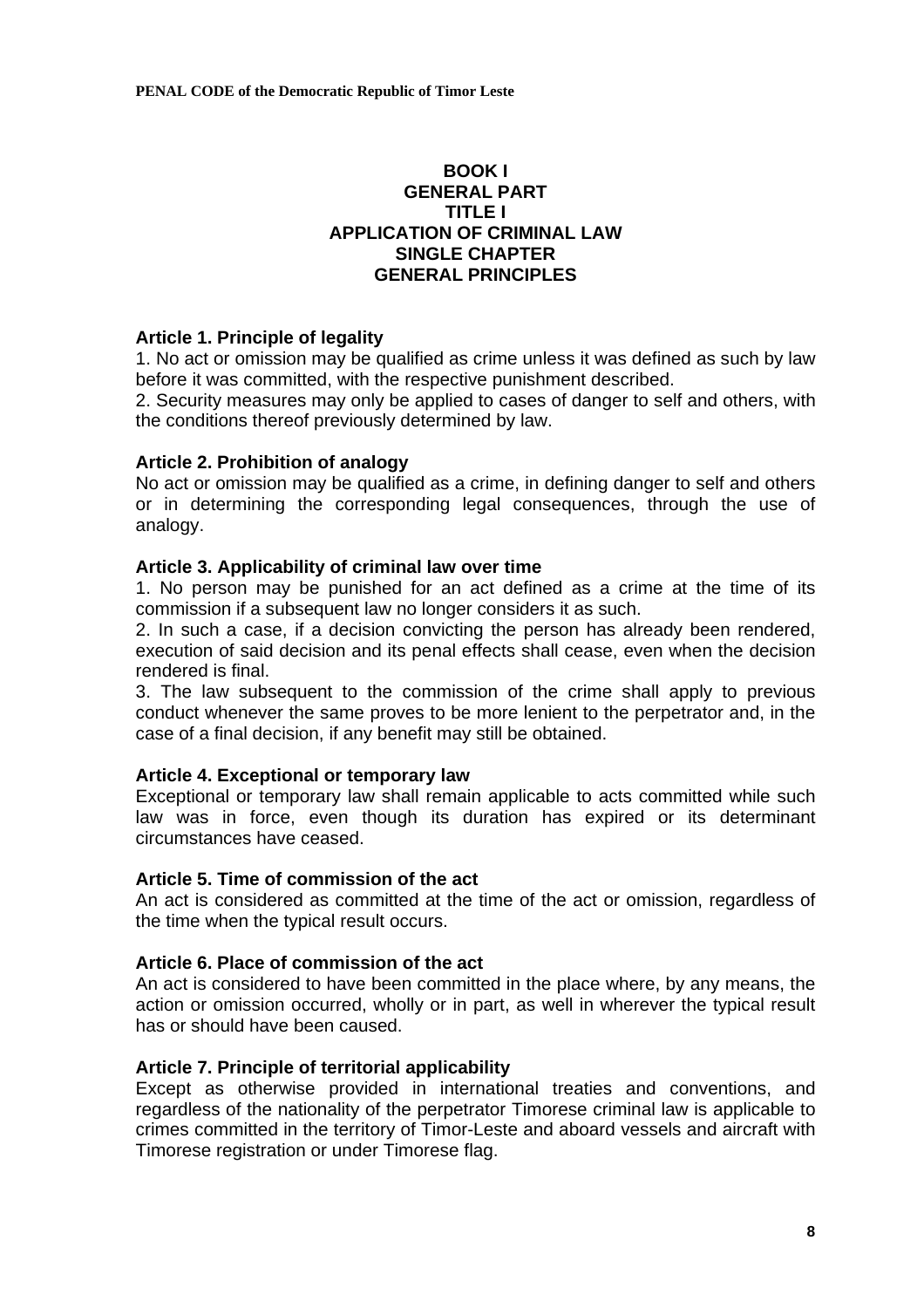# **Article 8. Crimes committed outside national territory**

Except as otherwise provided in treaties and conventions, Timorese criminal law is applicable to acts committed outside of the national territory of Timor-Leste in the following cases:

- a) They constitute crimes provided for in articles 196 to 206, 229 to 242 and 307 to 313;
- b) They constitute crimes described in articles 123 to 135, 161 to 169 and 175 to 178, as long as the perpetrator is found in Timor-Leste and cannot be extradited or a decision has been made not to do so;
- c) They are committed against Timorese nationals, so long as the perpetrator normally lives and is found in Timor-Leste;
- d) They are committed by Timorese or foreigners against Timorese nationals, so long as the perpetrator is found in Timor-Leste, the acts are equally punishable by the legislation of the place in which the acts were committed and they constitute a crime which allows for extradition and it cannot, in the particular case, be granted;
- e) They refer to crimes that the Timorese State has an obligation to try pursuant to any international convention or treaty.

# **Article 9. Restrictions on application of Timorese law**

1. The application of Timorese criminal law to acts perpetrated abroad only occurs when the perpetrator has not been tried with a final decision rendered in the place where the act was committed, or when the perpetrator has wholly or partially evaded execution of the sentence.

2. Though Timorese criminal law may be applied under the terms of the previous subarticle, the act shall be tried according to the law of the country where the act was committed whenever this is more lenient to the perpetrator.

3. In the cases referred to in the previous subarticle, the applicable punishment is converted to that which corresponds to the Timorese system or, if there is no direct correspondence, to that which the Timorese law provides for said act.

4. In the event the perpetrator is tried in Timor-Leste and has been previously tried in the place where the act was committed, the sentence already served outside of Timor-Leste shall be taken into consideration.

5. The provisions described in subarticle 2 are not applicable to crimes identified in lines a) and b) of previous article.

### **Article 10. Subsidiary application of the law**

Unless provided otherwise, provisions in this Code apply to acts made punishable in specific legislation.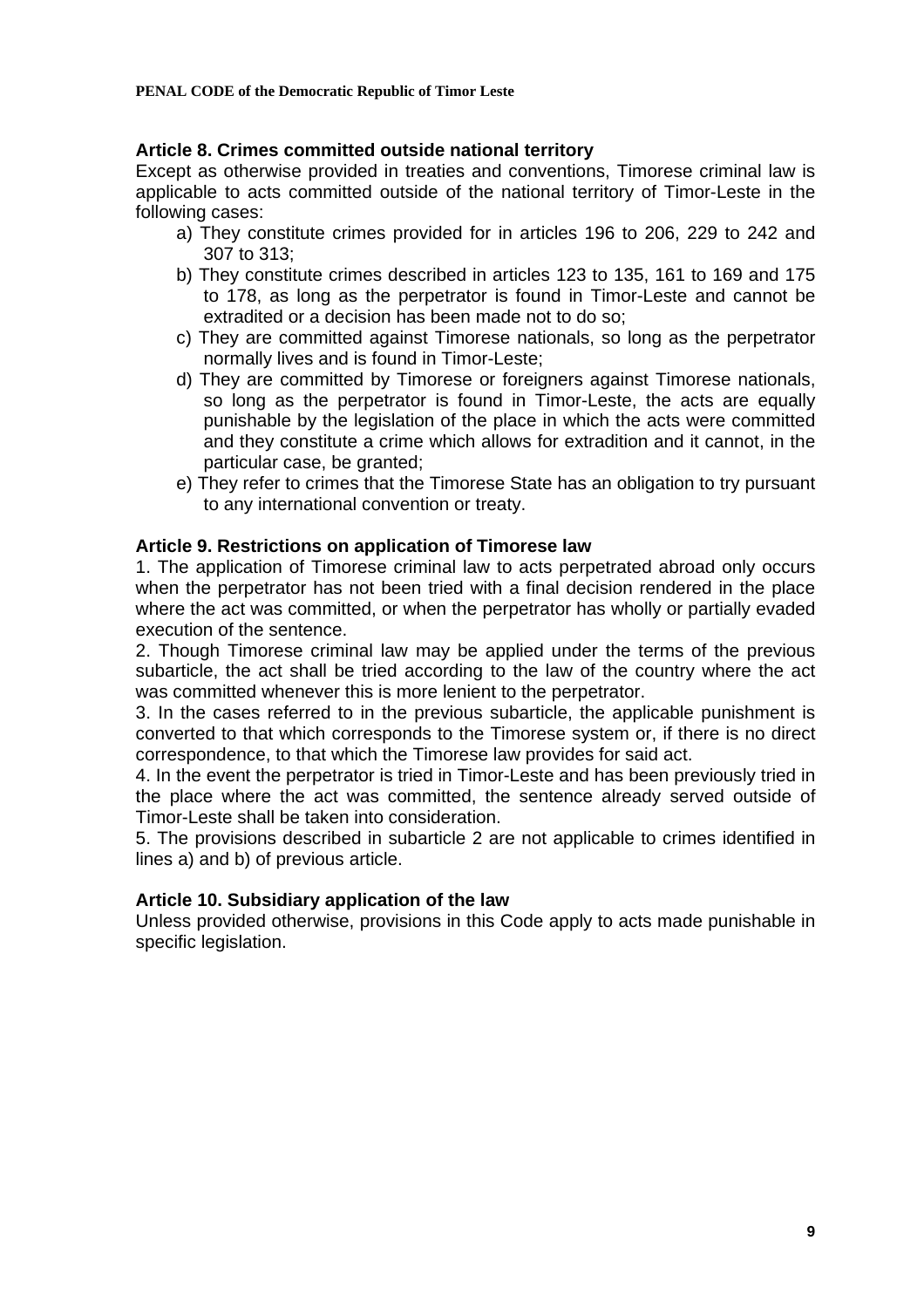# **TITLE II ON CRIME CHAPTER I GENERAL ASSUMPTIONS**

## **Article 11. Commission by action and omission**

1. Whenever a legal definition of a crime includes a certain result, the act comprises not only the specific action required to produce it, but the omission of any specific action that would avoid it as well, unless when intention of the law is otherwise.

2. A result caused by omission is only punishable when the perpetrator thereof is under a legal duty that personally obliges the perpetrator to avoid said result.

3. In the case described above, punishment may be extraordinarily mitigated.

# **Article 12. Criminal liability**

1. Only individuals are held criminally liable for offenses described in this Code and this is non-transferable.

2. Corporate entities are criminally liable only for offences provided in this Code or in specific legislation whenever and as expressly established in law.

# **Article 13. Liability for action on behalf of another party**

Any person who acts as the head of a corporate entity, even by mere de-facto association, or as a representative of another party, is punishable even if the conditions, description or relationships provided in the respective definition of a crime are not found in said person but rather in the person he or she represents.

### **Article 14. Intent and Negligence**

Only acts committed with intent, or, in cases specifically prescribed in law, with negligence, are punishable.

# **Article 15. Definitions of Intent**

1. Any person who commits an act with the intention to do so, and said act is defined as a crime, acts with intent.

2. Furthermore, any person who commits an act that constitutes a defined crime as the necessary consequence of his or her conduct, acts with intent.

3. Whenever an act that constitutes a defined crime is committed as a possible consequence of the conduct of a perpetrator, and the perpetrator acts while accepting said possibility, he or she acts with intent.

### **Article 16. Definitions of Negligence**

1. Any person who fails to proceed with caution to which, according to the circumstances, the same is obliged and capable of proceeding, acts with negligence, if the perpetrator:

- a) acts in such a manner that commission of a defined crime is a possibility, yet acts without accepting said result; or
- b) Does not even realize the possibility of committing said act.

2. The type of negligence referred to in the preceding subarticle shall take on the form of gross negligence whenever circumstances reveal that the perpetrator acted with levity or temerity and failed to observe elementary duties of prudence required in such a case.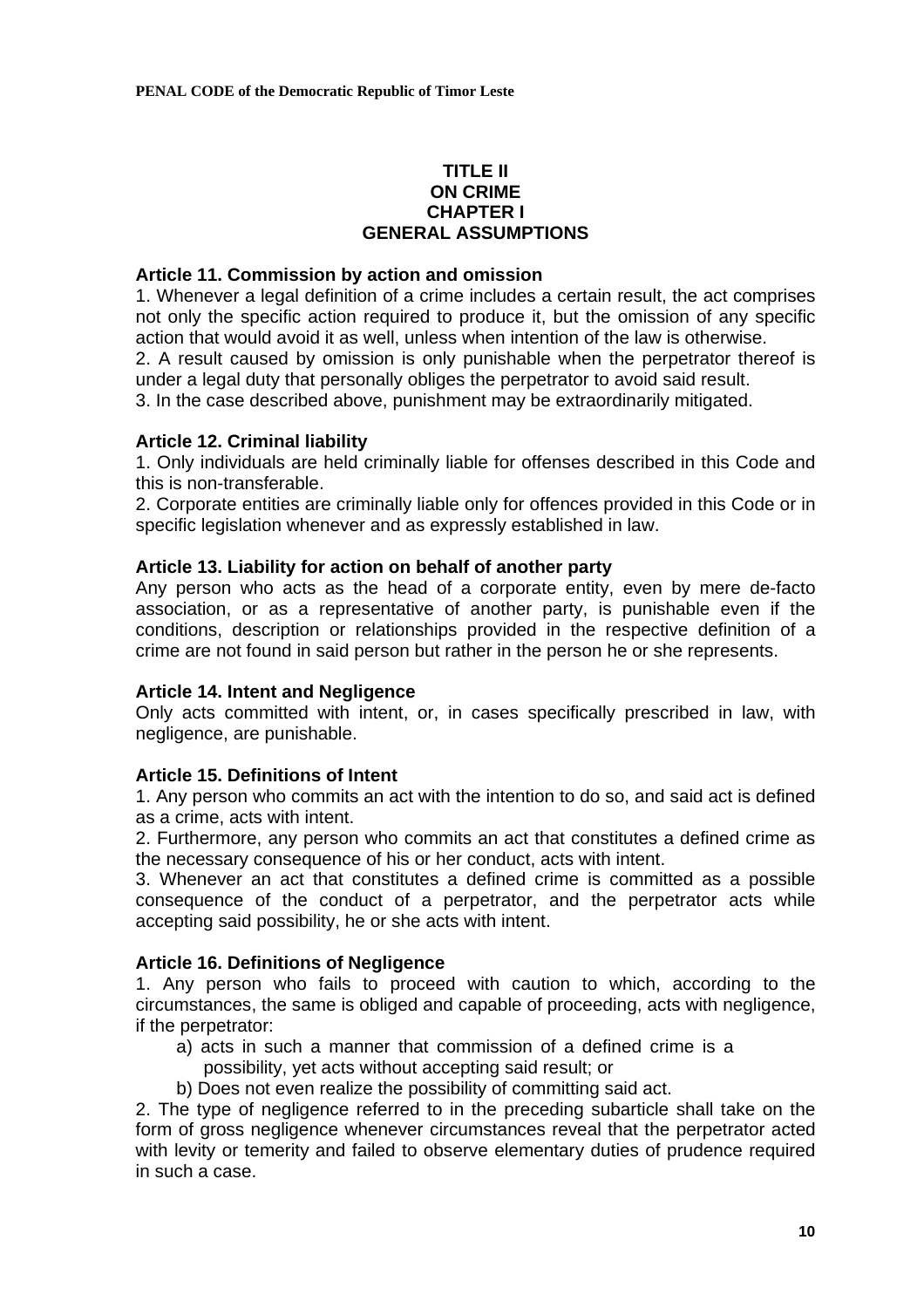# **Article 17. Error regarding circumstances of the act**

1. Error regarding elements of the law or acts related to a legally defined crime or prohibition that would reasonably be considered essential for the perpetrator to have knowledge of in order to comprehend the unlawfulness of the act excludes intent.

2. The system described in the previous subarticle includes error regarding existence of assumptions of a cause for exclusion of unlawfulness or guilt.

3. Negligent conduct shall be punishable whenever provided for by law and the respective assumptions are present.

# **Article 18. Error regarding unlawfulness**

1. Lack of knowledge of the law does not exclude the unlawfulness of any conduct that violates it.

2. An error regarding unlawfulness, if unavoidable, excludes guilt.

3. A penalty may be considered extraordinarily mitigated when the error regarding unlawfulness is avoidable.

# **Article 19. Aggravation due to results**

When the penalty applicable to an act is aggravated according to the result caused. said aggravation is always conditioned by the possibility of attributing said result to the perpetrator at least through negligence.

# **Article 20. Exemption from criminal liability by reason of age**

1. Minors under 16 are exempt from criminal liability.

2. For persons over 16 years of age and less than 21, the law shall determine specific provisions concerning application and execution of criminal penalties in any and all cases not provided for in specific legislation.

### **Article 21. Exemption from criminal liability by reason of insanity**

1. A person is exempt from criminal liability if, due to a mental disorder, he or she is incapable, at the time of committing the act, to comprehend its unlawfulness or to decide accordingly.

2. A person may be declared exempt from criminal liability when, by force of a mental disorder, has, at the time the crime is committed, significantly diminished capacity to appreciate the unlawfulness of such an act or to act accordingly.

3. The proven inability of the perpetrator to be influenced by penalties may be an indication of the situation provided for in the subarticle above.

4. Criminal liability is not excluded when the mental disorder was caused by the perpetrator with the intent to commit the act.

# **CHAPTER II FORMS OF CRIME**

### **Article 22. Preparatory acts**

Preparatory acts are not punishable, except as otherwise provided in the law.

### **Article 23. Attempt**

A crime is attempted whenever the person who has decided to commit it initiates its execution by undertaking, wholly or in part, the acts objectively required to cause the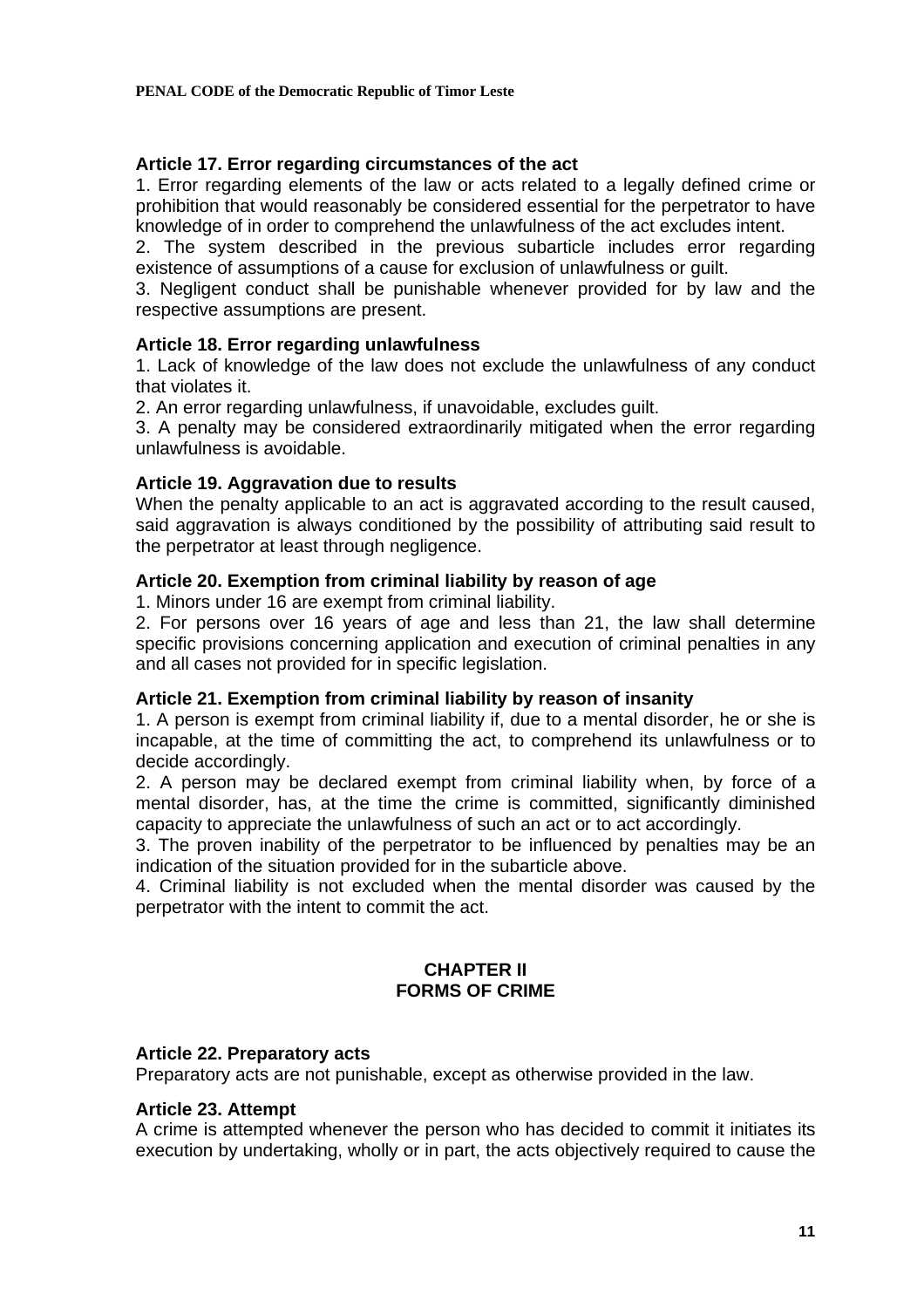result, which fails to take place only for reasons beyond the control of the perpetrator.

## **Article 24. Punishability of attempt**

1. An attempt is punishable only in connection with crimes of intent carrying a maximum prison sentence of more than 3 years and in all other cases expressly determined by law.

2. Except where otherwise provided, an attempt is punishable with an extraordinarily mitigated penalty in comparison to the consummated crime.

### **Article 25. Unpunishability of attempt**

An attempt is not punishable whenever the inappropriateness of the means employed or absence of an essential element to consummate the crime is manifest.

### **Article 26. Voluntary desistance**

An attempt ceases to be punishable if the perpetrator voluntarily desists from proceeding to perform the crime, prevents its consummation, or prevents obtaining its result, or who puts forth serious efforts to hinder either.

# **Article 27. Cases of joint commission**

In the event of joint commission, the attempt of a person shall not be punishable, if the same voluntarily desists from proceeding with commission of the crime, or hinders or voluntarily desists in realizing its result, or earnestly endeavors to hinder either, even if other coparticipants proceed with execution or commission of the act.

#### **Article 28. Remorse**

In crimes without violence or serious threat against persons, if the damage has been remedied, the object returned or the situation legalized before the crime is reported or the information or a complaint received, the penalty shall be extraordinarily mitigated or, depending on the circumstances, the agent shall be exempt from any penalty.

### **CHAPTER III PERPETRATORS OF CRIME**

#### **Article 29. Perpetrators**

Participation in the commission of a crime may take on the form of principal authorship, instigation or complicity and there can be various joint participants in the same act.

### **Article 30. Authorship**

1. A principal is the person who commits the act either directly or through a third party who serves as an instrument for the former.

2. Coprincipals of an act are any persons who, by expressed or tacit agreement, take direct part in commission of a crime or join forces in commission of the same crime.

### **Article 31. Instigation**

A person is punishable who, directly and maliciously, instigates another person to commit the crime, if said crime is actually committed or initiated.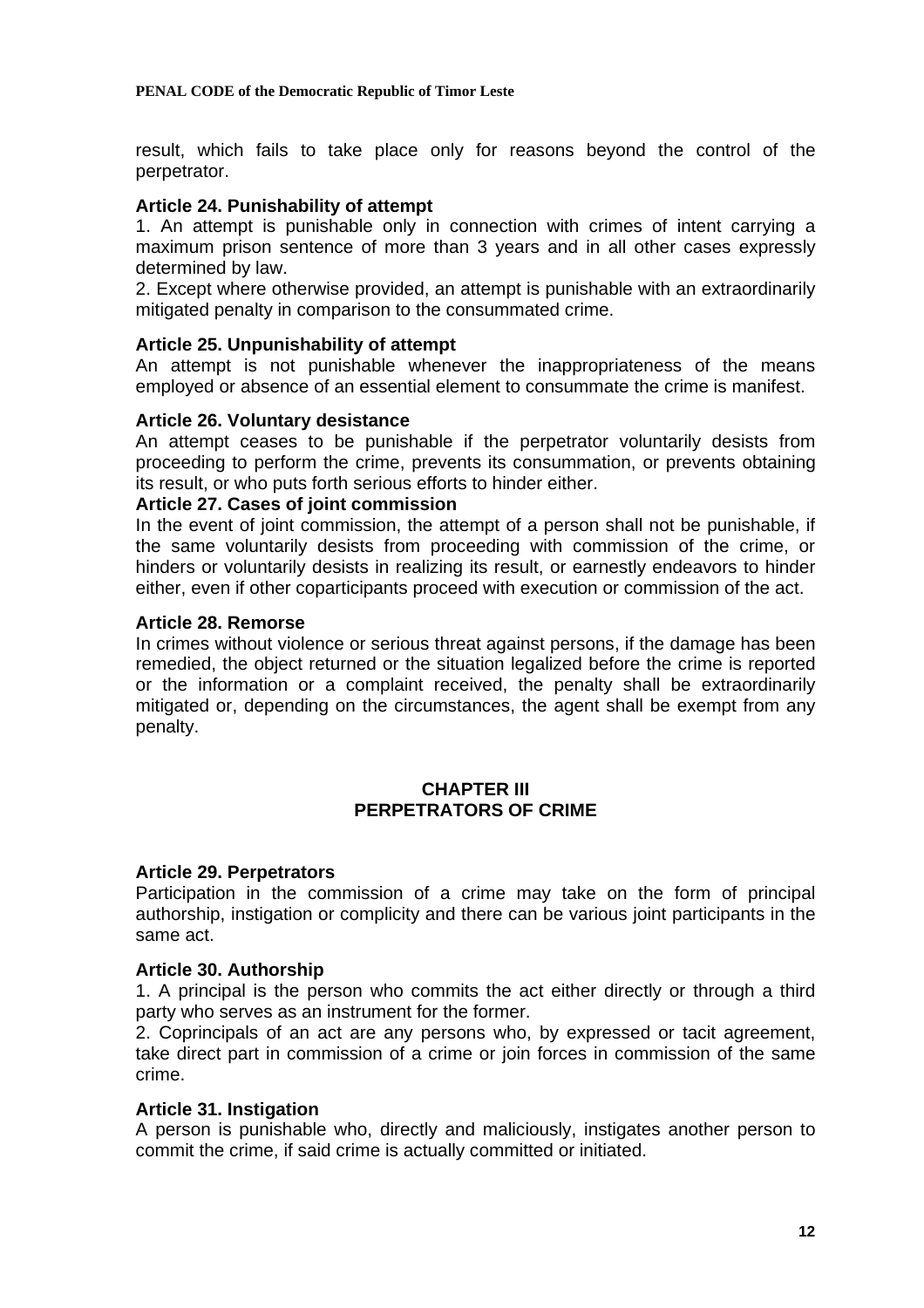# **Article 32. Complicity**

1. A person is punishable as an accomplice who, with intent, materially or morally aids another person to commit a crime.

2. In the case of an accomplice, the penalty prescribed for the unlawful act is extraordinarily mitigated.

# **Article 33. Guilt in joint participation**

Each individual participant is punishable according to his or her guilt, regardless of the penalty or degree of guilt of the others.

# **Article 34. Unlawfulness in joint participation**

1. If the unlawfulness or degree of unlawfulness of an act is dependent on certain qualities or special relationships of the perpetrator, it is sufficient that such qualities or special relationships are reflected in any one of the joint participants, for the respective penalty to be applicable to them all, unless specific law provides otherwise.

2. Whenever, pursuant to the rule provided in the previous subarticle, a more serious penalty is applicable to any of the joint participants, said penalty may be replaced by the penalty that would apply if the rule had not intervened, depending on circumstances of the case.

# **CHAPTER IV JOINDER AND CONTINUOUS CRIMES**

### **Article 35. Joinder of crimes**

1. The number of crimes is considered the number of legally defined types of actually committed crimes, or by the number of times that the same type has been committed through the conduct of the perpetrator.

2. For the purpose of applying the following article, joinder is whenever the perpetrator, having committed a crime, commits another crime before final sentence is rendered.

### **Article 36. Penalty in case of joinder of crimes**

1. A single penalty shall be imposed in the case of joinder of crimes, the minimum limit corresponding to the highest penalty concretely imposed for those crimes, the maximum limit corresponding to the total sum of the different separate penalties.

2. Whenever the material sum of the separate penalties exceeds 600 days of fine or 30 years imprisonment, the maximum limit of the scope of joinder shall not exceed this legal limit.

3. In determining a single penalty, the court jointly considers the acts and personality of the perpetrator.

### **Article 37. Accumulation of penalties**

1. Whenever the penalties imposed consist in both fines and imprisonment, the separate nature of these is retained.

2. Accessory penalties and security measures are retained, even when provided in only one of the applicable laws or in only one of the previous decisions.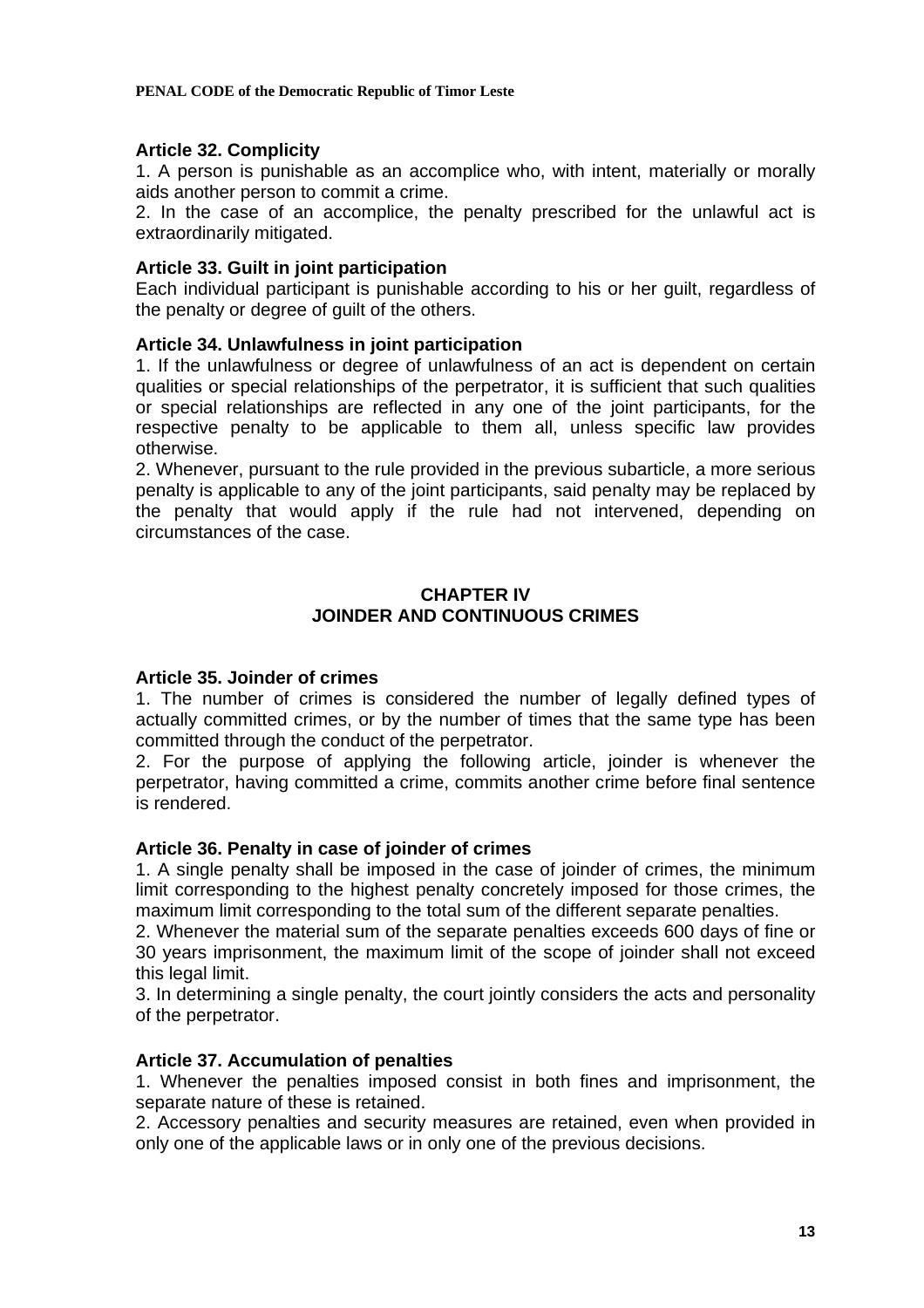# **Article 38. Prison sentence with suspended execution in accumulation of penalties**

A prison sentence with suspended execution can only be cumulated with other prison sentences when:

a) The other prison sentences are equally so suspended in their execution and said accumulation does not hinder continued suspension of the individual penalty;

- b) Accumulation is with effective prison sentences, and circumstances exist that determine revocation of suspended execution of the penalty, regardless of said accumulation;
- c) The cumulated suspended penalties have different suspension periods or, being equal, are at different stages of being served, the court shall establish a single suspension period pursuant to general prevention requirements and circumstances of the case.

#### **Article 39. Subsequent disclosure of joinder of crimes**

Whenever, after a final decision has been rendered, but before the corresponding sentence is served, statute of limitations expires or is extinguished, it becomes known that the perpetrator fulfilled any of the circumstances described in the previous articles; the rules set out therein shall apply.

### **Article 40. Crime and other offences**

Whenever the same act simultaneously constitutes a crime and a lesser offense, the perpetrator shall be punished for having committed the crime, without prejudice to any applicable accessory penalties for the other offenses. Article 41 Continuous crime

1. Except in the event of crimes committed to protect eminently personal interests, the repeated commission of the same defined crime or various defined crimes to basically protect the same legal interests, executed in an essential homogeneous manner and prompted by the external situation that considerably diminishes the guilt of the perpetrator, constitutes one continuous crime

2. Continuous crime is punishable by the penalty applicable to the most serious conduct that comprises the continuum.

### **Article 42. Concurrence of provisions**

Except in the situations described above, whenever more than one legal provision may wholly or partially apply to an act that can be described as a crime, only one legal provision may be applied to the same, pursuant to the following rules:

- a) The specific provision shall apply with prejudice to the general provision;
- b) The main provision takes precedence over the subsidiary provision;
- c) The broadest and most complex provision supersedes that which provides for acts that can be subsumed thereunto.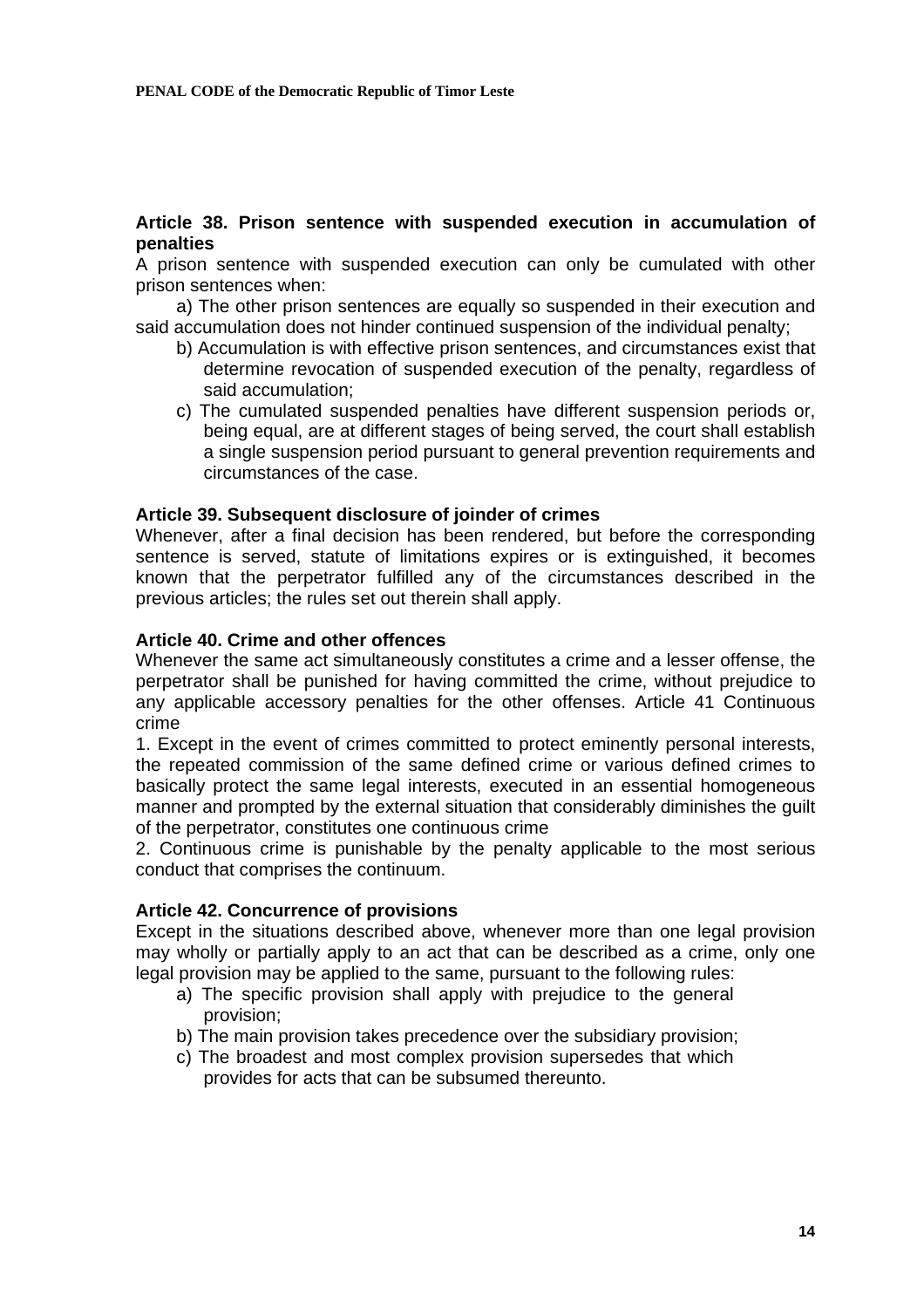# **CHAPTER V CAUSES FOR EXCLUSION SECTION I CAUSES FOR EXCLUSION OF UNLAWFULNESS**

# **Article 43. Exclusion of unlawfulness**

1. When the unlawfulness of an act, considered in its entirety, is excluded by the legal system, the same shall not be liable to criminal punishment.

2. Specifically, any act committed in exercise of a right or performance of a duty, in legitimate defense, a state of justifying need or with consent, is not unlawful.

# **Article 44. Legitimate defense**

An act constitutes legitimate defense when committed as the necessary means to repel an imminent or present unlawful attack on legally protected interests of the perpetrator or of a third party.

# **Article 45. State of justifying need**

An act is not unlawful when committed as an appropriate means to avert a present danger that threatens legally protected interests of the perpetrator or of a third party, if the following requisites are met:

- a) There is significant superiority of the interest to be safeguarded in relation to the interest sacrificed; and
- b) It is reasonable to impose the sacrifice of the interest of the victim, considering the nature or value of the interest endangered.

# **Article 46. Conflict of duties**

1. It is not unlawful for a person to commit, in the case of conflict in performance of legal duties or legitimate orders from an authority, a duty or order of equal or superior value to that sacrificed.

2. Duty to obey hierarchical superiors ceases when the same leads to commission of a crime.

### **Article 47. Consent**

1. In addition to special cases provided for in law, consent excludes unlawfulness when it refers to freely available legal interests and the act does not offend social mores.

2. Consent may be expressed by any means revealing a free, honest and informed will of the holder of the protected legal interest, and it may be freely withdrawn at any time before the execution of the act.

3. Consent is effective only if it has been given by someone who is over 16 years of age and has the necessary discernment to judge its meaning and scope, at the moment it is given.

4. If consent is not known to the perpetrator, he or she shall be punishable with the penalty applicable to attempt.

5. Effective consent will be considered equivalent to presumed consent, when the situation, in which the perpetrator is acting, reasonably permits one to suppose that the holder of the legally protected interest would have effectively given consent to the act, if the same had known the circumstances in which it was committed.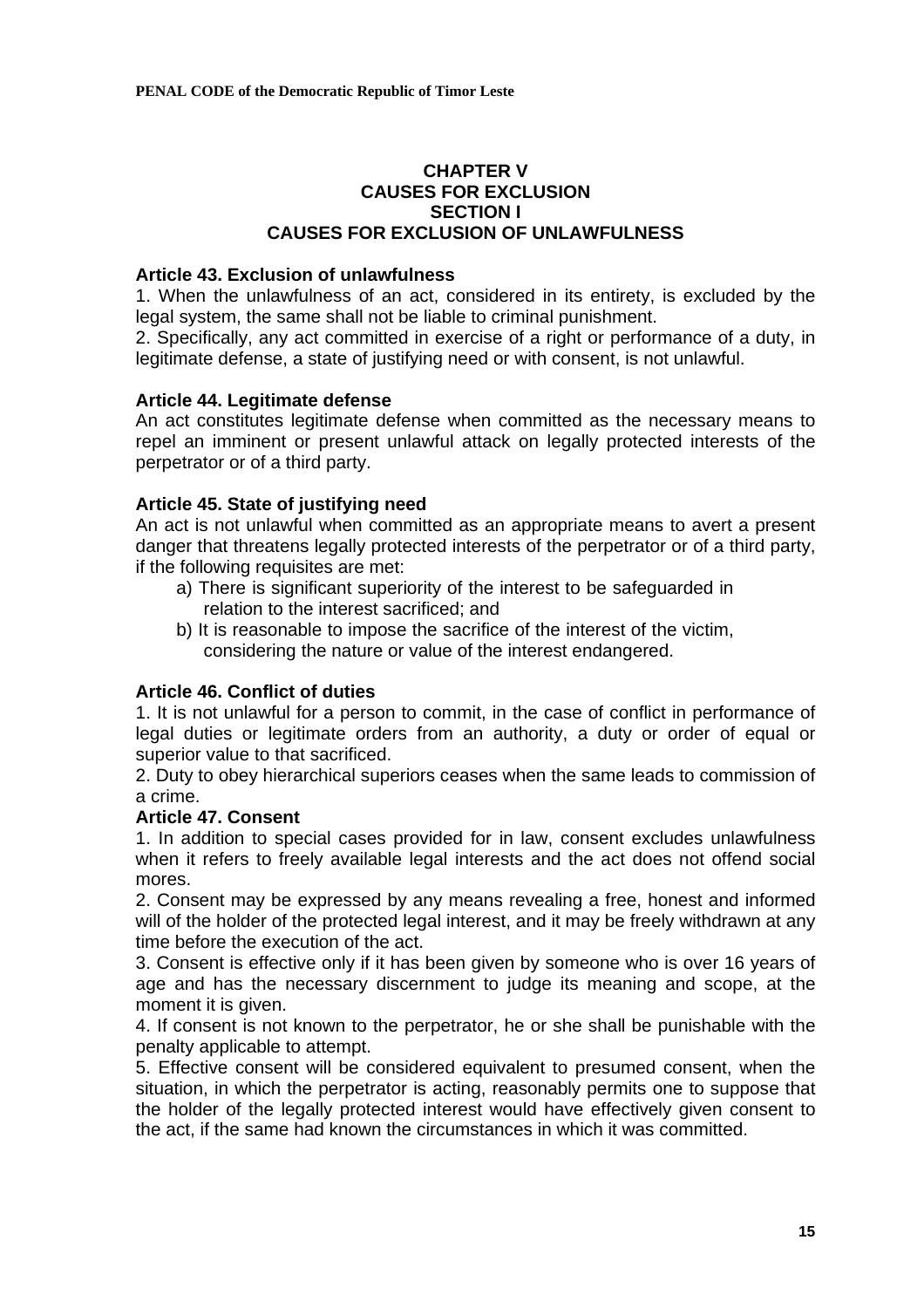# **SECTION II CAUSES FOR EXCLUSION OF GUILT**

#### **Article 48. Excess of legitimate defense**

1. Means which, given their nature or extent of use, are excessive to those required for the defensive action taken by the perpetrator may result in special mitigation of the penalty that the crime would otherwise carry.

2. The perpetrator is not punishable if the excess of means used in legitimate defense are due to a justifiable disturbance, fear or surprise.

### **Article 49. Exculpatory state of need**

1. Any person who commits an unlawful act required to avert a real danger, which cannot be otherwise removed, which threatens the life, physical integrity, honor or freedom of the perpetrator or a third party, where, depending on the circumstances of the case, it is not reasonable to require any different behavior of the same, acts without quilt.

2. Whenever the danger threatens legal interests other than those referred to in the preceding subarticle, and the assumptions mentioned therein are met, the penalty may be extraordinarily mitigated or the perpetrator may be held exempt from punishment.

### **Article 50. Exculpatory undue obedience**

A public servant who obeys an order not knowing that it leads to commission of a crime, acts without guilt, if the unlawfulness of the act is not evident from the circumstances surrounding it.

# **TITLE III CIRCUMSTANCES SINGLE CHAPTER GENERAL RULES**

### **Article 51. Determination of the measure of penalty**

1. Measure of penalty is determined according to the perpetrator's guilt and prevention requirements, within limits defined by law.

2. In determining a specific penalty, the court shall consider all circumstances that are not part of the defined crime but that either aggravate or mitigate the perpetrator's acts.

3. The court ruling shall explicitly mention the grounds for the measure of penalty adopted.

#### **Article 52. General aggravating circumstances**

1. General circumstances aggravating the responsibility of the perpetrator are all those prior to, during or after the fact that, although not part of the legal description of the act, yet reveal a higher degree of unlawfulness of the act, conduct or guilt of the perpetrator, thus increasing the need for punishment.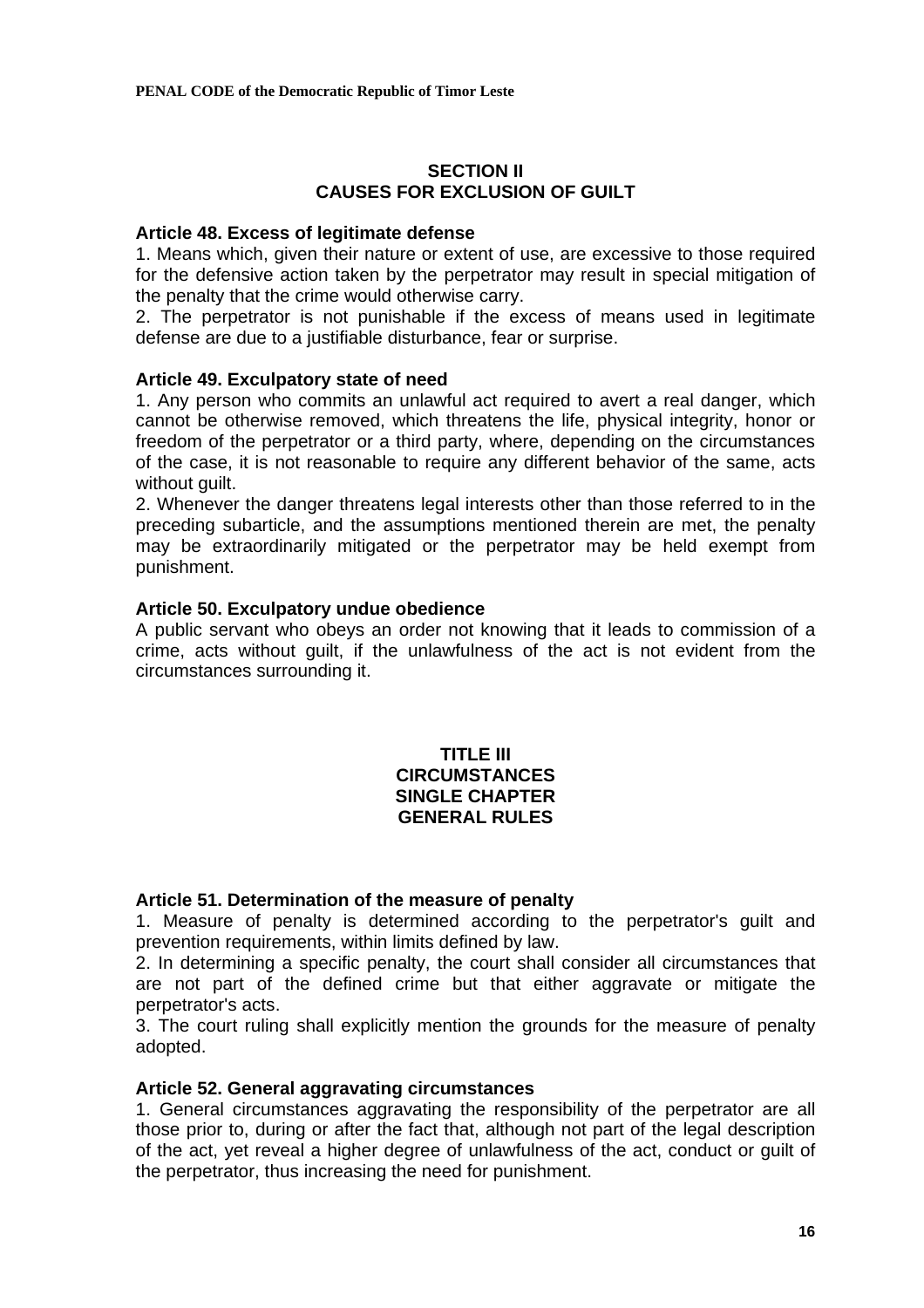#### **PENAL CODE of the Democratic Republic of Timor Leste**

- 2. General aggravating circumstances may include the following:
	- a) The crime is committed with disloyalty, as occurs in cases of betrayal, ambush, waiting or disguise
	- b) The crime is committed against persons using means or ways that directly or indirectly seek to ensure execution without the danger that could result from possible defense of the victim.
	- c) The crime is committed by fraud, deceit, abuse of power or authority, or by taking advantage of circumstances of place and time.
	- d) The crime is committed for payment or to receive a sum or reward.
	- e) The crime is motivated by racism, or any other discriminatory sentiment on grounds of gender, ideology, religion or beliefs, ethnicity, nationality, sex, sexual orientation, illness or physical disability of the victim.
	- f) The perpetrator has the special duty to not commit the crime, to hinder its commission or to take action to punish the same, or takes advantage, for commission of the crime, of public authority that the same holds or invokes.
	- g) Not being a case of recurrence, the perpetrator has committed one or more crimes of a similar nature in the course of three years prior to the time the crime for which the same is being tried was committed, regardless of the time when judgment is rendered.
	- h) The crime is committed at the same time as another crime in order to facilitate the execution of one or more other crimes;
	- i) Commission of the crime was facilitated by the perpetrator's entrance or attempted entrance into the victim's residence or using poison, flooding, fire, explosion; sinking or damaging a vessel or using a weapon;
	- j) The commission of the crime or the use of its consequences having been facilitated by cooperation of two or more persons;
	- k) The perpetrator intentionally and inhumanely increases the victim's suffering, causing the latter unnecessary suffering for consummation of the crime, or any other acts of theft, cruelty or destruction also unnecessary for commission of the crime.
	- l) The victim is or was a spouse or is in a de-facto relationship identical thereto, or is a parent or descendant, sibling, adoptee or adopter of the perpetrator.
	- m) The victim is particularly vulnerable by reason of age, illness or physical or mental disability, whenever said circumstance is not part of the definition of the crime itself.

### **Article 53. Recurrence**

1. Any person who commits a crime of intent individually or under any form of joint participation that is punishable with effective imprisonment superior to 6 months, after having received final sentence of an effective penalty of imprisonment superior to 6 months due to a previous crime of intent, and it be found that, according to the circumstances of the case, the previous sentence or sentences have failed to serve as sufficient warning against crime to the perpetrator, the same shall be considered a repeat offender.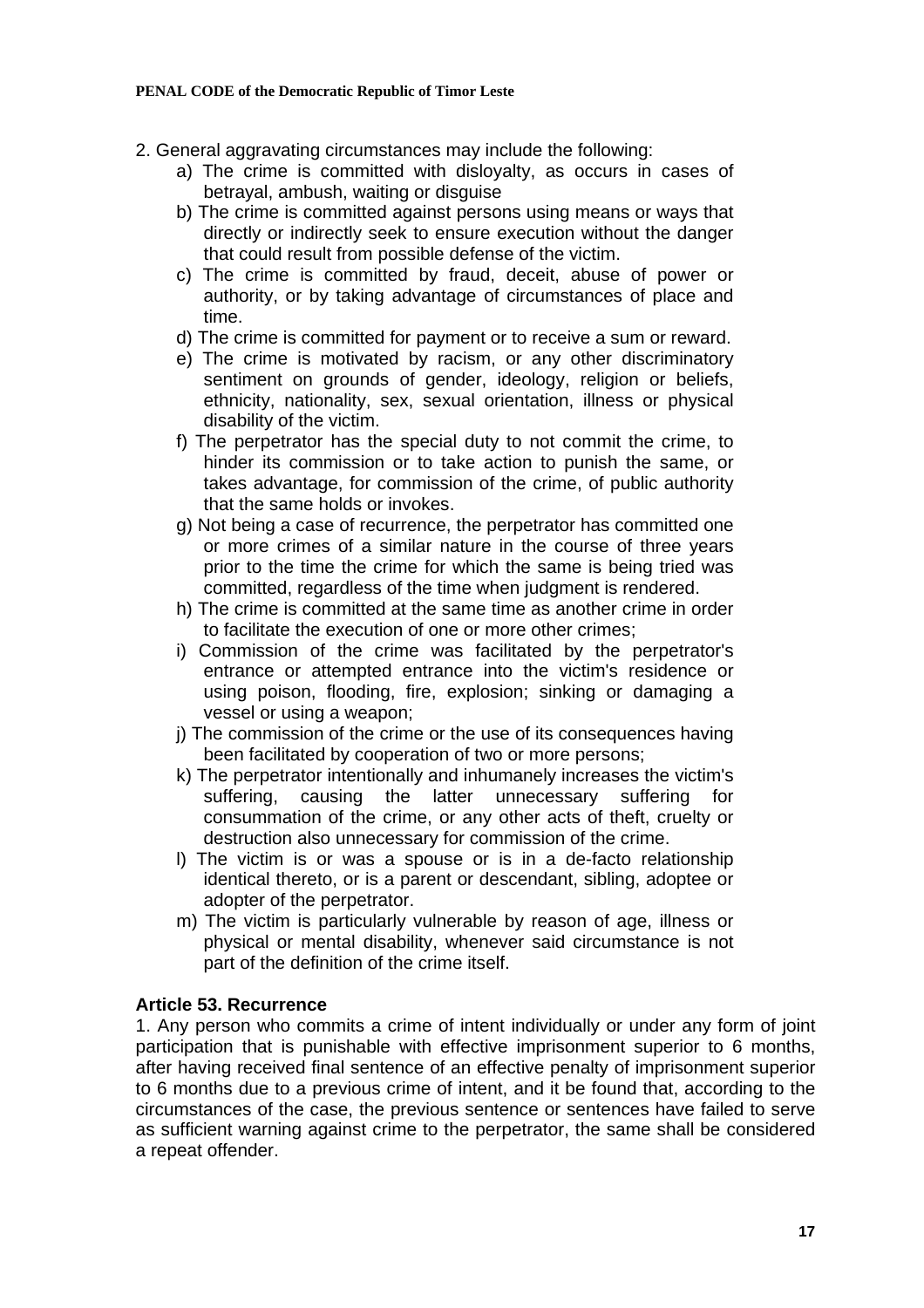#### **PENAL CODE of the Democratic Republic of Timor Leste**

2. There is no recurrence if, between the commissions of one and the other crime, more than four years have elapsed, not considering the time that the perpetrator has been subject to a procedural measure, penalty or security measure involving deprivation of liberty.

3. In the event of recurrence, the minimum limit of the penalty applicable to the crime is increased by one-third and the maximum limit remains unchanged, however the aggravation cannot exceed the measure of the heaviest penalty applied in previous convictions.

# **Article 54. Habitual criminality**

1. Whenever any person commits a crime of intent, and an actual prison sentence exceeding one year should be applied, and cumulatively, the following requirements are met:

- a) The perpetrator has previously committed three or more crimes of intent and has been punished by effective imprisonment;
- b) Less than three years having elapsed between each of the crimes;
- c) Assessment of both the acts and personality of the perpetrator reveals a strong or dangerous tendency toward crime;

The applicable penalty will be that for the crime committed with its minimum and maximum limits increased by one-third.

2. Provisions of this law shall prevail over any specific rules for punishing recurrence.

# **Article 55. General mitigating circumstances**

1. Any circumstances that preceded, accompanied or occurred after commission of the crime and that reflect favorably on the perpetrator are considered general mitigating circumstances of the liability of the same.

2. General mitigating circumstances may include, inter alia, the following:

- a) The causes of exclusion referred to in the previous chapter, whenever not all of the requirements provided are met for the cause for exclusion to produce effect.
- b) The perpetrator acts in consequence of incidents that cause violent emotion, obsession or other emotional state of a similar passion, or reacts to provocation by means of an immediate act.
- c) The perpetrator appears before the authorities voluntarily, before knowing of the existence of a criminal proceeding against him or her.
- d) The perpetrator spontaneously confesses having committed the crime or decisively contributes to ascertaining the circumstances in which the criminal act occurred.
- e) Presence of acts demonstrating sincere repentance of the perpetrator;
- f) Low intensity of intent or negligence.
- g) Reconciliation between victim and perpetrator.

### **Article 56. Extraordinarily mitigating circumstances**

1. Apart from the cases expressly provided in the law, the penalty provided in the definition of the crime is extraordinarily mitigated, whenever any circumstances have arisen prior to, concurrently with or after commission of the crime that, jointly or individually, reduce, to a large extent, the unlawfulness of the perpetrator's conduct, guilt or need for penalty.

2. The following circumstances may, among others, be considered for the purpose of the previous subarticle: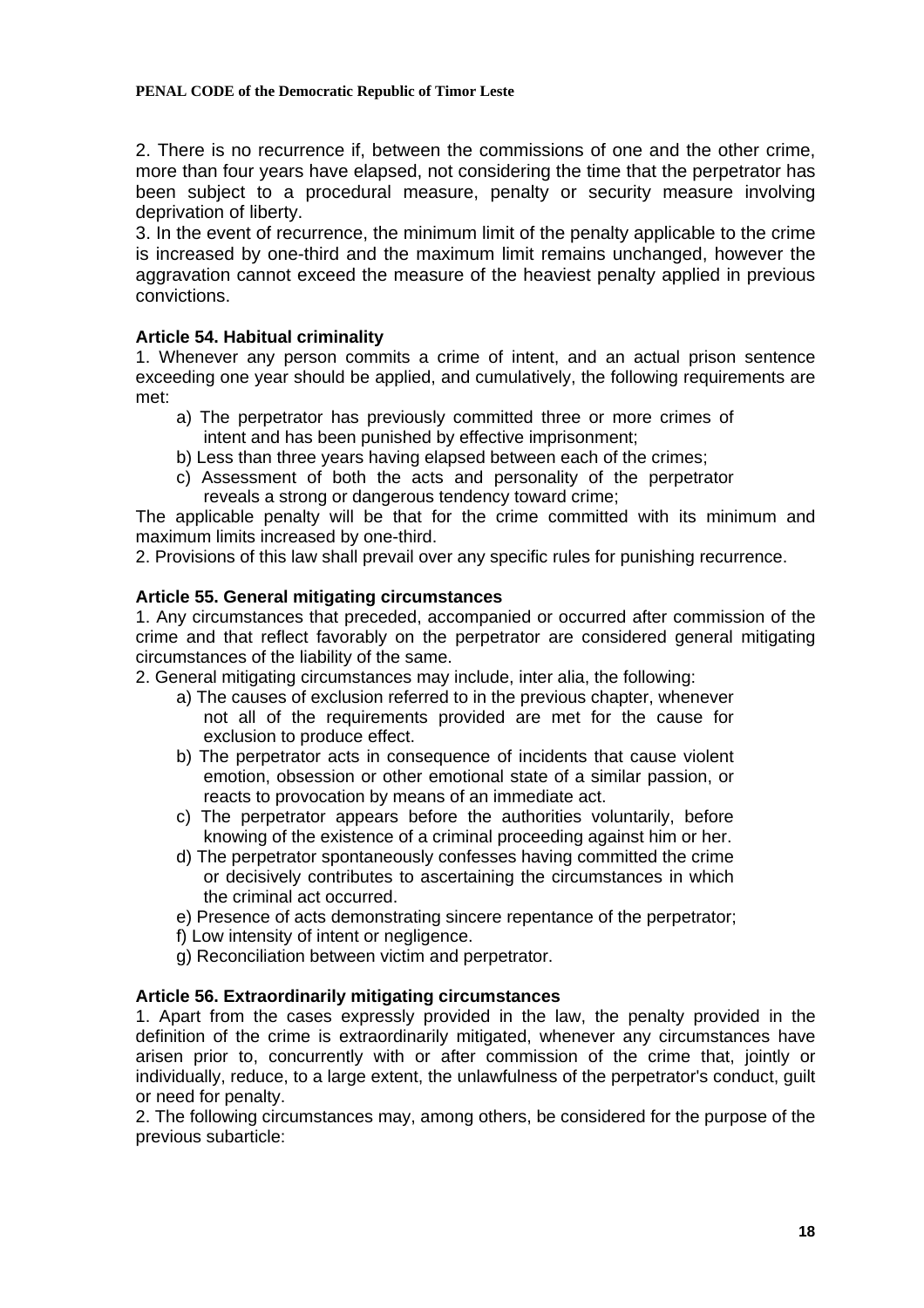- a) The perpetrator's actions were influenced by a serious threat or orders from another person on whom the perpetrator is dependant or to whom obedience is due;
- b) The perpetrator's conduct was prompted by an honorable reason, by a strong solicitation or temptation from the victim him or herself or by unjust provocation or unwarranted offense;
- c) The perpetrator makes reparation of damage caused or diminishes its effects, at any time in the proceeding but before the date of the first trial hearing;
- d) The perpetrator has maintained good conduct long after the crime was committed;
- e) The perpetrator has a noticeably diminished criminal liability.

### **Article 57. Degrees of extraordinarily mitigating circumstances**

1. Whenever special mitigation of the penalty occurs, it does so relatively to the limits of the applicable penalty:

- a) The maximum limit of the penalty of imprisonment shall be reduced by one third;
- b) If the minimum limit of imprisonment is equal to or greater than three years, said limit shall be reduced to one-fifth and, to the minimum established by law if the minimum limit of imprisonment less than three years;
- c) The maximum limit of the penalty of fine shall be reduced by one third and the minimum limit reduced to the legal minimum;
- d) If the maximum limit of the penalty of imprisonment does not exceed 3 years, the penalty of imprisonment may be replaced by a penalty of fine within general limits.

2. An extraordinarily mitigated penalty that was specifically set may generally be replaced or even suspended.

### **Article 58. Concurrent circumstances**

1. Any circumstances that alter the abstract scope of the definition of the crime shall result in application of the extraordinary mitigation provided for in the article above. 2. If two or more de facto circumstances occur that alter the abstract scope of the type of crime, only one shall be considered pursuant to provisions of the subarticle above, the remaining circumstances being considered as circumstances of a general nature when determining the penalty.

# **TITLE IV LEGAL CONSEQUENCES OF CRIME CHAPTER I GENERAL PROVISIONS**

#### **Article 59. Penalties and security measures**

1. No death penalty or sentence of deprivation of liberty or security measure of a perpetual nature or unlimited or indefinite duration shall be applied.

2. Simultaneous application of a sentence and security measure involving incarceration in connection with the same act is prohibited.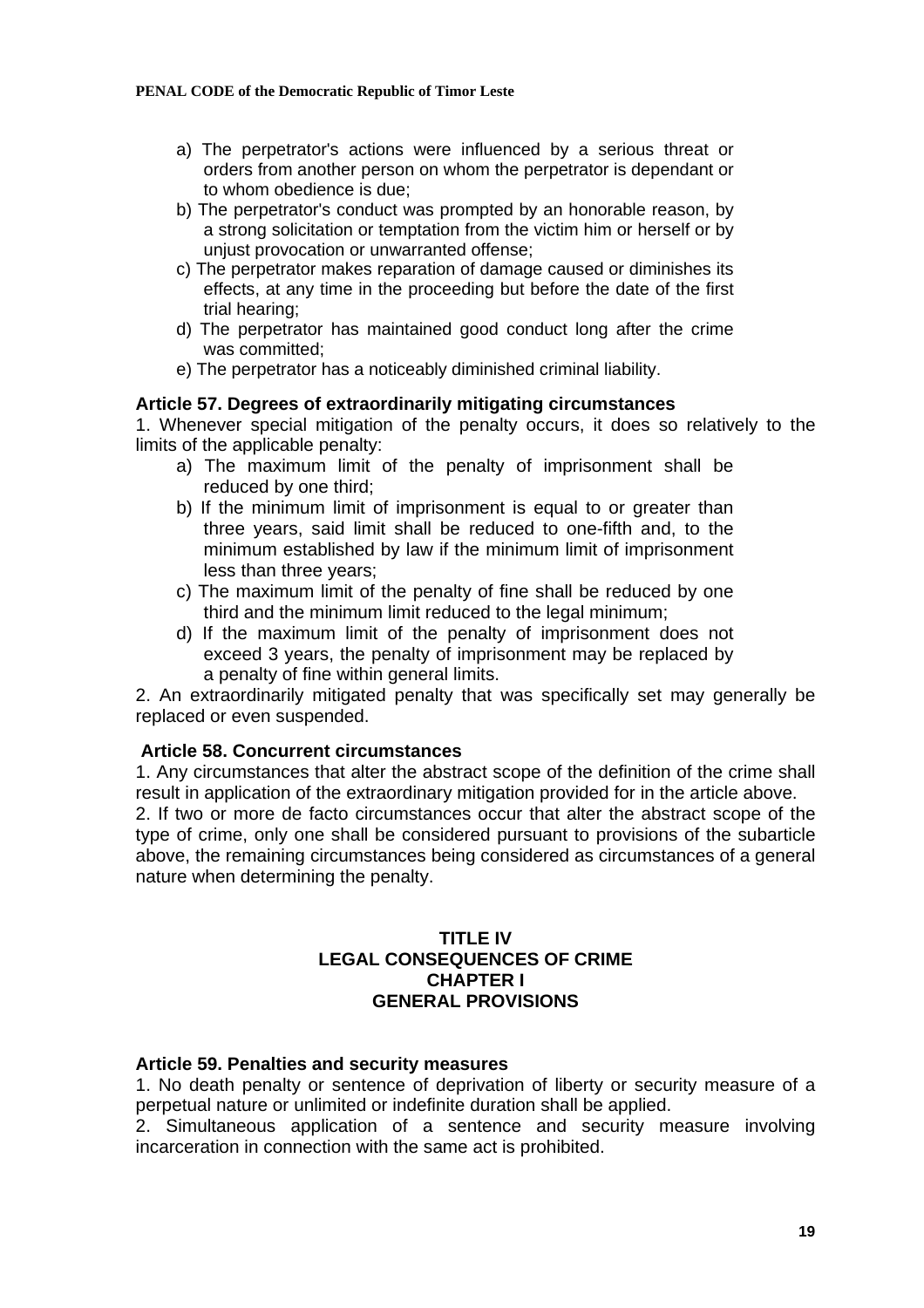# **Article 60. Limit of penalties and security measures**

1. The penalty shall never exceed the extent of guilt.

2. A security measure is grounded in the danger posed by the perpetrator of an act defined as a crime and lasts for the duration of such danger, and shall not have a duration exceeding the maximum limit of the penalty corresponding to said crime.

# **Article 61. Purpose of penalties and security measures**

The purpose of applying penalties and security measures is to protect legal interests essential to life in society and the perpetrator's reintegration into the same.

# **Article 62. Determination of penalties and security measures**

1. Whenever a sentence of deprivation of liberty and another penalty that does not involve deprivation of liberty are alternatively applicable, the court shall give preference to the latter, whenever the latter adequately and sufficiently fulfils the purpose of the penalty.

2. In determining the type of security measure to be applied to a perpetrator whose danger is procedurally established, the personality of the perpetrator and appropriate treatment of the case shall be considered.

# **Article 63. Effects of penalties and security measures**

No penalty or security measure results, as a necessary effect, in the forfeiture of civil, professional or political rights.

### **Article 64. Execution of penalties or imprisonment measures**

1. A perpetrator convicted and sentenced to effective imprisonment or subject to an internment measure may be granted parole or probation.

2. Except where otherwise provided, once the convict has served five-sixths of the imposed sentence, the same must be released on parole.

3. Except as described in the previous subarticle, parole cannot be granted without consent of the convict.

4. Specific legislation shall establish the pre-requisites and conditions for granting parole, as well as the rights and duties of inmates and pre-requisites and conditions under which an effective prison sentence may be served at large.

### **Article 65. Accumulation of penalties and liberty-deprivation measures**

1. When a perpetrator is convicted and sentenced to effective imprisonment sentence and subject to an internment measure, the latter is first served and deducted from the prison sentence.

2. The court shall release the perpetrator on parole as soon as the internment measure is to cease, if the same has served a period corresponding to half of the sentence and release is demonstrated to be compatible with protecting legal order and maintaining social peace.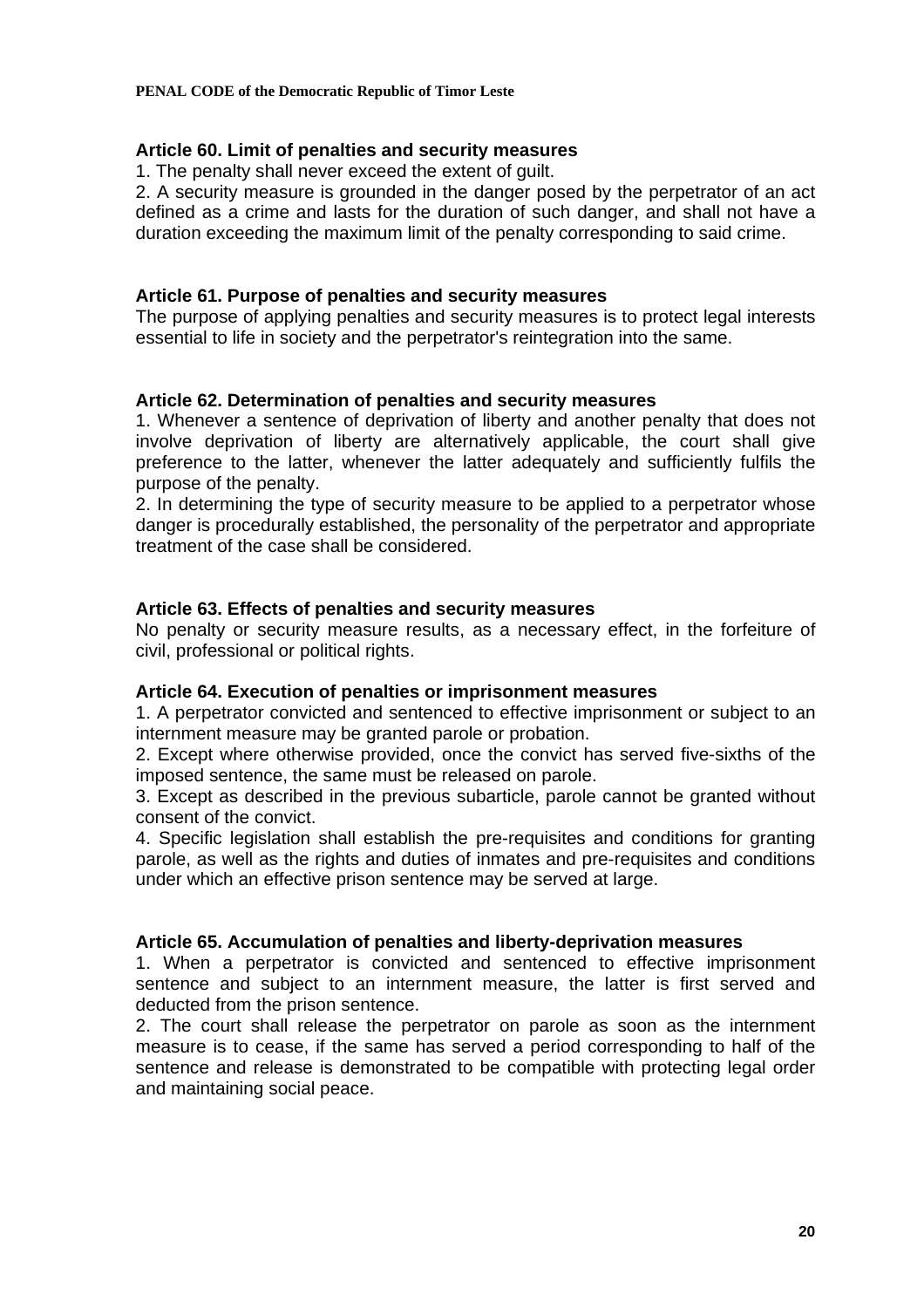# **CHAPTER II SENTENCE OF IMPRISONMENT**

# **Article 66. Duration of a prison sentence**

1. A prison sentence shall have a minimum duration of 30 days and a maximum of 25 years.

2. In special cases provided for by law, the maximum duration of a prison sentence shall be 30 years.

3. Under no circumstances may the maximum duration referred in the above subarticle be exceeded.

# **Article 67. Substitution of prison sentence for fine**

1. Application of a prison sentence not exceeding twelve months is substituted for a fine for equal length of time, not exceed the legal limit, whenever the requirement for preventing future crimes does not require that said prison sentence be served and, in light of the circumstances surrounding the case, the court believes that execution of the sentence should not be suspended altogether.

2. Unjustified failure to pay a substitute fine or any installment immediately implies serving the originally imposed prison sentence. Serving of the sentence may be suspended by immediately paying the fine or by designating property as a guarantee. Paid instalments shall always be deducted.

3. The court shall provide grounds for any decision when substitution is not performed when the law allows it to do so.

### **Article 68. Suspension of execution of a prison sentence**

1. Whenever the prison sentence applied does not exceed three years, the court may suspend execution thereof for a period to be set between one and five years, to be counted from the time the final decision was rendered.

2. The decision must contain the grounds for the suspension, such as the personality of the perpetrator, the circumstances under which the crime was committed, previous behaviour and living conditions, and most importantly the perpetrator's likely conduct in the future.

3. The court shall provide grounds for any decision when substitution is not performed when the law allows it to do so.

### **Article 69. Suspension of a prison sentence on condition that certain duties be performed**

1. The court may condition suspended execution of a prison sentence upon performance of certain non-humiliating duties destined to redress harm caused by the crime.

2. Suspension may be conditioned specifically upon the following duties:

- a) To make or ensure reparation of the damage caused by the crime within a given deadline;
- b) To publicly make apologies to the victim;
- c) To perform certain tasks in connection with the crime committed;
- d) To provide a sum of money to the State or to a charity institution of importance to the reintegration of the convict.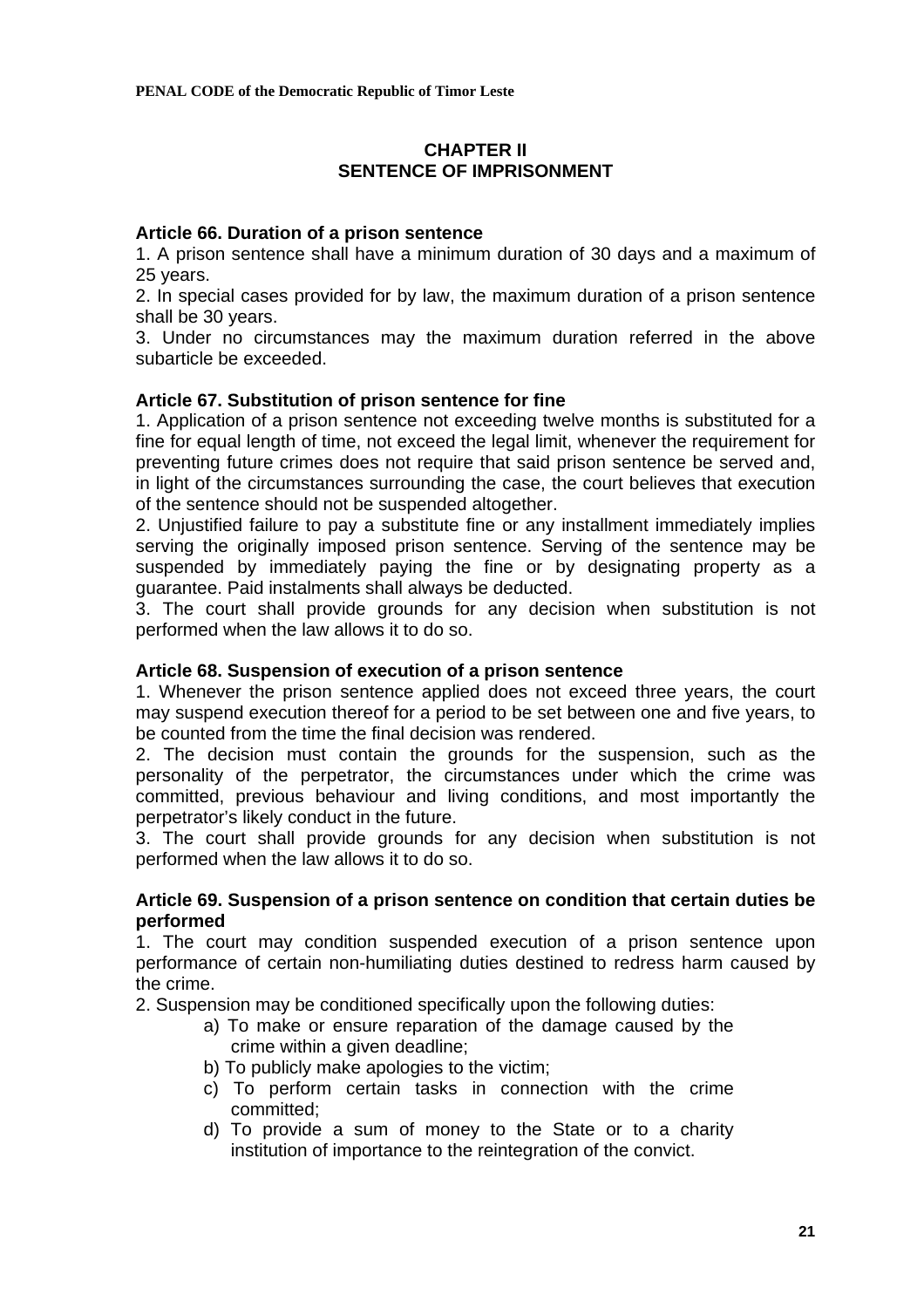3. Duties imposed may not, under any circumstances, be those whose performance cannot reasonably be expected from the convict.

4. Any duties imposed may be modified at any time before completion of the suspension period whenever relevant supervening circumstances occur or of which the court only becomes aware of at a later date.

5. Subarticle 2 of the previous article is correspondingly applicable.

# **Article 70. Rules of conduct**

1. The court may impose compliance with certain rules of conduct on the person sentenced for the duration of the suspension with a view to promoting the person's reintegration into society, namely:

- a) To not exercise certain professions;
- b) To not visit certain places;
- c) To not reside in certain places or regions;
- d) To not accompany, give abode or entertain certain persons:
- e) To not visit certain associations or take part in certain meetings;
- f) To not have in the person's possession, certain objects that can potentially facilitate the commission of crime;
- g) To periodically appear before a court, social reintegration officer or non-police entities.

2. The court, having obtained prior consent from the convict, may further order that said person shall be subject to medical treatment or healing in an appropriate institution.

3. Subarticles 3 to 5 above are correspondingly applicable.

# **Article 71. Suspension of a prison sentence with monitoring**

1. Whenever a simple or conditional suspension of prison sentence is insufficient to ensure rehabilitation of the delinquent and to maintain him or her from criminal activities, the court may order suspension and subject the convict to monitoring by reintegration services for the duration of the suspension period. Whenever possible, consent of the convict should be obtained.

2. It is incumbent upon reintegration services, the Office of the Public Prosecutor and the trial judge, once the convict has been heard, to prepare a social reintegration plan that shall, following approval by the court, be performed with assistance of said official or reintegration service.

3. The social reintegration plan must contain all duties to which the convict is subject and, the court may also impose duties and rules of conduct cited in articles 69 and 70 or other obligations of interest to the reintegration plan, specifically:

- a) Obtain treatment or internment in an adequate establishment, whenever required by circumstances
- b) Respond to notices from the magistrate responsible for execution of the sentence and the social reintegration officer
- c) Receive visits from the social reintegration officer and inform the same regarding means of subsistence
- d) Inform the social reintegration officer regarding change of residence and employment, as well as any travel from said residence for more than 8 days
- e) Obtain prior consent from the responsible magistrate for traveling abroad

4. Subarticle 68.2 above is correspondingly applicable.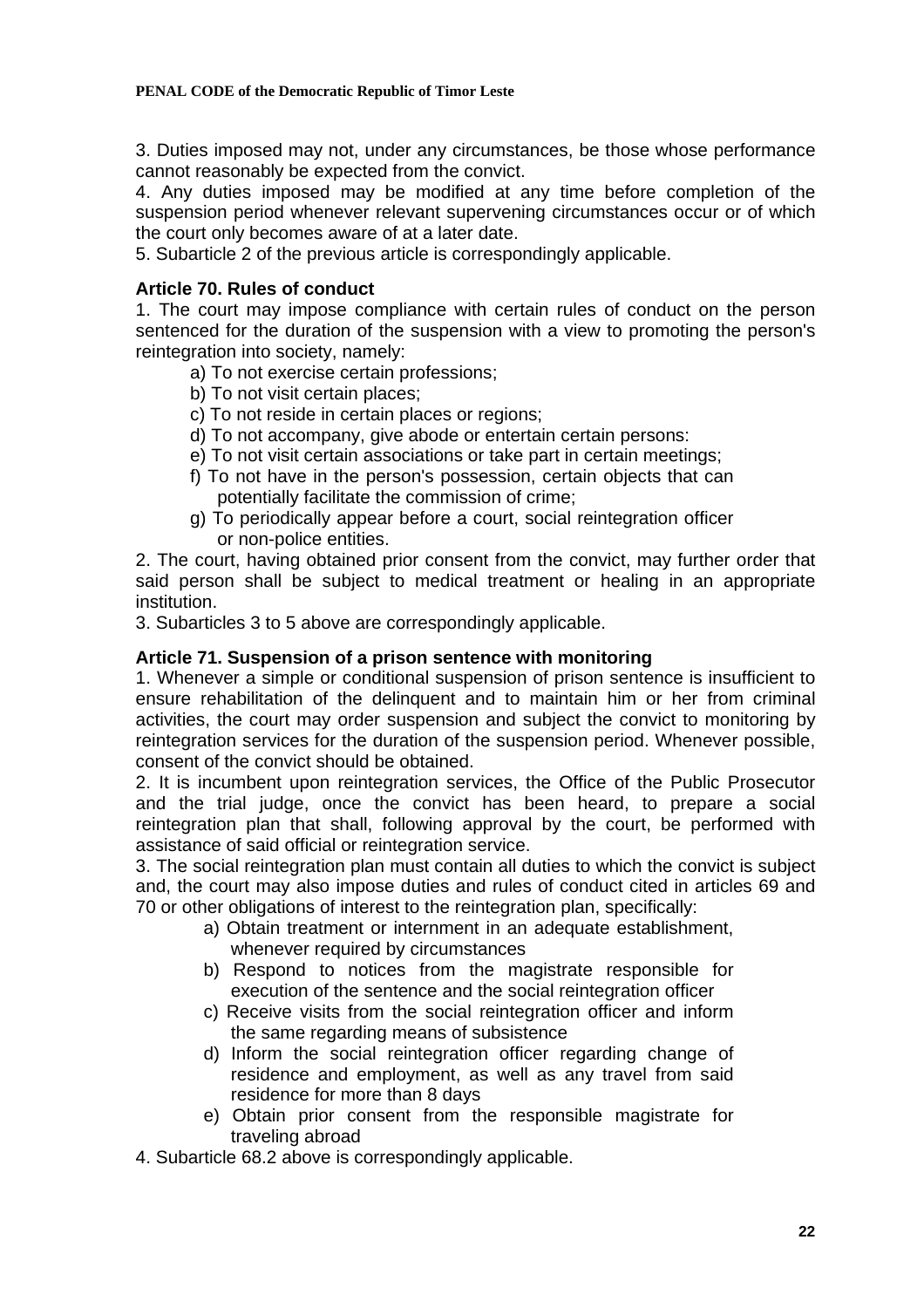# **Article 72. Amendment to the suspension**

If, during the period that the prison sentence is suspended, the convict fails to perform the duties imposed or is tried and convicted of another crime, the court may, taking circumstances into account, amend the initially established suspended execution, alter the duties imposed or solemnly admonish the convict, according to circumstances of the case.

# **Article 73. Revocation of a suspension**

1. If, during the period that the prison sentence is suspended, the convict is tried and convicted of another crime or is a recurrent offender with intent, or fails to comply with the rules or duties imposed, and the amendment of the initially established suspended execution is either impossible or is shown to be insufficient, the court shall revoke the suspension.

2. Suspension shall always be revoked if, during its period of duration, the convict commits a crime of intent for which the same is punishable with an effective prison sentence.

3. Revocation of the suspension does not grant the convict the right to claim reimbursement of installments paid during and in connection with the suspension.

# **Article 74. Extinguishment of a prison sentence**

Unless suspension of a prison sentence is revoked, the sentence and its effects are extinguished, upon expiration of the period of suspension.

# **CHAPTER III PENALTY OF FINE**

### **Article 75. Duration of the penalty of fine**

1. The penalty of fine ranges from a minimum of 10 to a maximum of 360 days, except where otherwise provided in law.

2. Each day of fine corresponds to an amount ranging from 50 cents to 200 US dollars, which the court shall determine depending on the economic and financial status of the convict and his or her personal expenses.

3. Whenever circumstances surrounding the case so justify, the court may authorize the payment of the fine within the period of 1 year, or allow payment in installments, with the final installment due no later than two years after the date of rendering of the final decision.

### **Article 76. Imprisonment as alternative to fine**

The decision that directly applies the penalty of fine shall determine imprisonment as an alternative to the length of time corresponding to the fine, reduced to two-thirds.

## **Article 77. Exemption or reduction of the penalty of fine**

1. If a convict punished with a penalty of fine fails to carry out the sentence due to circumstances occurring after conviction, that make compliance to the same impossible or difficult and said circumstances are not attributable to the convict, the court may order a reduction or exemption of the penalty.

2. The previous subarticle is applicable to the penalty of fine as a substitute for imprisonment.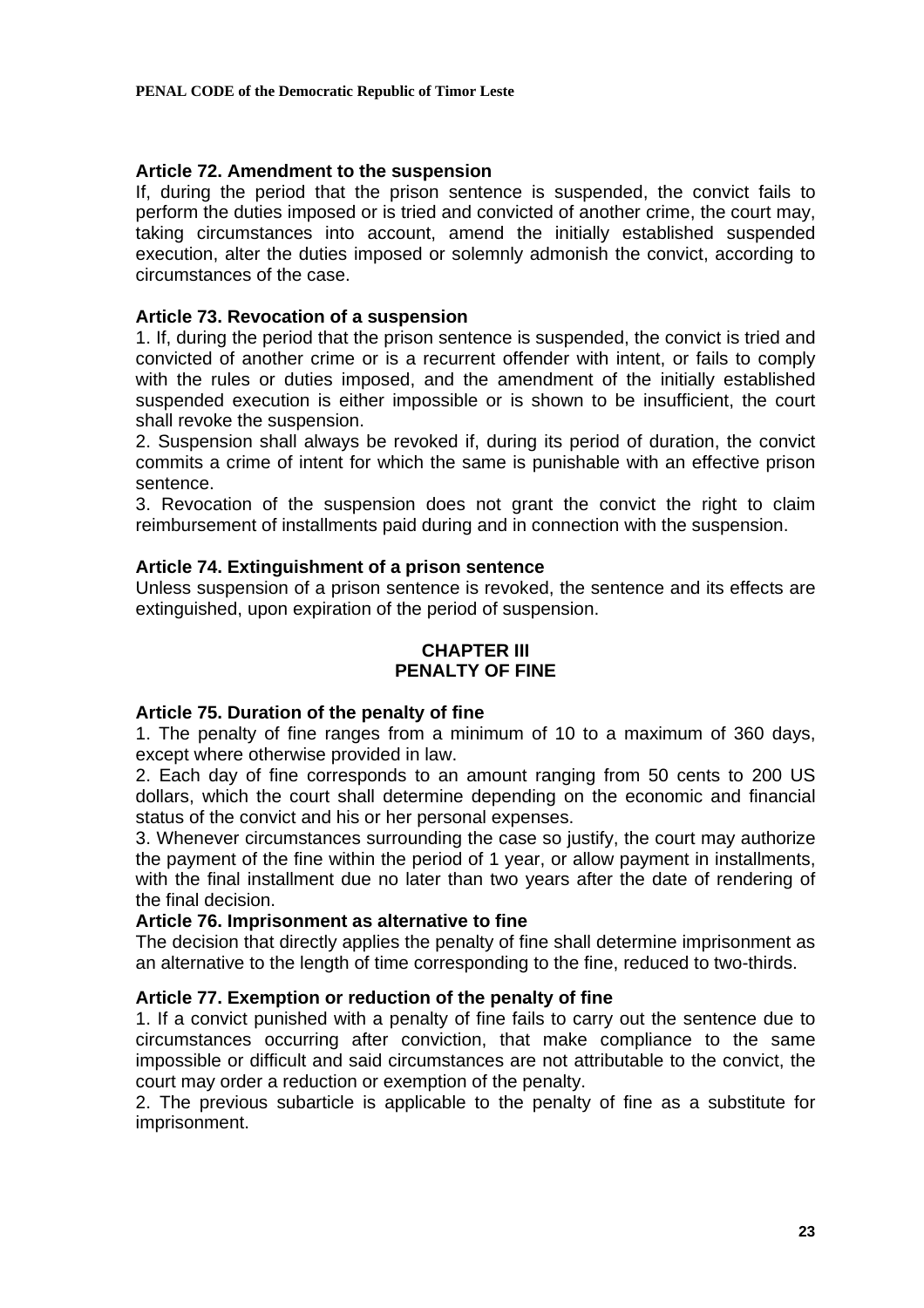# **CHAPTER IV PENALTY OF COMMUNITY SERVICE**

## **Article 78. Community Service**

1. Community service consists in providing services free of charge to a public agency or other entity that the court deems to be of community interest, as long as consent of the convict has been obtained.

2. Duration of the work to be provided by the convict is determined by the court, substituting one day of incarceration set in the sentence for one hour of work that may never exceed 240 hours.

3. The work may be provided within or after regular business hours, whether on a continuous basis or otherwise, and may not exceed the allowed amount per day according to rules regarding overtime and always in such a manner that the livelihood of the convict and family members is not affected.

4. Unjustified refusal to perform the community service entails serving the originally imposed sentence, deducting the days already worked, pursuant to subarticle 78.2 above.

# **Article 79. Requirements**

1. The court may apply a sentence of community service as a substitute for a prison sentence not exceeding one year or for a sentence of a fine, whenever it is concluded that in this manner the purpose of the punishment is adequately and sufficiently achieved, and, in the case of imprisonment, crime prevention imperatives advise against suspended execution or substitution for a fine.

2. Application of community service always requires consent of the convict and, in the case of substitution for a fine, it may be ordered in the sentence or in a subsequent decision, provided this is made following a petition filed by the convict with attachment of property in an execution proceeding initiated in connection with failure to pay the fine.

3. Provisions in subarticle 67.3 are correspondingly applicable.

### **Article 80. Exemption from or suspension or reduction of a penalty**

If the convict fails to perform the services due to circumstances that, after the alternative sentence was decreed, render performance difficult or impossible, and the same are not ascribable to the convict, the provisions of article 77 above shall be applicable.

### **Article 81. Complementary legislation**

Specific legislation shall regulate all other conditions for application of the penalty of community services and performance of the same.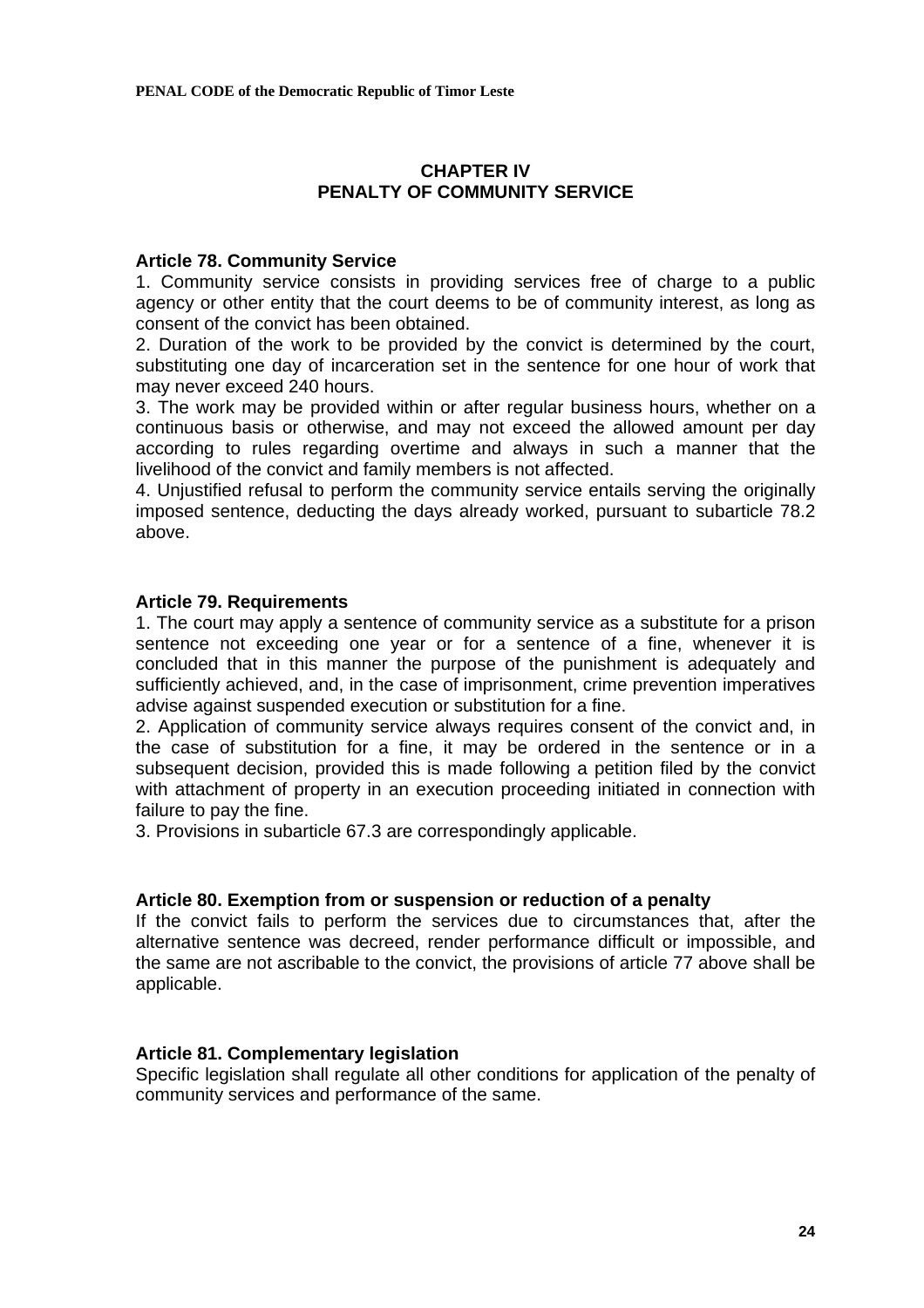# **CHAPTER V. PENALTY OF ADMONISHMENT**

# **Article 82. Admonishment**

If the perpetrator is found guilty of committing a crime that carries an abstract prison sentence not exceeding three years or a fine, the court may limit itself to admonishing the individual, provided that, cumulatively:

- a) Reparation has been made for the damage caused by the criminal conduct;
- b) The perpetrator is a first time offender;
- c) Admonishment is by itself sufficient to prevent crime and to rehabilitate the offender.

# **Article 83. Execution of the penalty of admonishment**

Admonishment consists in a solemn and adequate oral reprimand made by the court to the convict, performed at a public hearing, once the final decision applying it has been rendered.

# **CHAPTER VI ACCESSORY PENALTIES**

# **Article 84. General Principle**

1. The law may determine that certain crimes result in the prohibition of exercising certain rights or practicing certain professions.

2. Accessory penalties are cumulative with one another and may only be applied concurrently with a primary penalty. Duration of the same must be set as a function of the degree of guilt.

# **Article 85. Temporary suspension from holding public office**

1. The court that convicts a person who holds public office of a crime carrying an effective prison sentence shall order suspension of said person from office for the period in which the sentence is served, if the convict has not been removed as a disciplinary measure.

2. The effects provided in the respective legislation that accompany the disciplinary measure suspending the perpetrator from holding office remain in effect during the period the suspension is in force.

3. Provisions in the previous subarticles are correspondingly applicable to professions or activities the exercise of which depends on public title or authorization or homologation from a public authority.

# **Article 86. Prohibition from holding office**

1. A public officeholder, civil servant or Public Administration agent, who, while performing the duties for which they were elected or appointed, is convicted of a crime carrying a prison sentence exceeding three years, may be prohibited from holding such an office for a period from 2 to 5 years, whenever any of the following circumstances are present:

a) The act has been committed with blatant and serious abuse of that office and with clear and serious violation of the duties inherent to that office;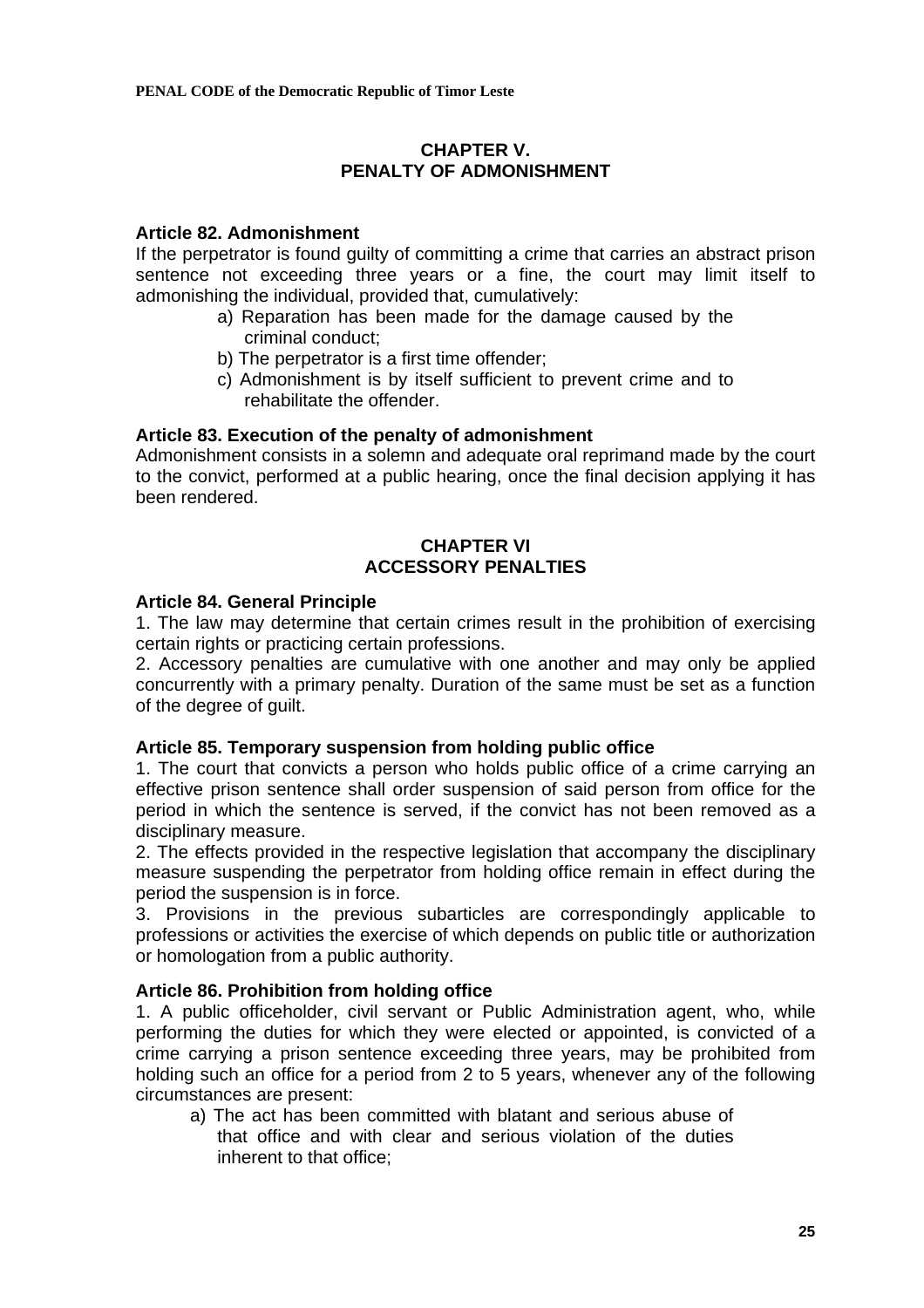- b) The perpetrator is manifestly undignified or unfit to hold such an office;
- c) The nature of the act implies a loss of trust required to the holding of such an office.

2. The previous subarticle is correspondingly applicable to professions or activities the exercise of which depends on public title or authorization or homologation from a public authority.

3. The time during which the convict is deprived of liberty as a consequence of a coercive or security measure is not credited towards the period of prohibition.

4. The accessory penalty provided in this article is not applicable when the security measure under article 100 is applied in connection with the same acts.

5. Application of the provisions of this article requires the court to notify the public authority to which the official is answerable regarding the court conviction.

# **Article 87. Deportation**

1. Foreign citizens convicted of a crime with a corresponding prison sentence exceeding 3 years may be deported from national territory if they have resided therein for less than 15 years:

- a) For a period of up to 2 years if resident for more than 10 years;
- b) For a period of up to 5 years if resident for more than 5 years and less than 10;
- c) For a period of up to 10 years if resident for less than 5 years.

2. The deportation described in the previous subarticle is applied whenever a specific case so requires for reasons of domestic security, public health, or to avert continued criminal activity.

3. The penalty of deportation shall be executed regardless of the partial or total enforcement of the primary sentence.

# **Article 88. Prohibition from driving**

1. A person may be prohibited from driving for a period to be determined between 3 months and 2 years if sentenced:

- a) For committing any crime pursuant to articles 207 to 209,
- b) For committing a crime with the use of a motor vehicle in which the commission was significantly facilitated by the use of said vehicle; or
- c) For a crime of disobedience committed by refusal to undergo legally established tests for detection of driving motor vehicles under the influence of alcohol, narcotic, psychotropic drug or product with analogous effect that disturbs an individual's physical, mental or psychological fitness.
- 2. Provisions in subarticle 86.3 are correspondingly applicable.

# **Article 89. Cancellation of permit to carry a weapon**

1. In the event of conviction for a crime of intent committed with the use of a weapon, the court may, once the circumstances and gravity of such conduct have been weighed, order the cancellation of the license to use and carry a weapon for a period of 2 to 8 years.

2. Provisions in subarticle 86.3 are correspondingly applicable.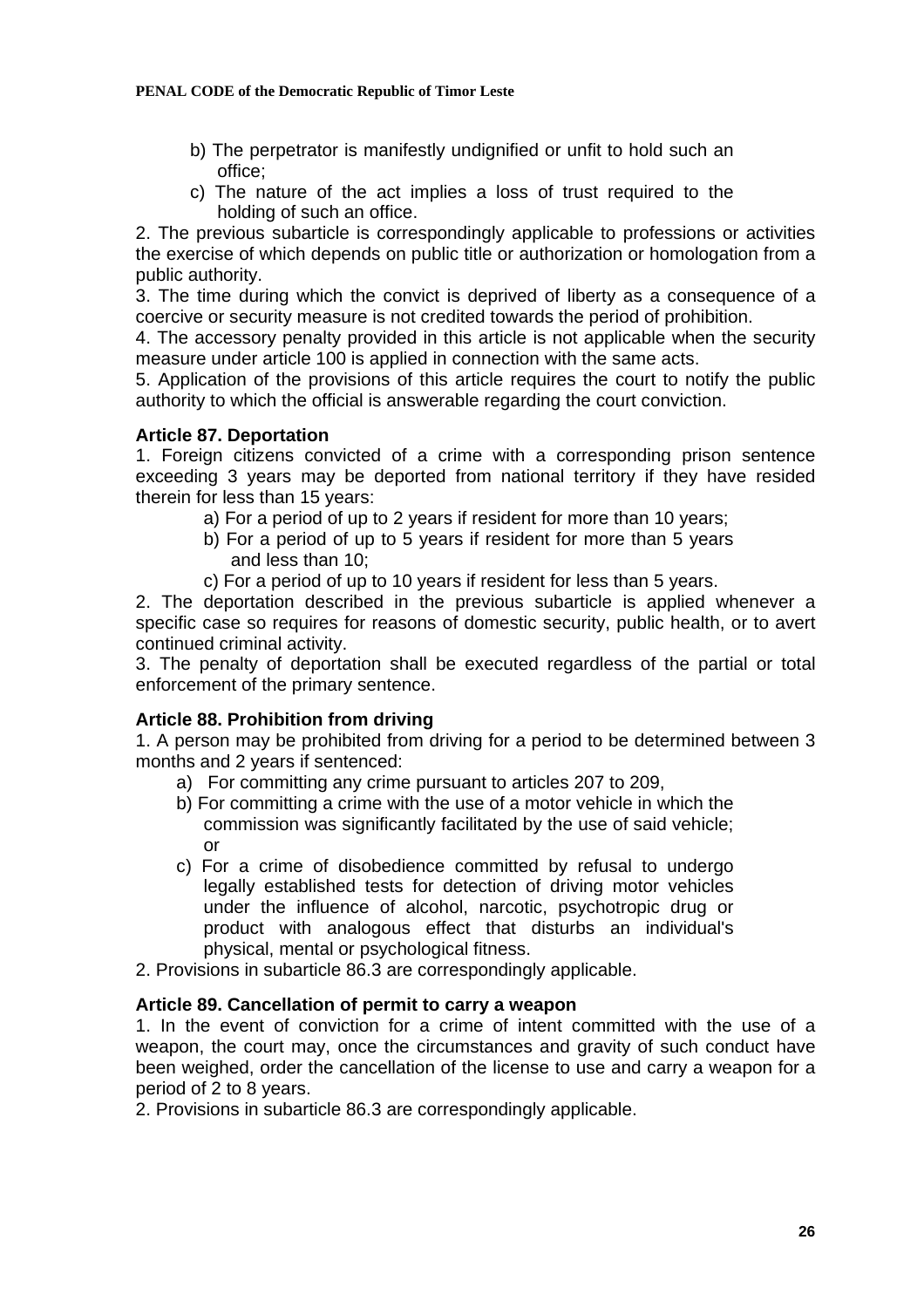# **CHAPTER VII DETERMINATION OF PENALTIES**

## **Article 90. General principles**

1. Whenever the law establishes a penalty, it refers to the crime in its consummated form.

2. The concrete extent of the penalty within the scope of the abstract penalty shall be determined in the following manner:

- a) Any modifying aggravating circumstances of recurrence and habitual criminality, as described in articles 53 and 54, shall be applied to the abstract penalty corresponding to the consummated crime;
- b) Any extraordinarily mitigating circumstances shall be taken into consideration, in the absence of any modifying circumstances, if provisions in the previous paragraph have been met or based on the abstract penalty for the consummated crime.

# **Article 91. Determination of a specific penalty**

1. Once the abstract scope of the penalty has been determined under the terms of the previous article, the court shall assess all circumstances that, not forming part of the legal definition itself nor having been weighed in light of the previous article, either aggravate or mitigate the liability of the convict.

2. Upon weighing these latter circumstances, the court shall determine the exact extent of the penalty deemed necessary to protect legal interests essential to life in society and to reintegrate the perpetrator into society within the limits established in the definition of the crime or resulting from application of the previous article.

3. Under no circumstance may the extent of the penalty applied to the convict exceed the limit befitting the guilt.

### **Article 92. Special case of the penalty of fine**

In the event of the penalty of fine, the provisions of this chapter are applicable in determining the duration of the fine without prejudice to provisions in subarticle 75.2 for calculating the amount corresponding to each day of fine.

### **CHAPTER VIII SECURITY MEASURES SECTION I INTERNMENT MEASURES**

### **Article 93. Assumptions**

Whenever an act described as a defined crime is committed by a person exempt from criminal liability under article 21, that person shall be interned in an appropriate establishment, whenever, due to a mental disorder and the nature and gravity of the act committed, the court has reason to believe that the perpetrator may commit other like acts corresponding to crimes against individuals or crimes posing collective danger.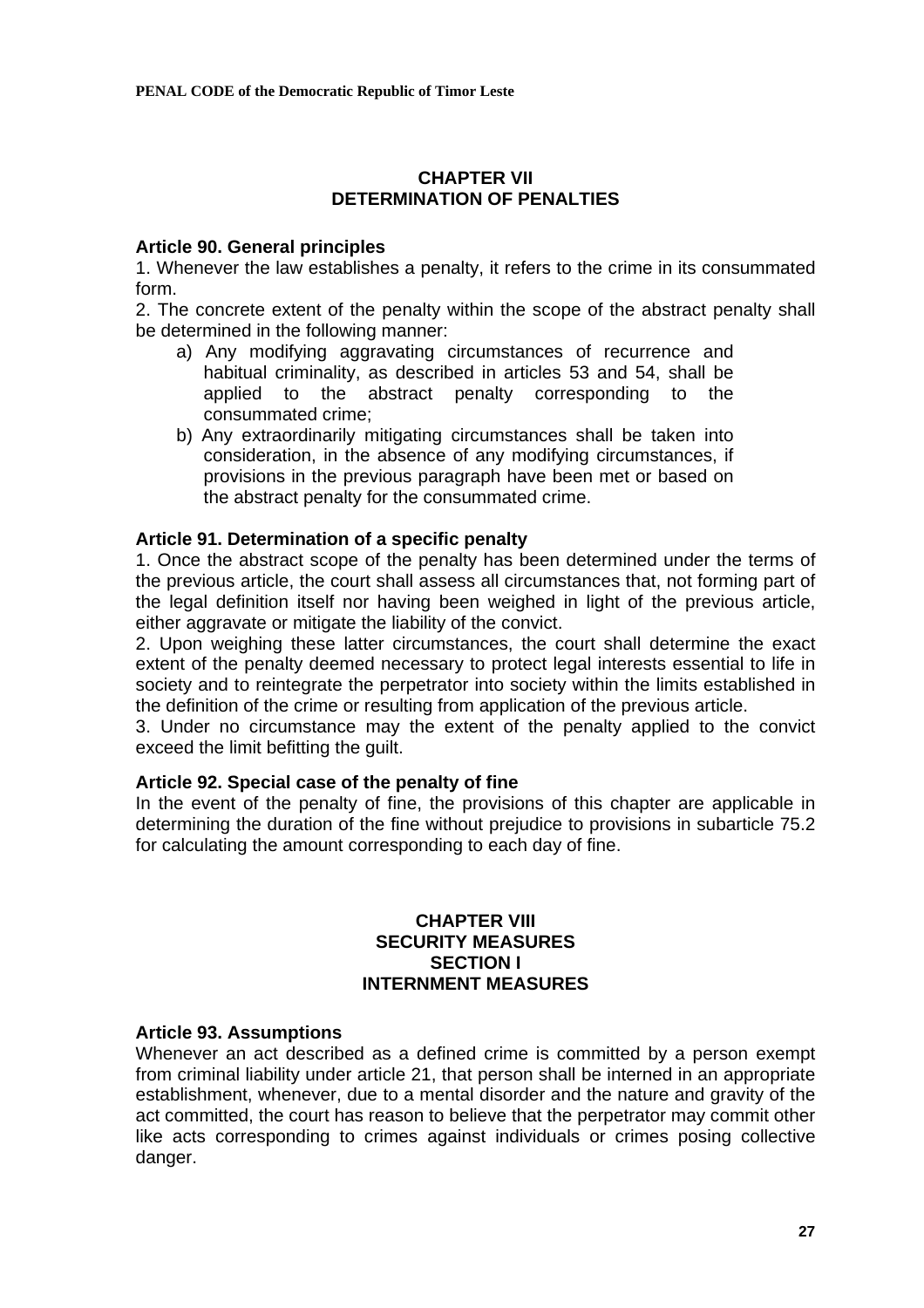# **Article 94. Duration**

1. If the act committed by a person exempt from criminal liability is punishable with imprisonment not exceeding three years, internment shall have a maximum duration of one year.

2. If the act committed by a person exempt from criminal liability corresponds to a crime against persons or a crime of collective danger punishable with imprisonment equal to or exceeding 5 years, internment shall have a minimum duration of 3 years except if release of said person is deemed compatible with safeguarding of law and order and maintaining social peace.

3. If the act committed by a person exempt from criminal liability corresponds to a crime punishable with imprisonment exceeding 8 years and the danger of new acts of the same type being committed is so grave that release is not advisable, internment may be extended for successive periods of 2 years until such time when it is verified that the initial criminal danger has ceased to exist.

4. Internment may not exceed the maximum limit of the penalty applicable in the description of the crime that was committed by the person exempt from criminal liability.

# **Article 95. Cessation of a measure**

1. A measure ceases with the end of the state of criminal danger which originated it or, should such a danger to self and others remain unchanged, when the maximum duration limit of the measure is reached, except under circumstances described in subarticles 94.3 and 94.4.

2. Internment measures must be subject to review every 12 months.

3. The court may at any time review an internment decision should a justifiable cause for cessation of internment be submitted.

### **Article 96. Substitution of the measure of internment**

1. Internment as a measure may be substituted for probation or deportation from the country when applied to foreigners.

2. In the event of deportation from the country, provisions in article 87 are correspondingly applicable.

### **Article 97. Probation**

1. If the review referred to in article 95 above finds that there are reasons to believe that the purpose of the measure can be achieved at large, the court shall release the interned person on probation.

2. The period of probation shall be from a minimum of 2 years and a maximum of 5 years, and shall under no circumstances exceed the maximum limit provided for in article 94.4.

3. The decision to grant probation to an interned person entails rules of conduct that the person interned is obliged to follow, under terms corresponding to those described in article 70, aimed at preventing a situation of criminal danger, as well as the duty to submit to appropriate outpatient treatment and to examinations and observations at specified locations.

4. The perpetrator whose internment is suspended shall be placed under the ward and surveillance of social reintegration services.

5. If no motives exist to revoke the probation, once the probation period is over, the internment measure shall be declared void.

6. If, at the end of the probation period, another case or incident is found pending that could lead to its revocation, the measure shall be considered as concluded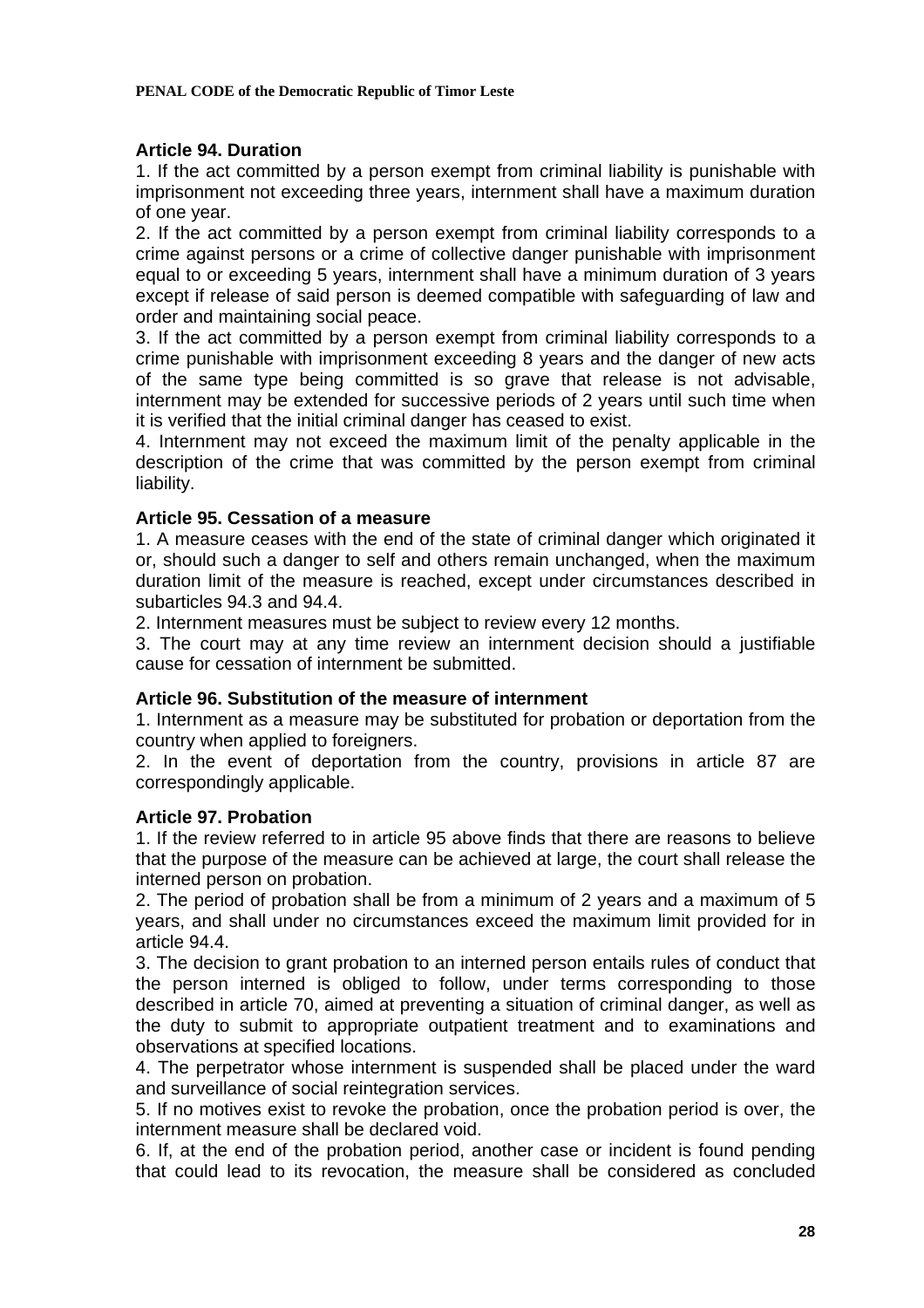whenever the case or incident run their course and there is no longer any reason for revocation.

# **Article 98. Revocation of probation**

1. Probation shall be revoked whenever:

- a) The behavior of a person exempt from criminal liability shows that internment is indispensable; or
- b) The person exempt from criminal liability is sentenced to internment and the requirements for suspension of execution pursuant to subarticle 68.1 are not met.

2. Revocation shall result in re-incarceration and provisions in articles 94 and 95 shall be correspondingly applicable.

# **Article 99. Suspension of sentence of internment**

1. The court may decide to suspend internment if it can reasonably expect that such suspension may serve the purpose of the security measure and said suspension is compatible with upholding of law and order and maintaining social peace.

2. Provisions in subarticles 97.3 and 97.4 are correspondingly applicable to the suspension of internment.

3. Suspended execution of internment shall not be declared if the perpetrator is concurrently sentenced to internment and the pre-requisites for suspending execution of the latter, pursuant to subarticle 68.1, are not present.

4. Duration and termination of suspended internment shall be pursuant to provisions in articles 94 and 95, respectively.

5. Provisions of article 98 shall apply to revocation of the decision to suspend internment.

# **SECTION II OTHER SECURITY MEASURES**

# **Article 100. Measure barring the practice of a profession**

1. Whenever a person exempt from criminal liability by reason of insanity commits an act described as a defined crime related to the perpetrator's professional activity and whenever there are reasons to believe that the perpetrator may continue committing similar acts so long as he or she continues practicing such an occupation, the court may bar that person from exercising such an activity for a period from 1 to 5 years, considering the circumstances of the case and personality of the person exempt from criminal liability.

2. The term of the prohibition period is suspended during the time the freedom of the perpetrator is deprived due to a procedural coercion measure, penalty or security measure.

# **Article 101. Prohibition from driving and cancellation of license to carry a weapon**

1. Any person exempt from criminal liability who commits acts described in subarticle 88.1 may be subject to a prohibition from driving a motor vehicle for a period from 2 to 6 years, whenever the person's nature raises reasonable fears that the perpetrator may commit additional acts of the same nature.

2. In the event that a person exempt from criminal liability commits a crime using a weapon, the court may order the cancellation of the license to bear and use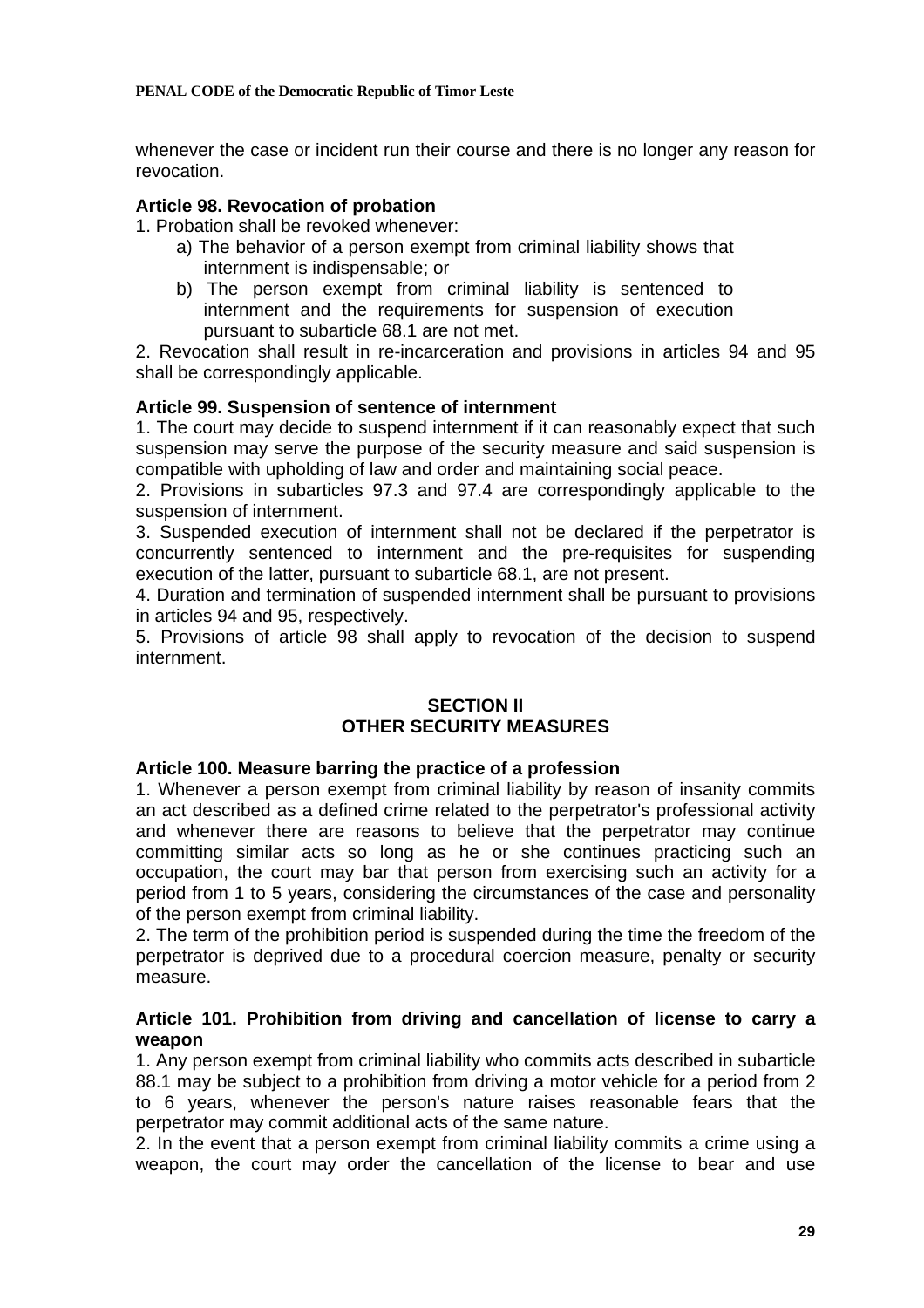weapons for a period from 5 to 10 years, whenever the personality of the perpetrator raises reasonable fears that the same may commit additional acts of the same nature,

3. Provisions in subarticle 86.3 are correspondingly applicable

# **CHAPTER IX OTHER CONSEQUENCES OF CRIME**

# **Article 102. Forfeiture of objects of the crime**

1. Objects that were used or destined to be used in the commission of a crime, or were results from the same, shall be forfeited to the State, whenever, due to their nature or the circumstances surrounding the case, the same may endanger the security of persons or public order, or pose serious risk of being used in the commission of further crimes.

2. Rights shall be safeguarded regarding objects belonging to any victim or third party, who has not participated in their use or production nor taken advantage thereof.

3. The court shall determine the disposal of objects declared forfeited whenever not specified in law, and may order the partial or complete destruction thereof or to remove them from circulation.

4. Provisions in subarticle 102.1 shall apply even when no specific person can be punished for the crime.

### **Article 103. Forfeiture of benefits**

1. All items, rights or benefits directly or indirectly acquired as a result of the commission of a crime shall be declared forfeited to the State, without prejudice to the rights of any victim or third parties acting in good faith.

2. If said items, rights or benefits cannot be appropriated in kind, their forfeiture shall be compensated through payment of their respective value to the State.

### **Article 104. Civil liability arising from crime**

1. Compensation for losses and damage resulting from a crime is obligatory and shall be assessed and arbitrated by the court, whenever the same have been appraised and quantified, except in the event the aggrieved party expresses, under terms of criminal procedural law, an intention to file suit separately.

2. The prerequisites and calculation of compensation are regulated by rules of civil law.

3. The person liable to pay compensation may effect the transaction for said compensation and report this to the court, under penalty of the act being declared null.

### **Article 105. Preferential credit of the aggrieved party**

Credit arising from the right of the aggrieved party to compensation for losses and damages resulting from a crime is given preference over any other arising after the act was committed, including the costs and amount related to the fine.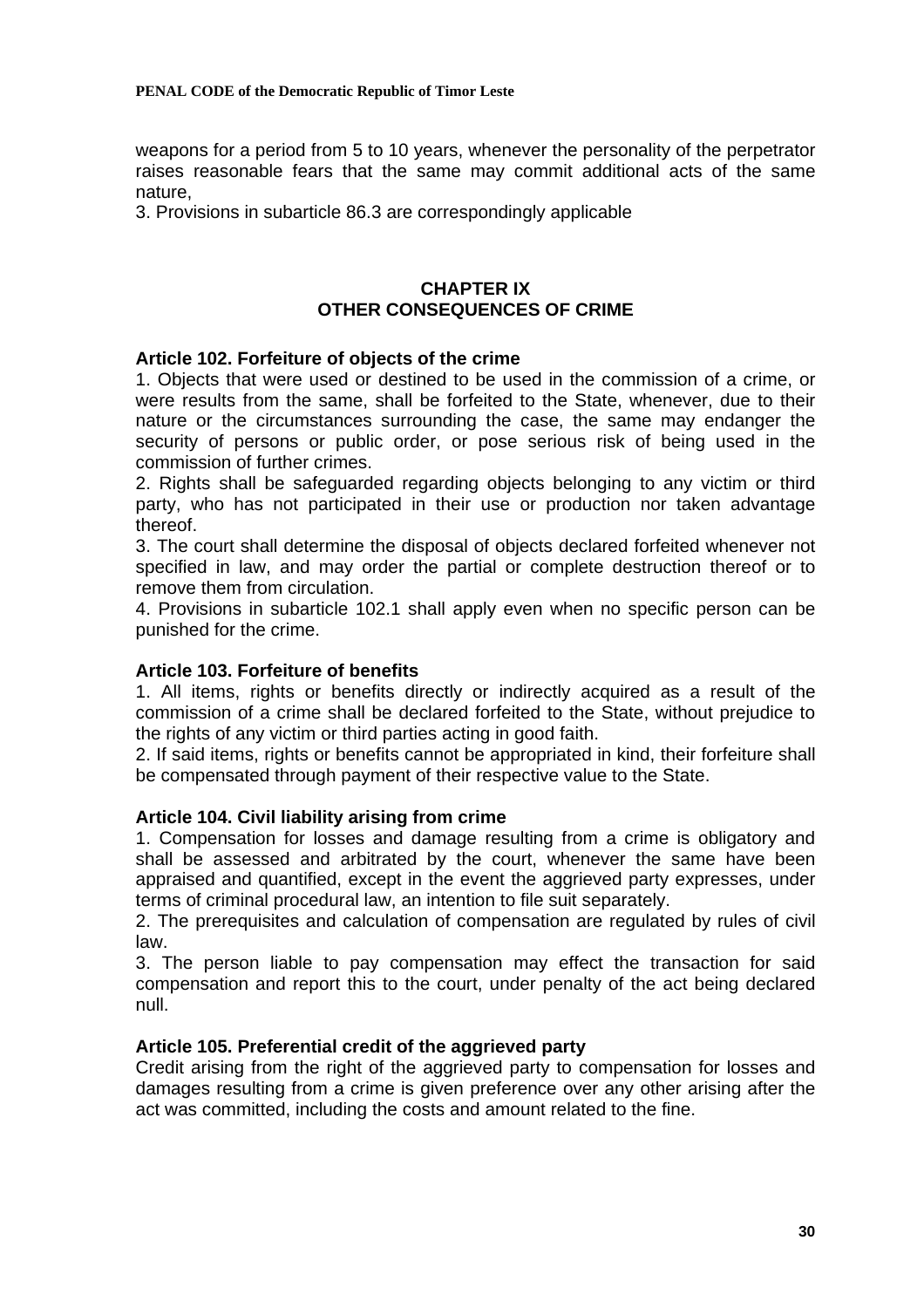# **TITLE V RIGHT TO FILE COMPLAINT**

## **Article 106. Nature of the crime**

1. For the purpose of exercising the right to file complaint, crimes may be of a public or semi-public nature.

2. Public crimes are those the criminal prosecution of which does not depend on a complaint being filed.

3. Semi-public crimes are those the prosecution of which may only be initiated after the right to file complaint has been exercised.

4. The right to file complaint consists in the right-bearer expressing the intent to initiate criminal proceedings.

# **Article 107. Bearers of the right to file complaint**

Whenever criminal proceedings depend on the filing of a complaint, those described as bearing said right in criminal procedural law shall have standing to do so.

# **Article 108. Statute for exercising the right**

The statute for exercising the right to file complaint is six months and is counted separately for each person bearing the right to file complaint.

# **Article 109. Waiving or withdrawing a complaint**

Waiving or withdrawing a complaint or failure to exercise the right to file complaint against any joint participant in the crime benefits the others, in cases where these also cannot be prosecuted without a complaint being filed.

# **TITLE VI PRESCRIP`TION OF CRIMINAL LIABILITY CHAPTER I EXPIRATION OF STATUTE OF LIMITATION ON CRIMINAL PROSECUTION**

## **Article 110. Statute of Limitation**

1. Criminal proceedings are prescribed, by effect of expiration of the statute of limitations, whenever the following limitations have expired counted from the date the crime was committed:

- a) Twenty years, in the case of crimes punishable with a maximum prison sentence limit exceeding twelve years;
- b) Fifteen years, in the case of crimes punishable with a maximum prison sentence exceeding seven, but not exceeding twelve years;
- c) Eight years, in the case of crimes punishable with a maximum prison sentence exceeding three, but not exceeding seven years;
- d) Four years, in all other cases.

2. Whenever the law establishes either a prison sentence or, alternatively, a fine for any crime, only the former is considered for the purpose of determining the limitations on respective criminal prosecution.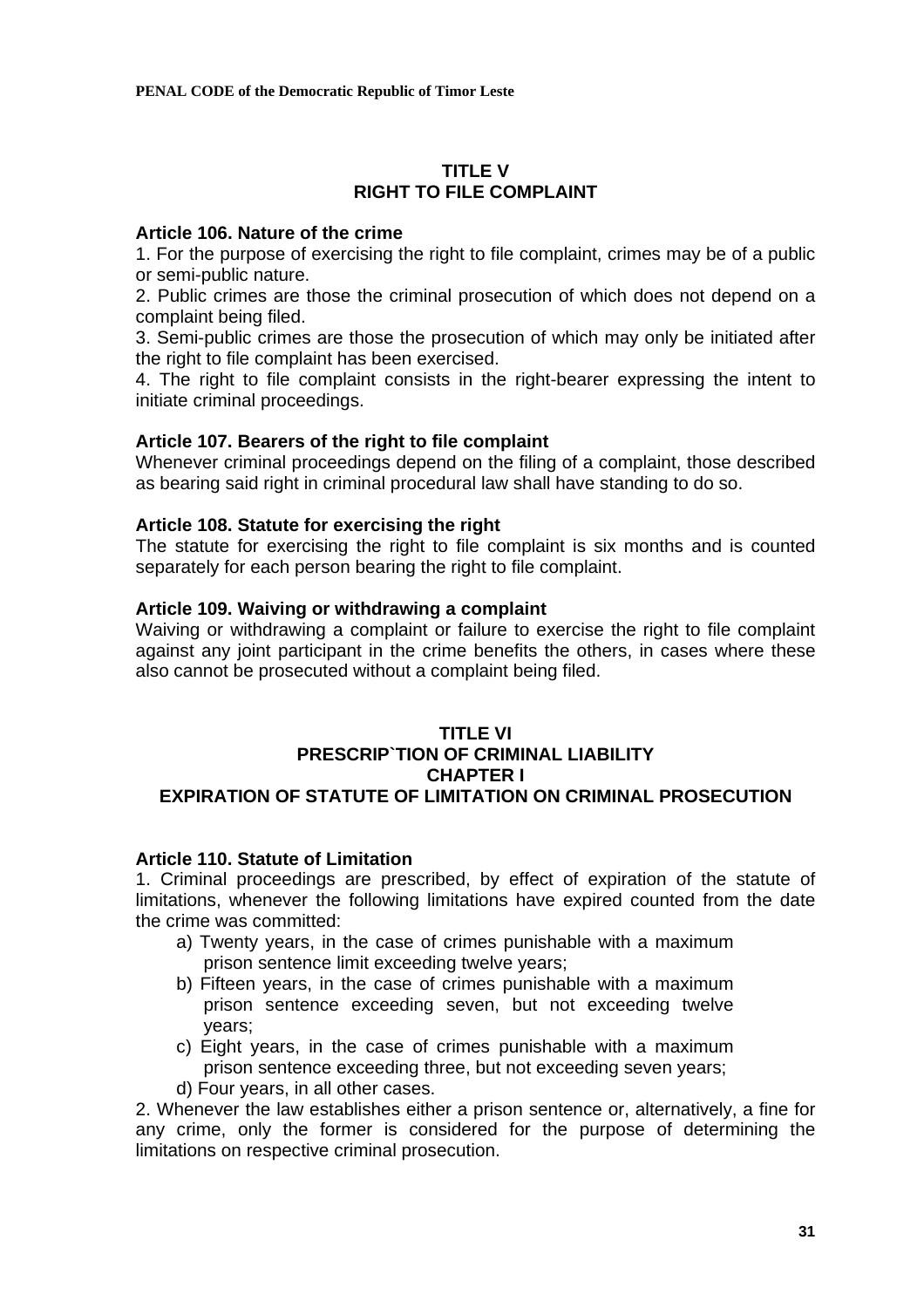# **Article 111. Counting the limitation**

1. 1 – The statute of limitation for criminal prosecution runs from the date the act was committed or from the date of the last act of execution in the case of an unconsummated crime, continued crime or habitual crime.

2. 2 - Limitation in permanent crimes runs from the date the consummation ceases.

3. 3 - The act of the principal shall be considered in the case of complicity.

# **Article 112. Suspension of limitations**

1. Limitation for criminal prosecution is suspended, in addition to cases specifically provided for in law, whenever:

- a) Prosecution may not legally be initiated or proceed due to lack of legal authorization or due to a sentence pronounced by a noncriminal court, or due to a return of a prejudicial matter to the noncriminal proceeding;
- b) The delinquent serves, overseas, a sentence or security measure involving internment;
- c) Criminal proceedings are pending, from the time the formal suspect is notified of the charges.

2. Limitation begins again from the date the cause for suspension ceases.

3. Under no circumstance may the cause for suspension exceed one half of the limitation provided for in article 110.

# **CHAPTER II PRESCRIPTION OF SENTENCES AND SECURITY MEASURES**

# **Article 113. Prescriptions of sentences**

1. Statutes on sentences expire within the following limitations:

- a) 25 years if the sentence exceeds 12 years imprisonment;
- b) 20 years if sentence exceeds 8 but is less than 12 years imprisonment;
- c) 12 years if sentence exceeds 4 but is less than 8 years imprisonment;
- d) 8 years for all other prison sentences;
- e) 4 years in cases with penalties of fine.

2. Prescription of a sentence counts from the date the final decision applying the same is rendered.

# **Article 114. Prescription of accessory penalties**

Prescription of accessory penalties is subject to the application of the primary penalty.

# **Article 115. Limitations on security measures**

Statutes on security measures expire in the following cases:

- a) 15 years in the case of sentences involving internment;
- b) 5 years in the case of sentences not involving internment;
- c) 2 years in all other cases.

# **Article 116. Suspension of limitations**

1. Limitation on sentences and security measures is suspended, in addition to cases specifically provided in law, during the period in which:

a) By force of law, execution of the penalty cannot begin or proceed;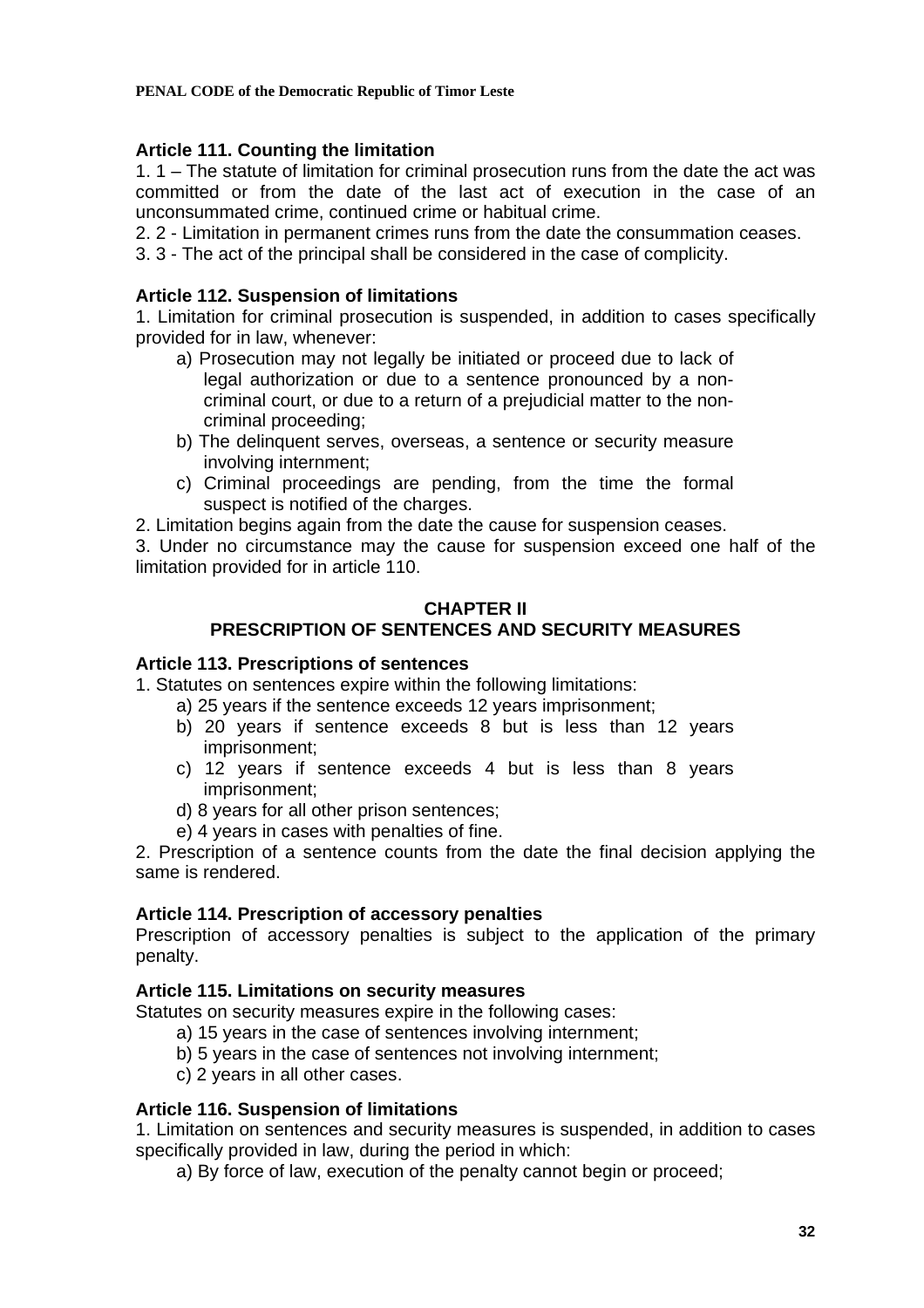#### **PENAL CODE of the Democratic Republic of Timor Leste**

- b) Upon escape of the convict as long the same is not recaptured;
- c) The convict is serving another sentence or security measure involving internment;
- d) There is a delay in paying the fine;
- e) The convict is temporarily hindered from providing community services.
- f) Execution has yet to occur.
- 2. Limitation begins again from the date the cause for suspension ceases.
- 3. Provisions in subarticle 112.3 are correspondingly applicable.

# **CHAPTER III EXEMPTION FROM STATUTE OF LIMITATIONS**

# **Article 117. Crimes of genocide, crimes against peace and humanity and war crimes**

There is no prescription on criminal prosecution and sentences relating to crimes of genocide, crimes against peace and humanity and war crimes.

# **CHAPTER IV OTHER CAUSES FOR EXTINGUISHMENT**

#### **Article 118. Other causes**

In addition to cases specifically provided in law, liability is extinguished upon death of the perpetrator, amnesty and pardon.

#### **Article 119. Death of the perpetrator**

The death of the perpetrator extinguishes the criminal proceeding, as well as any criminal sentence applied to the same.

#### **Article 120. Amnesty**

Amnesty extinguishes criminal prosecution and halts execution of a sentence yet to be served in whole or in part, as well as its effects and accessory penalties to the extent possible.

### **Article 121. Amnesty and accumulation of crimes**

Except as otherwise provided, amnesty is applicable to each crime part of the ioinder.

#### **Article 122. Pardon**

Pardon extinguishes the sentence in whole or in part, or replaces it with another provided for in law more lenient to the convict.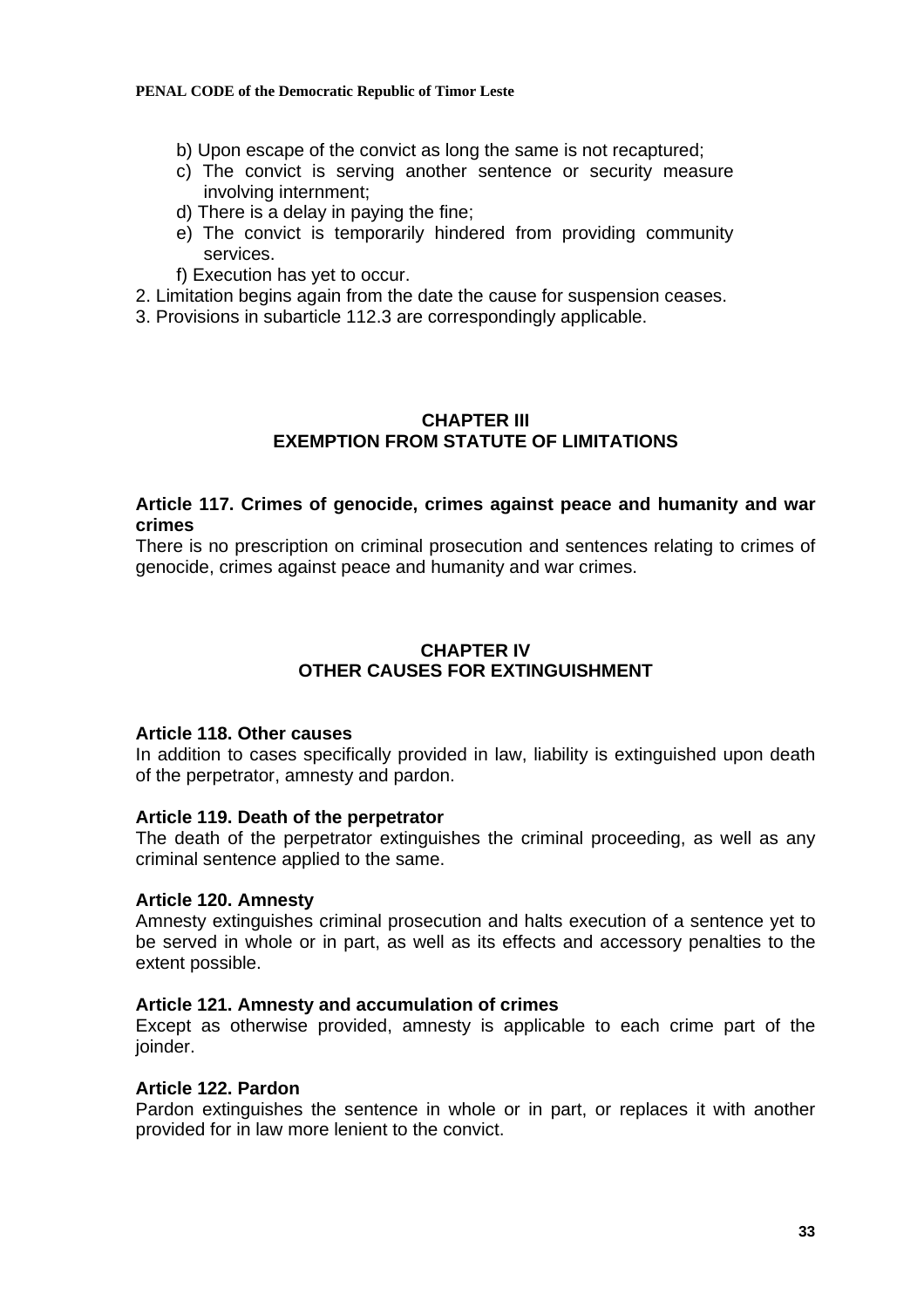## **BOOK II SPECIAL PART TITLE I CRIMES AGAINST PEACE AND HUMANITY CHAPTER I CRIMES OF GENOCIDE AND CRIMES AGAINST HUMANITY**

# **Article 123. Genocide**

1. Any person who, with intent to destroy, in whole or in part, a national, ethnic, racial or religious group, commits any of the following:

- a) Homicide or offence against the physical or mental integrity of members of the group;
- b) By whatever means, acts that prevent members of the group from procreating or giving birth;
- c) Rape, sexual enslavement, forced prostitution, forced pregnancy, forced sterilization or any other form of sexual violence of comparable seriousness;
- d) Separation of members of the group into another group by violent means
- e) Acts that prevent the group in a violent manner from settling or remaining in a geographic space that is, by tradition or historically, recognized as their own;
- f) Subjection of the group to cruel, degrading or inhumane conditions of existence and treatment, which may cause its total or partial destruction;
- g) Widespread confiscation or seizure of property owned by members of the group:
- h) Prohibition of members of the group from carrying out certain trade, industrial or professional activities;
- i) Spread of an epidemic that may cause the death of members of the group or offences to their physical integrity;
- j) Prohibition, omission or hindrance by any means from providing members of the group with humanitarian assistance required to combat epidemic situations or severe food shortages; is punishable with 15 to 30 years imprisonment.

2. Any person who, publicly and directly, incites the commission of any of the aforementioned acts is punishable with 5 to 15 years imprisonment.

# **Article 124. Crimes against humanity**

Any person who, within the context of a widespread or systematic attack against any civilian population, commits acts that result in:

- a) Homicide or serious aggression to physical or mental integrity;
- b) Extermination, construed as subjection of the whole or part of a population to adverse living conditions, such as deprivation of access to food and medicine, apt to cause death of one or more persons;
- c) Enslavement;
- d) Forcible deportation or transfer of a population, construed as unlawful displacement of one or more persons to another State or place by expulsion or other coercive act;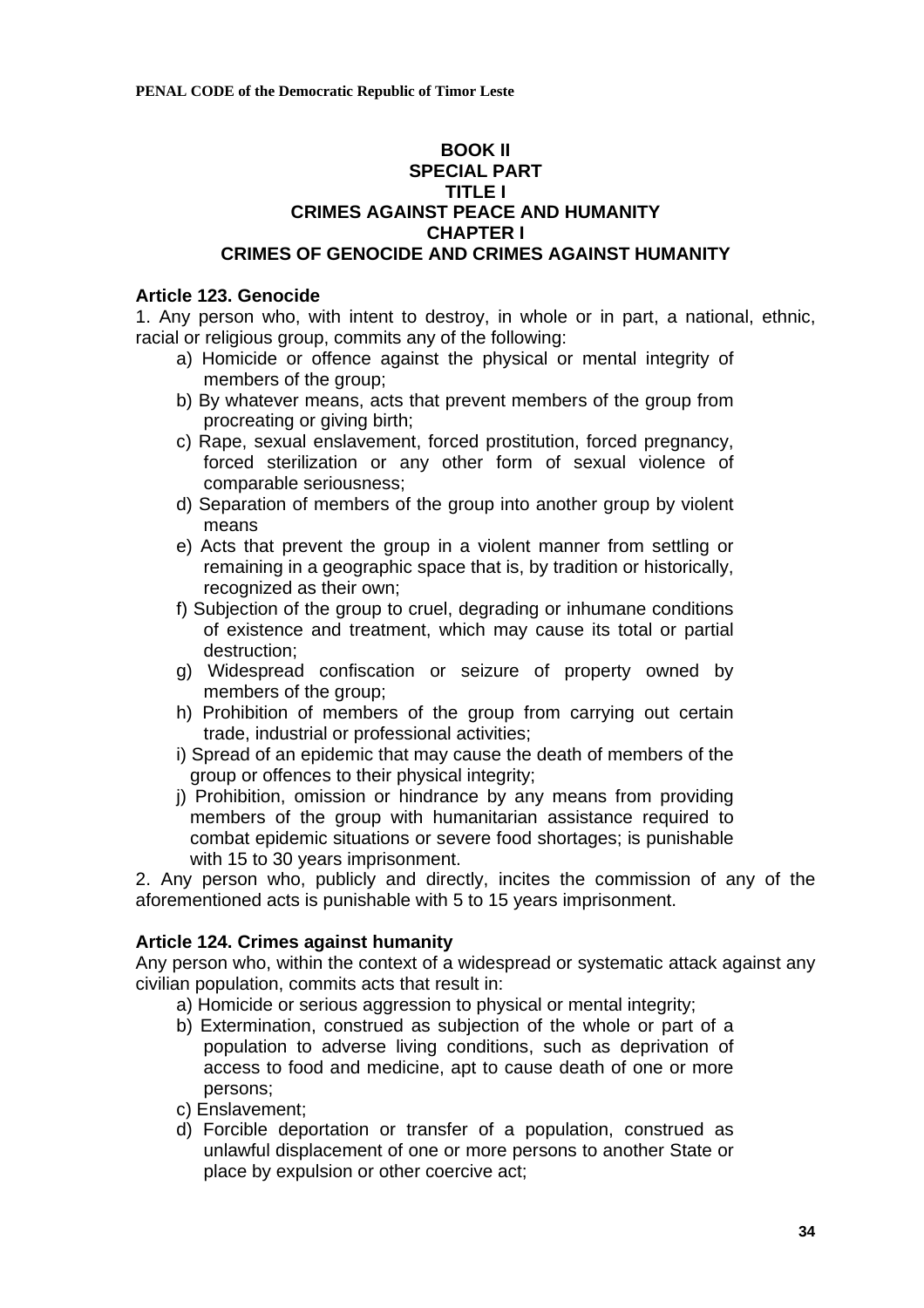- e) Imprisonment or any other coercive form of depriving a person of physical liberty, in violation of the standards and principles of international law;
- f) Torture, construed as infliction of severe pain or suffering, whether physical or mental, upon a person in custody or under control of the perpetrator;
- g) Rape, sexual enslavement, forced prostitution, forced pregnancy, forced sterilization or any other form of sexual violence of comparable seriousness;
- h) Persecution, construed as deprivation of the exercise of fundamental rights contrary to international law against a group or a collective entity due to politics, race, nationality, ethnicity, culture, religion, gender or for any other reason universally recognized as unacceptable under international law;
- i) Enforced disappearance of persons, construed as arrest, detention or abduction of persons by, or with authorization, support or acquiescence of, a State or political organization, followed by a refusal to acknowledge said deprivation of freedom or to provide information regarding the fate or whereabouts of said persons, with the intention of denying them protection of the law for a prolonged period of time;
- i) Apartheid, construed as any inhumane act committed in the context of an institutionalized regime of systematic oppression and domination by one racial group over any other racial group or groups and committed with the intention of maintaining that regime;
- k) Other inhumane acts of a similar character intentionally causing great suffering, or serious injury to body or to mental or physical health; is punishable with 15 to 30 years imprisonment.

# **CHAPTER II WAR CRIMES**

### **Article 125. War crimes against individuals**

1. Any person who, within the context of an armed conflict of an international or noninternational nature, commits against a person protected by international humanitarian law:

- a) Homicide;
- b) Torture or cruel, degrading or inhumane treatment, including biological experiments;
- c) Acts causing serious suffering or serious aggression to physical integrity;
- d) Taking of hostages;
- e) Compels a person to serve in a hostile army or conscripts or enlists children under the age of 18 into the armed, military or paramilitary forces of a State, or into armed groups other than the armed, military or paramilitary forces of a State, or uses them to participate in hostilities;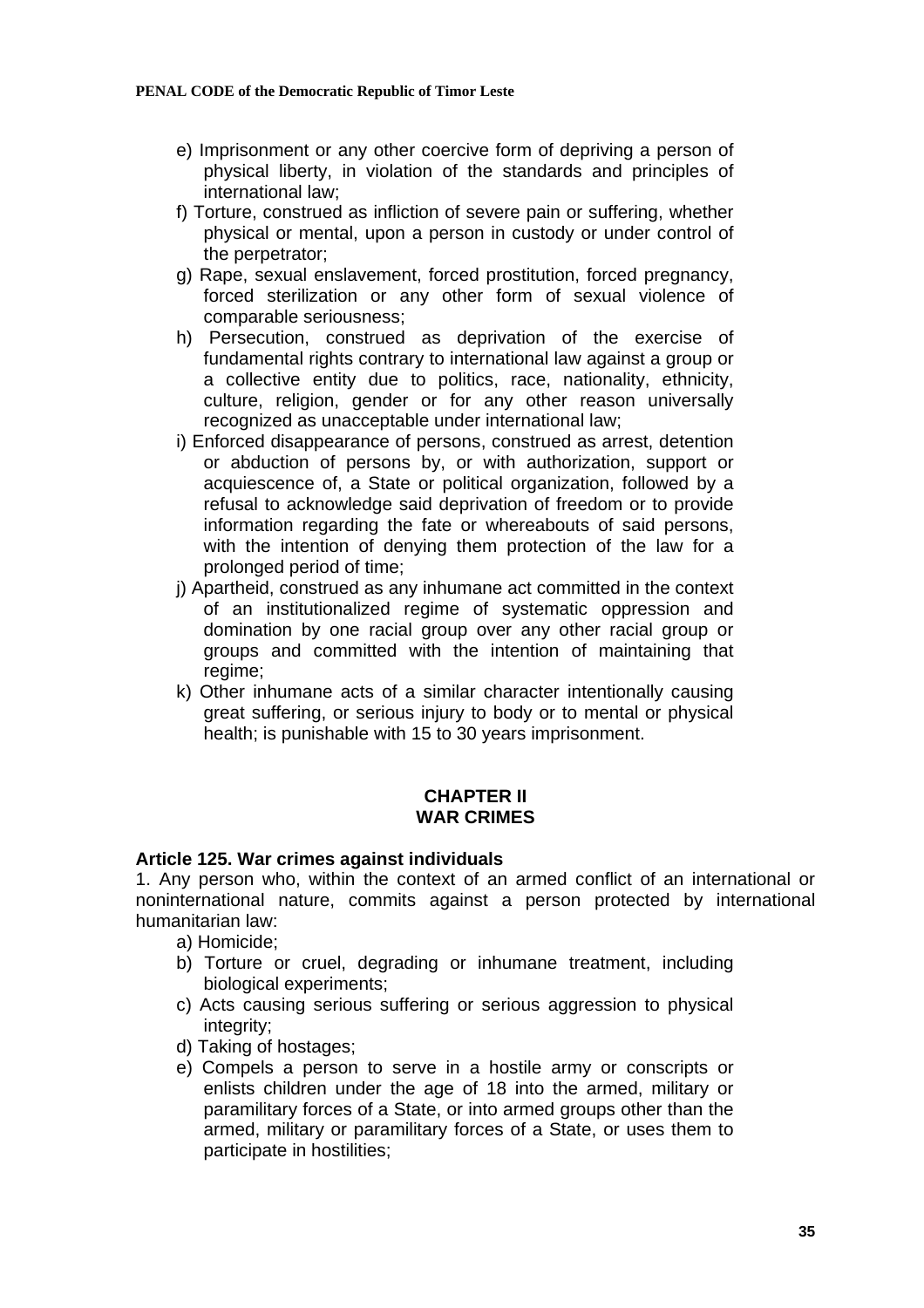- f) Serious, prolonged and unjustified restrictions on the liberty of persons;
- g) Deportation or transfer or unlawful confinement;
- h) Unjustified appropriation or destruction of property of high value;
- i) Renders and executes sentences, without previous fair and impartial trial;
- j) Commits acts offensive to human dignity, in particular by means of humiliating and degrading treatment;
- k) Kills or wounds a combatant who, having laid down his or her arms or having no longer any means of defense, has unconditionally surrendered or otherwise been removed from combat;
- l) Any of the acts described in paragraph (g) of the previous article;
- m) Subjects persons who are in the power of an adverse party to physical mutilation or to medical or scientific experiments of any kind which are neither motivated by any medical, dental or hospital treatment of the persons concerned, nor performed in their interest, and which cause death to or seriously endanger the health of such persons; is punishable with 12 to 25 years imprisonment.

2. The limits of the sentence are increased by one-fifth whenever the acts referred to in the previous subarticle are committed against members of a humanitarian institution.

- 3. Any person who, within the context of an armed conflict of an international nature:
	- a) Transfers, directly or indirectly, as an occupying power, parts of its own civilian population into the territory it occupies, or transfers all or parts of the population of the occupied territory within or outside this territory;
	- b) Compels a prisoner of war or other protected person to serve in the armed forces of a hostile power;
	- c) Delays, after cessation of hostilities, and without a justified reason, repatriation of prisoners of war; is punishable with 15 to 30 years imprisonment.

### **Article 126. War crimes committed using prohibited methods of warfare**

Any person who, within the context of an armed conflict of an international or noninternational nature:

- a) Conducts widespread attacks against the civilian population or against individual civilians not taking direct part in hostilities;
- b) Attacks civilian assets, that is, assets that are not military objectives;
- c) Attacks by whatever means, human settlements, dwellings or buildings which are undefended and not military objectives;
- d) Launches an indiscriminate attack that affects a civilian population or assets in the knowledge that such an attack will cause excessive loss of human life or injury to civilians or damage to civilian assets;
- e) Utilizes the presence of civilians or other protected persons to shield certain points, areas or military forces from becoming targets of military operations;
- f) Intentionally uses starvation of civilians as a method of warfare by depriving them of goods indispensable to their survival;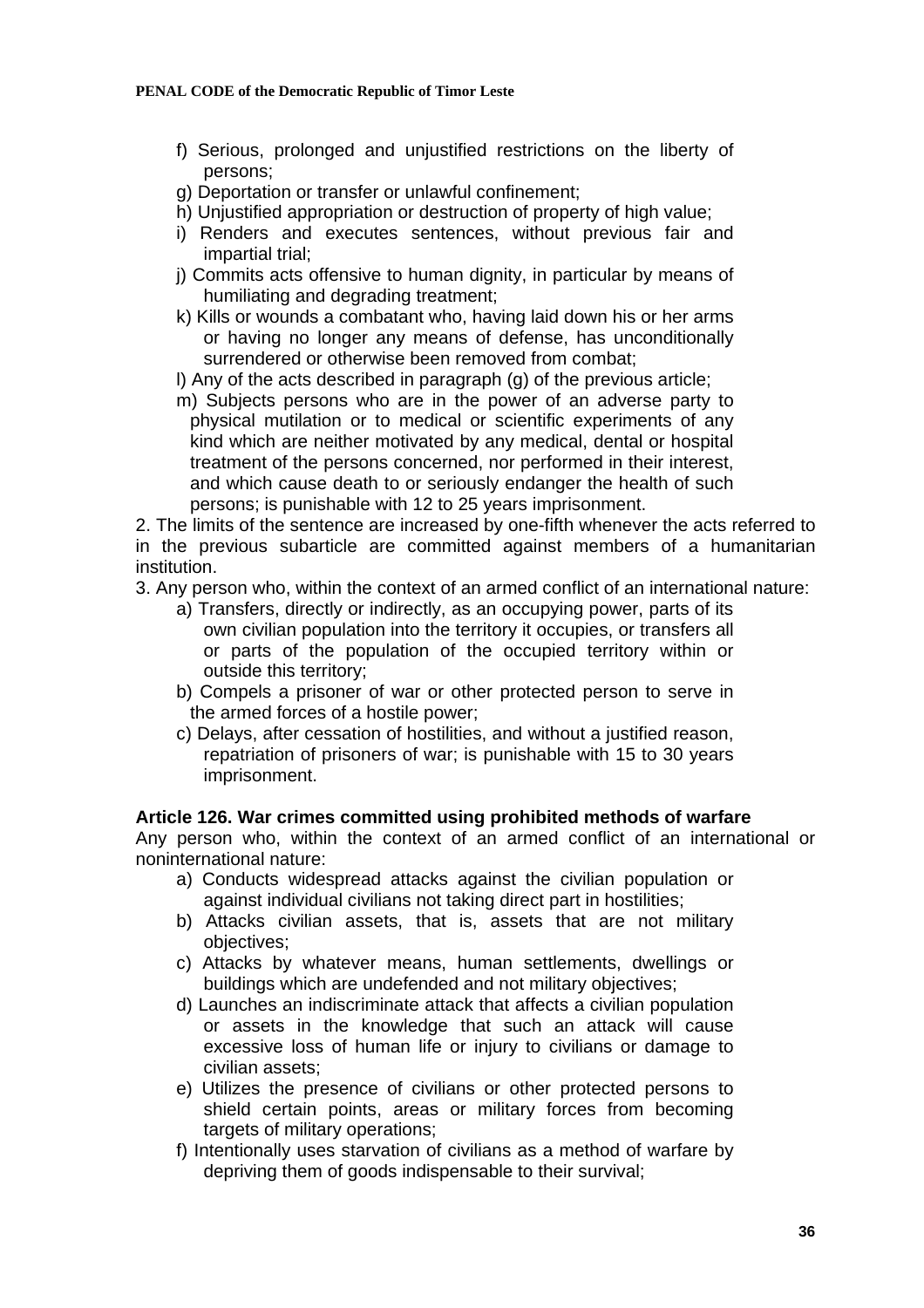- g) Declares or threatens, in the capacity of an officer, that no quarter will be given;
- h) Treacherously kills or injures hostile combatants;
- i) Launches an attack while capable of knowing that such an attack will cause widespread, long-term and severe damage to the natural environment which would be clearly excessive in relation to the concrete and direct overall military advantage anticipated;
- j) Commits perfidy, construed as the act of killing, wounding or capturing an adversary by appealing to good faith, with the intention to deceive, leading the same to believe that he or she is entitled to, or is obliged to accord, protection under the rules of humanitarian international law; is punishable with 15 to 30 years imprisonment.

# **Article 127. War crimes committed using prohibited means of warfare**

1. Any person who, within the context of an armed conflict of an international or noninternational nature, employs weapons, projectiles and materials and methods of warfare which are of a nature to cause superfluous injury or unnecessary suffering or to cause indiscriminate effects, in violation of international law applied to armed conflict, is punishable with 12 to 25 years imprisonment:

2. The previous subarticle covers, namely, the use of:

- a) Poison or poisoned weapons;
- b) Asphyxiating, toxic or other similar gases, and all analogous liquids, materials or devices;
- c) Projectiles that expand or flatten easily inside the human body, such as hollow-pointed jacketed bullets or those with incisions;
- d) Antipersonnel landmines;
- e) Chemical weapons;
- f) Weapons whose major effect is to cause wounds with shrapnel which cannot be located by x-ray in the human body;
- g) Incendiary weapons;
- h) Laser weapons causing blindness;

3. The weapons, instruments and products referred to in the previous subarticle correspond to the definitions set out by international law.

## **Article 128. War crimes against assets protected by insignia or distinctive emblems**

Any person who, in the context of an armed conflict of an international or noninternational nature, directs attacks against:

- a) Personnel, facilities, material, units or vehicles involved in humanitarian assistance or peace-keeping missions in accordance with the Charter of the United Nations, whenever the same are entitled to protection given to civilians or civilian assets under international humanitarian law;
- b) Buildings, facilities, material, units or vehicles visibly displaying the distinctive emblems of the Geneva Conventions or personnel using such emblems; is punishable with 10 to 20 years imprisonment.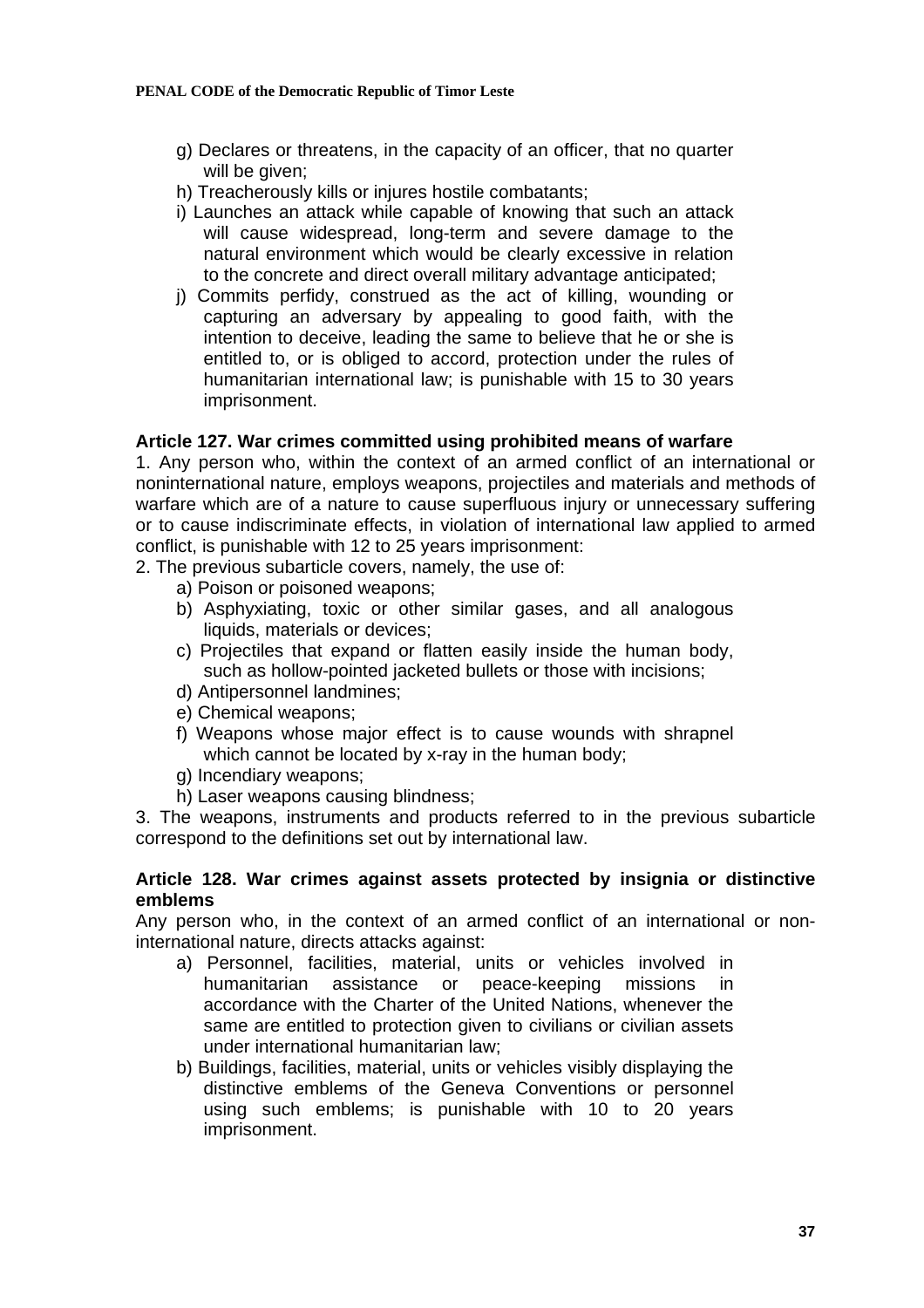**PENAL CODE of the Democratic Republic of Timor Leste** 

## **Article 129. War crimes against property**

Any person who, within the context of an armed conflict of an international or noninternational nature:

- a) Seizes, destroys or damages property on a large scale or of high value, with no military need to do so or in an arbitrary or illegal manner;
- b) Attacks, destroys or damages buildings dedicated to religion, education, art, science or charitable purposes, historic or cultural monuments, archaeological sites, hospitals and places where the sick and wounded are collected, provided they are not military objectives;
- c) Pillages a town or site, even when taken by assault; is punishable with 5 to 15 years imprisonment.

# **Article 130. War crimes against other rights**

Any person who, within the context of an armed conflict of an international or noninternational nature, declares any rights and proceedings of the nationals of the hostile party to be abolished, suspended or inadmissible in a court of law is punishable with 5 to 15 years imprisonment.

# **CHAPTER III CRIMES AGAINST PEACE AND FREEDOM**

# **Article 131. Terrorist organizations**

1. A terrorist group, organization or association is the grouping of two or more persons who, in order to pursue political, ideological, philosophical or denominational goals, act in a coordinated manner with a view to undermining national integrity or independence; hindering, altering or subverting the operation of national or international institutions, intimidating or compelling public authorities, international organizations or certain persons, groups of persons or the population in general, to act, abstain from acting or tolerating the practice of an act, by means of the commission of serious crimes:

- a) Against life, physical integrity or freedom of individuals;
- b) Against the safety of transport and communications, including telegraphic, telephone, radio or television communications;
- c) Of maliciously causing collective danger, through arson, explosion, release of radioactive substances or toxic or asphyxiating gases, flooding or avalanches, demolition of buildings, contamination of foodstuffs and drinking water or dissemination of disease, plague or dangerous plants or animals;
- d) That use nuclear energy, firearms, explosive substances or devices, incendiary means of any kind, booby-trapped packages or letters;
- e) Acts that temporarily or permanently, partly or totally, destroy or prevent operation or deviate from normal usage, means of communication, public service facilities or international installations or installations destined to provide and address vital needs of populations;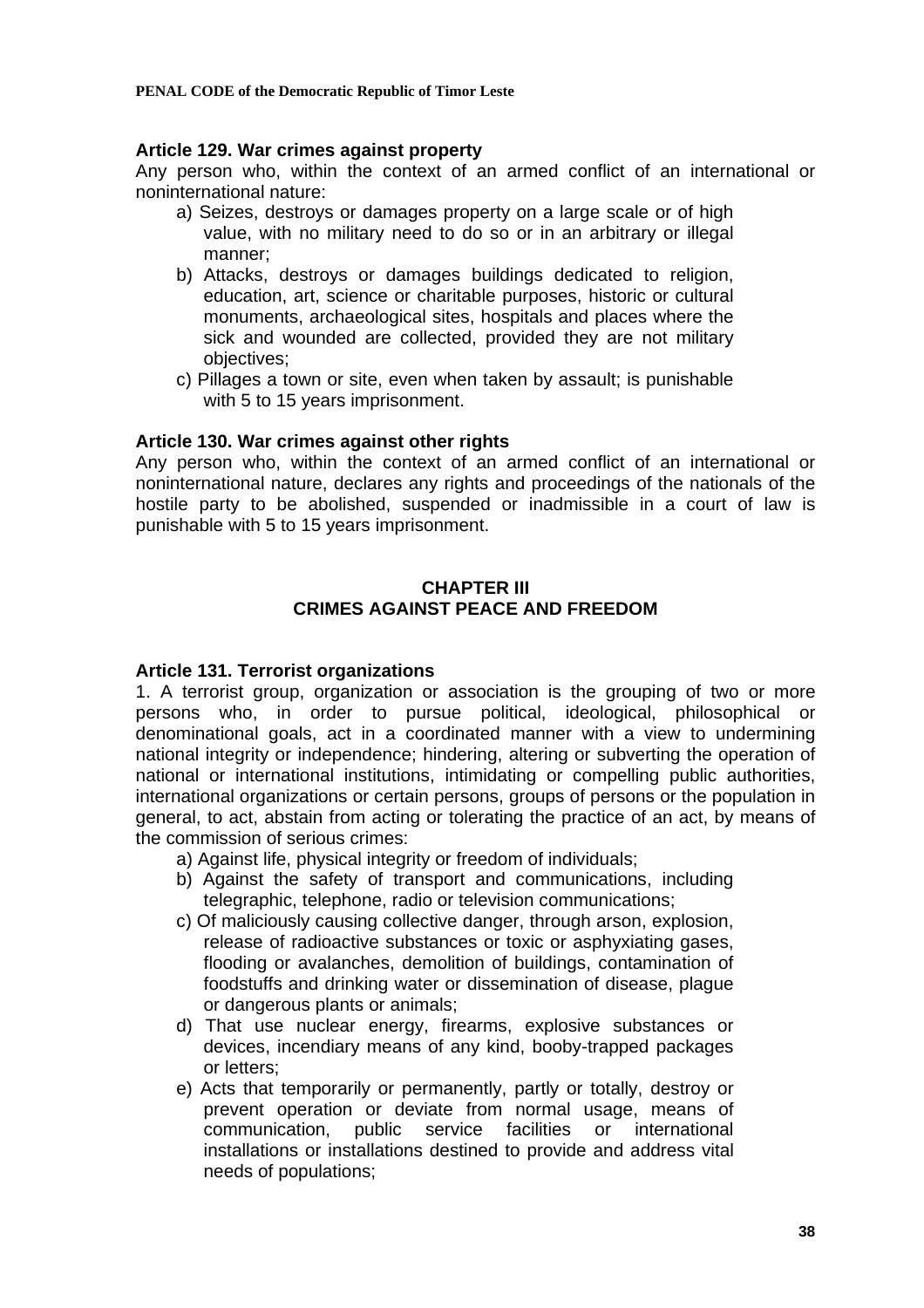#### **PENAL CODE of the Democratic Republic of Timor Leste**

f) Research and development of biological or chemical weapons.

2. Any person who promotes or establishes a terrorist group, organization or association, joins, participates in or supports the same shall be punishable with 12 to 25 years imprisonment.

3. Any person who leads or directs a terrorist group, organization or association shall be punishable with 15 to 30 years imprisonment.

4. Whenever a terrorist group, organization or association, or the persons referred to in subarticles 131.2 and 131.3 possess any of the means listed in subarticle 131.1(d) above, the minimum and maximum limits of the penalty shall be increased by onethird.

5. The minimum and maximum limits of the penalty for preparatory acts to the establishment of a terrorist group, organization or association shall be reduced by one half.

6. The referred penalties may be extraordinarily mitigated, or punishment may not take place, if the perpetrator voluntarily abandons said activities, prevents or strives to prevent the dangers associated to it or the continuation of terrorist groups, organizations or associations, or informs the authorities about their existence so that the latter may prevent the commission of crimes.

# **Article 132. Terrorism**

1. Any person who commits any of the crimes provided for in subarticles 131.1(a) to (c) and (e), or any other crime by employing the means referred to in subarticles 131.1(d) or (f) with the intent referred therein, shall be punishable with 12 to 25 years imprisonment, or the penalty corresponding to the crime committed, with maximum and minimum limits thereof increased by one third, if said penalty is equal or longer.

2. The penalty may be extraordinarily mitigated, or punishment may not take place if the perpetrator voluntarily abandons said activities, removes or reduces considerably the dangers associated to it, prevents the outcome that the law aims to prevent, or actually assists in the gathering of decisive evidence for the identification and arrest of other elements responsible for the act.

# **Article 133. Funding of terrorism**

Any person who, by whatever means, directly or indirectly and with intent, supplies, collects or holds funds or assets of any type, as well as products or rights that may be converted into funds and attempts to do so, with a view to be used or knowing that they may be used, totally or partially, in the planning, preparation or commission of the acts referred to in subarticle 131.1, or commits such acts with the intent referred to in subarticle 132.1, shall be punishable with 12 to 25 years imprisonment.

## **Article 134. Incitement to war**

1. Any person who, by whatever means, publicly and repeatedly, incites hatred against a race, people or nation, with the intention to provoke war or prevent peaceful fellowship among different races, peoples or nations, is punishable with 2 to 8 years imprisonment.

2. Any person who induces or enlists Timorese or foreign nationals to, in the service of a foreign group or power, wage war against a State or overthrow the legitimate Government of another State through violent means, is punishable with 5 to 15 years imprisonment.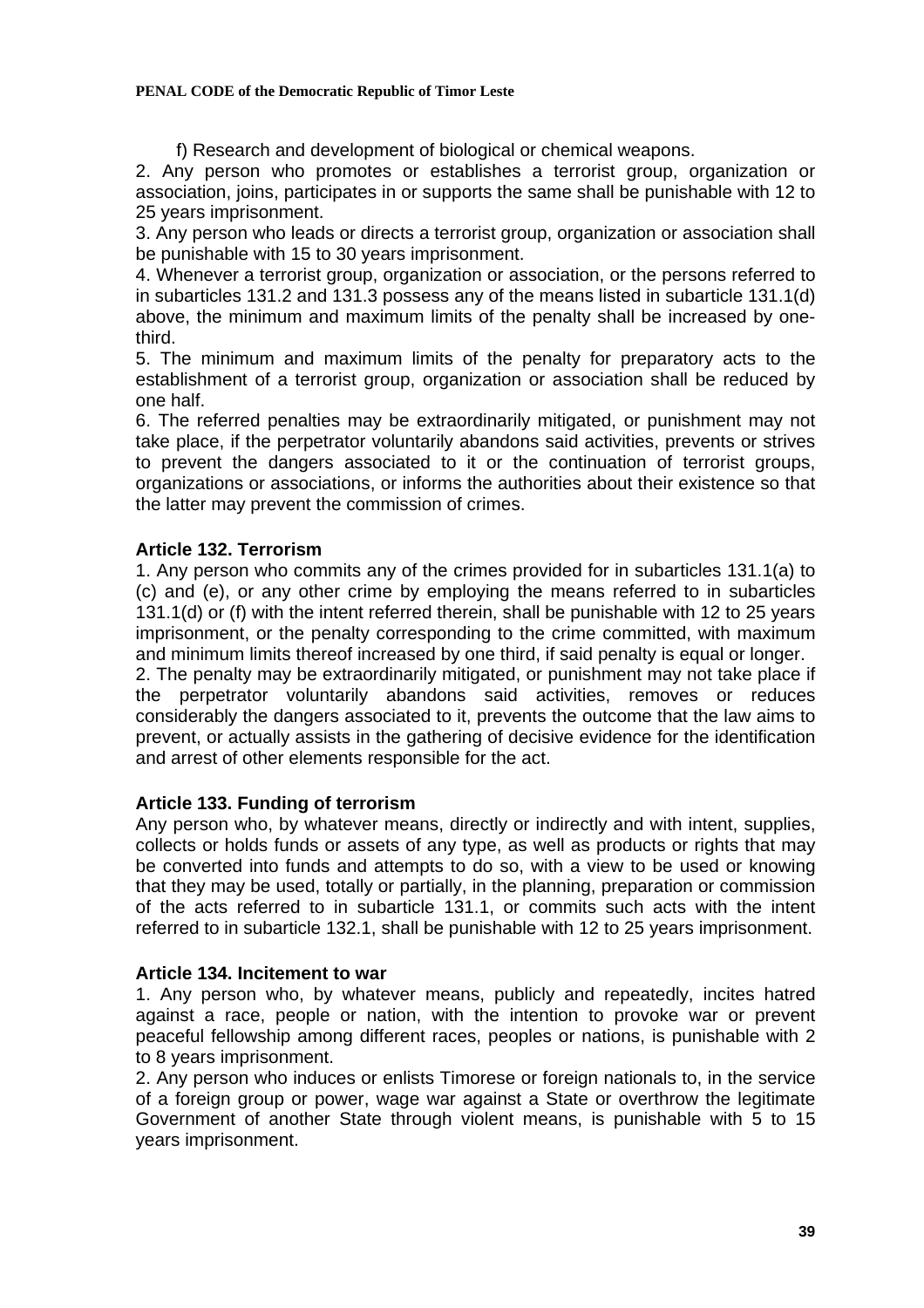# **Article 135. Religious or racial discrimination**

1. Any person who establishes or constitutes an organization or develops activities of organized propaganda inciting or encouraging religious or racial discrimination, hatred or violence, or takes part in the organization or carrying out of the activities referred to in the previous paragraph, or provides assistance thereto, including funding, is punishable with 4 to 12 years imprisonment

2. Any person who, at a public meeting, through written medium destined for dissemination or in the media, provokes acts of violence against a person or group of people on grounds of race, color, ethnic origin or religion, with the intent to incite or encourage racial or religious discrimination, is punishable with 2 to 8 years imprisonment.

## **CHAPTER IV COMMON PROVISIONS**

## **Article 136. Responsibility of military commanders and other superiors**

1. A military commander or person acting as such, aware that the forces under his or her effective command and control or effective responsibility or control are committing any of the crimes provided in this title, fails to adopt all necessary and appropriate measures to prevent or deter the commission of such acts or to immediately report them to competent authorities, is punishable with the sentence corresponding to the crime(s) that has (have) actually been committed.

2. The provision of the previous subarticle is, mutatis mutandis, applicable to a superior in connection with control of subordinates under his or her effective authority and control.

## **Article 137. Definitions**

For the purposes of this Title, the following definitions are considered:

- a) "**Armed conflict of an international character**" is that which: **i)** Occurs between States, even when there is no formal declaration of war, even though a state of war is not recognized by either State; **ii)** Corresponds to a situation of partial or total occupation of the territory of a State, even if such an occupation finds no military resistance; **iii)** Includes a situation in which peoples fight against colonial domination, foreign occupation or against a segregationist regime, in the exercise of the right of peoples to self-determination, as enshrined in the Charter of the United Nations and in the declaration relative to the principles of international law concerning friendly relations and cooperation among States.
- b) "Armed conflict of a non-international nature" is one which is fought within the territory of a State, is of a prolonged nature, where there is opposition between governmental authorities and organized armed groups, or a conflict fought among the latter, exception being made to situations of internal unrest or tension, such as sporadic or isolated acts of violence or others of a similar nature;
- c) "Protected persons" i) In armed conflicts of an international character, it means protected persons in the sense of the 1949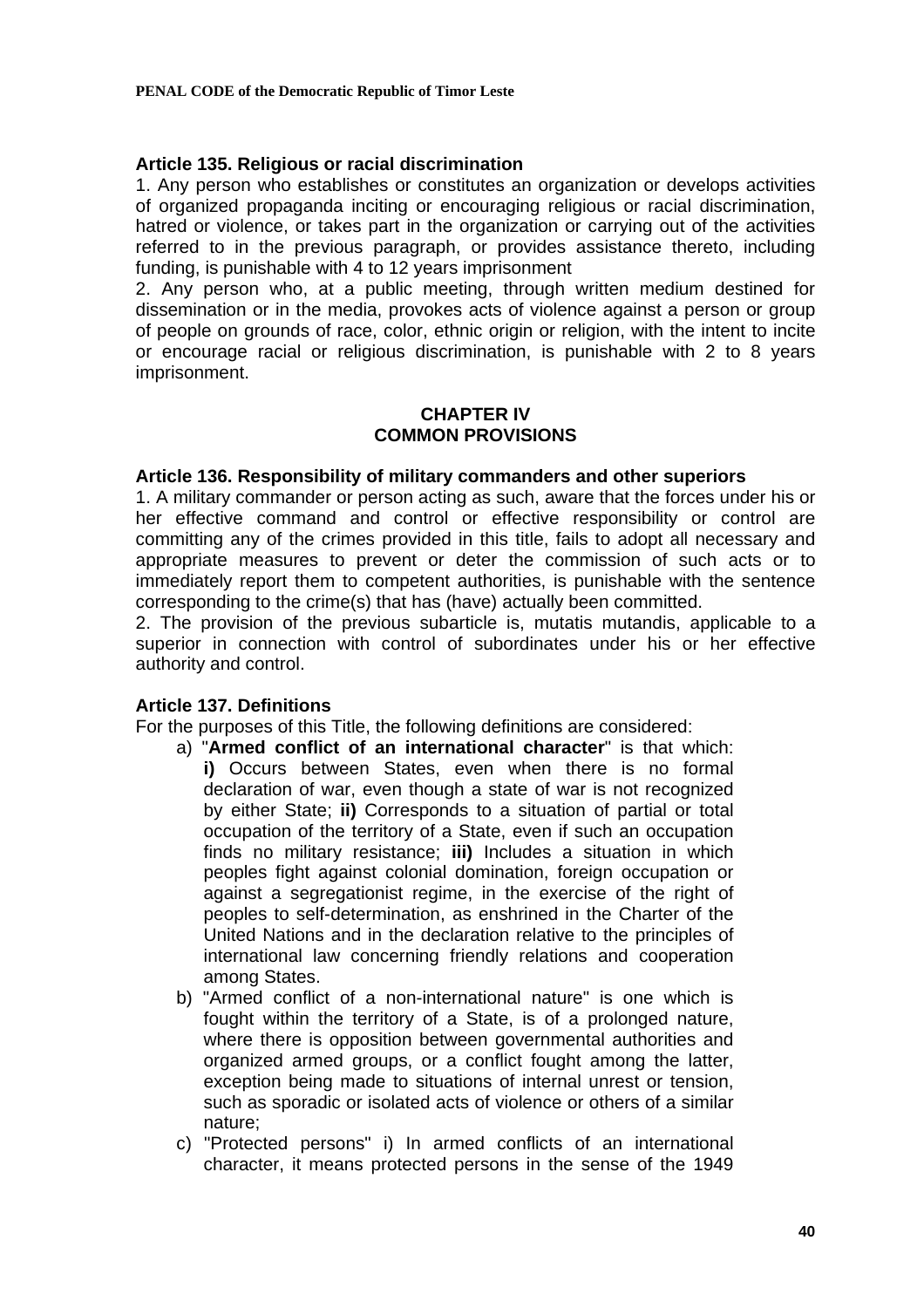Geneva Convention and the Additional Protocol I, namely those who are wounded, sick, shipwrecked, prisoners of war, health workers or religious staff and civilian population; ii) In an armed conflict of a non-international nature, those who are wounded, sick, stranded, as well as persons who do not take an active part in the hostilities and are held by the enemy; iii) In an armed conflict of an international nature and in an armed conflict of a non-international nature, members of the armed forces and combatants of the enemy side that have put down their weapons or do not have other means of defense.

# **TITLE II CRIMES AGAINST INDIVIDUALS CHAPTER I CRIMES AGAINST LIFE**

# **Article 138. Homicide**

Any person who kills another person is punishable with 8 to 20 years imprisonment.

# **Article 139. Aggravated homicide**

If homicide is committed under circumstances that are particularly reprehensible or reflect a particular degree of perversity:

- a) Through employment of poison, torture, asphyxia, fire, explosive or by another insidious means or that translates into the commission of a crime of collective danger or, with another act of cruelty to inflict greater suffering to the victim;
- b) Through treachery or disguise or another means or recourse that renders the defense of the victim difficult or impossible;
- c) Out of greed, pleasure in killing, seeking of excitement or satisfaction of a sexual nature, through payment or reward or promise of payment or reward, or for any other superfluous or insidious reason;
- d) For the purpose of preparing, executing or covering up another crime, facilitating escape or ensuring impunity of the perpetrator of a crime;
- e) Out of racial, religious or political hatred;
- f) With premeditation, construed as cold-bloodedness, giving forethought to the means of performing the crime or delaying intent to kill for more than 24 hours;
- g) If the victim is a spouse, descendant, parent, collateral or similar relation to the second degree, a person adopted by the perpetrator or a person living with the perpetrator under analogous conditions where a hierarchical, economic or labor dependency exists;
- h) If the victim is particularly vulnerable by reason of age, illness or physical or mental disability;
- i) If the victim is a member of an organ of national sovereignty and constitutional political body, member of a local government body, magistrate, public defender, attorney, court clerk, public servant or any other person responsible for a public service, provided that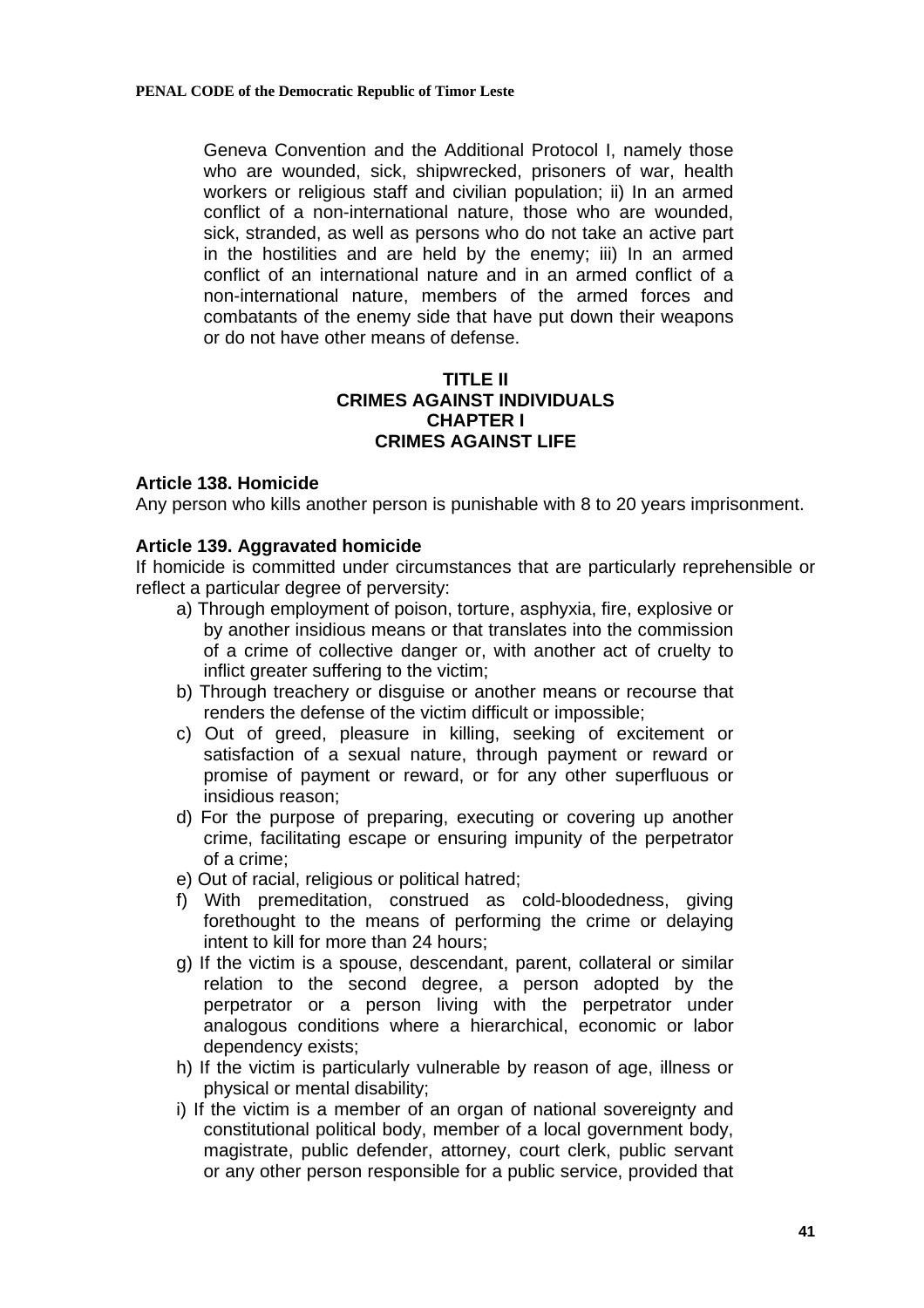the crime is committed while performing or because of performance of his or her duties;

j) If the victim is a witness, declarant, expert, aggrieved party or victim and the crime is committed with the purpose of impeding the deposition, informing or filing of a complaint or because of the person's involvement in the proceedings, the perpetrator shall be punishable with 12 to 25 years imprisonment.

# **Article 140. Manslaughter**

1. Any person who, by negligence, kills another person is punishable with up to 4 years imprisonment or a penalty of fine.

2. In cases where the perpetrator has acted with gross negligence, the same is punishable with up to 5 years imprisonment.

# **Article 141. Termination of pregnancy**

1. Any person who, by any means and without consent of the pregnant woman, causes an abortion shall be punishable with a prison sentence between 2 and 8 years.

2. Any person who, by any means and with the consent of the pregnant woman, causes an abortion shall be punishable with a prison sentence not exceeding 3 years.

3. Any pregnant woman, who consents to an abortion committed by a third party or, by her own actions or those of a third party, causes an abortion, shall be punishable with a prison sentence not exceeding 3 years.

4. The provisions in the previous subarticles shall not be applicable in the event that the termination of pregnancy constitutes the only means of removing the pregnant woman or fetus from danger of death or serious and irreversible harm to body or physical or mental health, as long as performed pursuant to authorization and supervision of a medical panel, professional physician or health professional in a public health institution and with consent of the pregnant woman and/or the spouse. 5. Provisions in subarticle 4 of this present article are correspondingly applicable

## **Article 142. Infanticide**

.

A mother who kills her child during childbirth or soon thereafter and while still under the disturbing influence thereof, is punishable with 3 to 10 years imprisonment.

## **Article 143. Abandonment or exposure**

1. Any person who, intentionally, endangers the life of another person by:

- a) Exposing said person in a place where the same is placed in a situation where he or she is unable to protect him or herself single-handed; or
- b) Abandoning the person defenseless by reason of age, physical impairment or illness, when the perpetrator is responsible for protecting, caring for or assisting said person; Is punishable with 1 to 6 years imprisonment.
- 2. If the act results in:
	- a) Serious harm to physical integrity, the perpetrator is punishable with 2 to 8 years imprisonment:
	- b) Death, the perpetrator is punishable with 5 to 15 years imprisonment.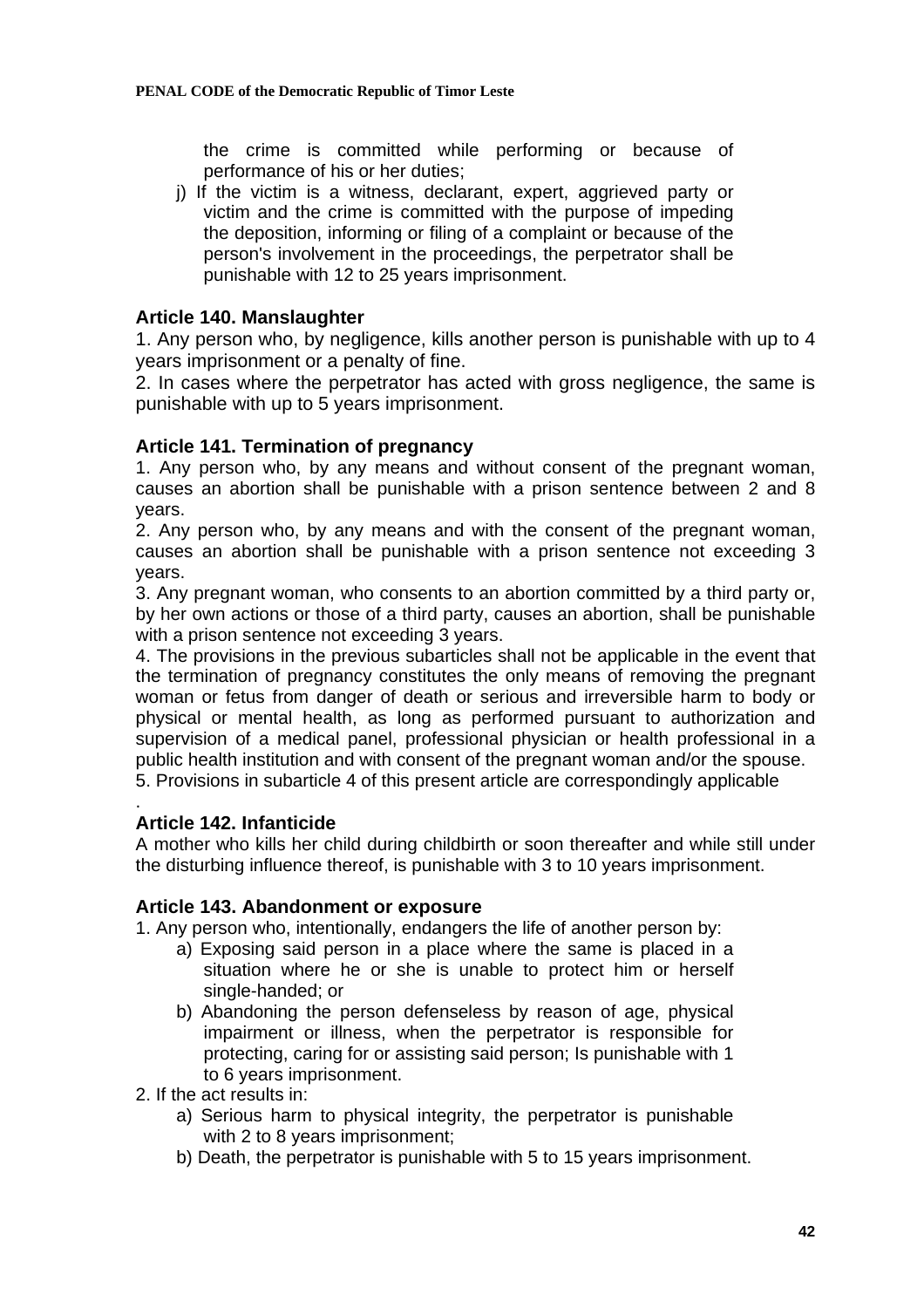3. If the victim is a spouse, descendant, parent or collateral kin to the second degree, a person who has adopted or is adopted by the perpetrator or a person cohabiting with the perpetrator in conditions analogous to those of spouse, the limits to the penalties referred to in the previous subarticles shall be increased by onethird.

# **Article 144. Incitement or aiding suicide**

1. Any person who incites another person to commit suicide, or provides assistance for said purpose, if the suicide is actually attempted or consummated, is punishable with up to 3 years imprisonment or a penalty of fine.

2. If the acts described in the previous subarticles are committed against any of the persons referred to in subarticle 143.3 or a minor below the age of 17 or a person whose ability to assess and decide is significantly impaired, the same is punishable by up to 5 years imprisonment.

3. Any person who, by any means, repeatedly and publicly advocates suicide is punishable with up to 2 years imprisonment or a fine.

# **CHAPTER II CRIMES AGAINST PHYSICAL INTEGRITY**

# **Article 145. Simple offences against physical integrity**

1. Any person who causes harm to the body or health of another person is punishable with up to 3 years imprisonment or a fine.

2. Prosecution depends on the filing of a complaint.

# **Article 146. Serious offences against physical integrity**

Any person who causes harm to the body or health of another person with the purpose of:

- a) Depriving such person of an important organ or limb;
- b) Seriously or permanently disfiguring said person;
- c) Seriously affecting, for a long period of time or definitively, a person's working capacity, intellectual faculties, or capacity to procreate;
- d) Causing permanent illness or incurable mental disorder to such a person; or
- e) Endangering the life of said person;

is punishable with 2 to 8 years imprisonment.

# **Article 147. Aggravation**

1. Any person who, with the sole intent to cause harm to the body or health of another person:

- a) causes any of the results provided in article 146 is punishable with up to 5 years imprisonment;
- b) causes death by negligence is punishable with 1 to 6 years imprisonment;

2. If, with intent to cause any of the offenses provided in article 146, causes death by negligence, is punishable with 4 to 12 years imprisonment;

3. If the victims of the crimes referred to in the two previous articles are any of the persons mentioned in article 139, paragraph (i), because of or while performing their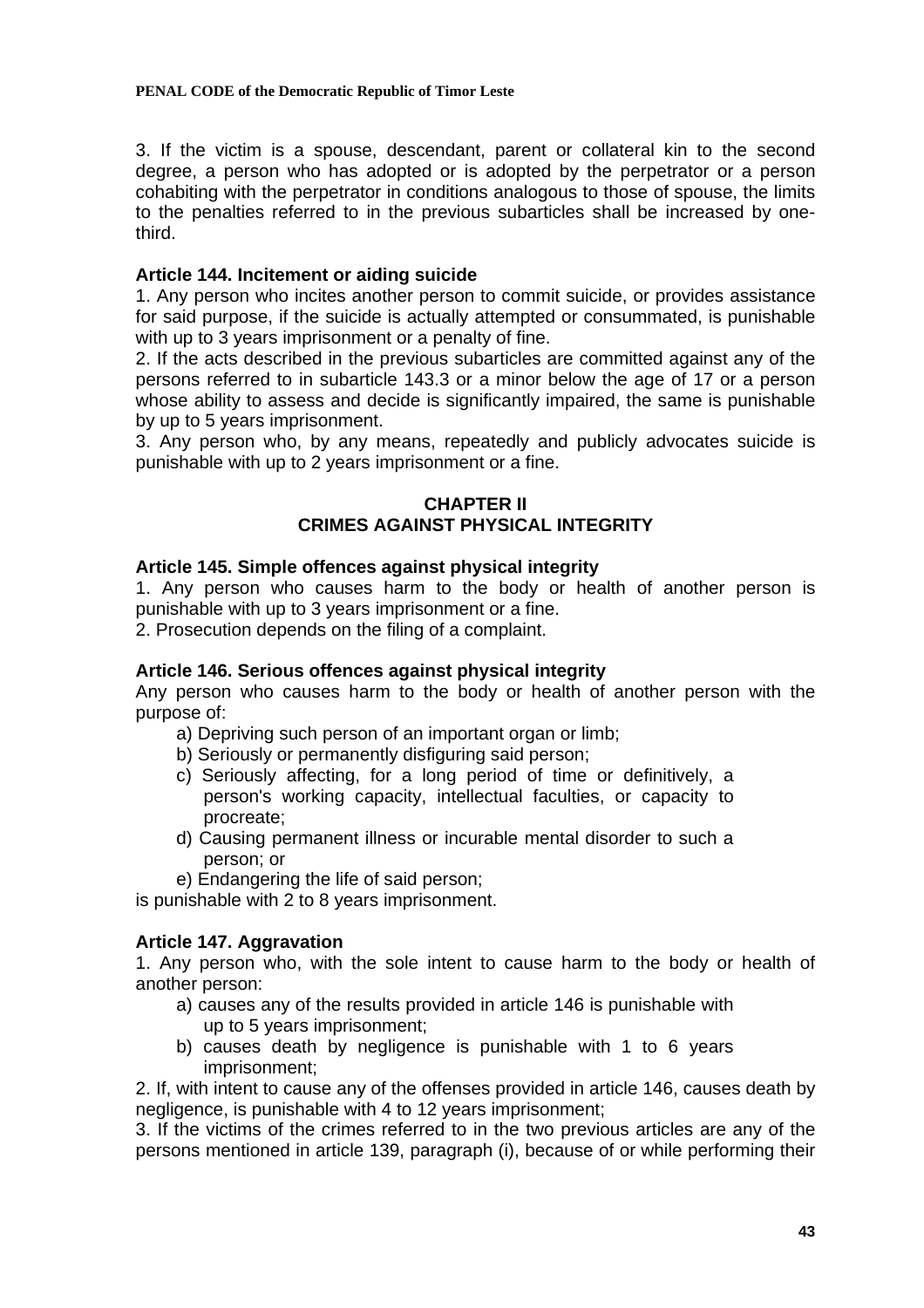aforementioned duties, the limits of the penalty shall be increased by one-third, where no heavier penalty is applicable by force of another legal provision.

# **Article 148. Negligent offences against physical integrity**

1. Any person who, by negligence, causes harm to the body or health of another person is punishable with up to 1 year imprisonment or a fine.

2. In the case of gross negligence, the penalty shall be up to 2 years imprisonment or a fine.

3. If the act results in serious bodily harm, the perpetrator shall be punishable with up to 3 years imprisonment or a fine.

4. Prosecution depends on the filing of a complaint.

# **Article 149. Medical-surgical procedures and treatments**

1. Medical procedures and other treatments that the state-of-the-art and medical experience show to be adequate and are performed or provided according to the *leges artis* by a medical professional or another legally certified person with a view to preventing, diagnosing, curing or reducing a disease, suffering, lesion or bodily fatigue or mental disorder are not considered bodily harm.

2. If the violation of the *leges artis* results in danger to the body, health or life of the patient, the perpetrator is punishable with imprisonment of up to 3 years or fine.

3. Prosecution depends on the filing of a complaint.

# **Article 150. Offences caused by poisonous substances**

1. Any person who causes harm to the body or health of another person by giving the same substances poisonous or harmful to his or her physical or mental health is punishable with up to 5 years imprisonment.

2. If any of the consequences provided in article 146 or the death of the victim occurs, the perpetrator is punishable with 2 to 6 years or 4 to 12 years imprisonment, respectively.

# **Article 151. Reciprocal offences against physical integrity**

1. Whenever two persons cause reciprocal harm to the body or health of the other, with neither acting in legitimate defense and none of the effects provided in article 146 nor the death of any intervening party occurring, the same are punishable with up to 2 years imprisonment or a penalty of fine.

2. Prosecution depends on the filing of a complaint.

## **Article 152. Affray**

1. Any person who intervenes or takes part in an affray involving two or more persons, which results in death or serious bodily harm, is punishable with up to 3 years imprisonment or a fine, if said results may not be imputed as being of malicious intent.

2. Participation in an affray is not punishable when the reason for said involvement is irreproachable, namely with the aim of responding to aggression, defending another person or attempting to separate the participants.

## **Article 153. Mistreatment of a disabled person**

1. Any person who has guardianship or custody, or is responsible for the education of a disabled person, even as a subordinate under employment, who is particularly vulnerable by reason of illness, advanced age, pregnancy, physical or mental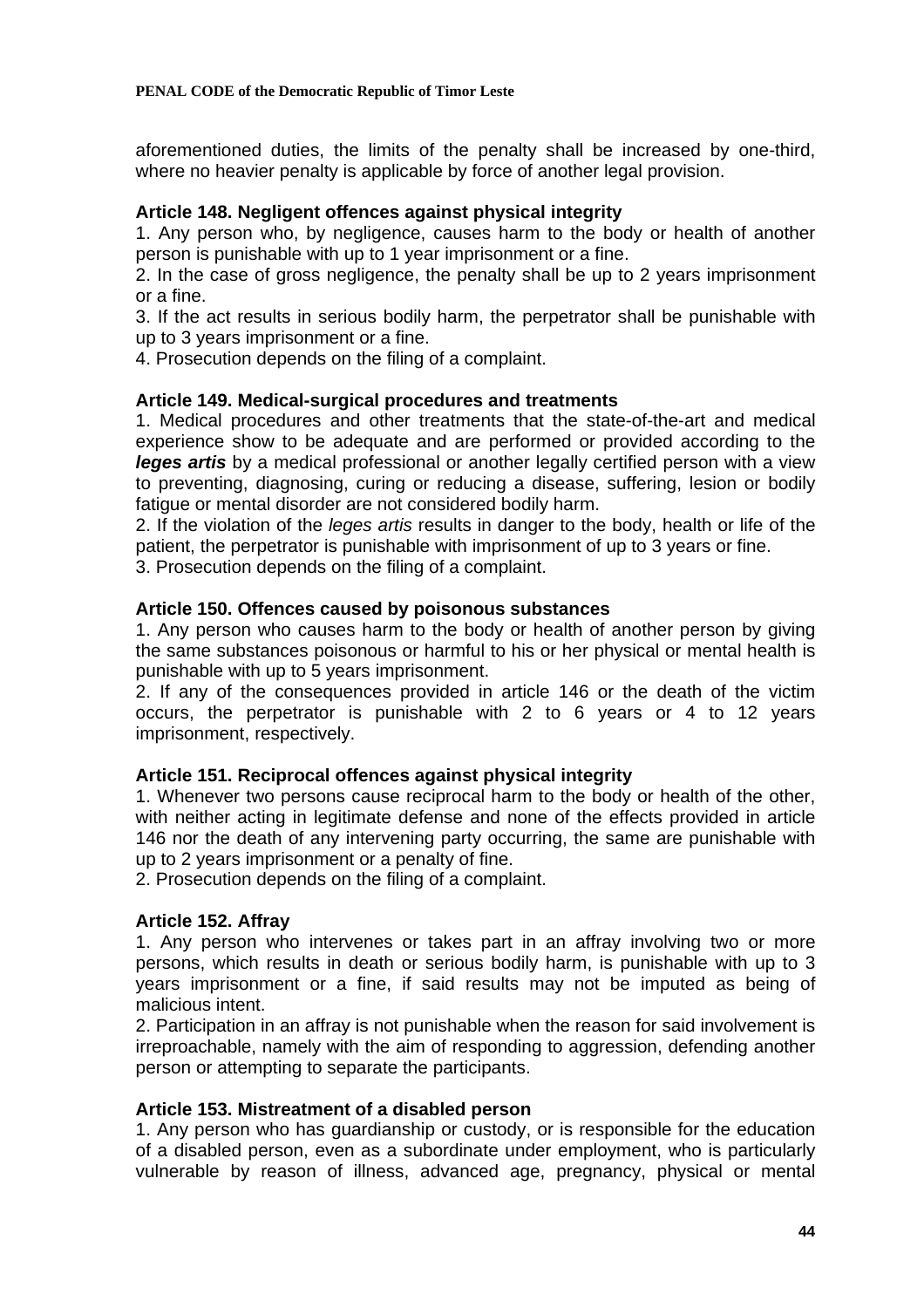impairment, and causes harm to said person's body or health, or inflicts physical or mental mistreatment or cruel treatment, is punishable with 2 to 6 years imprisonment, if no heavier penalty is applicable by force of another legal provision.

2. If the victim is a descendent, collateral kin, family or similar to the second degree, a person who has adopted or been adopted by the perpetrator or person cohabiting with the perpetrator under similar conditions, the limits of the sentence shall be increased by one third.

# **Article 154. Mistreatment of a spouse**

Any person who inflicts physical or mental mistreatment or cruel treatment upon a spouse or person cohabiting with the perpetrator in a situation analogous to that of spouse is punishable with 2 to 6 years imprisonment if no heavier penalty is applicable by force of another legal provision.

# **Article 155. Mistreatment of a minor**

1. Any person who provides guardianship or custody, or is responsible for the upbringing of a minor aged less than 17 years, or does so under employment, and:

- a) Causes harm to the minor's body or health, or inflicts physical or mental mistreatment or cruel treatment;
- b) Subjects the minor to economic exploitation, hazardous work or work capable of compromising his or her education or physical, mental, spiritual, moral or social development;
- c) Subjects the minor to any form of slavery or analogous practice;
- d) Uses, recruits or offers the minor for purposes of prostitution, production of pornographic material or pornographic shows; or
- e) Uses, recruits or offers the minor for practicing unlawful acts or activities, namely production and trafficking in narcotics as defined by international conventions, is punishable with 2 to 6 years imprisonment, if no heavier penalty is applicable by force of another legal provision.

2. Any person who, under similar circumstances, uses a minor for begging is punishable with up to 3 years imprisonment, if no heavier penalty is applicable by force of another legal provision.

3. If the victim is a descendant, collateral kin, relative or similar to the second degree, has adopted or been adopted by the perpetrator or a person cohabiting with the perpetrator under similar conditions, the limits to the penalties referred to in the preceding subarticles shall be increased by one third.

## **Article 156. Aggravation due to results**

If, as a consequence of mistreatment described in articles 153 to 155, any of the effects referred to in article 146 occurs, the perpetrator is punishable with 3 to 10 years imprisonment and if death is caused by such mistreatment, then the perpetrator is punishable with 5 to 15 years imprisonment.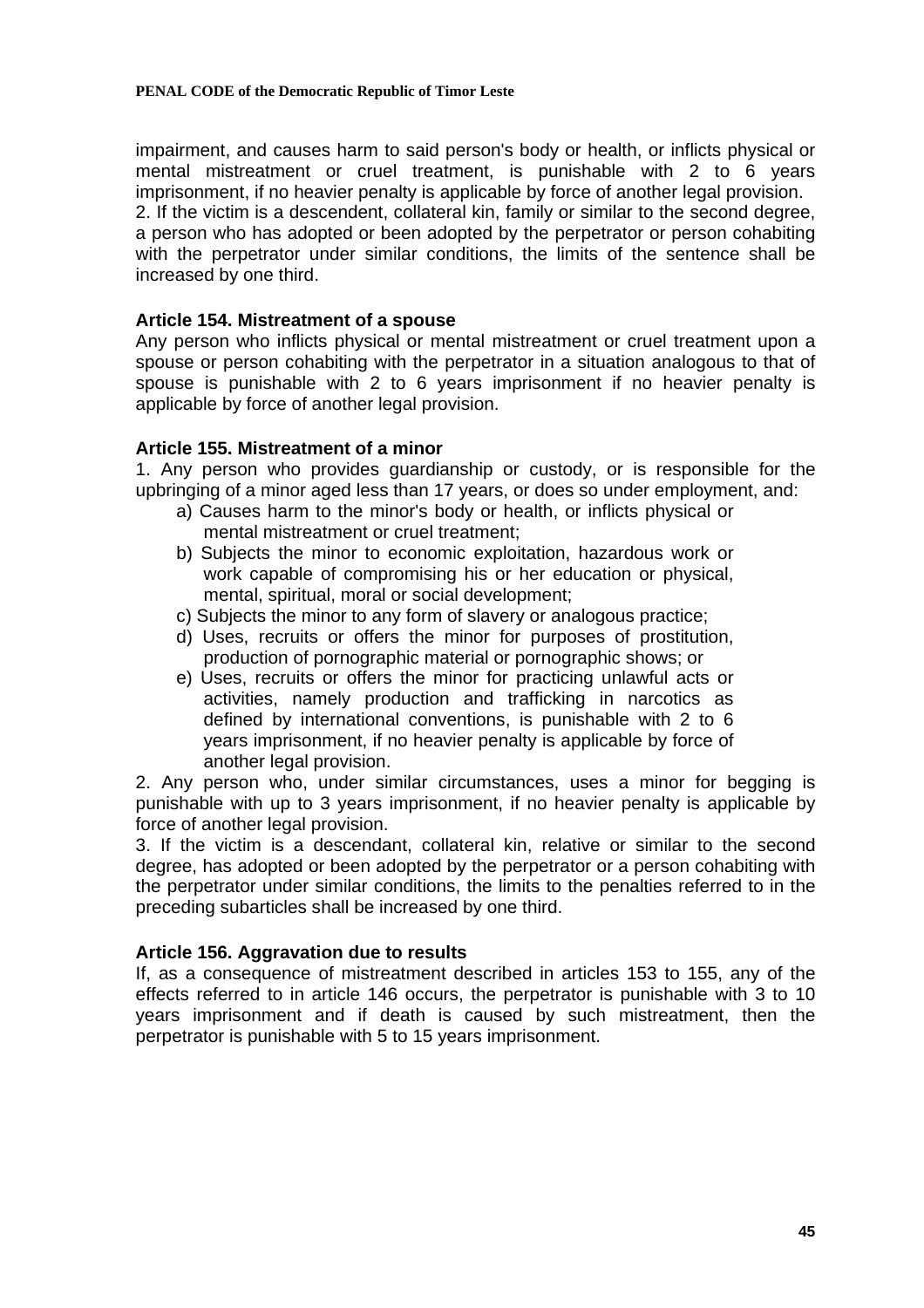# **CHAPTER III CRIMES AGAINST PERSONAL LIBERTY SECTION I PERSONAL AGGRESSIONS**

## **Article 157. Threats**

1. Any person who, by any means, threatens another person with commission of a crime in order to cause fear or unrest or to undermine that person's freedom of decision-making is punishable with up to 1 year imprisonment or a fine. 2. Prosecution depends on the filing of a complaint.

# **Article 158. Coercion**

1. Any person who, by means of violence or threat of serious harm, compels another person to commit an act or omission, or to accept an activity under duress is punishable with up to 2 years imprisonment or a fine.

2. Prosecution depends on the filing of a complaint.

# **Article 159. Serious coercion**

If the coercion is exercised:

- a) Through the threat of a crime punishable with penalty of imprisonment exceeding 3 years;
- b) By an official seriously abusing his or her office;
- c) Against a person who is particularly defenseless, by virtue of age, deficiency, illness or pregnancy;
- d) Against any of the people referred to in subparagraph i) of article 139, the perpetrator is punishable with up to 3 years imprisonment or a fine.

# **Article 160. Kidnapping**

1. Any person who, apart from cases provided in criminal procedural law, detains, arrests, maintains in detention or confinement another person, or otherwise deprives said person of liberty, is punishable with up to 3 years imprisonment or a fine.

2. The penalty is 2 to 8 years imprisonment if the deprivation of liberty:

- a) lasts for more than seventy-two hours;
- b) is committed by means of an offence against physical integrity, torture or any other cruel, degrading or inhumane treatment;
- c) causes, by negligence of the perpetrator, the death of the victim or leads the latter to commit suicide;
- d) is imposed upon a victim who exercises public, religious or political authority;
- e) Is promoted, authorized or endorsed by a public perpetrator or member of a political organization.

# **Article 161. Abduction**

1. Any person who, by means of violence, threat or deceit, transfers another person from one place to another with the intention to:

- a) Subject the victim to extortion;
- b) Commit crime of sexual exploitation, assault or abuse;
- c) Obtain ransom or reward; or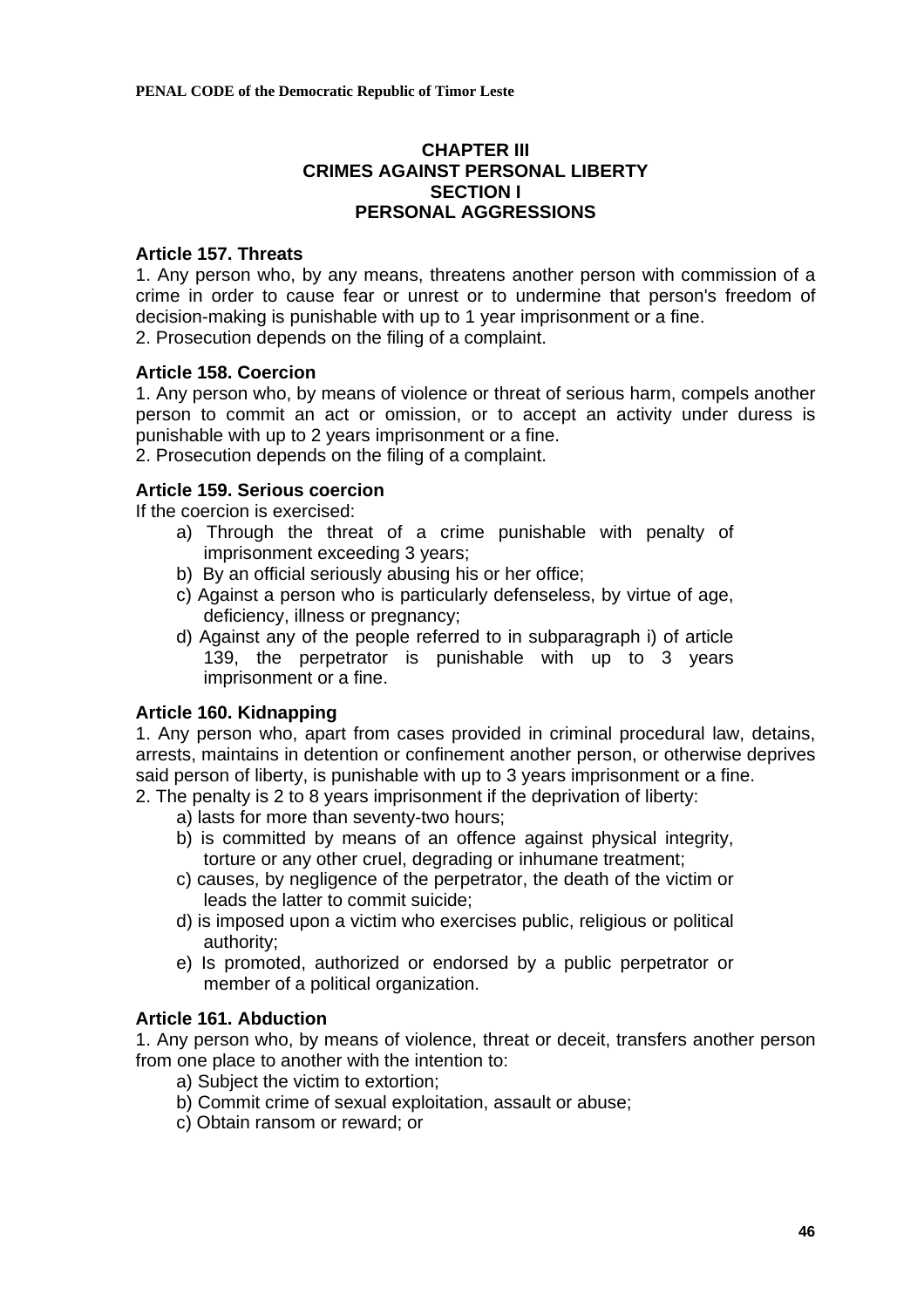d) Compel public authorities or any third party to commit or refrain from committing an act, or to coercively accept an activity, is punishable with 4 to 12 years imprisonment.

2. If any of the circumstances provided in subarticle 2 of article 160 occurs, the applicable penalty is 5 to 15 years imprisonment.

# **Article 162. Enslavement**

1. Any person who, by any means, places a fellow human being in a situation of enslavement or makes use of a person in such a condition is punishable with 8 to 20 years imprisonment.

2. The consent of the victim is irrelevant if any of the means referred to in the following article were used.

3. For purposes of application of provisions in this article, a person is considered to be in a condition of enslavement whenever, even if only de facto, said person is under submission to powers corresponding to those of property rights, or to any concrete right, or is bound to the disposal of any thing.

# **Article 163. Human trafficking**

1. Any person who recruits, assigns, purchases, transports, transfers, houses or receives persons, through use of threats, force or other forms of coercion, kidnapping, fraud, trickery, abuse of power or situation of vulnerability, or by means of delivery or acceptance of payments or benefits, to obtain the consent of a person with authority over another, for purposes of exploitation, shall be punishable with 8 to 20 years imprisonment.

2. The penalty referred to in the subarticle above shall apply to any person who recruits, transports, transfers, houses or receives a minor under the age of 17 for the purpose of exploiting the same, even if none of the means referred to in the subarticle above are involved.

3. For the purpose of applying the provisions of this article, exploitation shall include but is not limited to exploitation through prostitution of another person or other forms of sexual exploitation, forced labor or services, slavery or practices similar to slavery, servitude or extraction of organs.

4. Consent of the victim is irrelevant, if any of the means referred to in subarticle 1 were employed.

## **Article 164. Aggravation**

If the acts described in articles 162 and 163 are committed:

- a) As a means to facilitate sexual exploitation or use of the victim, by the perpetrator or a third party;
- b) The victim is a minor under the age of 17;
- c) The victim is in a foreign country or travelling to a foreign country;
- d) The victim is used, against his/her will, in the commission of crimes; or
- e) The perpetrator is engaged in an activity that grants the same public or religious authority before a group, region or entire country;

Said perpetrator shall be punishable with 12 to 25 years imprisonment.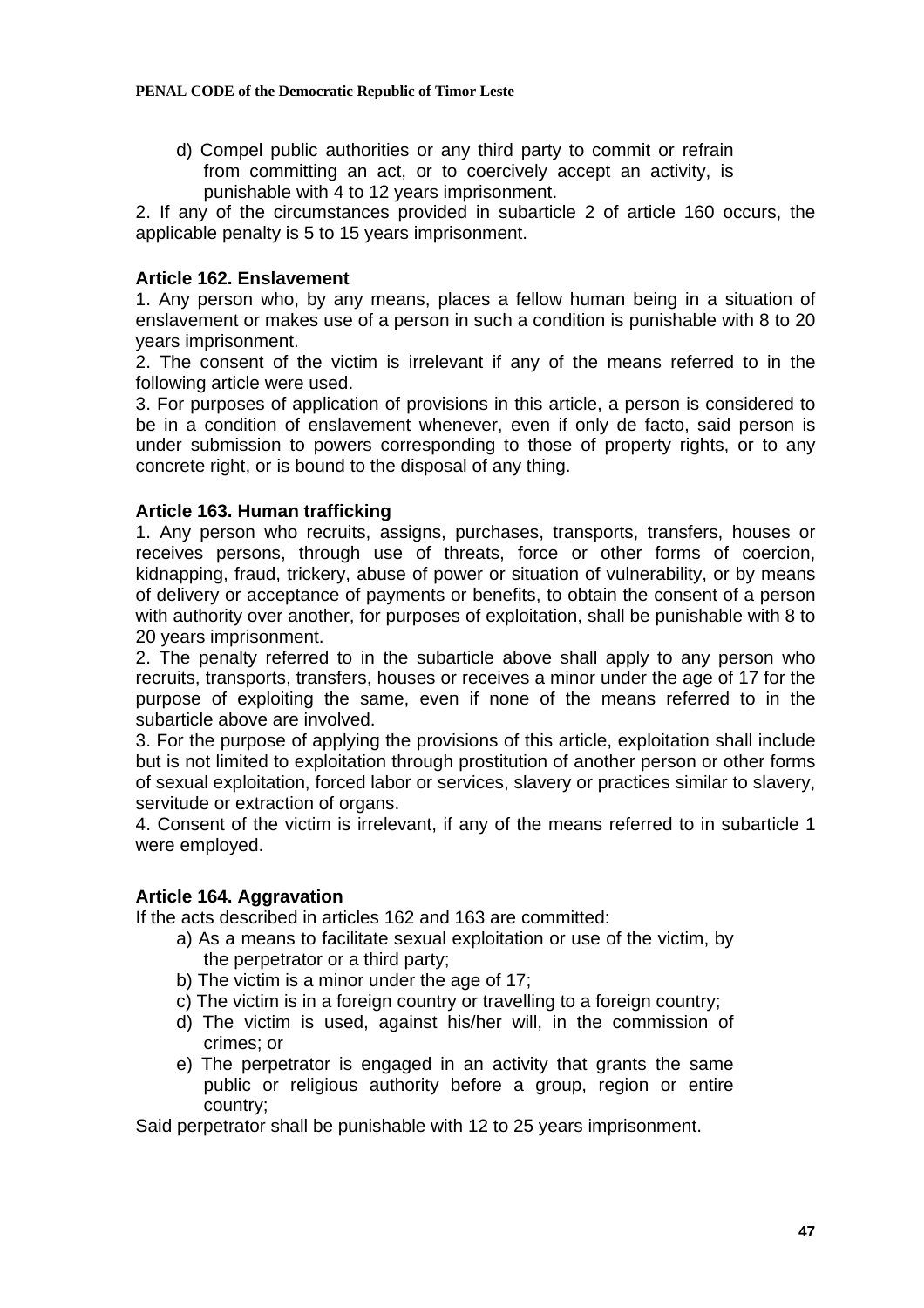# **Article 165. Trafficking in human organs**

1. Any person who obtains, sells, assigns, purchases, transports or transfers tissues, organs, substances or parts of the human body of third parties without consent or through use of threats, force or other forms of coercion, kidnapping, fraud, deceit, abuse of authority or situation of vulnerability, or by means of delivery or acceptance of payments or benefits, or assists in the collection, transaction, transport or storage of the above shall be punishable with 3 to 10 years imprisonment.

2. If commission of any of the acts mentioned in the subarticle above results in any of the effects provided for in article 146 or the death of the victim, the perpetrator shall be punishable with 4 to 12 years imprisonment and 5 to 20 years imprisonment, respectively.

3. Consent of the victim is criminally irrelevant, if any of the means referred to in subarticle 1 were used.

# **Article 166. Sale of persons**

1. Any person who, apart from the cases provided in article 163, by any act or other means of transaction, transfers a person, or group of persons, to another person or group of persons against payment of any sum or any other exchange, reward or advantage, is punishable with 2 to 8 years imprisonment.

2. If the acts referred to in the previous subarticle are committed:

- a) Against a minor aged less than 17 years;
- b) Through abuse of authority arising from a family relationship, ward or guardianship, or hierarchical, economic or labor-related dependence;
- c) Through taking advantage of any office or authority held, in any capacity, in a prison, educational or correctional establishment, hospital, mental institution, rest home, clinic or other health establishment or establishment intended to provide assistance or treatment; or
- d) Upon an unconscious or incapable person who is particularly vulnerable by virtue of disease, physical or mental deficiency;

Said perpetrator is punishable with 4 to 12 years imprisonment.

3. Consent of the victim or third party who exerts any form of power over the victim is criminally irrelevant.

## **Article 167. Torture or other cruel, degrading or inhuman treatment**

1. Any person who, having the duty to prevent, investigate and decide on any types of offence, and to enforce the respective penalties, or to protect, guard, conduct surveillance on or monitor any persons who have been detained or arrested and commits torture or cruel, degrading or inhumane treatment, in order to

- a) obtain from that person or from another person a confession, deposition, statement or information;
- b) punish that person for an act actually or allegedly committed by the same or another;
- c) intimidate that person or another person is punishable with 2 to 8 years imprisonment.

2. The penalty provided for in the preceding paragraph shall also be imposed to any person who, on his or her own initiative, orders from a superior or in accordance with any authority competent to perform the duties described in the previous subarticle,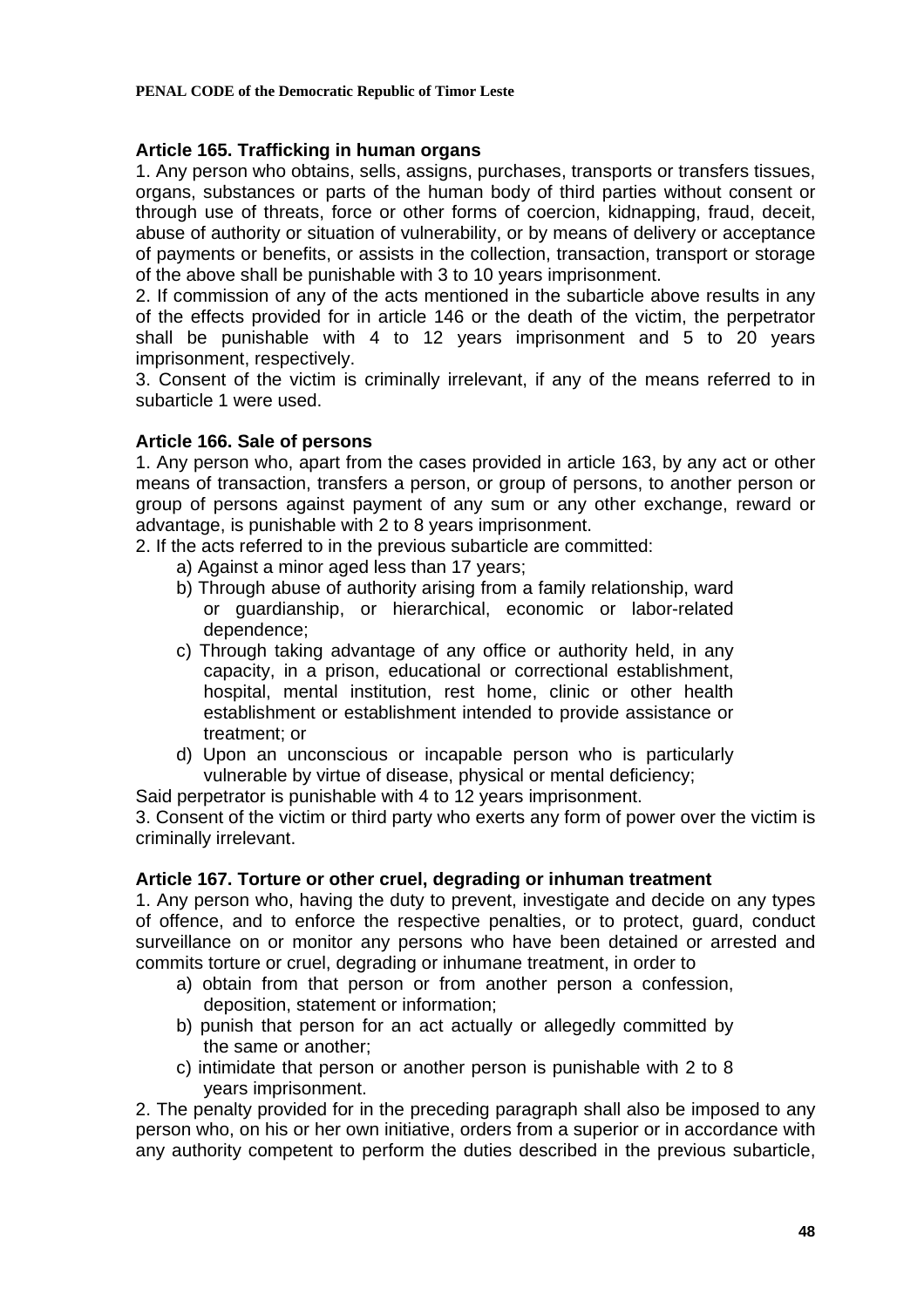commits any of the acts described therein while de facto assuming performance of these duties.

3. Torture or cruel, degrading or inhumane treatment means any act consisting in inflicting severe physical or psychological suffering, acute physical or mental strain or employing chemical products, drugs and other means, whether natural or artificial, with the intent to disrupt the victim's decision-making capacity or free expression of will.

## **Article 168. Aggravation**

1. Any person who, under the terms and conditions described in the previous article:

- a) Causes serious bodily harm as provided for in article 146;
- b) Employs means or methods of torture which are particularly grievous, namely beatings, electric shock, simulated execution, hallucinogenic substances, sexual abuse or serious threat against family members;
- c) Commits such acts as a means of hindering or rendering difficult the free exercise of political or trade union rights established by the Constitution;
- d) Habitually commits the aforesaid acts; is punishable with 5 to 15 years imprisonment.

2. If the acts referred to in this article or in the preceding article result in the suicide or death of the victim, the perpetrator is punishable with 5 to 20 years imprisonment.

## **Article 169. Failure to denounce**

1. Any hierarchical superior who, aware of the commission, by a subordinate, of any of the acts described in articles 167 and 168, fails to inform of such an act within three days from the date of becoming aware of the commission thereof, is punishable with 1 to 6 years imprisonment.

2. Any person who, in his/her professional capacity, becomes officially aware of any of the acts described in articles 167 and 168 and fails to immediately report the same to his/her immediate superior, or to denounce it, is punishable with the penalty, extraordinarily mitigated, as determined in the previous subarticle.

## **Article 170. Freedom of assembly or demonstration**

1. Any person who interferes with a lawfully authorized gathering or demonstration being held in a public place or open to the public by hindering or attempting to hinder it from being held is punishable with up to 2 years imprisonment or a fine.

2. Any law enforcement official who hinders or attempts to hinder, outside of legal limits, the exercise of the right to assembly or to demonstrate described in the preceding subarticle is punishable by up to 3 years imprisonment.

# **SECTION II SEXUAL AGGRESSION**

## **Article 171. Sexual coercion**

Any person who, by means of violence, serious threat, or after having made, for the purpose of compelling another person to endure or to practice with the same or a third person any act of sexual relief, such a person unconscious or placed the same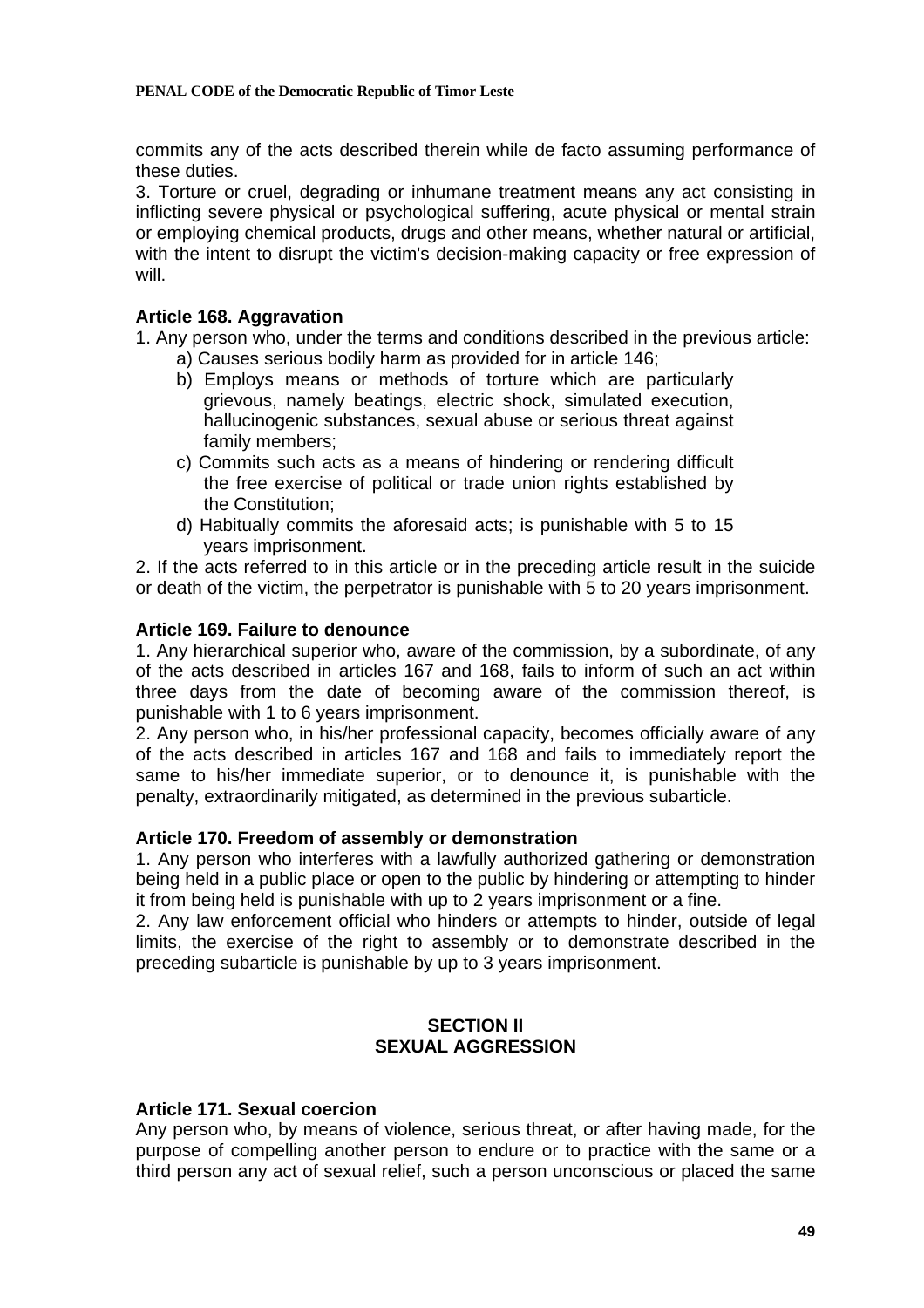in a condition where resistance is impossible, is punishable with 2 to 8 years imprisonment.

## **Article 172. Rape**

Any person who, by the means referred to in the previous article, practices vaginal, anal, or oral coitus with another person or forces the same to endure introduction of objects into the anus or vagina is punishable with 5 to 15 years imprisonment.

## **Article 173. Aggravation**

If the sexual offenses referred to in articles 171 and 172 are committed:

- a) Through abuse of authority arising from a family relationship, ward or guardianship, or hierarchical, economic or labor-related dependence;
- b) Through taking advantage of duties exercised or office held, in any capacity, in a prison, educational or correctional establishment, hospital, mental institution, rest home, clinic or other health establishment or establishment intended to provide assistance or treatment; or
- c) Upon an unconscious or incapable person who is particularly vulnerable by virtue of disease, physical or mental deficiency;
- d) Against a victim aged less than 17 years;

The perpetrator is punishable with 4 to 12 years imprisonment in the case of article 171 and 5 to 20 years imprisonment in the case of article 172.

# **SECTION III SEXUAL EXPLOITATION**

# **Article 174. Sexual exploitation of a third party**

1. Any person who, with intent to derive profit or any person who makes a livelihood from, promotes, facilitates, or by any other means, contributes toward engaging another person in prostitution or other sexual acts, is punishable with 3 to 10 years imprisonment.

2. The perpetrator is punishable with 4 to 12 years imprisonment, if any of the following circumstances arises:

- a) Exploitation of the situation of abandonment or economic necessity of the victim;
- b) Use of violence, serious threat or coercion over the victim;
- c) Displacing the victim to a country different from where the victim was born or was resident;
- d) Withholding any identification document belonging to the victim.

# **Article 175. Child prostitution**

1. Any person who, even with consent of the victim, practices any of the acts of sexual exploitation referred to in the preceding article against a minor aged less than 17 years, is punishable with 4 to 12 years imprisonment in the case of subarticle 1 and 5 to 15 years imprisonment in cases where any of the circumstances described in subarticle 2 occur.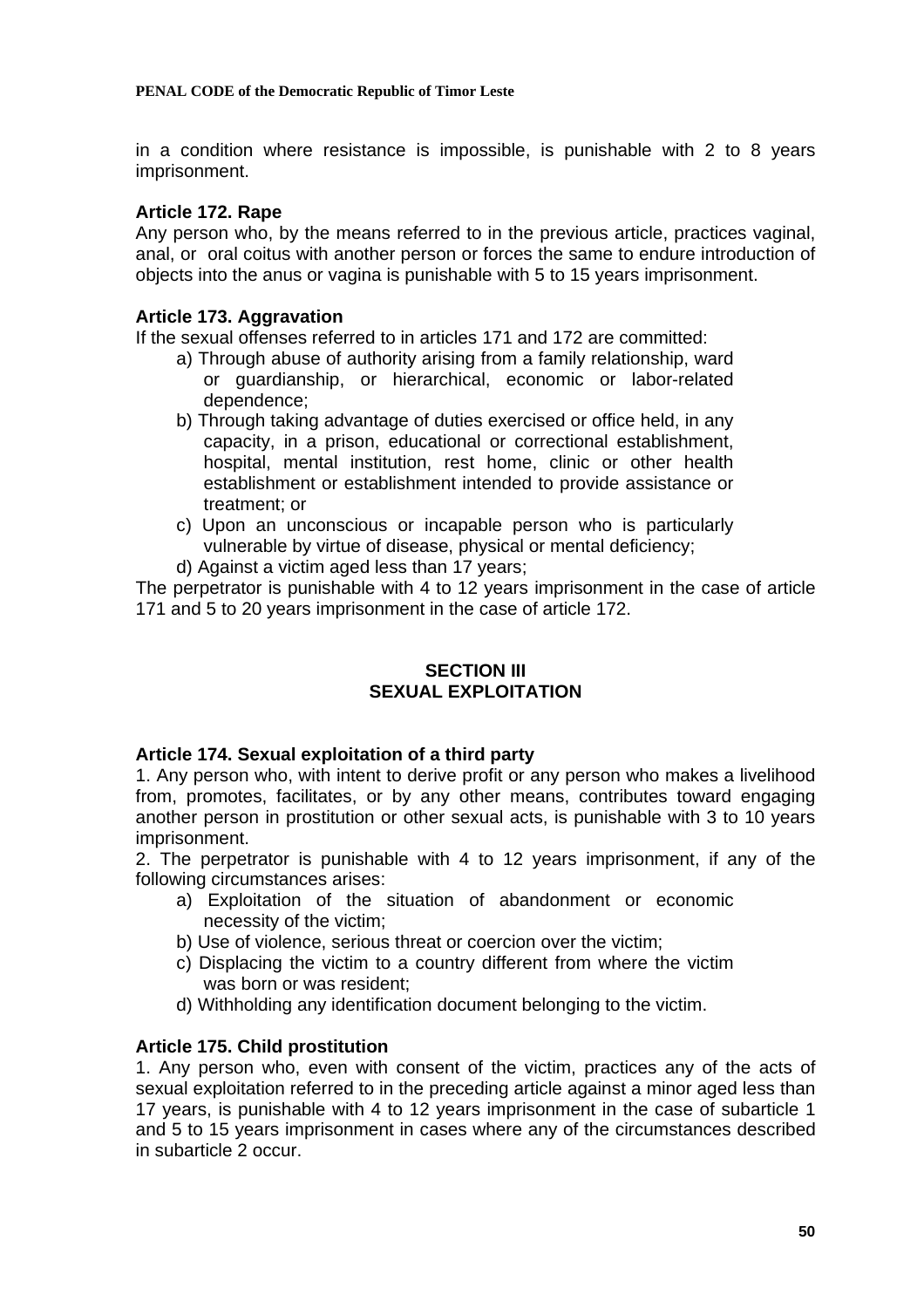2. Any person who offers, obtains, seeks or delivers a minor aged less than 17 years for purposes of child prostitution is punishable with 4 to 12 years imprisonment if no heavier penalty is applicable by force of another legal provision.

# **Article 176. Child pornography**

1. Any person who, for predominantly sexual purposes, uses, exposes or represents a minor aged less than 17 years performing any sexual activity, whether real or simulated, or by any other means, exhibits the sexual activity or sexual organs of a minor, is punishable with 3 to 10 years imprisonment;

2. The same penalty is applicable to any person who produces, distributes, disseminates, imports, exports, offers, sells or possesses any medium of communication, instrument, document or record for the purposes referred to in the previous subarticle or with the aim of disseminating such acts.

# **SECTION IV SEXUAL ABUSE**

## **Article 177. Sexual abuse of a minor**

1. Any person who practices vaginal, anal or oral coitus with a minor aged less than 14 years is punishable with 5 to 20 years imprisonment.

2. Any person who practices any act of sexual relief with a minor aged less than 14 years is punishable with 5 to 15 years imprisonment.

## **Article 178. Sexual acts with an adolescent**

Any person who, being an adult and apart from situations provided in this section, practices any relevant sexual act with a minor aged between 14 and 16 years, taking advantage of the inexperience of the same, is punishable with up to 5 years imprisonment.

## **Article 179. Sexual abuse of a person incapable of resistance**

Any person, who practices any relevant sexual act with an unconscious or incapable person particularly vulnerable by virtue of illness, physical or mental deficiency, taking advantage of said situation of incapacity, is punishable with 4 to 12 years imprisonment.

## **Article 180. Sexual fraud**

1. Any person who fraudulently takes advantage of mistaken identity, and practices vaginal, anal or oral coitus with another person is punishable with up to 3 years imprisonment.

2. Prosecution depends on the filing of a complaint.

## **Article 181. Sexual exhibitionism**

1. Any person who publicly disturbs another person by committing acts of a sexual nature is punishable with up to 3 years imprisonment or a fine.

2. Any person who, in the presence of others, practices vaginal, anal or oral coitus, against the will of the latter, even if this occurs in private, incurs the same penalty.

3. The attempt is punishable. 4. Prosecution depends on the filing of a complaint.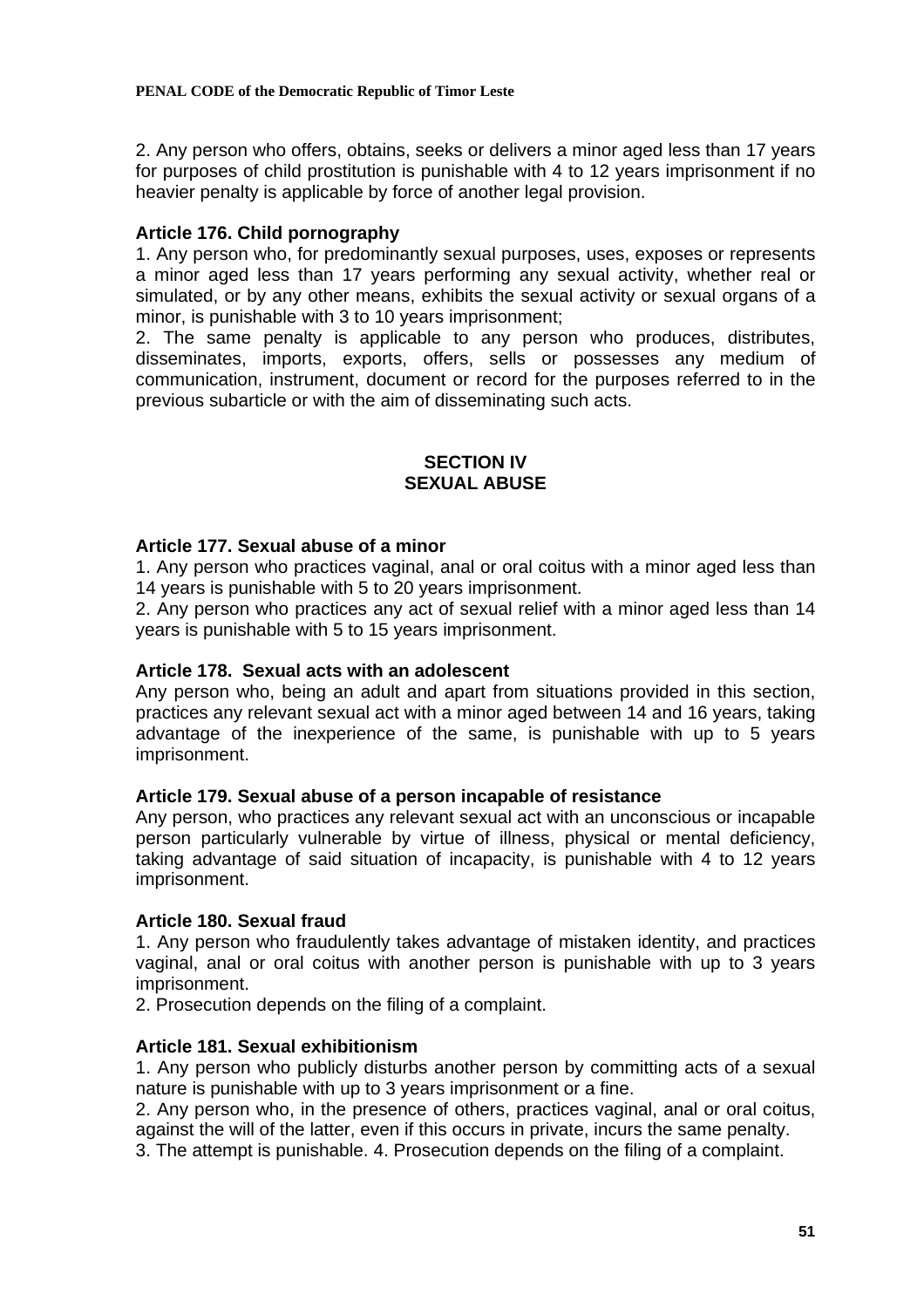# **SECTION V COMMON PROVISIONS**

## **Article 182. Aggravation**

1. The penalties prescribed from Section II to Section IV of this chapter shall have their minimum and maximum limits increased by one third if:

- a) The victim is less than 12 years of age at the time the act was committed;
- b) The perpetrator has transmitted to the victim any venereal disease, syphilis or AIDS;
- c) Due to the act, the victim attempts or commits suicide or the same results in death.
- d) The victim is a descendent, collateral, relative or similar to the second degree, a person adopted by or who has adopted the perpetrator or a person cohabiting with the perpetrator under similar conditions or there is a hierarchical, economical or workrelated dependence;

2. Whenever more than one of the circumstances described in the preceding subarticle are present, only one may be evoked as a modifying circumstance and those remaining shall be weighed in determining a specific penalty.

# **CHAPTER V VIOLATION OF PRIVACY**

## **Article 183. Public disclosure of private information**

1. Any person who, by any means, even if lawful, becomes privy to facts regarding the private or sexual life of another person and, without consent of the latter, publicly circulates the same without just cause, is punishable with up to 1 year imprisonment or a fine.

2. Prosecution depends on the filing of a complaint.

## **Article 184. Breach of secrecy**

1. Any person who, without consent, discloses a secret of a third party which he or she became privy to by reason of status, occupation, employment, profession or art, is punishable with up to 1 year imprisonment or a fine.

2. If the secret is relating to any commercial, industrial, professional or artistic activity, which the perpetrator became privy to under the circumstances described above, and causes loss to another person or to the State, the penalty is 2 years imprisonment or a fine.

3. Prosecution depends on the filing of a complaint.

## **Article 185. Unlawful entry**

1. Any person who, without consent, enters the dwelling of another person, or having been authorized to do so, remains therein once requested to leave, is punishable with up to 2 years imprisonment or a fine.

2. If the perpetrator, in order to more easily commit the crime, takes advantage of night, the fact that the dwelling is located in a secluded area, or that the act is being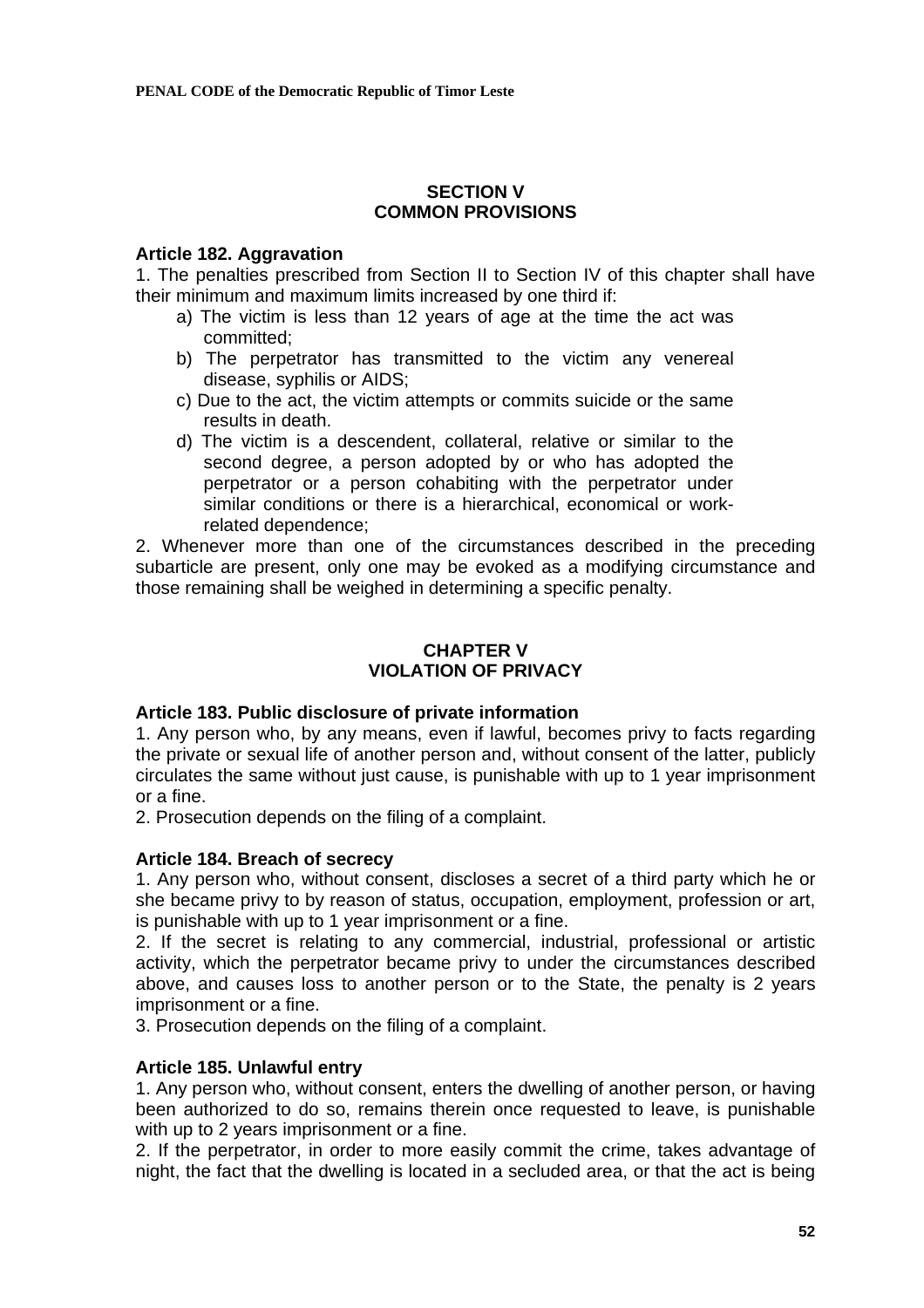committed by 3 or more persons, or uses a weapon, resorts to violence or threat of violence or uses scaling, breaking into or employs a lockpicking device, the same is punishable with up to 3 years imprisonment or a fine.

3. If there are people inside the dwelling when the perpetrator commits the crime, the limit to the penalty provided for in previous subarticle shall apply, increased by one third.

- 4. The attempt is punishable.
- 5. Prosecution depends on the filing of a complaint.

# **Article 186.Trespassing on sites restricted from public access**

1. Any person who practices any of the acts described in subarticles 1 and 2 of the previous article in connection with any other place closed to or restricted from public access or not freely open to public access, is punishable with, respectively, the penalties referred to in those subarticles, with their maximum limits reduced by one half.

2. Prosecution depends on the filing of a complaint.

# **Article 187. Tampering with correspondence or telecommunications**

1. Any person who, without consent or apart from any procedurally admissible case, opens a parcel, letter or any other written document addressed to another person, or becomes privy to its contents, or prevents it from being received by its addressee, is punishable with up to 2 years imprisonment or a fine.

2. Any person who, under the same circumstances, tampers with or becomes privy to contents of a communication made by telephone, telegraph or by any other means of telecommunication, incurs the same penalty.

3. Any person who discloses the contents of a letter, parcel, closed written document, telephone call or any of the other communications referred to in the previous subarticles, is punishable with up to one year imprisonment or a fine, even if said person became privy to its contents in a lawful manner.

4. If any of the acts referred to in the previous subarticles is committed by an employee of a post office or telegraph, telephone or telecommunication service, the limits of the penalties shall be increased by one third.

5. Prosecution depends on the filing of a complaint.

# **TITLE III CRIMES AGAINST DEMOCRATIC PRACTICE CHAPTER I CRIMES AGAINST PUBLIC PEACE**

## **Article 188. Criminal association**

1. Any person who promotes or establishes a group, organization or association the purpose or activity of which is the commission of crimes, is punishable with 2 to 8 years imprisonment.

2. Any group, organization or association shall be considered criminal if it consists of two or more persons who, for a period of time and in a concerted manner, seek to commit or incite the commission of crimes with intent to disturb public order or directly or indirectly obtain benefit or advantage.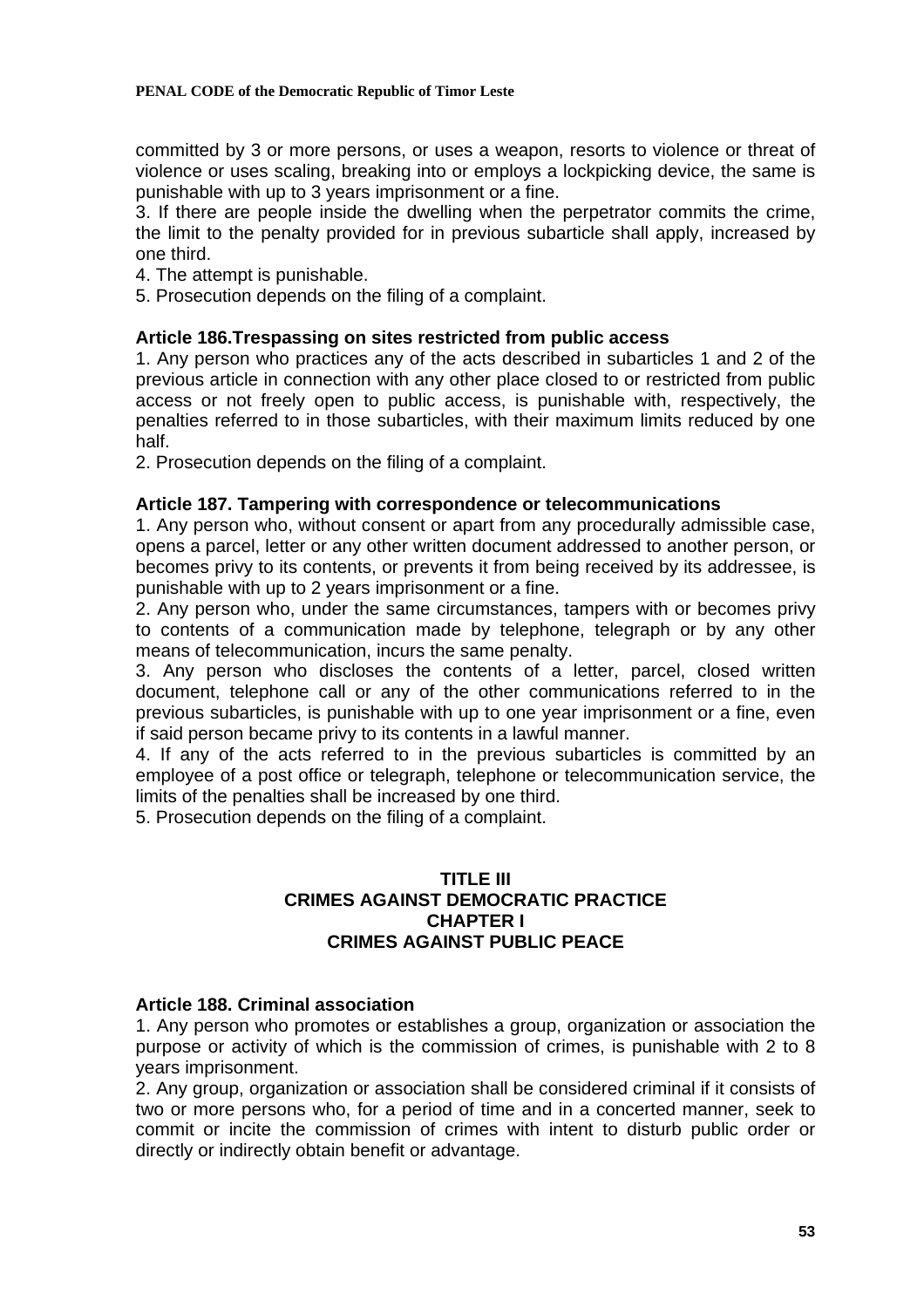#### **PENAL CODE of the Democratic Republic of Timor Leste**

3. Any person who joins, supports or participates in any of the activities conducted by said criminal group, organization or association is punishable with 2 to 6 years imprisonment.

4. The head or leader of any group, organization or association referred to in the previous subarticles is punishable with 4 to 12 years imprisonment.

5. The penalties referred to in the preceding subarticles may be extraordinarily mitigated if the perpetrator hinders or makes serious efforts to hinder continuation of the group, organization or association, or communicates to authorities regarding existence of such a group so as to prevent the commission of crime.

# **Article 189. Instigation to commit a crime**

1. Any person who publicly and by any means, incites the commission of a crime is punishable with up to 3 years imprisonment or a fine.

2. Any person who, in private or publicly, commends or rewards a person who has committed any crime in order to, through such conduct, incite the commission of identical crimes, is punishable with up to 2 years imprisonment or a fine.

3. Whenever, in the case of the previous subarticles, the crime instigated by the perpetrator is actually committed, the applicable penalty, unless said crime carries a heavier penalty by force of another legal provision, is 2 to 5 years imprisonment.

# **Article 190. Participation in a riot**

1. Any person who participates in a public riot, during which violence is collectively committed against persons or property, is punishable with up to 1 year imprisonment or a fine, if no heavier penalty for participation in the crime committed is applicable.

2. If the riot was prompted or directed by the perpetrator, the same is punishable with a penalty of up to 3 years imprisonment.

3. In the event of an armed riot, the limits to the penalties referred to in the previous subarticles are doubled.

# **Article 191. Hindering the exercise of political rights**

Any person who hinders, by means of violence or threat, the exercise of a person's political rights is punishable with up to 1 year imprisonment or a fine.

# **Article 192. Traffic of influence**

1. Any person who, directly or through a third person, and with his or her consent or endorsement, asks for or accepts, for him or herself or a third party, any material or other gain or promise thereof, to abuse his or her influence, whether actual or supposed, in relation to any public entity, is punishable:

- a) With 2 to 6 years imprisonment, if no heavier penalty is applicable by force of another legal provision, if the purpose is to obtain any unlawful favorable decision;
- b) With up to 1 year imprisonment or a fine, if no heavier penalty is applicable by force of another legal provision, if the purpose is to obtain any favorable lawful decision.

2. Any person who, directly or through a third person, and with his or her consent or endorsement, gives or promises material or other gain to the persons referred to in the preceding subarticle for the purposes described in subparagraph a) of the preceding subarticle, is punishable with up to 4 years imprisonment or a fine.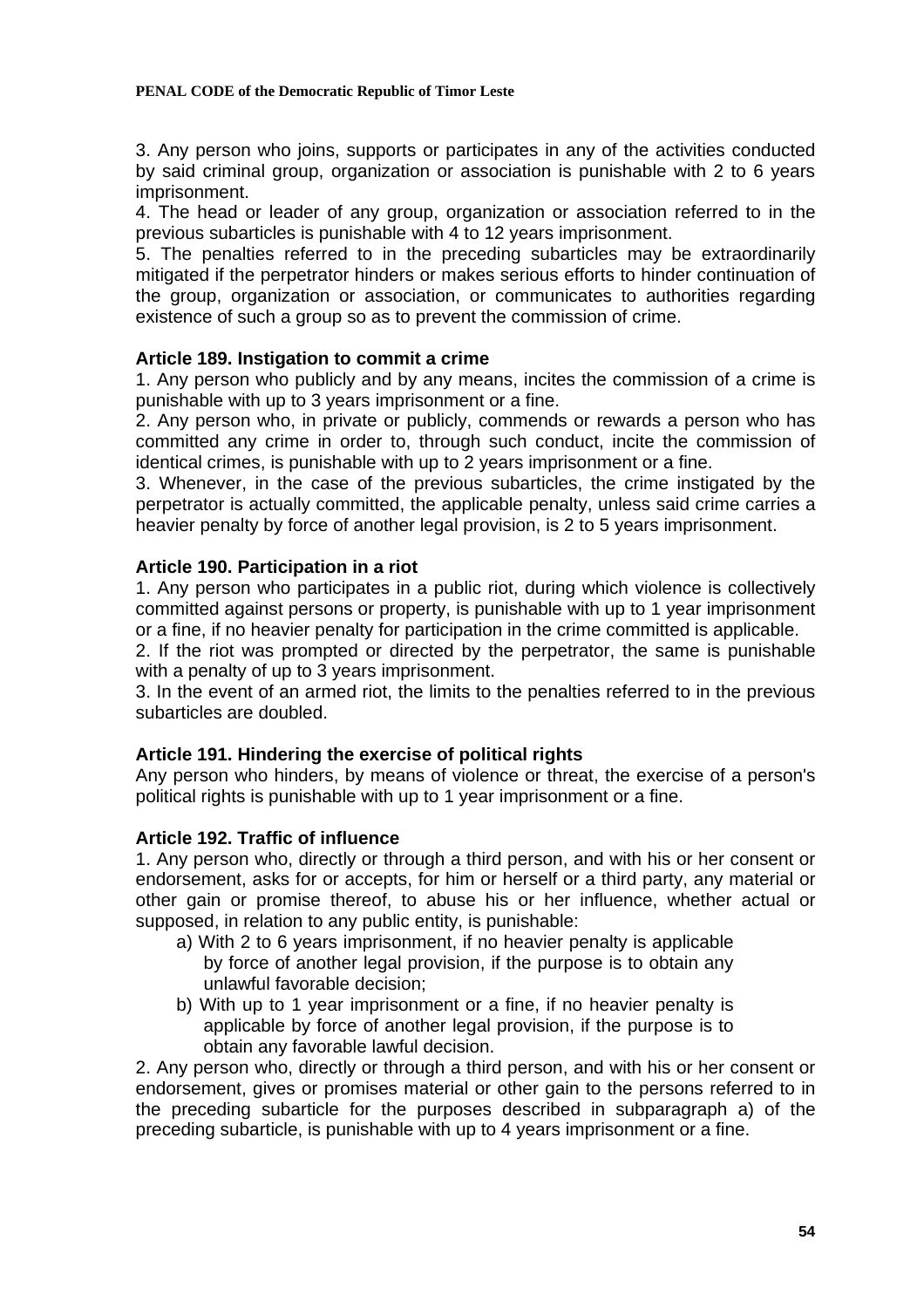# **Article 193. Disobedience to an order of dispersal**

1. Any person who fails to obey a lawful order to withdraw from a public gathering or meeting issued by a competent authority, with the warning that failure to obey constitutes a crime, is punishable with up to 2 years imprisonment or a fine.

2. If the disobedient person is the promoter of the meeting or gathering, the same is punishable with up to 3 years imprisonment or a fine.

## **Article 194. Abuse of public signals or uniform**

1. Any person who abusively utilizes a warning or distress signal or call, or pretends that outside assistance is needed due to a disaster, danger or situation of collective necessity, is punishable with up to 1 year imprisonment or a fine.

2. Any person who unduly or abusively uses a uniform, attire or insignia which identifies a public or international activity, authority or institution, as a means to more easily commit any unlawful act, incurs the same penalty.

# **Article 195. Usurpation of office**

1. Any person who, without authorization, holds any office or performs any acts expected to be exercised or performed solely by a public official, military commander or law enforcement officer, assuming said office to him or herself either expressly or tacitly, is punishable with up to 3 years imprisonment.

2. The same penalty shall apply to any person who exercises a profession for which law requires title or fulfilment of certain requirements, assuming to him or herself, either expressly or tacitly, the holding of such a title or fulfilment of said requirements when, in fact, they do not.

3. The same penalty shall be applied to any person who continues to exercise public duties after having been officially notified of dismissal or suspension from office.

# **CHAPTER II CRIMES AGAINST STATE SECURITY**

## **Article 196. High Treason**

Any person who, by means of violence, threat of violence, usurpation or abuse of office of sovereignty, hinders or attempts to hinder the exercise of national sovereignty on the whole or part of the territory of Timor-Leste or poses danger to the integrity of national territory as a form of subjecting or delivering it to foreign sovereignty, is punishable with 15 to 30 years imprisonment.

## **Article 197. Providing services to or collaborating with hostile armed forces**

1. Any Timorese citizen who collaborates with a foreign country or group or representatives thereof, or who serves under the flag of a foreign country during a war or armed action against Timor-Leste, is punishable with 12 to 25 years imprisonment.

2. Preparatory acts relating to any of the cases described above carry a penalty of 5 to 15 years imprisonment.

3. Any person who, being a Timorese national or resident of Timor-Leste, commits any acts required to aid or facilitate any armed action or war against Timor-Leste by a foreign country or group, is punishable with 10 to 20 years imprisonment.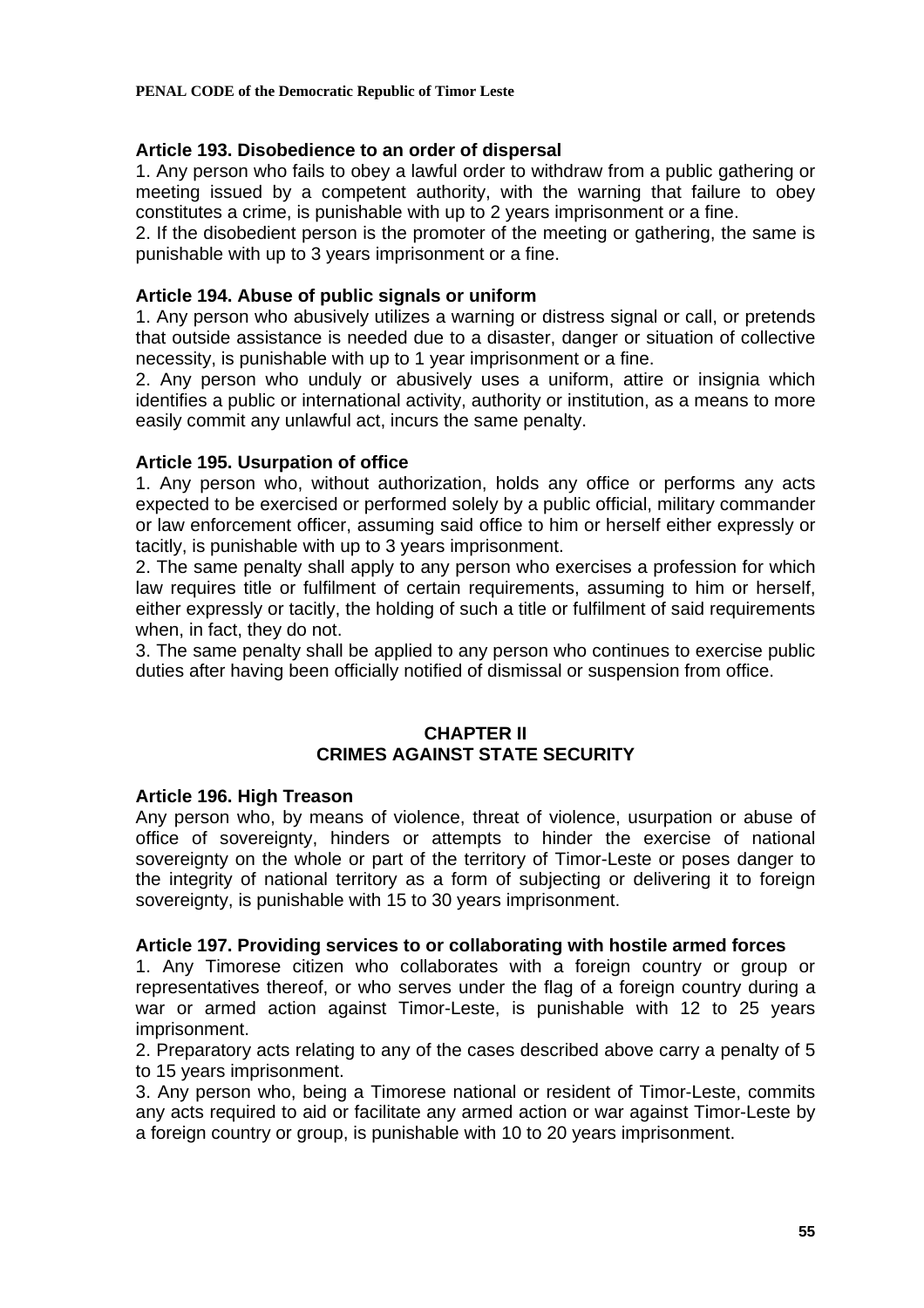# **Article 198. Sabotage against national defense**

Any person who, with intent to harm or endanger national defense, totally or partially destroys, damages, or renders unserviceable:

- a) Works or materials pertaining or assigned to the armed forces;
	- b) Roads or means of communication or transport;
	- c) Any other facilities related to communications or transportation; or
	- d) Factories or depots,

is punishable with 5 to 15 years imprisonment.

# **Article 199. Campaign against peace efforts**

Any person who, being a Timorese national or resident of Timor-Leste, at a time of preparation for war or being at war, by any means disseminates or makes public, rumors or statements, of his or her own or of another party, in the knowledge that these are wholly or partially false, seeking to disrupt peace efforts being made by Timor-Leste or to assist a hostile foreign power, is punishable with 5 to 15 years imprisonment.

# **Article 200. Breach of State secrets**

1. Any person who, jeopardizing interests of the Timorese State concerning its foreign security or conduct of its foreign policy, conveys or renders accessible to an unauthorized person or makes public any fact, document, plan, object, knowledge or any other information that should, due to said interest, have been maintained in secret, is punishable with 3 to 10 years imprisonment.

2. Any person who collaborates with a foreign government or group with intent to commit any of the acts referred to in the previous subarticle or to enlist or aid another person charged with committing the same, is punishable with the same penalty provided for in the previous subarticle.

3. If the perpetrator of any of the acts described in the previous subarticles holds any political, public or military office who should have, due to the nature thereof, refrained said person from committing such an act more than any ordinary citizen, the same is punishable with 5 to 15 years imprisonment.

## **Article 201. Diplomatic disloyalty**

Any person who, officially representing the Timorese State, with intent to harm national rights or interests:

- a) Conducts State affairs with a foreign government or international organization; or
- b) Makes commitments on behalf of Timor-Leste without being duly authorized to do so;

is punishable with 5 to 15 years imprisonment.

## **Article 202. Violation of the Rule of Law**

1. Any person who, by means of violence, threat of violence or incitement to civil war, attempts to overthrow, change or subvert constitutionally established rule of law, is punishable with 5 to 15 years imprisonment.

2. If the act described above is committed by means of armed violence, the penalty is 5 to 20 years imprisonment.

3. Public incitement or distribution of weapons to be used for committing any of the acts described above carries, respectively, the penalty that corresponds to an attempt.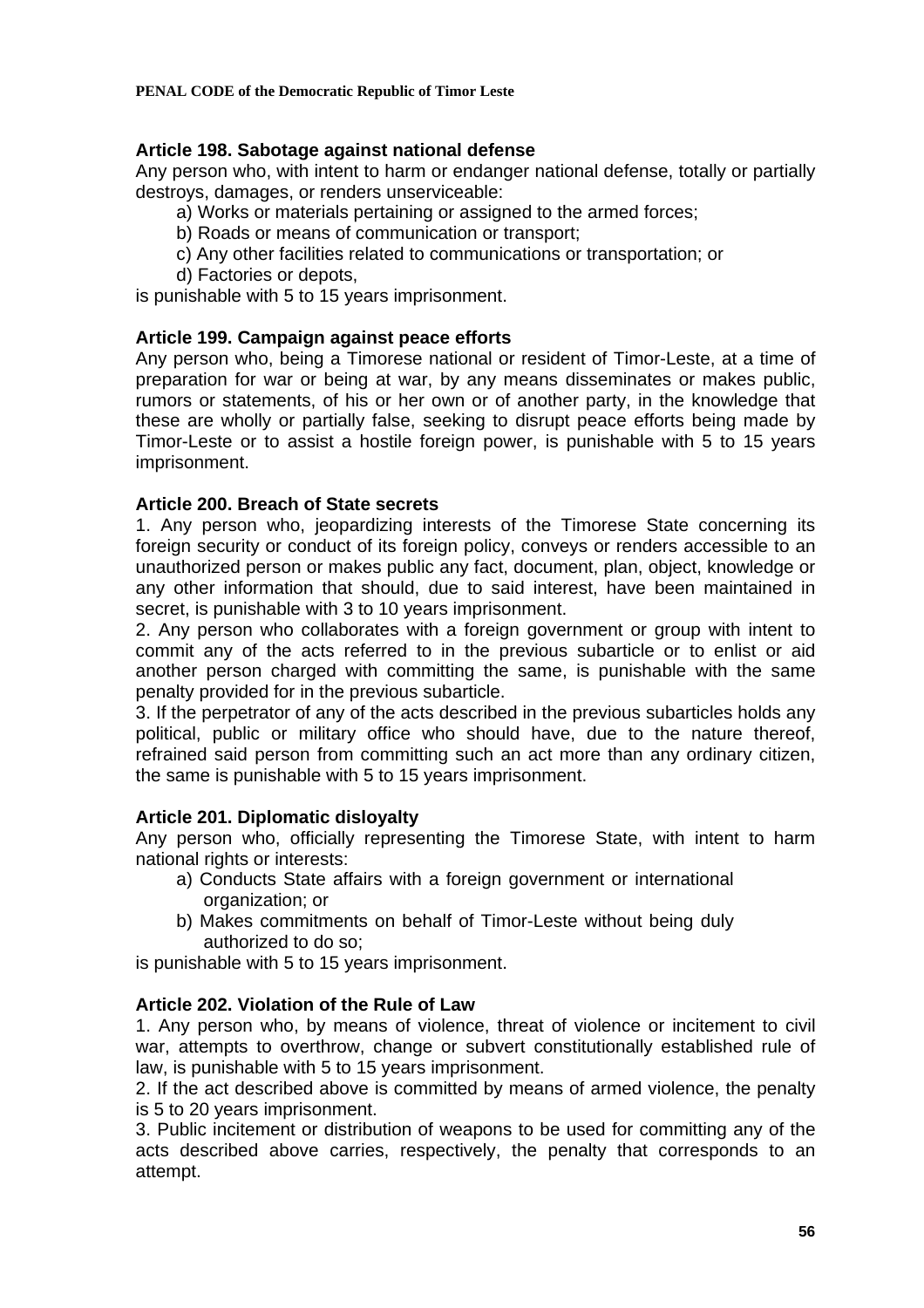# **Article 203. Attempt against the highest representative of an organ of national sovereignty**

1. Any person who attempts against the life, physical integrity or liberty of the highest representative of an organ of national sovereignty or any person substituting the same pursuant to the Constitution or any person elected or appointed to said organ, even if not yet sworn in, is punishable with 8 to 20 years imprisonment.

2. In the case of a consummated crime against life, physical integrity or liberty, the perpetrator is punishable with 12 to 25 years imprisonment.

3. The penalties provided in the previous subarticles are correspondingly applicable, whenever the acts described therein are committed against foreign persons in the situation referred to subarticle 1 above, ambassadors and heads of international organizations while in Timor-Leste.

# **Article 204. Coercion against constitutional bodies**

1. Any person who, by means of violence or threat of violence, hinders or restricts the free performance of duties of an organ of national sovereignty is punishable with 3 to 10 years imprisonment.

2. If the acts described in the preceding subarticle are conducted against a district or local government authority, the penalty is 2 to 6 years imprisonment.

3. If said acts referred in subarticle 1 above are committed against members of those agencies, limits to the penalty provided for in subarticles 1 and 2 shall be reduced by one half.

## **Article 205. Disrupting operation of a constitutional body**

Any person who, by means of riot, disorderly conduct or jeering, unlawfully disrupts the operation of any organ referred to in the previous article or performance of duties of any person member of the same, is punishable with up to 1 year imprisonment or a fine.

## **Article 206. Disrespect for national symbols**

Any person who publicly, by word, gesture or dissemination of writing, or by another means of public communication, disrespects the national flag or anthem, coat of arms or emblems of Timorese national sovereignty or fails to show due respect to the same, is punishable with up to 3 years imprisonment or fine.

#### **CHAPTER III CRIMES AGAINST LIFE IN SOCIETY SECTION I CRIMES POSING COLLECTIVE DANGER**

## **Article 207. Driving without a license**

Any person who uses a motor vehicle without having a license as required by law, is punishable with up to 2 years imprisonment or a fine.

## **Article 208. Driving under the influence of alcohol or psychotropic substances**

1. Any person who, at least by negligence, drives a motor vehicle with more than 1.2 mg of alcohol per liter of blood is punishable with up to 2 years imprisonment or a fine.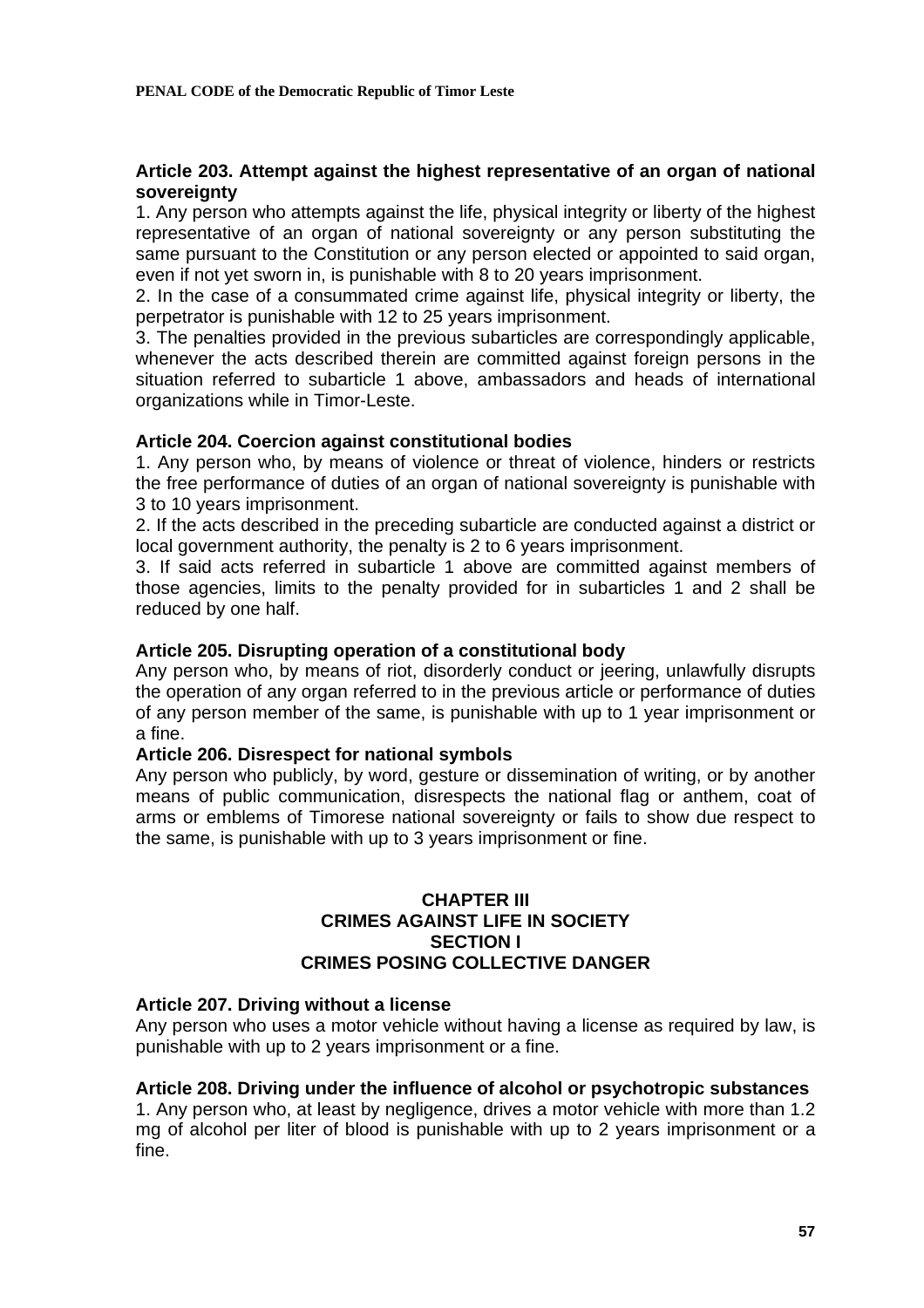2. The same penalty shall apply to any person who, at least by negligence, drives a motor vehicle unable to do so safely due to being under the influence of any narcotic, psychotropic substance or product with analogous effect likely to disturb the person's physical, mental or psychological fitness.

# **Article 209. Hazardous driving**

1. Any person who drives any vehicle on a public road and, being unable to do so safely or doing so in gross violation of road traffic rules, thereby posing danger to the life or physical integrity of another party is punishable with 1 to 4 years imprisonment.

2. Negligence regarding said conduct or danger carries a penalty of up to 2 years imprisonment or a fine.

# **Article 210. Attempt against public transportation safety**

1. Any person who commits any act likely to diminish or cause lack of safety in a means of public transportation, thereby posing a danger to the life or physical integrity of another party, is punishable with 2 to 8 years imprisonment.

2. Subarticle 2 of the previous article is correspondingly applicable.

# **Article 211. Prohibited weapons**

1. Any person who, except under legal circumstances, manufactures, imports, transports, sells or assigns to another party any firearm, chemical, biological weapon or nuclear weapon, munitions of said weapons, substances to manufacture or operate the same or any other type of explosive, is punishable with 2 to 6 years imprisonment.

2. Whenever the acts described in the previous subarticle are for the purpose of warfare, the penalty is 2 to 8 years imprisonment.

3. Mere possession, use or bearing of firearms without lawful authorization is punishable with up to 2 years imprisonment or a fine

## **Article 212. Drunkenness and intoxication**

1. Any person who, at least by negligence, places him or herself in a state of incapacity due to ingestion or consumption of alcoholic beverage or toxic substance and, in such a state, commits any act defined as unlawful, is punishable with up to 5 years imprisonment or a fine.

2. The penalty cannot be higher than the one provided for the unlawful act committed. 3. Prosecution depends on the filing of a complaint.

## **Article 213. Qualification for the practice of certain activities**

1. Any person who, not being legally authorized to do so, habitually sells, administers, prescribes or by any other means provides to any other person, pharmaceutical or other products that may only be sold or prescribed by health professionals or other duly licensed authorities, is punishable with up to 3 years imprisonment or a fine.

2. If the life of another person is endangered from any of the above acts, the penalty is 1 to 4 years imprisonment.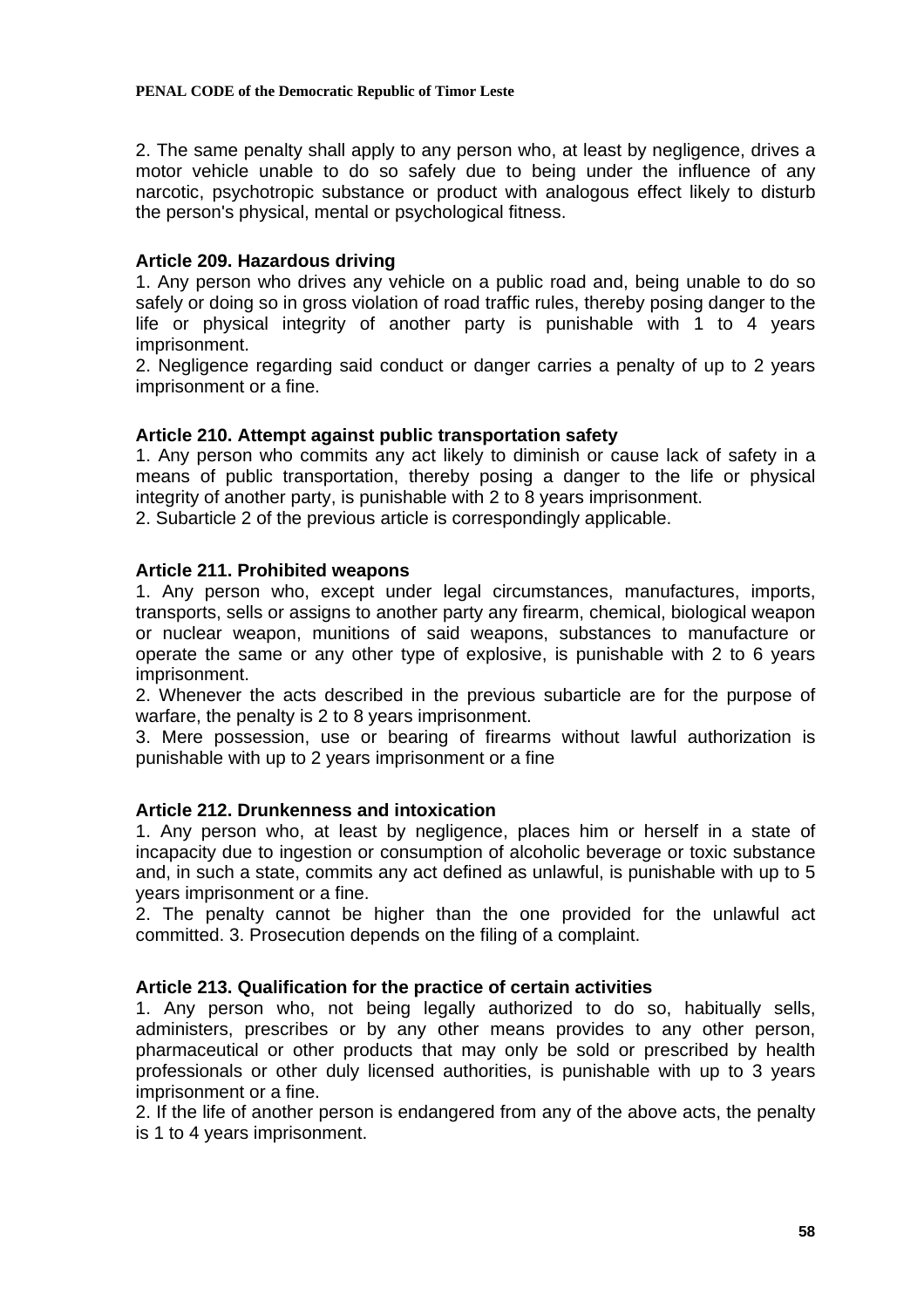## **Article 214. Tampered or deteriorated products**

1. Any person who sells, administers or provides, by any means, any person with food or pharmaceutical products that, due to being either deteriorated, tampered with, or contaminated, are likely to endanger life, is punishable with 2 to 8 years imprisonment.

2. Whenever death is caused by commission of the acts described above due to consumption of said products, the penalty is 3 to 12 years imprisonment.

# **SECTION II CRIMES AGAINST THE ENVIRONMENT**

## **Article 215. Crimes against the environment**

1. Any person who, failing to comply with legal or regulatory provisions intended to protect the environment, directly or indirectly causes or is responsible for emissions, dumping, radiation, mining or excavations, grounding, noise, vibrations, injections or deposits in the atmosphere, soil, subsoil or river, sea or underground waters, including in transnational zones, or at water intake points, in such a manner that may seriously harm the equilibrium of natural ecosystems, is punishable with up to 3 years imprisonment or a fine.

2. If the perpetrator intentionally releases, emits or introduces ionizing radiation or other substances in the air, on land or in river, ocean, surface or underground waters in quantities that ultimately cause death or serious bodily harm to any person to an extent that requires medical or surgical treatment or produces irreversible consequences, is punishable with 2 to 8 years imprisonment and if death occurs, the sentence shall be from 5 to 15 years in prison.

# **Article 216. Aggravation**

1. If any of the acts or activities described in the preceding article are committed by an industrial or commercial establishment and any of the following circumstances occur:

- a) The industry or commercial activity operates clandestinely without the required license or administrative authorization;
- b) When the perpetrator has failed to comply with expressed orders from competent administrative authorities to correct or suspend the activities referred to in the preceding article;
- c) When security rules or procedures described in legal or regulatory provisions have not been heeded;
- d) When, by any means, the inspection process by the competent administrative authority has been intentionally hindered or information on environmental consequences of industrial or commercial activity has been omitted or falsified;
- e) When a situation of irreversible or catastrophic environmental deterioration has been caused the minimum and maximum limits of the penalties in the preceding subarticle are increased by one third.

2. Pursuant to the preceding subarticle, the individual owner, legal representatives, or those acting in representation of the corporate body responsible for the industrial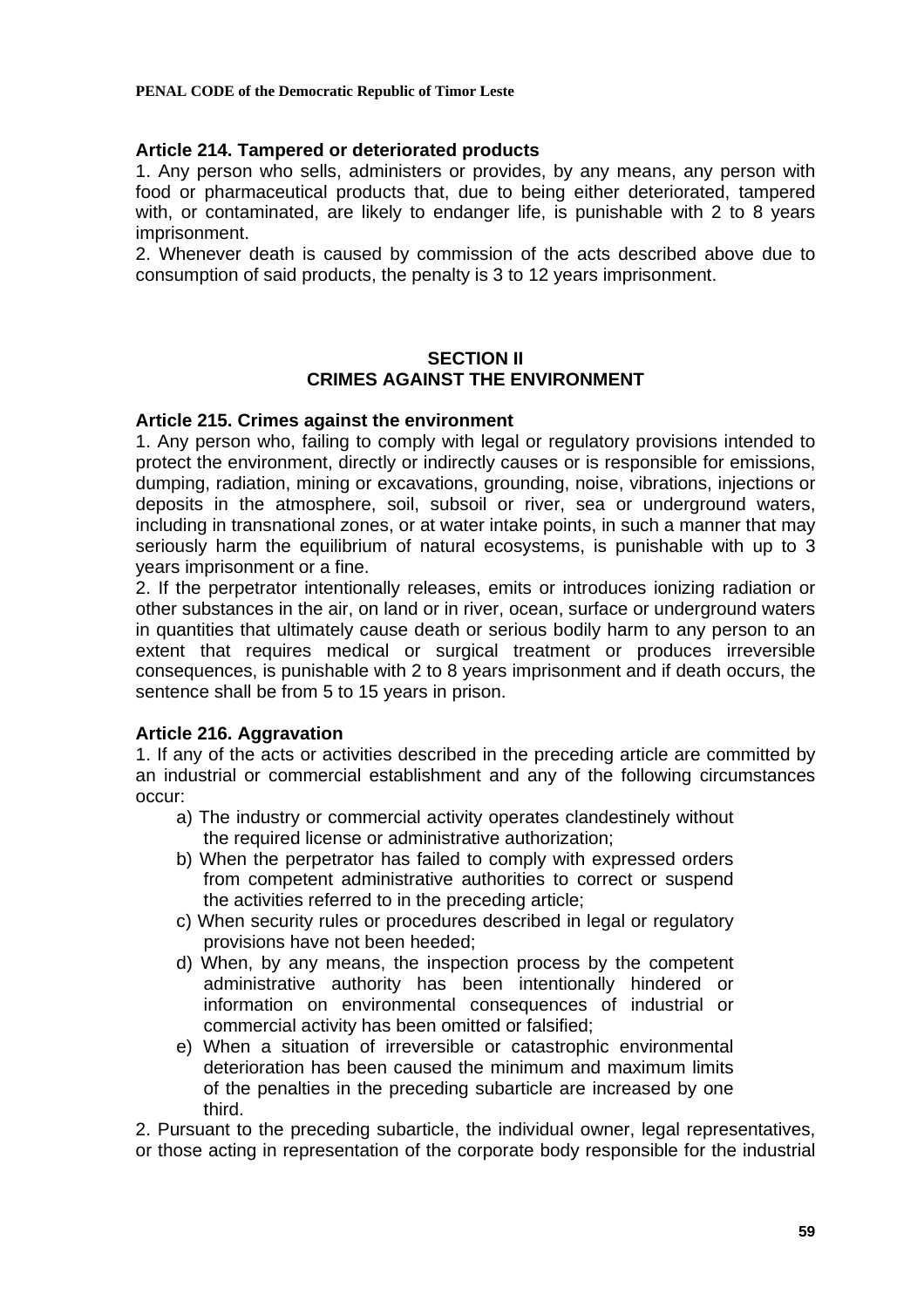or commercial establishments, including shareholders or members who authorize them to act, in the event the same is not lawfully incorporated, are criminally liable.

# **Article 217. Crimes against fauna or flora**

1. Any person who causes serious harm to the environment through slashing, burning, uprooting, collecting or illegally trafficking any species of flora or seeds thereof, classified as endangered or at risk of extinction, destroying or seriously altering their natural habitat, is punishable with up to 3 years imprisonment or a fine. 2. The same penalty shall apply to any person who introduces or facilitates the entry of exotic species of flora or fauna so as to harm the biological equilibrium, violating laws or general legal provisions intended to protect fauna or flora species.

# **Article 218. Crimes against endangered species or species at risk of extinction**

1. Any person who hunts or fishes endangered species or species at risk of extinction or performs any activity that hinders their development or renders reproduction difficult, violating laws or general legal provisions to protect wild fauna species, or trades or traffics such species, in whole or in part, is punishable with up to 3 years imprisonment or a fine.

2. If the acts referred to in the preceding subarticle are committed:

- a) In land or maritime areas declared to be natural protected areas;
- b) Against species or subspecies classified as being endangered of extinction, the perpetrator is punishable with up to 5 years imprisonment or fine.

# **Article 219. Illegal fishing**

1. Any person who fishes in national maritime waters without a duly authorized fishing permit obtained from the competent administrative organ is punishable with up to 3 years imprisonment or a fine.

2. If the perpetrator is a corporation, under the terms of the preceding subarticle, the legal representatives or those who act in representation of said corporation, including shareholders or members who authorize them to act, if unlawfully established, shall be held criminally liable.

3. Fishing practiced for household subsistence is not punishable under the terms of subarticle one.

## **Article 220. Unlawful means of fishing**

Any person who uses firearms, explosives, toxic substances or other similar instruments or devices of a destructive nature to maritime fauna for fishing in national river or ocean waters is punishable with up to 5 years imprisonment or a fine.

# **Article 221. Prohibited burning**

1. Any person who sets fire during prohibited burning season or without an administrative permit when required, resulting in destruction of forest cover, plantation or cropland, is punishable with up to 2 years imprisonment or a fine.

2. If the fire is legally set but, by negligence, the perpetrator causes damage referred to in the previous subarticle, the penalty is up to 1 year imprisonment or a fine.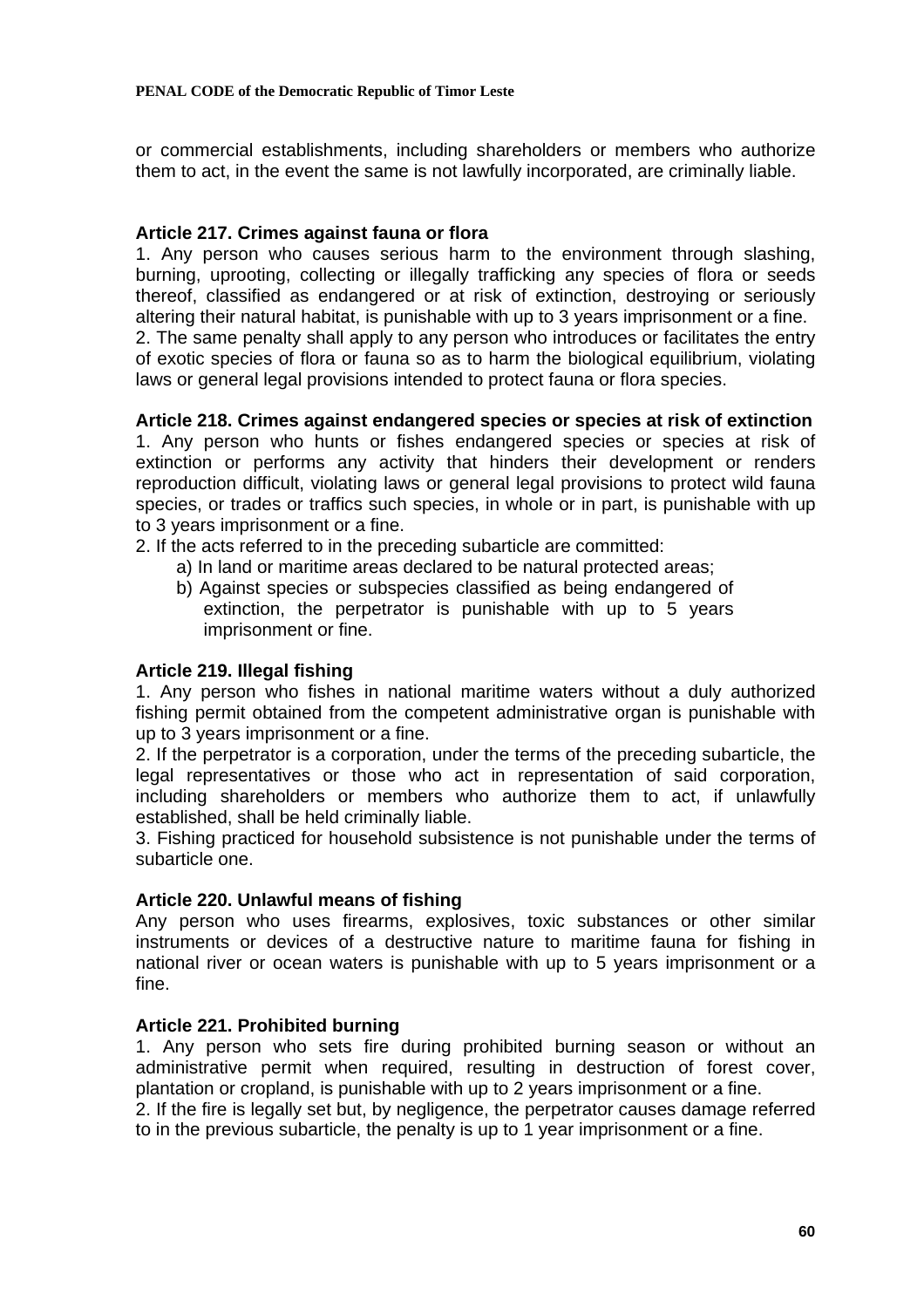# **SECTION III OTHER CRIMES**

# **Article 222. Hindering or disturbing a funeral procession, ceremony or worship**

1. Any person who hinders or disturbs a funeral procession or ceremony or a religious worship service by means of violence or threat of violence or any other means of coercion, is punishable with up to 2 years imprisonment or a fine.

2. Prosecution depends on the filing of a complaint.

# **Article 223. Profane an object or place of worship**

1. Any person who, in order to cause alarm or social unrest, profanes an object of worship or religious veneration, is punishable with up to 2 years imprisonment or a fine.

2. Any person who offends or insults another person on grounds of religious belief or office in order to cause alarm or social unrest incurs the same penalty.

3. Prosecution depends on the filing of a complaint.

# **Article 224. Destruction, theft, hiding or profaning of a corpse**

1. Any person who, against or without the will of the party concerned and except for cases authorized by law, steals, destroys or hides cadavers or parts thereof, or ashes of a deceased person, is punishable with up to 2 years imprisonment or a fine.

2. The same penalty shall apply to any person who profanes cadavers, parts thereof, or ashes of deceased persons by committing acts that are offensive to the respect due the deceased.

3. The attempt is punishable.

4. Prosecution depends on the filing of a complaint.

# **Article 225. Failure to fulfill an obligation to provide food assistance**

1. Any person who has an obligation to provide food assistance, and being in a position to do so fails to fulfill such an obligation, in such a manner that jeopardizes the basic food security of the beneficiary, is punishable with up to 3 years imprisonment or a fine, even if assistance provided by another party removes said danger.

2. Prosecution depends on the filing of a complaint.

# **Article 226. Abduction of a minor**

1. Any person who abducts or refuses to deliver a minor to the person entrusted with custody of the same, or who orders the minor to run away, is punishable with up to 3 years imprisonment or a fine.

2. Whenever any of the acts above is committed with violence or threat of violence, the penalty is 1 to 4 years imprisonment.

3. Prosecution depends on the filing of a complaint.

## **Article 227. Failure to provide assistance**

1. Any person who, in the event of serious need, namely caused by disaster, accident, public calamity or situation of collective danger threatening the life, physical integrity or freedom of another person, fails to provide the same with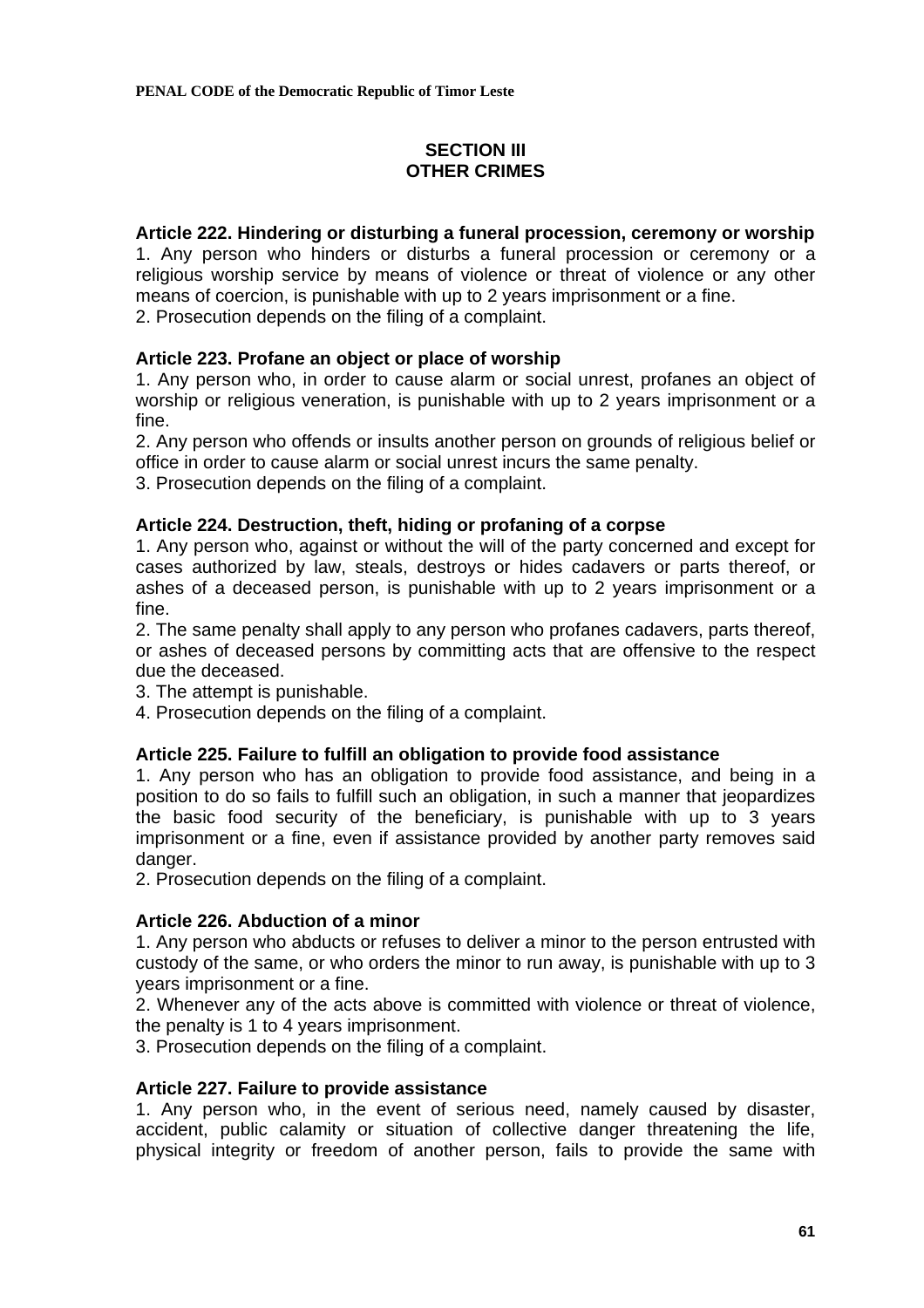necessary assistance to remove said danger, be it by personal action, or calling for rescue, is punishable with up to 1 year imprisonment or a fine.

2. If the situation referred to in the preceding subarticle has been prompted by the person who fails to provide necessary assistance, said person is punishable with up to 2 years imprisonment or a fine.

3. Failure to assist is not punishable if a serious risk to the life or physical integrity of the person failing to assist exists or where, for another relevant reason, the assistance to be provided cannot be demanded from said person.

4. Prosecution depends on the filing of a complaint.

# **Article 228. Refusal to provide medical assistance**

Any medical doctor or health professional who refuses to provide assistance in his or her professional capacity in a case involving risk of life or serious danger to the physical integrity of another person that cannot be otherwise addressed, is punishable with up to 3 years imprisonment or a fine,

#### **CHAPTER IV ELECTORAL CRIMES**

## **Article 229. Registration fraud**

1. Any person who hinders another person from registering, knowing that said person has the right to do so, records facts knowing the same to be untrue, omits facts that should be recorded, or otherwise falsifies electoral registration, is punishable with up to 3 years imprisonment or a fine.

2. If a person is hindered from registering or persuaded to register by means of violence or cunningly devised deceit, the applicable penalty is 2 to 6 years imprisonment.

3. The attempt is punishable.

## **Article 230. Obstructing a candidacy**

Any person, who, by any means, hinders another person, political party or force from running in an election, knowing that the same has the right to do so, is punishable with 2 to 8 years imprisonment.

## **Article 231. Ineligible candidate**

1. Any person who, knowing that he or she is ineligible to run for election, presents his or her candidacy, is punishable with up to 1 year imprisonment or a fine. 2. The attempt is punishable.

## **Article 232. Lack of electoral rolls**

Any person who, in order to hinder the holding of an election, being responsible for preparing or correcting an electoral roll, fails to do so or hinders their legal substitute from doing so, is punishable with up to 3 years imprisonment or a fine.

## **Article 233. Unlawful electoral canvassing**

1. Any person who uses a means of canvassing prohibited by law, or continues canvassing beyond the set deadline or at a prohibited place is punishable with up to 1 year imprisonment or a fine.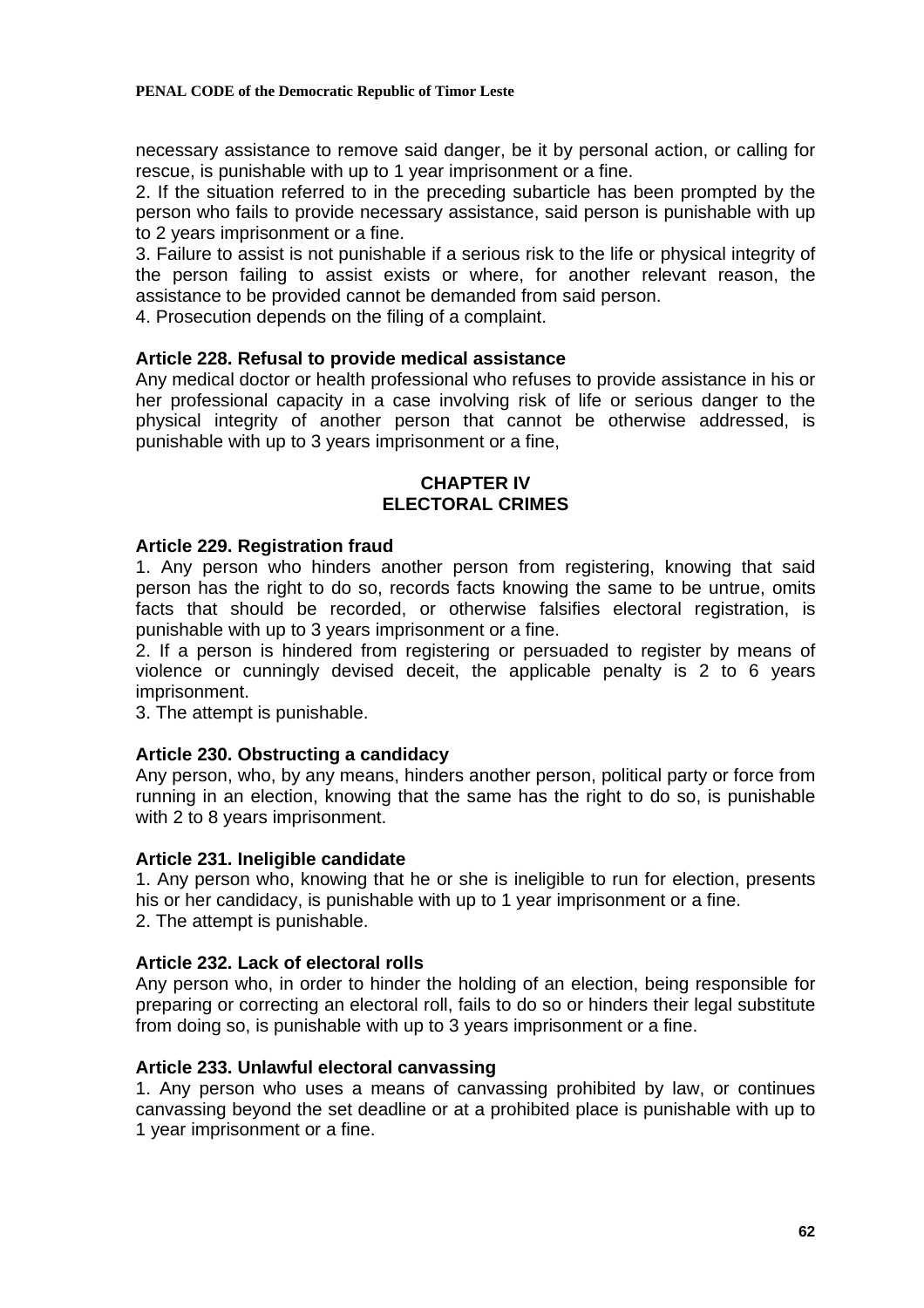2. Any person who hinders the exercise of the right to electoral canvassing or unlawfully destroys canvassing material, is punishable with up to 2 years imprisonment or a fine.

# **Article 234. Obstructing freedom of choice**

1. Any person who, by means of violence, threat of violence or through fraudulent deceit, compels another person to not vote or to vote in a certain manner or to buy or sell votes, is punishable with up to 3 years imprisonment or a fine.

2. Any person who, having been asked to aid a sight-impaired person to vote, or having the legal right to do the same, disregards the choice of the vote communicated by said person, incurs the same penalty.

3. The attempt is punishable.

# **Article 235. Disrupting an election**

1. Any person who, by any means, disrupts the operation of a voting center, is punishable with up to 1 year imprisonment or a fine.

2. The perpetrator is punishable with 2 to 6 years imprisonment if the disturbance results from:

- a) Violence or threat of violence;
- b) Riot or gathering of a mob near a voting center;
- c) Intentional cut of electrical power;
- d) Absence of someone indispensable to the election and that seriously affects the initiation or continuation of the same.

3. The previous subarticles are correspondingly applicable if the acts are committed at the time of tallying the results after voting has been concluded.

## **Article 236. Obstructing the monitoring of an election**

1. Any person who, by any means, hinders the representative of any political party or force, legally established and running in the election, from exercising monitoring duties, is punishable with up to 3 years imprisonment or a fine.

2. The attempt is punishable.

## **Article 237. Voter fraud**

1. Any person who votes without the right to do so or votes more than once in the same election is punishable with up to 3 years imprisonment or a fine.

2. Any person who intentionally allows the acts referred to in the previous subarticle to be committed incurs the same penalty.

3. The attempt is punishable.

## **Article 238. Vote-counting fraud**

1. Any person, who, by any means, alters the counting of votes while electoral results are being tallied or published, is punishable with 2 to 6 years imprisonment.

2. Any person who, with fraudulent intent, replaces, destroys, suppresses, removes, tampers with, biases or forges ballot papers or vote tallying records, or documents relating to the election, incurs the same penalty.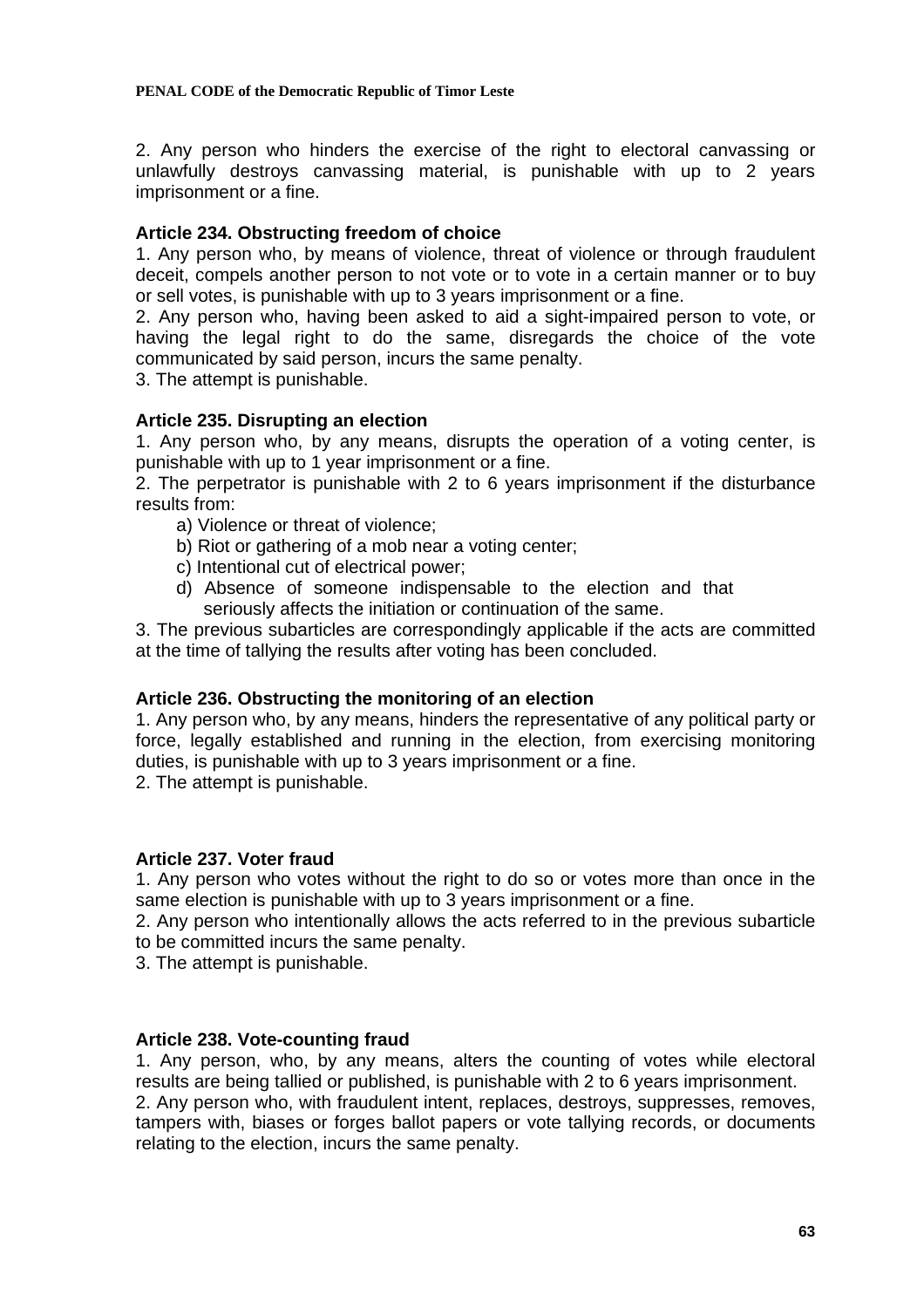**PENAL CODE of the Democratic Republic of Timor Leste** 

## **Article 239. Refusing an electoral post**

Any person who is appointed to serve as an electoral official and unjustifiably refuses to assume or ceases to perform said duties, is punishable with up to one year imprisonment or a fine.

# **Article 240. Breach of voting secrecy**

Any person who, in an election held by secret ballot, breaches said secrecy, either by becoming privy to or making others privy to the voting intention of another person, is punishable with up to 1 year imprisonment or a fine.

# **Article 241. Duty of neutrality and impartiality**

Officials of the electoral administration or those collaborating with the same who breach the duties of neutrality and impartiality are punishable with up to 2 years imprisonment or a fine.

# **Article 242. Aggravation**

Any person who commits any of the crimes described in this chapter and holds public office, namely in the Government, Parliament, the Armed Forces, as a judicial magistrate or Public Prosecutor, in any law enforcement or other administrative organ, shall have the limits to the penalties provided herein doubled.

# **CHAPTER V CRIMES AGAINST PUBLIC AUTHORITY**

# **Article 243. Obstructing public authority**

1. Any person who, by means of violence or serious threat of violence against an officer or agent of military, militarized or police forces, acts to oppose performance of his or her duties or compels the same to commit any act contrary to said duties is punishable with 2 to 6 years imprisonment.

2. If the act referred to in the previous subarticle is effectively committed or prevented, the penalty is 2 to 8 years imprisonment.

# **Article 244. Disobedience**

1. Any person who fails to obey or persists in disobeying a lawful order or warrant properly communicated and issued by a competent authority, is punishable with up to 3 years imprisonment or a fine if:

- a) Any legal provision so determines; or
- b) If said person has been warned that his or her conduct is criminally liable and the authority or government official has duly communicated the same.

2. Whenever any legal provision defines the act as a specifically defined disobedience, the penalty is from 1 to 4 years imprisonment.

3. Disobedience to a specific prohibition or interdiction ordered in a criminal sentence, as well as to any accessory penalty or commitment-related order not involving deprivation of liberty, is punishable by the penalty referred to in subarticle 1 above.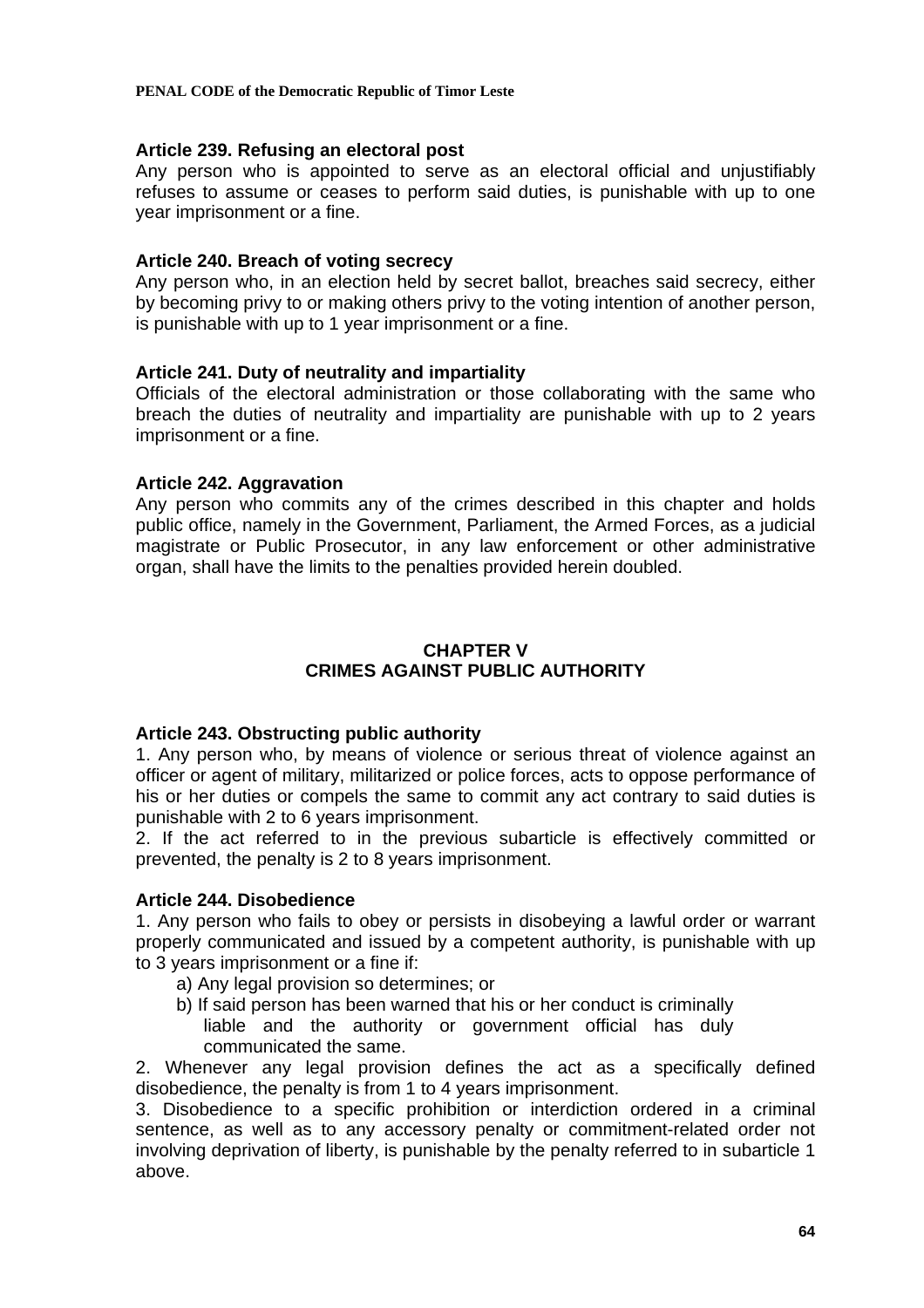# **Article 245. Release of prisoners**

1. Any person who, by unlawful means, releases or, by any means, aids in the escape of a person lawfully deprived of liberty, is punishable with 2 to 6 years imprisonment.

2. If the acts are committed using violence, employing weapons or with collaboration of more than two persons, the penalty is 2 to 8 years imprisonment.

## **Article 246. Escape**

1. Any person who escapes being lawfully deprived of liberty is punishable with 1 to 4 years imprisonment.

2. If the escape is made possible by using any of the means described in subarticle 2 above, the penalty is 2 to 6 years imprisonment.

## **Article 247. Aid by an officer in escape**

1. Any correctional officer who helps commit any of the acts described in the previous articles is punishable with the penalty prescribed therein, with the limits increased by one third.

2. If the correctional officer was responsible for guarding or surveillance of the escaped detainee and, nonetheless, aided in commission of any of abovementioned acts, the limit of the penalty described shall be increased by one half.

3. If the escape results from gross negligence on the part of the correctional officer charged with watching over the escapee, the penalty is up to 3 years imprisonment or a fine.

# **Article 248. Prison riot**

1. Any person who, in a situation of lawful incarceration, concertedly and jointly with another person in the same situation, attacks or threatens with violence the person charged with guarding or watching over them, in order for them or a third person to escape, or to commit, or refrain from committing any act, is punishable with 2 to 8 years imprisonment.

2. If commission of the acts described above achieves the intent of escape of the person or any other, the penalty is 3 to 10 years imprisonment.

## **Article 249. Purloining or destruction state-owned assets**

Any person who wholly or in part destroys, causes damage to or renders unserviceable, or by any means misappropriates any document or other moveable property owned or held by the State or subject to the same, including any seized or attached property or object of a provisional remedy, is punishable with 2 to 6 years imprisonment, whenever no heavier penalty is applicable by force of another provision.

## **Article 250. Tampering of marks, seals and notices**

1. Any person who wholly or partially breaches or defaces any mark or seal lawfully posted by a competent official, to identify or maintain inviolable any object, or to certify that the same has been either attached, seized or under provisional remedy, is punishable with up to 3 years imprisonment or a fine.

2. Any person who, by any means, intentionally hinders an addressee from becoming informed of a notice posted by a competent official is punishable with up to 2 years imprisonment or a fine.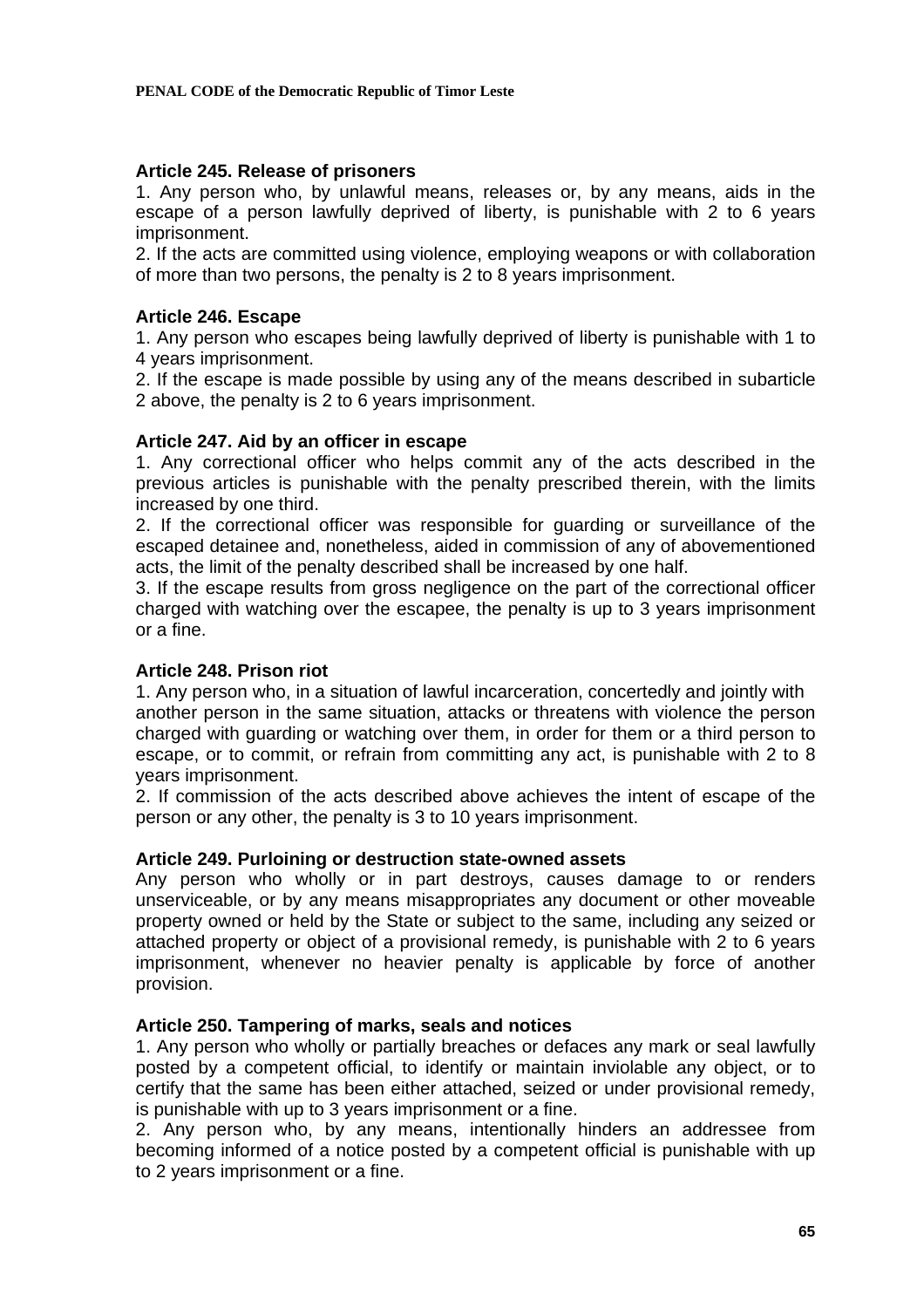# **TITLE IV CRIMES AGAINST ASSETS CHAPTER I CRIMES AGAINST PROPERTY**

# **Article 251. Larceny**

1. Any person who, with unlawful intent to appropriate for him or herself or another party, takes a moveable object belonging to another, is punishable with up to 3 years imprisonment or a fine.

- 2. The attempt is punishable.
- 3. Prosecution depends on the filing of a complaint.

# **Article 252. Aggravated larceny**

1. Any person who commits the acts referred to in the preceding article is punishable with 2 to 8 years imprisonment if:

- a) The moveable property belonging to the other party is of high scientific, artistic or historical value or is of importance to economic or technological development;
- b) The moveable property belonging to the other party is a vehicle, is carried in a public transportation vehicle or by a passenger in a public transportation vehicle, or is at a pier or departure or arrival terminal;
- c) The moveable property belonging to the other party is used for religious worship or veneration of the memory of the deceased and is found at a place of worship or a cemetery;
- d) The perpetrator commits the act at night to more easily commit the act of larceny;
- e) The victim suffers considerable loss as a result of said appropriation;
- f) The perpetrator enters a home, public facilities, commercial or industrial establishment with the intent to commit larceny;
- g) The perpetrator employs lockpicking, scaling or breaking in to achieve said purpose;
- h) The perpetrator takes advantage of a situation of special vulnerability of a victim of a disaster, accident or calamity;
- i) The perpetrator takes advantage of the existence of a special relationship of trust with the victim or with the owner of the site where the property to be stolen is located;
- j) The perpetrator commits larceny as a livelihood;
- k) The crime is committed by 3 or more persons, including the perpetrator;
- l) The value of the property stolen exceeds US\$ 1,000.00, but is less than US\$5,000.00.

2. If the value of the property taken exceeds US\$ 5,000.00, the penalty shall be 3 to 10 years imprisonment.

3. Whenever more than one of the circumstances described in the previous subarticles occur, only one shall be considered for effectively determining the applicable scope of the specific crime defined in law, and it shall be the one having the greatest effect, while the others shall be weighed as general circumstances in determining the penalty.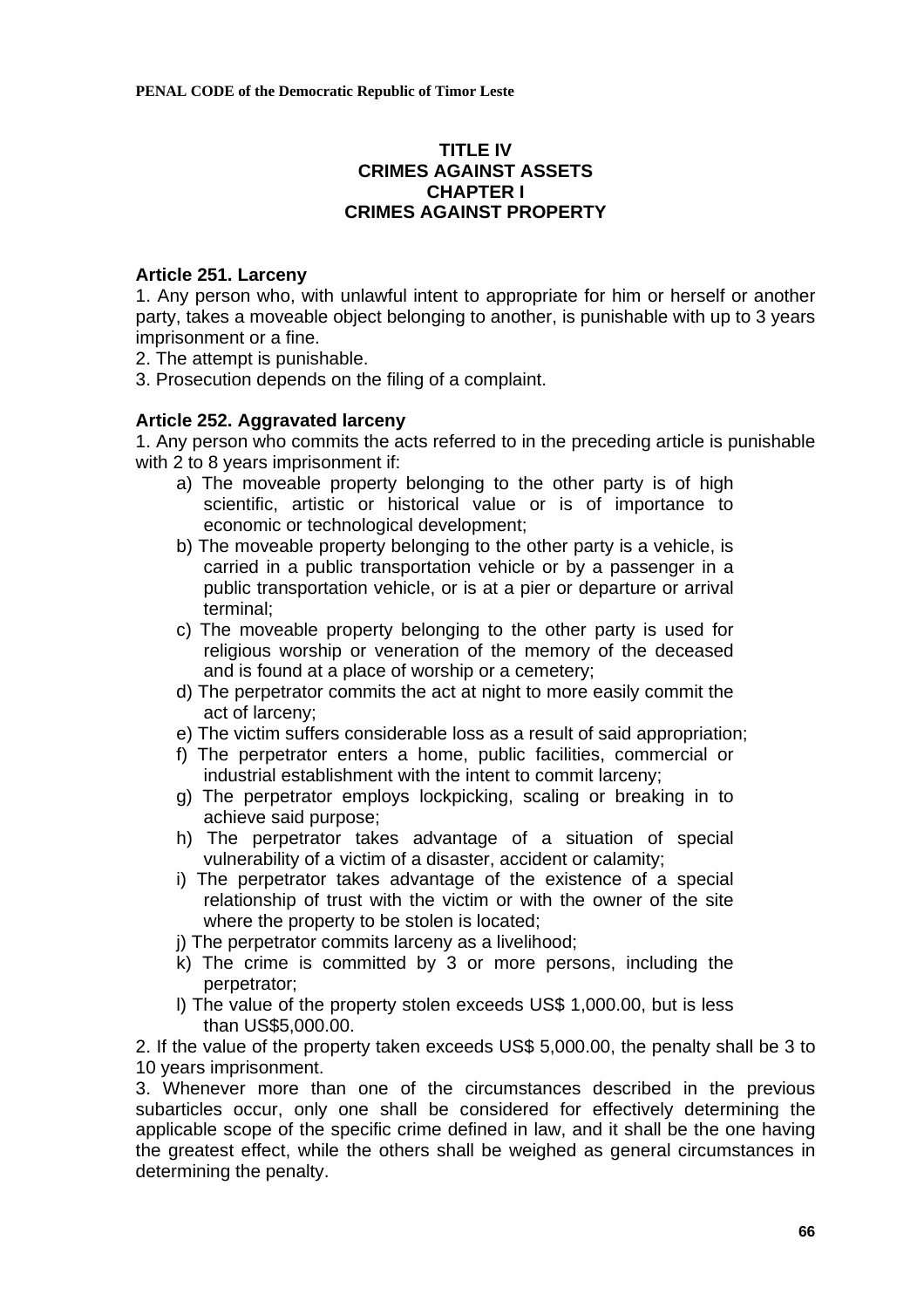4. If the value of the stolen object is less than US\$ 50.00, the circumstances referred to in subarticle 1 above shall only be considered as aggravating circumstances of a general nature.

# **Article 253. Robbery**

1. Any person who, with unlawful intent to appropriate for him of herself or any other person, takes someone else's moveable property or compels said person to deliver the same, by means of violence against said person or threat of imminent danger to said person's life or physical integrity, or makes it so that said person is unable to resist, shall be punishable with a penalty of 3 to 10 years imprisonment.

2. If any of the circumstances described in subarticle 1 of the previous article are present, during conduct of said perpetrator, the penalty shall be from 4 to 12 years imprisonment.

3. If the conduct of the perpetrator endangers the life of the victim or causes serious harm to the victim's physical integrity, the perpetrator is punishable with 5 to 15 years imprisonment.

4. If the act results in death of the victim, the perpetrator is punishable with 5 to 20 years imprisonment.

# **Article 254. Violence during commission of larceny**

Any person who, if caught in the act of larceny, reacts by any of the means described in the preceding article for the purpose of retaining the appropriated object or hindering restitution thereof, is punishable with the penalties respectively corresponding to the crime of robbery.

# **Article 255. Vehicle theft**

1. Any person who uses a car or other motor vehicle, aircraft, vessel or bicycle without authorization of the owner thereof, is punishable with up to 2 years imprisonment or a fine.

2. The attempt is punishable.

3. Prosecution depends on the filing of a complaint.

# **Article 256. Appropriation through abuse of trust**

1. Any person who unlawfully appropriates moveable property placed in his or her custody yet without transfer of title to said property, is punishable with up to 3 years imprisonment or a fine.

- 2. The attempt is punishable.
- 3. Prosecution depends on the filing of a complaint.

## **Article 257. Aggravated appropriation through abuse of trust**

1. Whenever the moveable property is valued at more than US\$ 1,000.00, the perpetrator is punishable with 2 to 8 years imprisonment.

2. The minimum and maximum limits to the penalties provided for in the previous subarticle and in article 256 are increased by one third if the perpetrator has received the property under trusteeship by order of law, due to occupation, employment or profession, or in any capacity as custodian, curator or trustee.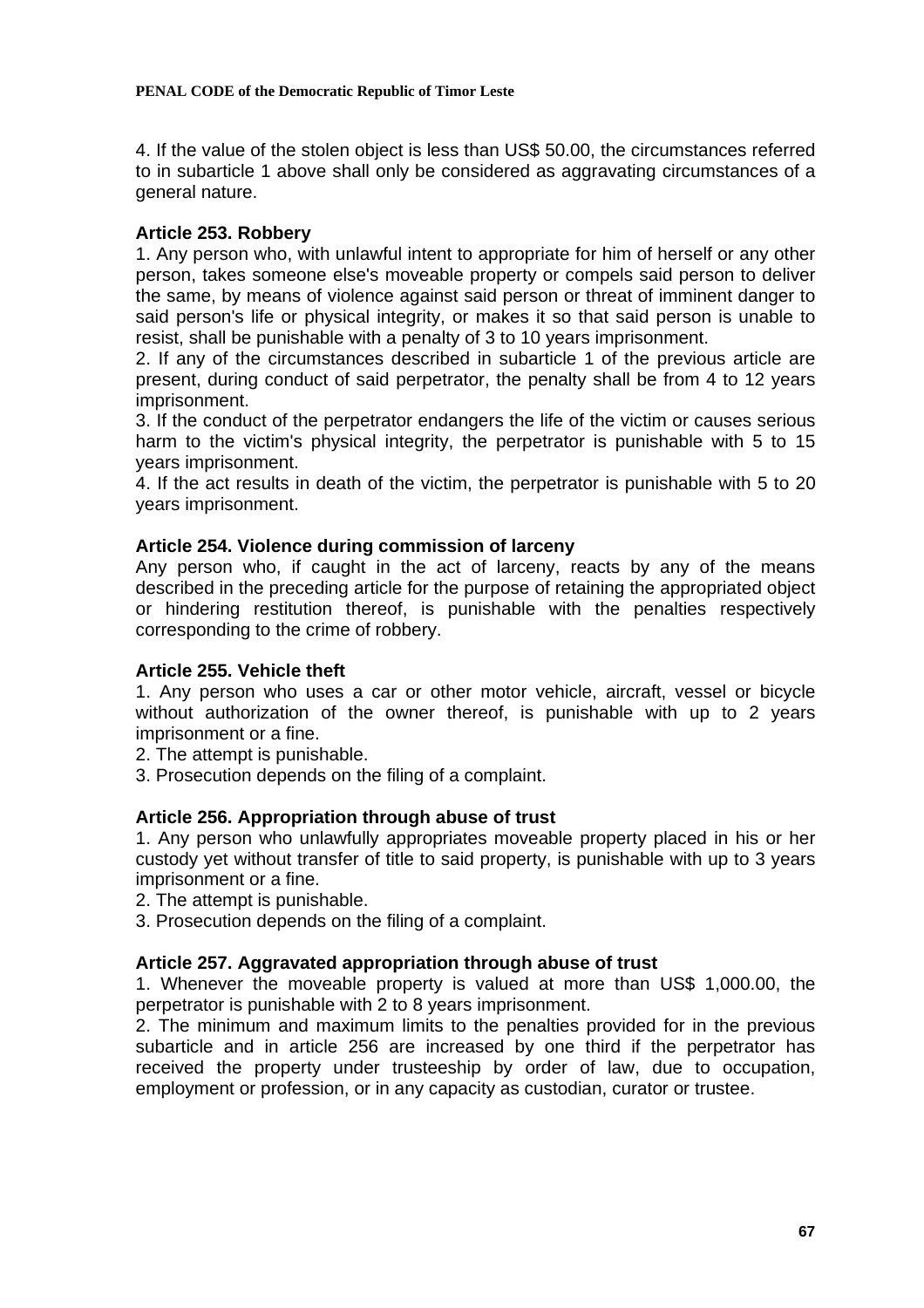#### **PENAL CODE of the Democratic Republic of Timor Leste**

## **Article 258. Property damage**

1. Any person who wholly or partially destroys, causes damage to, defaces or renders unusable the property of another is punishable with up to 3 years imprisonment or a fine.

2. The attempt is punishable.

3. Prosecution depends on the filing of a complaint.

# **Article 259. Aggravated property damage**

Any person who wholly or partially destroys, damages, defaces or renders unusable the property of another:

- a) Destined for public use or utility;
- b) Possessing high scientific, artistic or historical value or is of great importance to technological or scientific development;
- c) Is a means of communication or transportation of great social importance;
- d) Causes losses over US\$ 1,000.00;
- e) Pertains to another and is used for religious worship or venerating the memory of the deceased and is at a place of worship or in a cemetery, is punishable with 2 to 8 years imprisonment.

# **Article 260. Property damage with use of violence**

If the acts described in articles 258 and 259 are committed with violence against a person or with threat of imminent danger to the life or physical integrity of said person, placing the same in a situation where he or she cannot resist, said conduct is punishable with 4 to 12 years imprisonment.

## **Article 261. Usurpation of property**

1. Any person who, by means of violence or serious threat against another person, invades or occupies property of another person with the intent to exercise right of ownership, possession, use or easement not granted by law, sentence, agreement or administrative act, is punishable with 1 to 4 years imprisonment.

2. If the means employed constitute a crime punishable by a penalty heavier than that prescribed in the previous subarticle, the heavier penalty shall apply.

## **Article 262. Alteration of property boundary markings**

1. Any person who, with the intent to wholly or partially appropriate property of another, for him or herself or another party, removes or changes the position of boundary markers or any other sign destined to set the boundaries of any property is punishable with up to 1 year imprisonment or a fine.

2. Prosecution depends on the filing of a complaint.

## **Article 263. Arson**

1. Any person who, intentionally sets fire to a house, building, establishment, means of transportation, forest, plantation or any other property, imperiling the life or physical integrity of any person or any property valued at over US\$ 5,000.00, is punishable with 2 to 8 years imprisonment.

2. If the acts described in the preceding subarticle relate to public property or in which public services are provided, the penalty is 2 to 10 years imprisonment.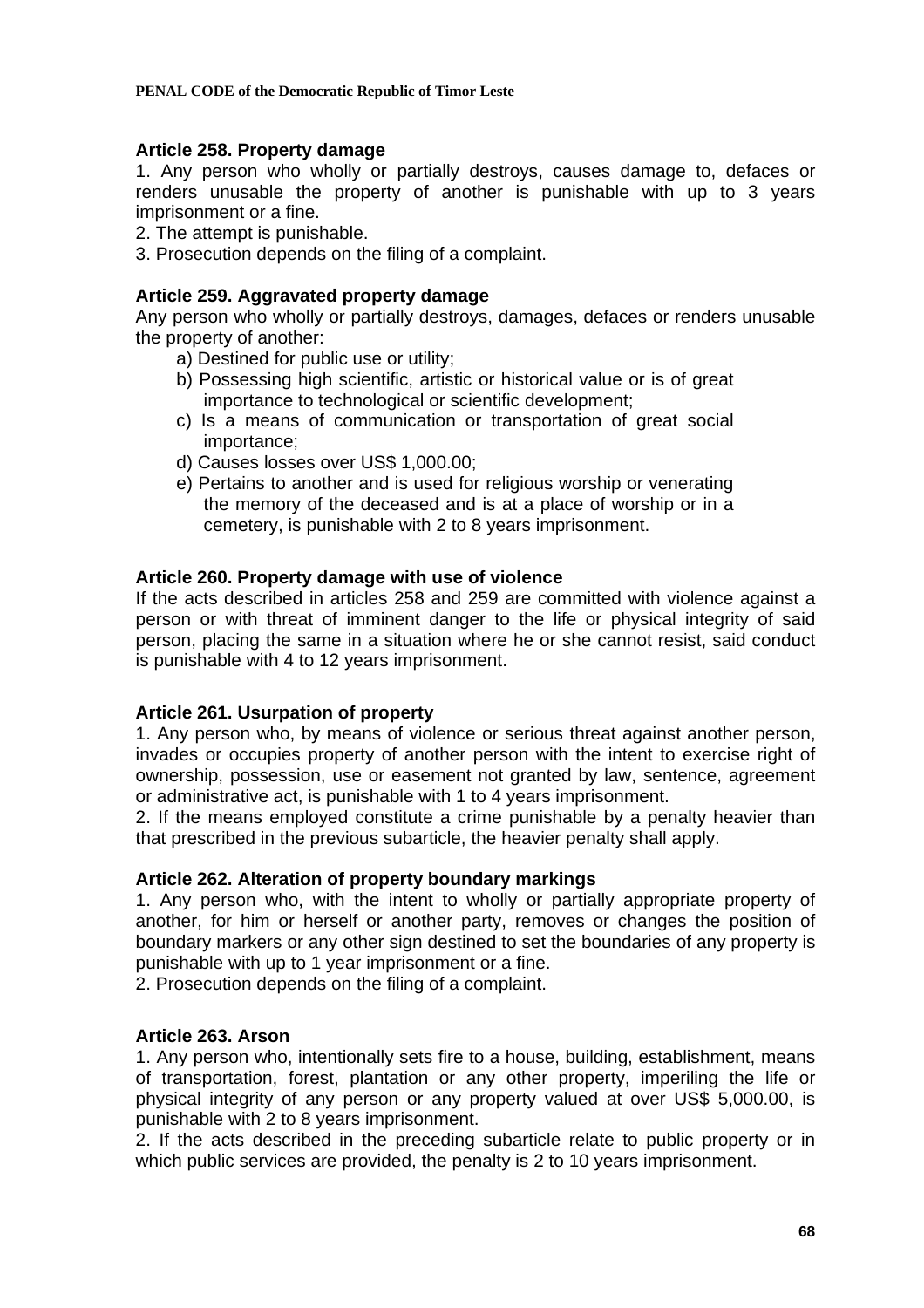#### **PENAL CODE of the Democratic Republic of Timor Leste**

3. The perpetrator is punishable with up to 3 years imprisonment or a fine if the acts are committed with negligence, whenever no heavier penalty is applicable by virtue of another legal provision.

4. If the danger referred to in subarticle 1 is caused by negligence, the penalty is 2 to 6 years imprisonment.

5. In cases provided for in subarticle 4, prosecution depends on the filing of a complaint.

# **Article 264. Active repentance**

Whenever, after commission of any of the crimes described in articles 251, 252, 256 to 261 and 263.4, but before trial hearings are initiated, the perpetrator performs any act aimed at fully or partially restituting the property or repairing the damage caused, the penalty may be extraordinarily mitigated.

# **Article 265. Definitions**

For the purposes of the provisions in this present Code:

- a) "Breaking and entering" means totally or partially breaking, cracking or destroying any device designed to lock or prevent entrance to a house or an enclosed place annexed to the same, whether said device be inside or outside the premises.
- b) "Scaling" means entering a house or an enclosed place annexed to the same, through a passage not normally used as an entrance or through any other device designed to lock or prevent entrance or passage.
- c) "Lockpicking" means:
	- i) Any imitation, counterfeit or forged key;
	- ii) The genuine key whenever the same is by chance or design, not in possession of its rightful user; and
	- iii) Any passkey or tool that may be used to open locks or any other security devices.

# **CHAPTER II CRIMES AGAINST ASSETS IN GENERAL**

## **Article 266. Fraud**

1. Any person who, with intent to obtain unlawful gain for him or herself or a third party, by means of error or deceit over acts he or she has cunningly committed, and thus leads another person to act in such a manner that causes property loss to said person or any third party, is punishable with up to 3 years imprisonment or a fine.

- 2. The attempt is punishable.
- 3. Provisions in article 264 are correspondingly applicable.
- 4. Prosecution depends on the filing of a complaint.

# **Article 267. Aggravated fraud**

1. Any person who, as a result of conduct described in the preceding article:

- a) Causes loss in excess of US\$ 2,000.00;
- b) Makes his or her living from practicing fraud;
- c) Places the aggrieved party in a situation of economic difficulty;
- Shall be punishable by 3 to 10 years imprisonment.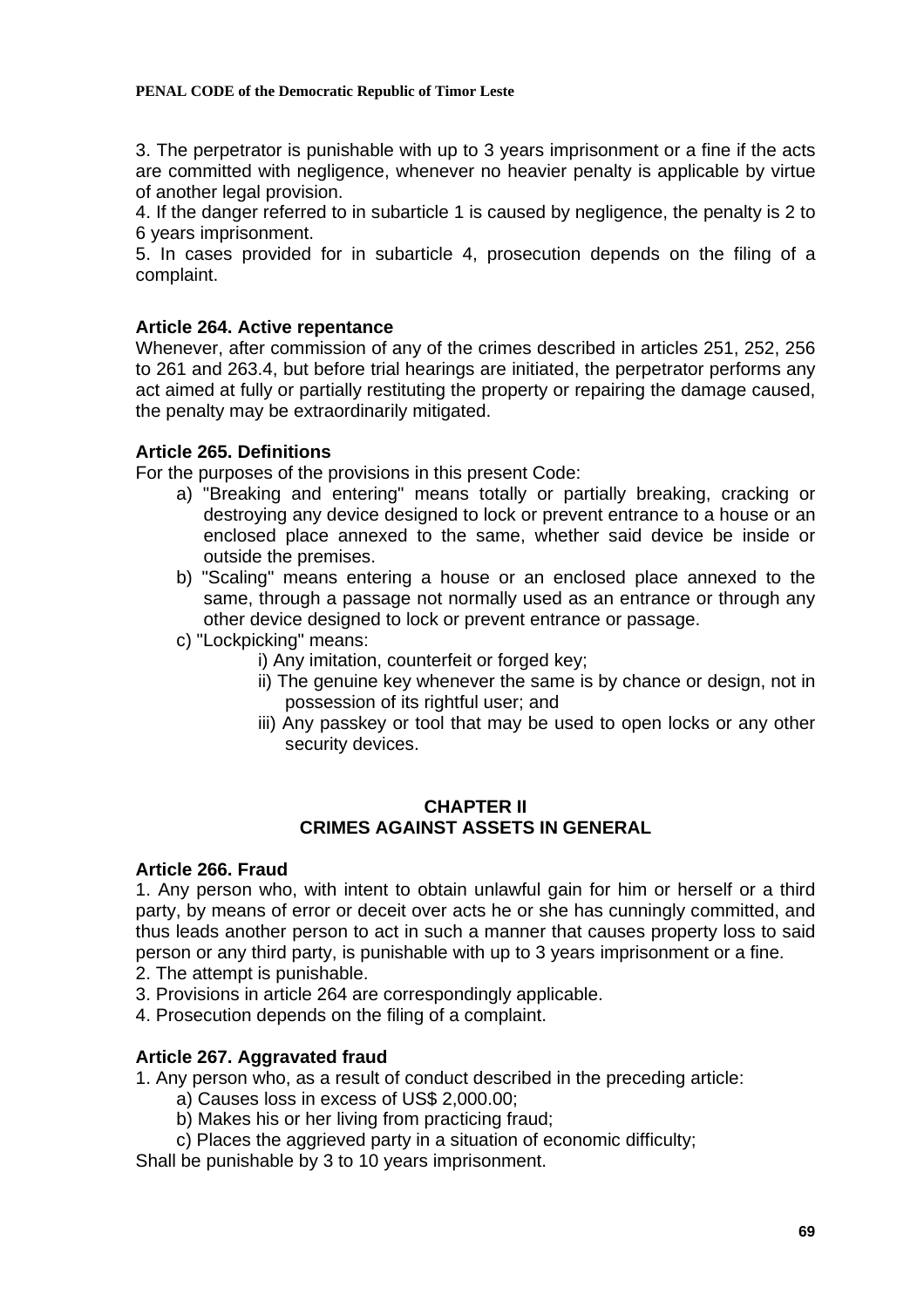2. Provisions in article 264 are correspondingly applicable.

# **Article 268. Computer fraud**

1. Any person who, with intent to obtain unlawful gain for him or herself or a third party, causes loss to the property of another by interfering with the results of computer data processing or through improperly structuring a computer program, improperly or partially using data, using unauthorized data, or by any other unauthorized tampering with data processing, is punishable with up to 3 years imprisonment or a fine.

- 2. The attempt is punishable.
- 3. Prosecution depends on the filing of a complaint.

# **Article 269. Aggravated online fraud**

A perpetrator is punishable with 3 to 10 years imprisonment if any of the circumstances described in article 267.1 above occur as a result of the conduct described in the preceding article.

## **Article 270. Extortion**

1. Any person who, with intent to obtain unlawful gain for him or herself or a third party, compels another, by means of violence or threat of serious harm, to dispose of any property, thus causing loss to said or to any other party, is punishable with 2 to 6 years imprisonment.

2. Whenever any of the circumstances described in article 252 occurs, the conduct of the perpetrator is punishable with the penalty prescribed therein.

3. Prosecution depends on the filing of a complaint.

# **Article 271. Simple reception of stolen goods**

1. Any person who, without ensuring in advance the lawful origin thereof, acquires or receives, in any capacity, any goods that, given the nature or capacity of the person holding or offering them or, given their sale value or conditions under which such goods are being sold or offered, raise suspicion to a reasonably diligent person that they originate from criminal conduct against the property of a third party, is punishable with up to 2 years imprisonment or a fine.

2. Prosecution depends on the filing of a complaint.

## **Article 272. Aggravated reception of stolen goods**

1. Any person who, with intent to obtain any material benefit for him or herself or for a third party, hides goods obtained by another through a crime against property, receives, pledges, acquires by any means, holds, retains, conveys or helps convey said goods, or otherwise secures, for him or herself or a third party, possession of the goods or the amount or proceeds directly arising therefrom, is punishable with 2 to 8 years imprisonment.

2. The perpetrator is punishable with 3 to 10 years imprisonment for the acts described above if:

- a) The same makes his or her living from reception of stolen goods or practices it habitually;
- b) The goods, amounts or proceeds are valued at over US\$ 2,000.00;
- c) At the time of reception of the stolen goods, the person receiving them is aware that the crime was committed with any of the circumstances referred to in article 253.1 having occurred.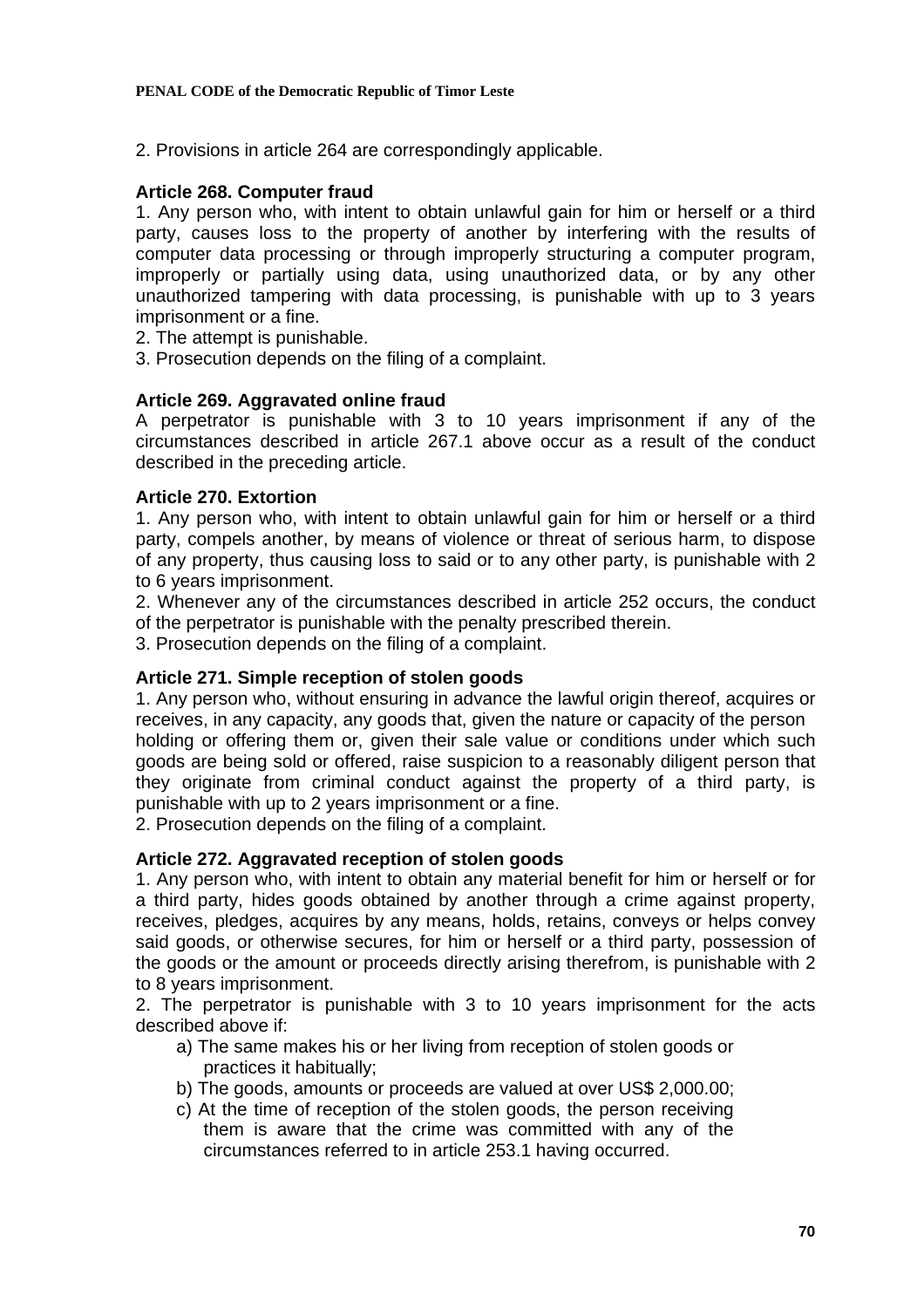#### **PENAL CODE of the Democratic Republic of Timor Leste**

# **Article 273. Aiding a criminal**

1. Any person who, after a crime has been committed against property, aids the perpetrator of said crime to make use of any asset thus obtained or any benefit directly arising from the appropriated asset, is punishable with up to 1 year imprisonment or a fine.

2. Prosecution depends on the filing of a complaint.

# **Article 274. Intentional mismanagement**

1. Any person who is in charge of disposing of or managing interests, services or assets of another party, even though partner of the company or corporate entity that owns said assets, interests or services, and does intentionally violate rules of control and management or act in serious breach of the duties inherent to his or her office, causing significant economic equity loss, is punishable with 1 to 4 years imprisonment.

2. If the assets, interests or services referred to in the preceding subarticle are owned by the State, a public utility company, cooperative or people's association, the perpetrator is subject to an applicable penalty of 2 to 6 years imprisonment.

3. The same penalties are applicable to any person who misappropriates, or allows misappropriation of property that were only to be disposed of within the scope and for the specific purposes of managing property of a third party.

# **Article 275. Negligent mismanagement**

1. Any person who, being under the conditions described in subarticle 1 of the previous article, causes serious equity loss for having failed to act diligently as obligated to and capable of, is punishable with up to 1 year imprisonment or a fine.

2. A penalty of up to 2 years imprisonment or a fine is applicable if any of the situations described in subarticle 2 of the preceding article relate to said assets or interests.

3. Prosecution depends on the filing of a complaint.

# **Article 276. Intentional bankruptcy or insolvency**

1. Any person who, by any means, leads a company to bankruptcy or places him or herself in a situation of insolvency with the intent to cause loss to creditors, is punishable with 2 to 8 years imprisonment if said bankruptcy or insolvency is declared.

2. If the acts described in the preceding subarticle relate to public companies or cooperatives, the minimum and maximum limits to the penalty are increased by one third.

## **Article 277. Negligent bankruptcy or insolvency**

1. Any person who causes bankruptcy or insolvency by serious recklessness or imprudence, waste or excessively high expenses, or through gross negligence in performance of his or her duties is punishable with up to 2 years imprisonment or a fine if bankruptcy or insolvency is declared.

2. Prosecution depends on the filing of a complaint.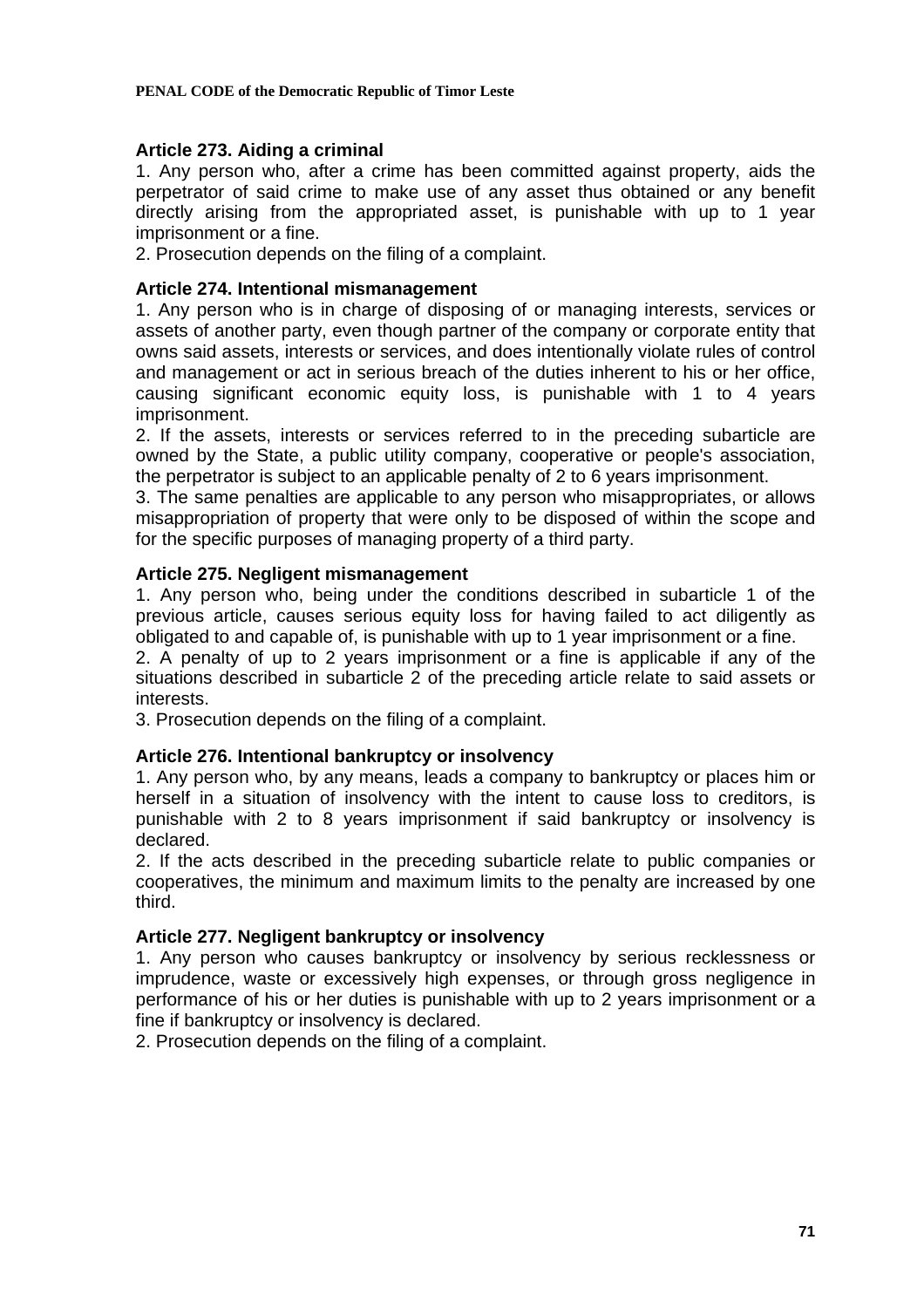# **TITLE V CRIMES OF OBSTRUCTION OF JUSTICE**

# **Article 278. Perjury or providing false information**

1. Any person who is called to depose as party to a legal proceeding, and provides false information regarding acts on which he or she is to depose, after having taken an oath and having been warned of the criminal consequences arising from such an act, is punishable with up to 3 years imprisonment or a fine.

2. The same penalty shall apply to suspects or defendants regarding statements on their identity and criminal record.

3. If any person is deprived of liberty as a consequence of the perpetrator committing any of the acts described above, the same is punishable with 2 to 8 years imprisonment.

## **Article 279. Bearing false witness, providing false expert opinion, interpretation or translation**

1. Any person who, acting as a witness, expert, technician, translator or interpreter before a court or competent official that is to receive any statement, report, information or translation as evidence, and provides a false statement, reports, information or translation, is punishable with up to 4 years imprisonment or a fine.

2. The same penalty shall apply to any person who, without just cause, refuses to make a statement, present a report, information or translation.

3. If the perpetrator commits the act referred to in subarticle 1 after having taken an oath and having been warned of the criminal consequences arising from such an act, the penalty is up to 5 years imprisonment.

4. If any person is deprived of liberty as a consequence of the perpetrator committing any of the acts described above, the same is punishable with 2 to 8 years imprisonment.

# **Article 280. Equivalence to desistance**

Repentance or retraction on the part of the perpetrator who has committed any of the acts described in the preceding article before the effects of the falsity have been considered in the ruling or caused loss to another person, is equivalent to desistance.

## **Article 281. Bribery**

1. Any person who persuades or attempts to persuade another person by means of a gift or promise of material or other gain to practice any of the acts referred to in articles 278 or 279 is punishable with up to 4 years imprisonment or a fine, if such an act is committed.

2. Whenever the acts referred to in articles 278 and 279 do not actually occur, the perpetrator is punishable with up to 3 years imprisonment or a fine.

## **Article 282. Denial of justice**

1. Any official who, within the scope of a procedural inquiry or court proceeding regarding a disciplinary matter or contravention, wilfully decides or fails to decide, promotes or fails to promote, investigates or fails to investigate, or to practice any act in performance of his or her duties, that is against justice, is punishable with up to 3 years imprisonment or a fine.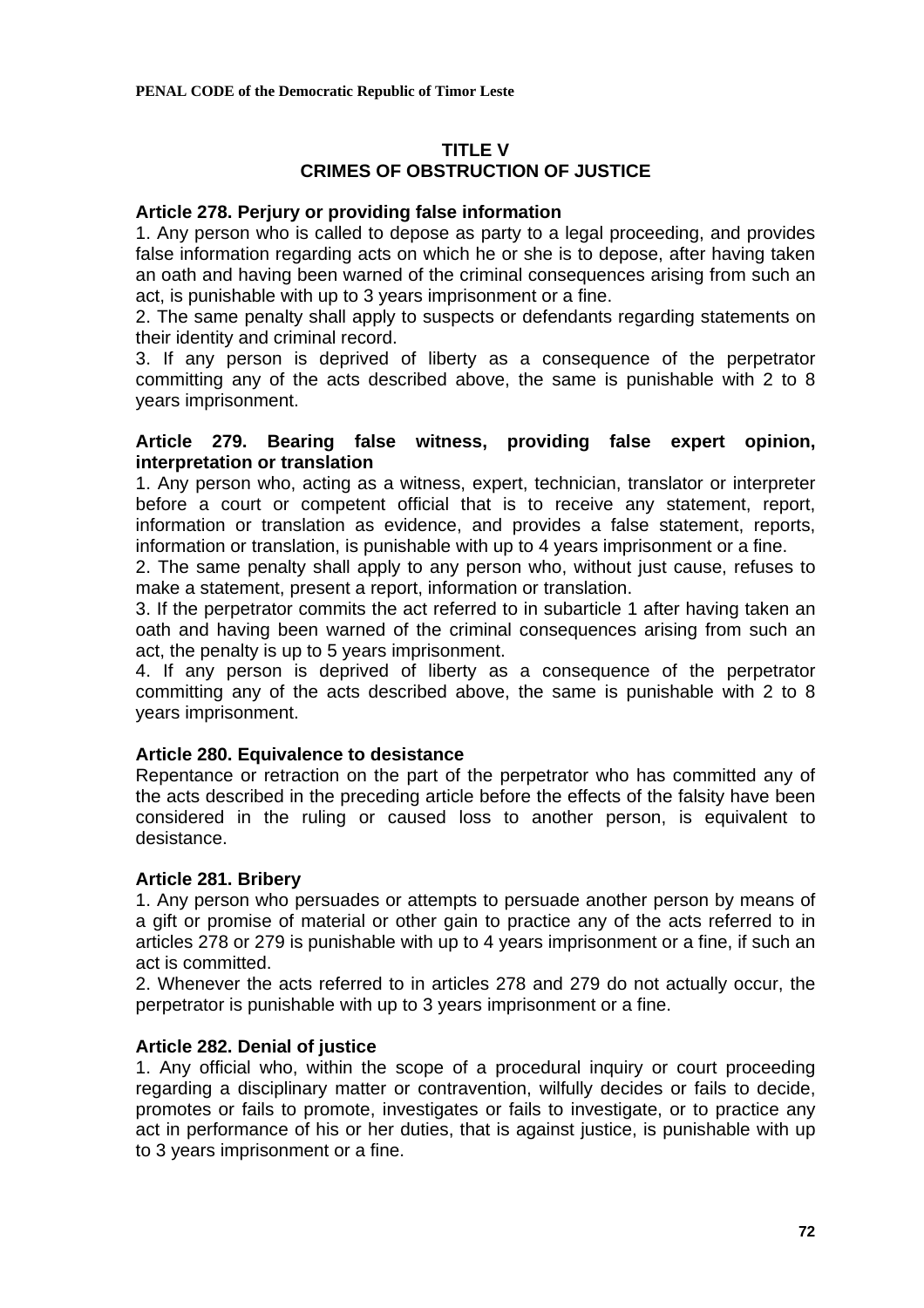2. If the act described in the preceding subarticle is committed with intent to cause harm or benefit to any person, said official is punishable with up to 5 years imprisonment.

3. If the conduct described in the preceding subarticles results in deprivation of liberty of a person, the penalty is 2 to 8 years imprisonment.

4. If the conduct described above is committed with gross negligence, the minimum and maximum limits penalties are reduced by half.

### **Article 283. Coercion against a magistrate**

1. Any person who, by means of violence, threat to cause serious harm, or by any other means, acts in such a manner as to prevent a judge or public prosecutor from freely performing his or her duties, is punishable with 1 to 4 years imprisonment.

2. If the perpetrator commits the act by taking advantage of holding a political, public, military or law enforcement office, the penalty is 2 to 8 years imprisonment.

3. If, as a consequence of any conduct described in the previous subarticles, the magistrate commits any omission or act in blatant violation of the law resulting in harm to any third party, the penalty is 3 to 10 years imprisonment.

# **Article 284. Obstruction of a judicial act**

1. Any person who, by any means, opposes, renders difficult or hinders execution or enforcement of any final decision issued by a court of law, is punishable with 2 to 5 years imprisonment.

2. If the perpetrator who has committed any act described above holds a political, public or military office, and, due to the nature of the office, he or she should refrain from committing such acts, the same shall be punishable with 2 to 8 years imprisonment.

### **Article 285. Defamatory false information**

1. Any person who, by any means, before authorities or publicly, and aware of the falsity of the accusation, informs or casts suspicion on a certain person regarding commission of a crime, with the intent of having criminal proceedings initiated against said person, is punishable with up to 3 years imprisonment or a fine.

2. Whenever the false accusation refers to an unlawful act of an administrative or disciplinary nature, the penalty shall be extraordinarily mitigated.

3. Whenever any of the acts described above are intentionally promoted by an official charged with initiating said proceeding, the maximum limit of the applicable penalty shall be increased by one third.

### **Article 286. Failure to report**

Any person who, being aware of the commission of a public crime, and having the obligation to report it, fails to do so, is punishable with the penalty that corresponds to said unreported crime with its minimum and maximum limits decreased by two thirds.

### **Article 287. Malfeasance by a magistrate or official**

1. Any judge, public prosecutor or official who, at any stage of a court proceeding, and with intent to benefit or cause harm to any other person, wilfully and unlawfully performs an act within the scope of the official powers invested in the same or fails to do so, being required to perform it, is punishable with 2 to 6 years' imprisonment.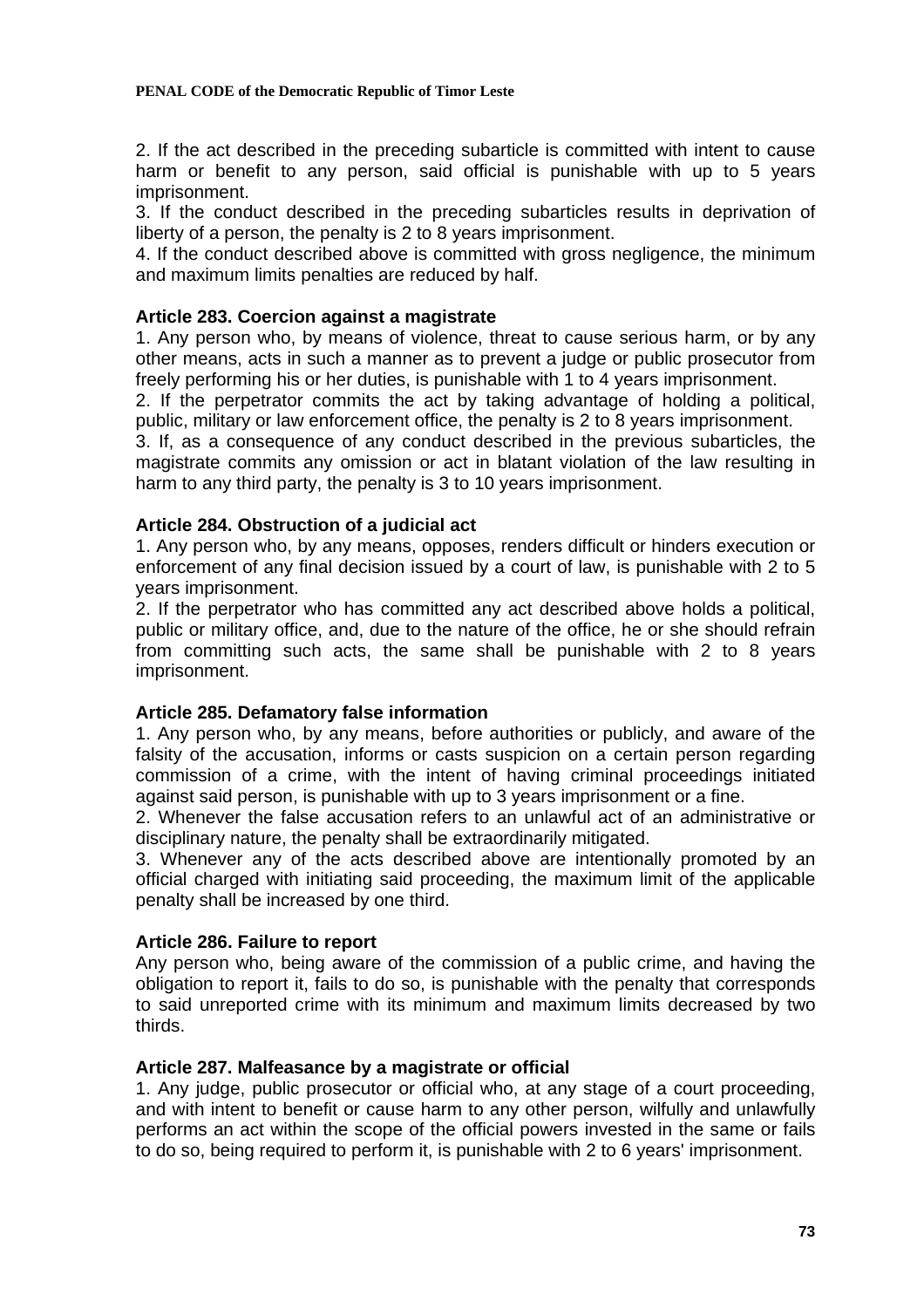2. If any of the acts described above result in deprivation of liberty of any person or cause a situation of unlawful arrest or detention, the penalty is 3 to 10 years imprisonment.

# **Article 288. Malfeasance by an attorney or public defender**

1. Any attorney or public defender who intentionally compromises a case entrusted to him or her is punishable with 1 to 4 years imprisonment.

2. Any attorney or public defender who, in said case, serves as a defender or counsel to parties in a dispute, with intent to act for the benefit or detriment of any of the same, is punishable with 2 to 6 years imprisonment.

# **Article 289. Crime simulation**

1. Any person who, without accusing a particular person of a crime, either informs competent authorities or raises suspicion that a crime has been committed, while knowing that it has not, is punishable with up to 2 years imprisonment or a fine.

2. If the act refers to an infringement or unlawful act of an administrative or disciplinary nature, the perpetrator is punishable with up to 1 year imprisonment or a fine.

3. If any of the acts described in the previous subarticles is committed by an official charged with initiating the respective proceeding, the minimum and maximum limits of the applicable penalty shall be increased by one third.

# **Article 290. Assisting a criminal**

1. Any person who, wholly or partially hinders, frustrates or misleads investigative or preventative action by competent authorities with knowledge or intent to avert enforcement of a penalty or security measure upon a person who has committed a crime, is punishable with up to 3 years imprisonment or a fine.

2. The attempt is punishable.

3. If said assistance is provided by an official involved or with power of involvement in the case or responsible for executing said penalty or security measure, or to order execution thereof, the same is punishable with 2 to 5 years imprisonment.

4. The commission of the crimes described in subarticle 1 shall not be punishable whenever:

- a) In committing the act, the perpetrator seeks simultaneously to avoid enforcement of a penalty or security measure on him or herself;
- b) The perpetrator is a spouse, descendent, parent, has adopted or been adopted by, relative or similar to up to the second degree of the person for whom the act was committed or with whom the perpetrator lives in a situation analogous to that of spouse.

### **Article 291. Violation of judicial confidentiality**

1. Any person who, in violation of a legal order and without just cause, discloses contents of a criminal proceeding protected by confidentiality or where a decision has been issued to forbid disclosure, is punishable with 1 to 4 years imprisonment. 2. If the violation is committed through any media service, the penalty is 2 to 6 years imprisonment.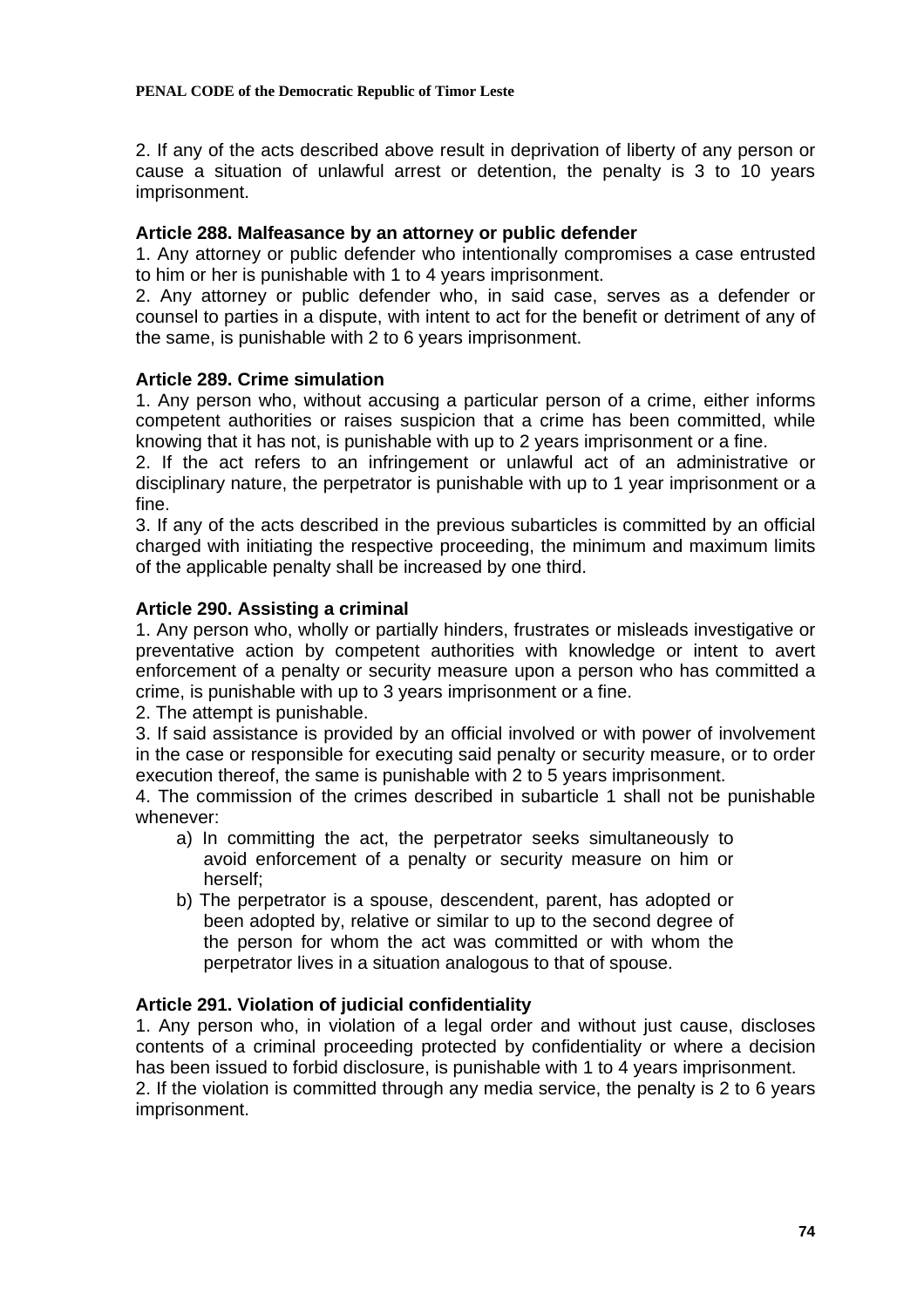# **TITLE VI**

# **CRIMES COMMITTED IN THE PERFORMANCE OF PUBLIC FUNCTIONS**

### **Article 292. Passive corruption for an unlawful act**

1. Any official who, directly or through a third party endorsed by the former, requests or accepts, for him or herself or any third party, any undue material or immaterial benefit, or promise thereof, in exchange for an act or omission contrary to the duties attached to the office, even if prior to said request or acceptance, is punishable with 3 to 15 years imprisonment.

2. Whenever the perpetrator, before commission of the act, voluntarily repudiates the offer or promise accepted, or returns the benefit, or, when a fungible item, restitutes its value, the same shall not be punished.

3. The penalty is extraordinarily mitigated whenever the perpetrator assists in collection of decisive evidence for identification or capture of other persons responsible.

### **Article 293. Passive corruption for a lawful act**

1. Any official who, directly or through a third party endorsed by the former, requests or accepts, for him or herself, any undue material or immaterial benefit, or promise thereof, in exchange for an act or omission not contrary to the duties attached to the office, even if prior to said request or acceptance, is punishable with up to 3 years imprisonment or a fine.

2. The same penalty shall apply to any official who, directly or through a third party endorsed by or with consent of the former, requests or accepts, for him or herself or a third party, any undue material or immaterial benefit from a party who has, has had or will have any interest that depends on performance of the his or her official duties.

# **Article 294. Active corruption**

1. Any person who, directly or through a third party with consent or endorsement of the former, gives or promises an official or third party who knows the official, any material gain or other benefit not due to said official, for the purpose described in article 292, is punishable with 3 to 10 years imprisonment.

2. If the purpose of the conduct described in the preceding subarticle is identical to that described in article 293, the perpetrator thereof is punishable with up to 2 years imprisonment or a fine.

# **Article 295. Embezzlement**

1. Any official who unlawfully appropriates, for his/her own use or that of another, money or any moveable property, public or private, which has been placed in his/her custody, possession or is accessible by virtue of his or her office, is punishable with 3 to 10 years imprisonment if no heavier penalty is applicable by virtue of another legal provision.

2. If any official lends, pledges or, by any other means, encumbers said value or property referred to in the preceding subarticle, the same is punishable with up to 3 years imprisonment or a fine if no heavier penalty is applicable by virtue of another legal provision.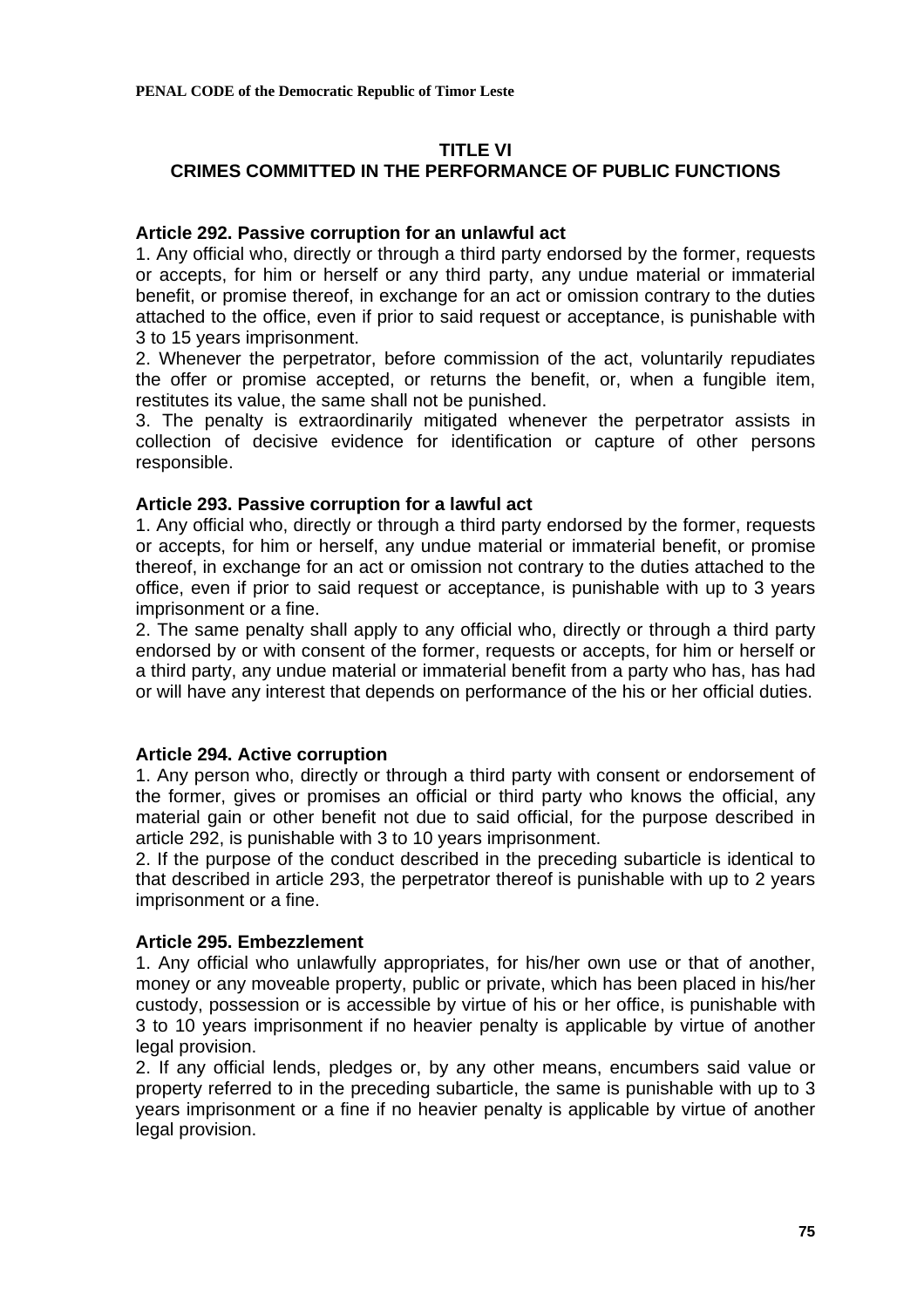3. If the value or property referred to in the previous subarticles exceeds US\$ 5,000.00, the penalties shall respectively be from 4 to 12 years or 2 to 5 years imprisonment.

4. If the value or property referred to in subarticle 1 is less than US\$ 50, the perpetrator is punishable with up to 3 years imprisonment or a fine.

# **Article 296. Misappropriation of public assets**

Any official who uses or allows another to use any vehicle or other moveable asset of significant value in his or her responsibility or possession or to which he or she has access due to the office held, for purposes other than those intended, to obtain for him or herself or any third party, any unlawful benefit or to cause loss to another, is punishable with up to 2 years imprisonment, if said assets were in possession of the official or accessible by reason of his or her office.

# **Article 297. Abuse of power**

Any official who abuses powers or violates duties inherent to his or her office with intent to obtain, for him or herself or any third party, any unlawful benefit or to cause loss to another, is punishable with 1 to 4 years imprisonment if no heavier penalty is applicable by virtue of another legal provision.

# **Article 298. Abusive use of public force**

Any official who, having authority to employ, requisition or order deployment of a public force, does so to hinder enforcement of the law, a valid warrant from the court or lawful order issued by a public authority, is punishable with up to 3 years imprisonment, if no heavier penalty is applicable by virtue of another legal provision.

### **Article 299. Economic involvement in business**

1. Any official who, due to holding public office, should be involved in a contract or other transaction or activity, and takes advantage of said position to obtain, for him or herself or another, directly or through a third party, any material gain or any other unlawful economic share, thereby harming public interests that he or she is charged to manage, oversee, protect or perform, is punishable with 2 to 8 years imprisonment.

2. If the conduct above results in losses to the State exceeding US\$ 10,000, the penalty is 3 to 15 years imprisonment.

### **Article 300. Refusal to cooperate**

An official who, having been lawfully requested by competent authorities to provide due cooperation to enforce justice or provide any other public service, refuses to do so or fails to do so without justification, is punishable with up to 3 years imprisonment or a fine.

### **Article 301. Aggravation**

1. If the crimes referred to in this Title are committed by political officeholders or magistrates, the maximum limit of the applicable penalty shall be increased by one third.

2. Specific legislation shall determine non-criminal and procedural effects regarding situations described in the preceding subarticle.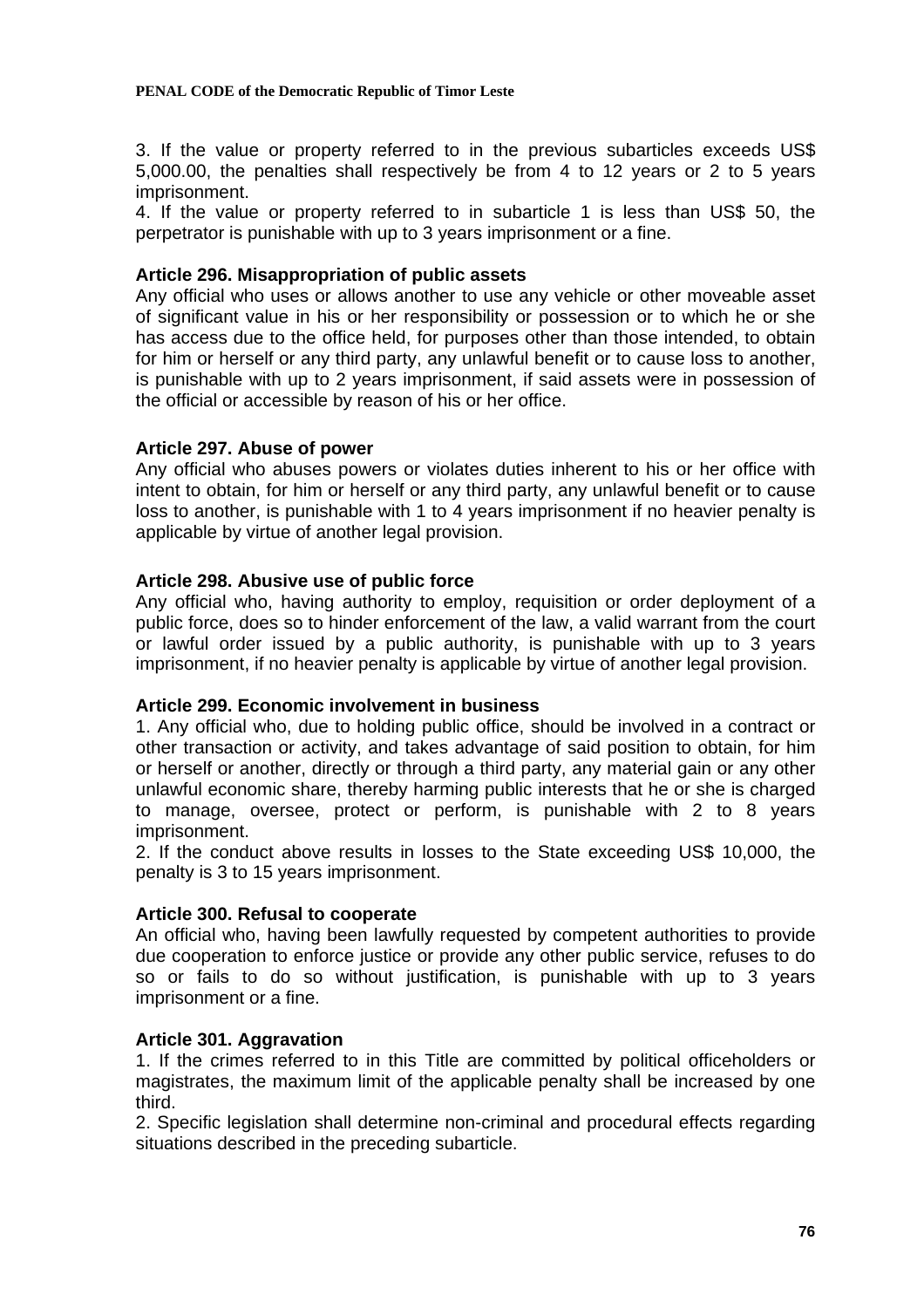# **Article 302. Concept of official**

1. For the purposes of the criminal law, an official shall be considered as any of the following:

- a) Civil servant;
- b) Administrative officer;
- c) Member of the armed and law enforcement forces;
- d) Any person who, even provisionally or temporarily, with or without remuneration, voluntarily or compulsorily has been called to perform or to participate in performance of an activity within civil administrative or court service or, under similar circumstances, performs duties or participates in any agency of public utility.
- e) A foreign public servant who holds a legislative, executive, administrative or judicial position in a foreign country, having been assigned or taken office or any person holding a public office for a foreign country, including in a public agency or state-run company.
- f) Employee of a public international organization to whom said organization has authorized to act on its behalf

2. For effects of criminal law, the provisions in this Title apply to anyone performing political, government or legislative duties.

# **TITLE VII CRIMES OF FORGERY CHAPTER I FORGERY OF DOCUMENTS**

# **Article 303. Forgery of documents or technical report**

1. Any person who, with intent to cause loss to another person or the State, or to seek unlawful benefit for him or herself or another person:

- a) Forges a document or technical report, falsifies or alters a document or another person's signature to produce a false document;
- b) Falsely includes any legally relevant fact in a document or technical report;
- c) Falsely bears witness, based on his or her professional, technical or scientific knowledge, to the mental or physical condition or fitness of another person, animal or object;
- d) Uses any document or technical report or recording referred to in the previous paragraphs that have been produced, forged, counterfeited or issued by another, is punishable by up to 3 years imprisonment or a fine.

2. Any action that disrupts any automatic reporting or recording device, thereby influencing the results of the same, shall be considered equal to forgery of said recording or report.

3. The attempt is punishable.

# **Article 304. Aggravated forgery**

1. If the acts described in subarticle 1 of the preceding article pertain to an authenticated document or one with equal force, a closed will, postal money order,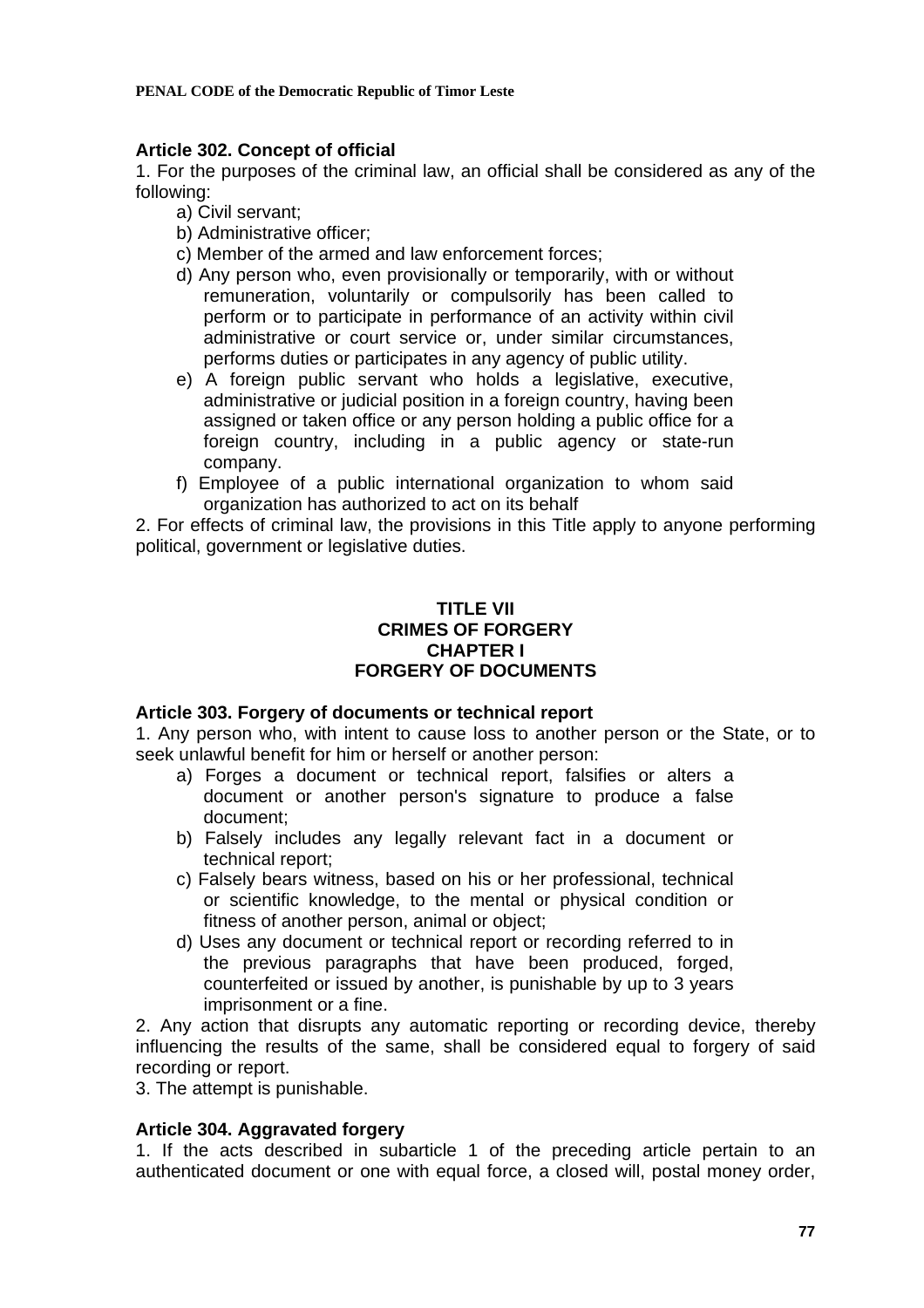bill of exchange, check, other commercial document tradable through endorsement or technical report regarding complete or partial identification of a motor vehicle, aircraft or vessel, the perpetrator is punishable by imprisonment from 2 to 6 years. 2. If the acts described in the previous subarticle or subarticle 1 of article 309 are committed by an official while in the performance of his or her duties, the penalty is from 2 to 8 years imprisonment.

### **Article 305. Forgery of a public document**

Any official who, in the exercise of his or her duties, with intent to cause loss to another person or the State or to obtain unlawful benefit for him or herself or another party:

- a) Omits any fact that a document considered legally valid is meant to certify or authenticate; or
- b) Inserts any act or document in an official record, register or book without complying with legal procedures, shall be punishable by 2 to 6 years imprisonment.

### **Article 306. Use of another person's identification document**

Any person who, with intent to cause loss to another person or the State, uses an identification document belonging to another, shall be punishable by imprisonment not exceeding 1 year o a fine.

# **CHAPTER II FALSIFICATION OF CURRENCY**

### **Article 307. Counterfeiting of currency**

1. Any person who counterfeits currency or alters metallic currency of legal tender, with intent to place it into circulation as true currency shall be punishable by imprisonment from 3 to 10 years.

2. Whenever the perpetrator, in addition to committing any of the acts described in the preceding subarticle, actually places such counterfeit currency into circulation, the maximum limit of the penalty shall be increased by one third.

3. Any person who, by agreement with the counterfeiter, offers for sale, places into circulation or otherwise disseminates said counterfeit currency, shall be punishable by between 3 and 10 years imprisonment.

### **Article 308. Circulation of counterfeit currency**

Any person who, outside of the cases provided for in the preceding article, acquires counterfeit or altered currency with intent to place the same in circulation, or actually does so, sells or otherwise disseminates it as if it were true currency, shall be punishable by between 2 and 6 years imprisonment.

### **Article 309. Counterfeiting of stamps and franks**

1. Any person who, with intent to sell or use stamps or franks or by any other means places the same into circulation as legitimate stamps or franks, counterfeits or falsifies stamps or franks, the production and supply of which are exclusive to the Timorese State, shall be punishable by 2 to 8 years imprisonment.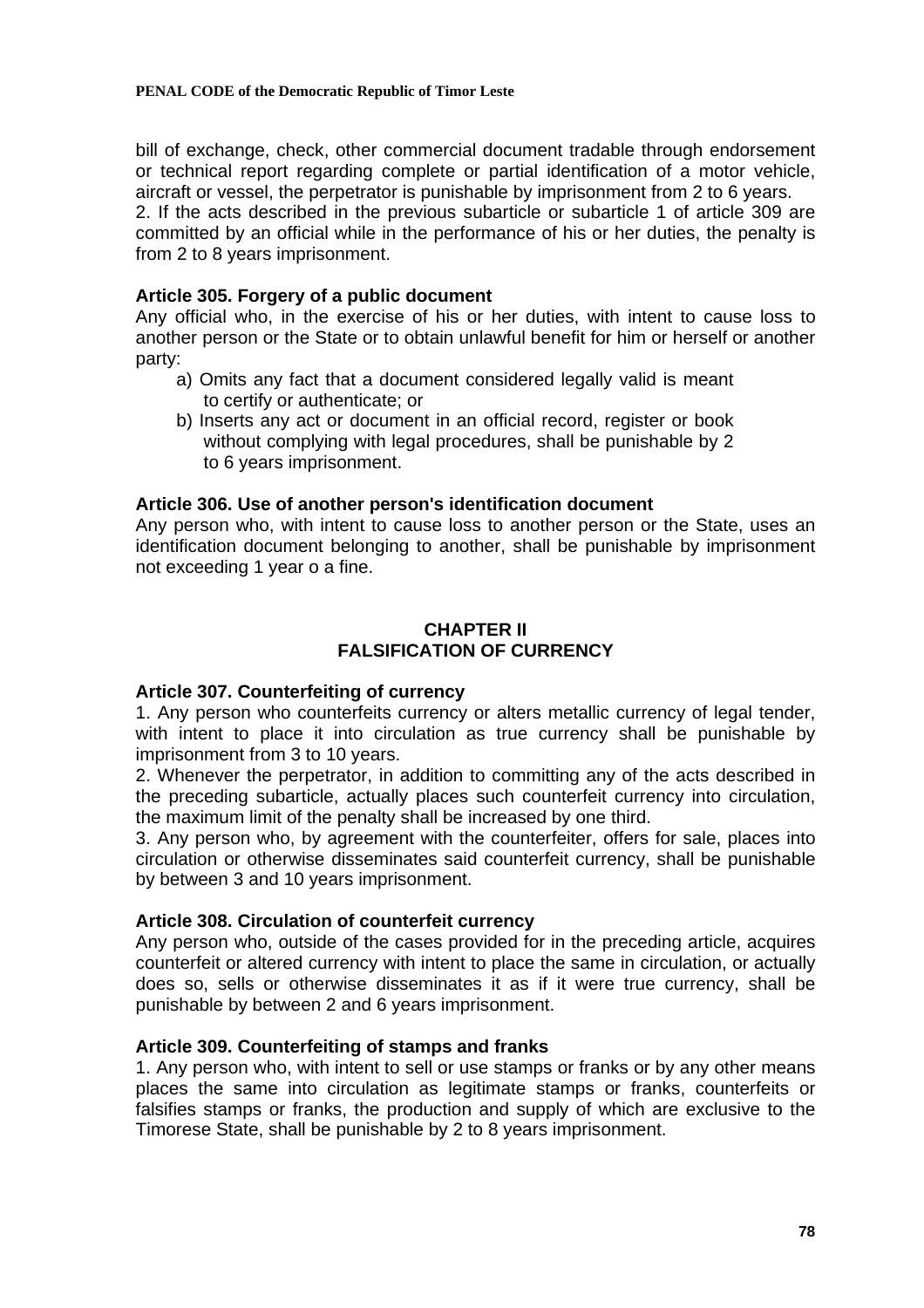2. Any person who commits any of the described acts in connection with postage stamps or any other means of postage used by the Postal Service of Timor-Leste shall be punishable by up to 3 years imprisonment or a fine.

3. Any person who uses any of the forged items described in the previous subarticles, knowing them to be counterfeit, shall be punishable by up to 2 years imprisonment or a fine.

4. The attempt is punishable.

# **Article 310. Counterfeiting of seals, stamps, marks or watermarks or similar**

1. Any person who acquires counterfeits or falsifies a seal, office stamp, mark or watermark or signet of any authority or public service, with intent to use the same as authentic or valid, shall be punishable by 2 to 6 years imprisonment.

2. Any person who, knowingly or without proper authorization, uses any of the items cited in the previous subarticle, with intent to cause loss to another person or the State, shall be published by up to 3 years imprisonment or a fine.

3. If the person using any of said items is the actual forger, the maximum limit of the penalty under subarticle 1 shall be increased by one third.

4. The attempt at committing the acts described in subarticle 2 is punishable.

# **Article 311. False weights and measurements**

1. Any person who, with intent to cause loss to another or the State, falsifies or by any other means alters or uses, after said alteration, weights, measurements, scales or other measurement devices, is punishable by up to 3 years imprisonment or a fine.

2. The attempt is punishable

# **Article 312. Seizure and forfeiture**

Any and all counterfeited, forged or altered coins and similar items, as well as weights, measurements or other devices designed to commit any of the crimes described in this Title shall be seized and removed from circulation or destroyed.

### **TITLE VIII CRIMES AGAINST THE ECONOMY**

### **Article 313. Money laundering**

1. Any person who, knowing that assets or products are proceeds from any form of participation in the commission of crimes of terrorism, trafficking in arms or nuclear products, human trafficking, child pornography, corruption, fraud or extortion, tax fraud, trafficking in protected species or human organs or tissues or any other serious crime carrying a maximum sentence of over 4 years imprisonment:

- a) Converts, transfers, assists or facilitates any transaction of conversion or transfer of said assets or products, wholly or in part, directly or indirectly, with the aim of hiding or disguising their illicit origin or aiding any party involved in the commission of any of said crimes to avoid the legal consequences of his or her acts; or
- b) Hides or disguises the true nature, origin, location, disposition, movement or properties of said assets or proceeds or rights related thereto;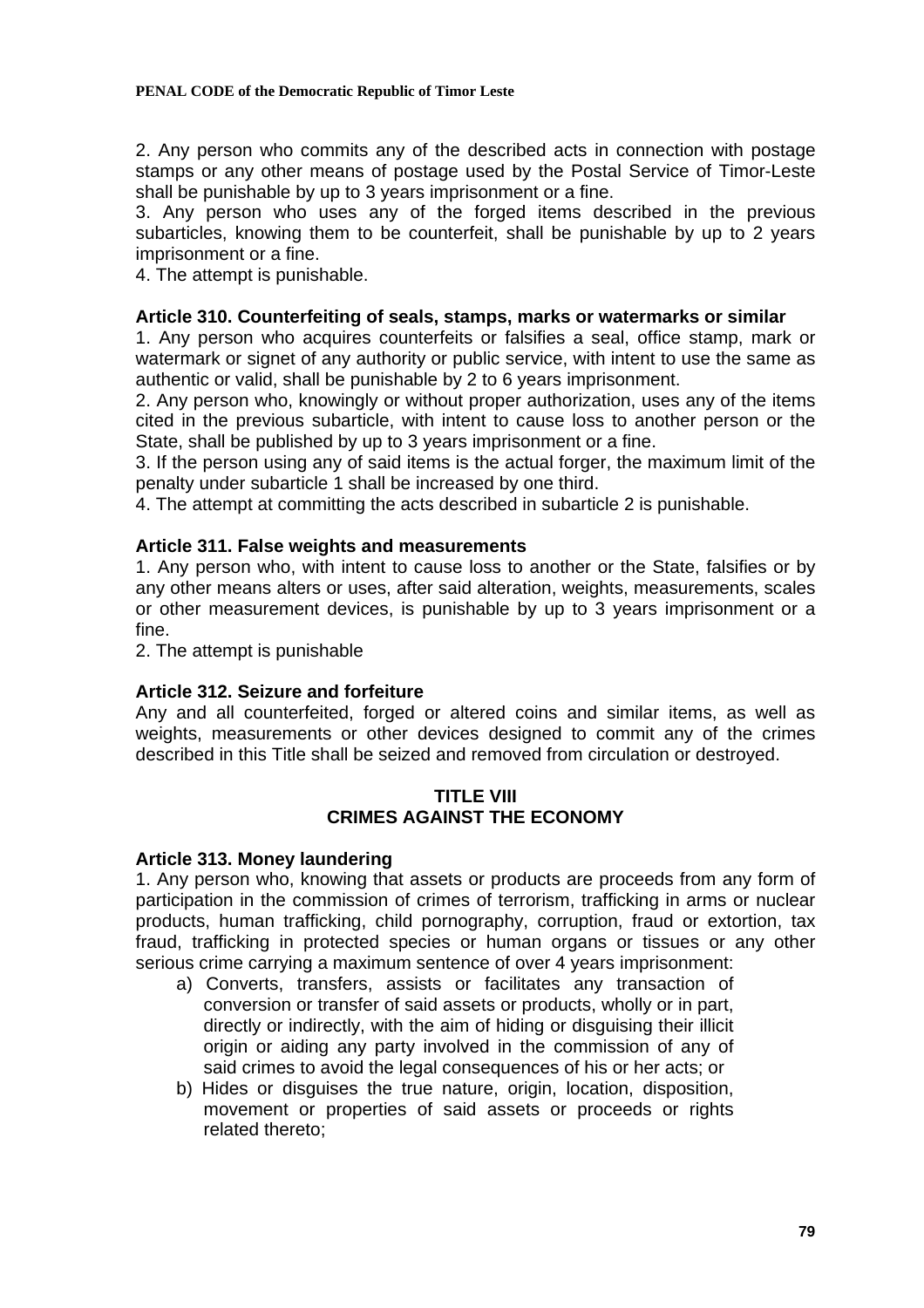c) Acquires or receives said gain under any wise or uses or holds or maintains the same, shall be punishable by 4 to 12 years imprisonment.

2. Punishment for the acts described in subparagraphs a) to c) of the preceding subarticle are applicable even when the acts related to the originating crime were committed outside Timor-Leste or where the place of commission of the act or identity of the principals are unknown.

3. Knowledge, intent or purpose, required as elements constituting the crime, may be construed from effective and concrete factual circumstances.

4. No prior sentencing of the perpetrator for committing the originating crime is required to prove illicit origin of the proceeds.

5. Originating crime shall include any crime committed outside Timor-Leste whenever said act is considered a crime in the State where committed and within Timor-Leste.

6. The person who committed the originating crime shall not be punishable for crime of money laundering.

7. Attempted money laundering is punishable and may be subject to a reduced penalty under general terms.

8. The punishment provided for commission of unlawful acts described in subparagraphs a) to c) of the preceding subarticle shall not exceed the maximum limit provided for the corresponding originating offences.

# **Article 314. Tax fraud**

1. Any person who, with intent to evade payment or enable a third party to evade payment, wholly or in part, of any tax, fee or other pecuniary tax obligation due to the State, by:

- a) Failing to declare taxable items or facts required for the payment of said tax;
- b) Inaccurately declaring facts used as the basis for assessment; or
- c) Hinders, by any means, or withholds necessary information for proper monitoring of any activity or fact subject to taxation, shall be punishable by 2 to 6 years imprisonment.

2. If the amount due and unpaid exceeds US\$ 5,000.00, the perpetrator shall be punishable by 2 to 8 years imprisonment.

### **Article 315. Illegal import and export of goods or merchandise**

1. Any person who, without a license, exports or imports, goods or merchandise for which, by law, a license is necessary from any agency or, any person who avoids having said goods or merchandise pass through customs, is punishable by up to 3 years imprisonment or a fine.

2. If said acts are committed through negligence, the penalty shall not exceed 1 year of imprisonment or a fine.

### **Article 316. Smuggling**

1. Any person who imports or exports goods or merchandise without clearing the same through customs or other mandatory control systems for said goods or merchandise entering or exiting Timor-Leste, shall be punishable by 2 to 6 years imprisonment or a fine.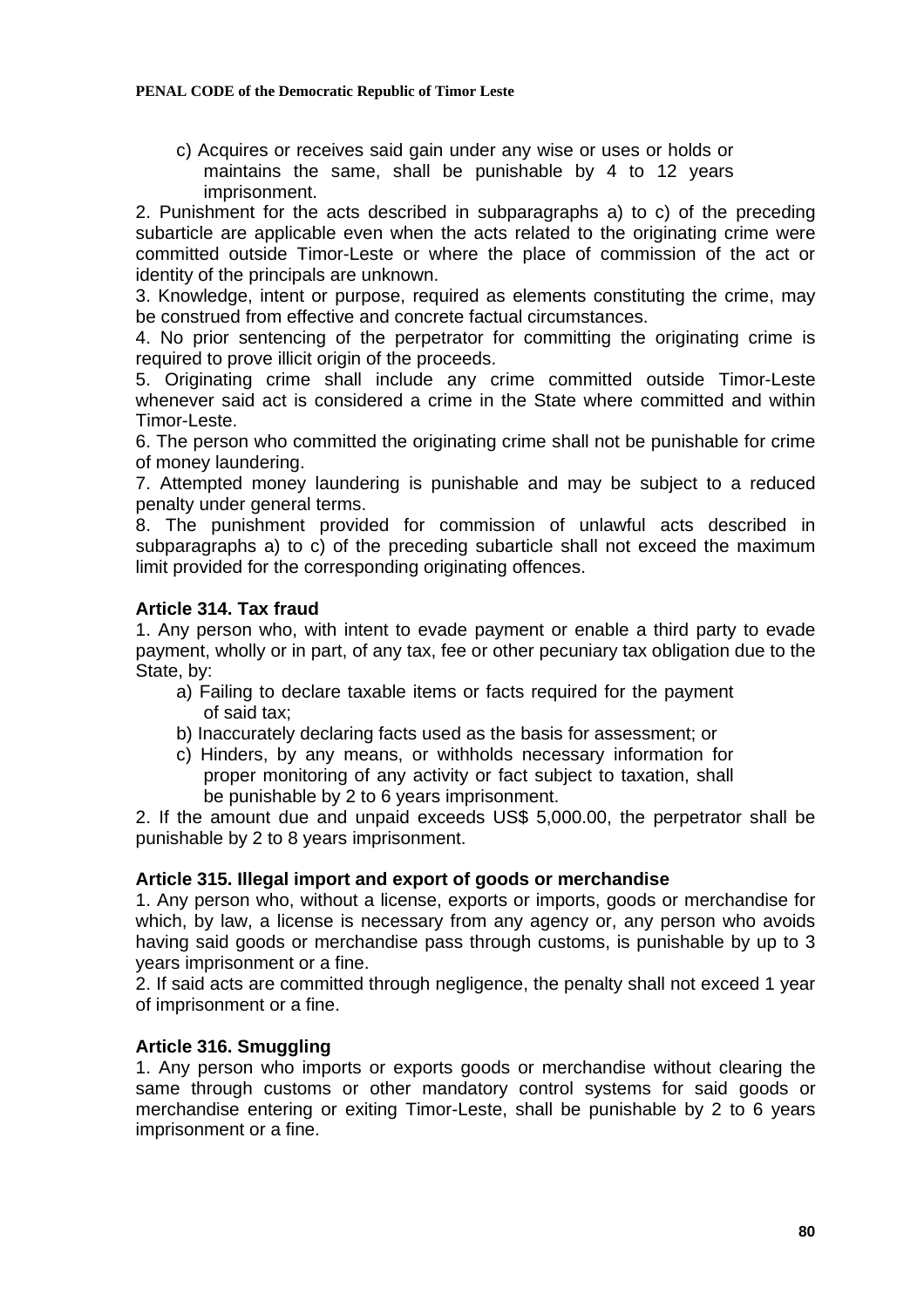2. Whenever the value of said goods or merchandise exceeds US\$ 10,000.00, or the perpetrator habitually commits any of the acts described in the previous subarticle, the penalty shall be 2 to 8 years imprisonment or a fine.

3. Whenever the conduct described in the preceding subarticles pertain to goods or merchandise that require a license or for which import or export is prohibited, the maximum limit of the penalty described in the previous subarticles shall be increased by one third.

### **Article 317. Avoidance of customs duties**

1. Any person who imports or exports goods or merchandise and fully or partially avoids payment of customs duties or fees due for entry or exit of the same is punishable by 1 to 4 years imprisonment or a fine.

2. If the value of said goods or merchandise exceeds US\$ 10,000.00, or if the perpetrator commits any of the acts described in the preceding subarticle habitually, the penalty is 2 to 6 years imprisonment or a fine.

# **Article 318. Exemption from punishment**

The perpetrator of any of the acts described in the preceding articles may be exempted from punishment if the same voluntarily pays the assessed customs duties or fees, and said conduct is an isolated case.

# **Article 319. Mismanagement of public funds**

1. Any person who uses public funds differently than as established by law is punishable by up to 2 years imprisonment or a fine.

2. If funds are misused for other than public purposes established by law, the penalty is 2 to 6 years imprisonment.

### **Article 320. Failure to comply with a requisition of goods**

1. Any person, who fails to comply with a government requisition for goods considered as indispensable for continuance of economic activities or for public consumption, is punishable by 1 to 4 years imprisonment or a fine.

2. Negligent conduct is punishable by up to 1 year imprisonment or a fine.

### **Article 321. Destroying assets relevant to the economy**

1. Any person who, by any means, destroys, damages or renders unusable any assets of inherent relevance to the national economy, or otherwise prevents the same from fulfilling any legal duties imposed by virtue of the national economy, is punishable by up to 3 years imprisonment or a fine.

2. Negligent conduct is punishable by up to 1 year imprisonment or a fine.

### **Article 322. Illegal gambling**

1. Any person who, by any means, exploits games of fortune or chance outside of locations legally authorized and without due legal authorization to operate the same, or ensures the outcome of the same through illicit intervention, deceit or use of any equipment, shall be punishable with up to 3 years imprisonment or a fine.

2. Games of fortune or chance are those whose outcomes are uncertain due to being wholly or essentially based on luck.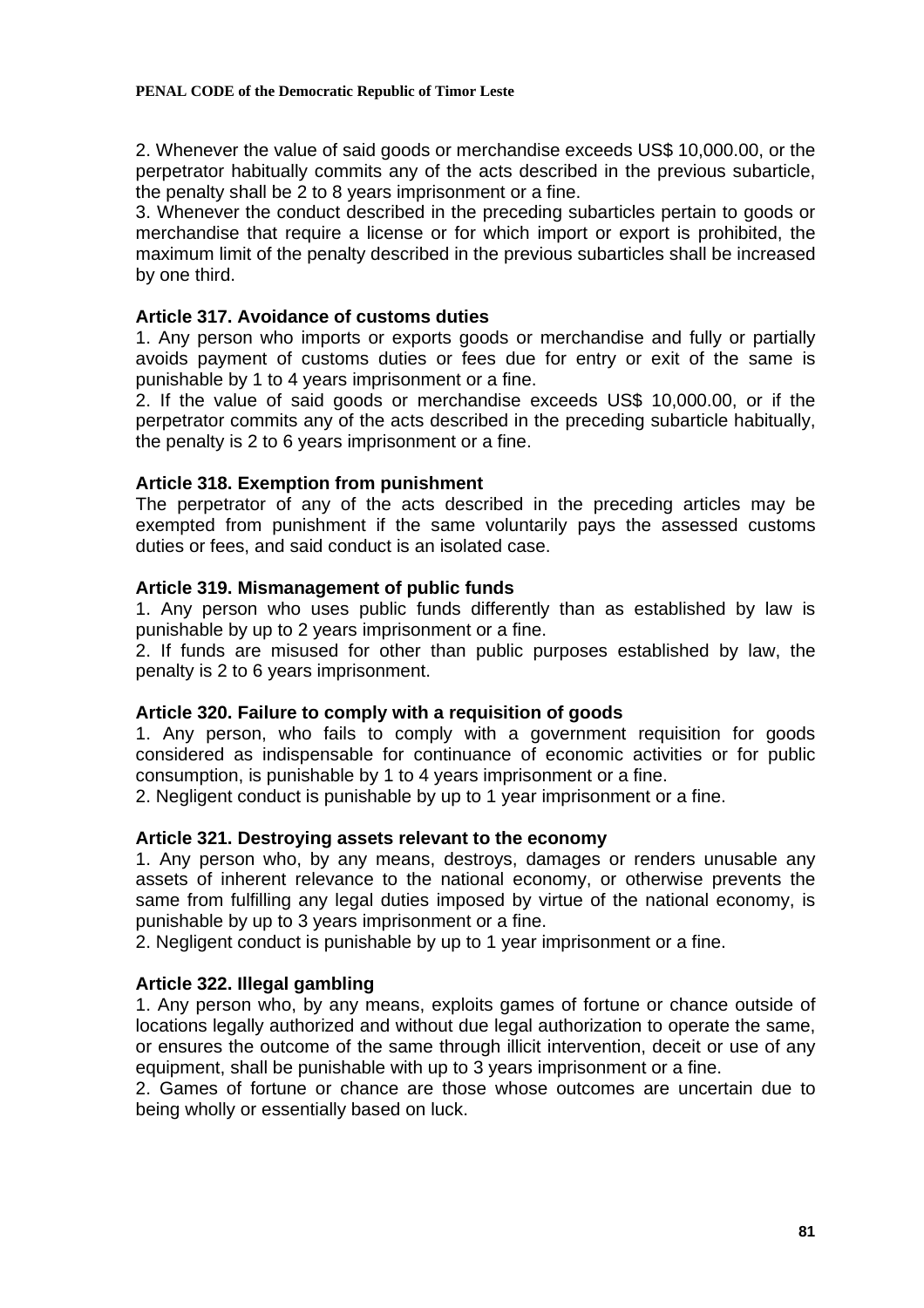# **Article 323. Disruption of a public act**

Any person who, with intent to hinder or negatively impact a court-ordered auction or results of the same or any public examination or tender, through gift, promise, violence or threat, manages to prevent another from offering a bid or participating or, if offering a bid or participating, does so not under free conditions, is punishable by up to 3 years imprisonment or a fine.

# **SYSTEMATIC TABLE OF CONTENTS**

**BOOK I – General part** 

**Title I –Application of criminal law (Articles 1 to 10) Title II – On Crime (Articles 11 to 50) Chapter I – General Assumptions (Articles 11 to 21) Chapter II – Forms of crime (Articles 22 to 28) Chapter III – Perpetrators of crime (Articles 29 to 34) Chapter IV – Joinder and continued crimes (Articles 35 to 42) Chapter V – Causes for exclusion (Articles 43 to 50) Section I – Causes for exclusion of unlawfulness (Articles 43 to 47) Section II – Causes for exclusion of guilt (Articles 48 to 50) Title III –Circumstances (Articles 51 to 58) Title IV –Legal consequences of crime (Articles 59 to 105) Chapter I – General provisions (Articles 59 to 64) Chapter II – Prison sentence (Articles 65 to 73) Chapter III –Penalty of fine (Articles 74 to 76) Chapter IV –Penalty of community service (Articles 77 to 80) Chapter V –Penalty of admonishment (Articles 82 and 83) Chapter VI– Accessory penalties (Articles 84 to 89) Chapter VII – Determination of the penalty (Articles 90 to 92) Chapter VIII– Security measures (Articles 93 to 102) Section I – Internment Measures (Articles 93 to 99) Section II – Other security measures (Articles 100 and 101) Chapter IX – Other consequences of crime (Articles 102 to 106) Title V – Right to file complaint (Articles 107 to 109) Title VI – Expiration of Statute of limitations of criminal liability (Articles 110 to 123) Chapter I – Prescription of limitations of criminal prosecution (Articles 110 to 112) Chapter II –Prescription of sentences and security measures (Articles 113 to 116) Chapter III – Exemption to Statute of Limitations (Article 117) Chapter IV – Other causes for extinguishment (Articles 118 to 123) BOOK II – Special part Title I –Crimes against peace, humanity and freedom (Articles 123 to 137) Chapter I – Crimes of genocide and crimes against humanity (Articles 123 and 124) Chapter II – War crimes (Articles 125 to 130) Chapter III –Crimes against peace and freedom (Articles 131 to 135) Chapter IV – Common provisions (Articles 136 and 137) Title II – Crimes against persons (Articles 138 to 187)**